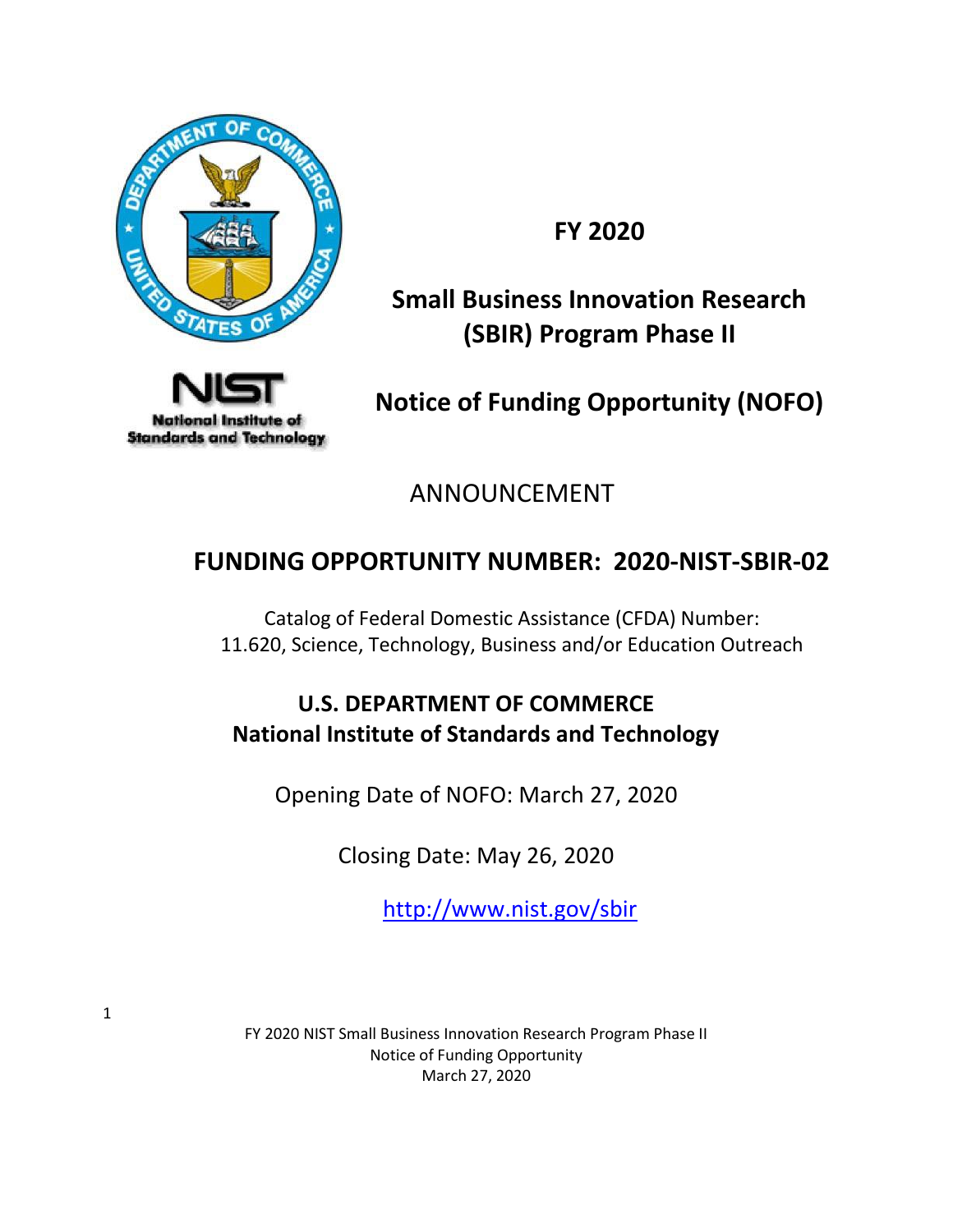| $\mathbf{1}$   |                                                                                                 |
|----------------|-------------------------------------------------------------------------------------------------|
| $\overline{2}$ |                                                                                                 |
| 3              |                                                                                                 |
| 4              |                                                                                                 |
| 5              |                                                                                                 |
| 6              |                                                                                                 |
| 7              |                                                                                                 |
| 8              |                                                                                                 |
| 9              |                                                                                                 |
| 10             |                                                                                                 |
| 11<br>12       | 2.02 Research Activities Involving Human Subjects, Human Tissue, Data or Recordings Involving   |
| 13<br>14       | 2.03 Research Applications Involving Live Vertebrate Animals or Pre-Existing Cell Lines/Tissues |
| 15<br>16       | 2.04 Certifications Regarding Federal Felony and Federal Criminal Tax Convictions, Unpaid       |
| 17             |                                                                                                 |
| 18             |                                                                                                 |
| 19             |                                                                                                 |
| 20             |                                                                                                 |
| 21             |                                                                                                 |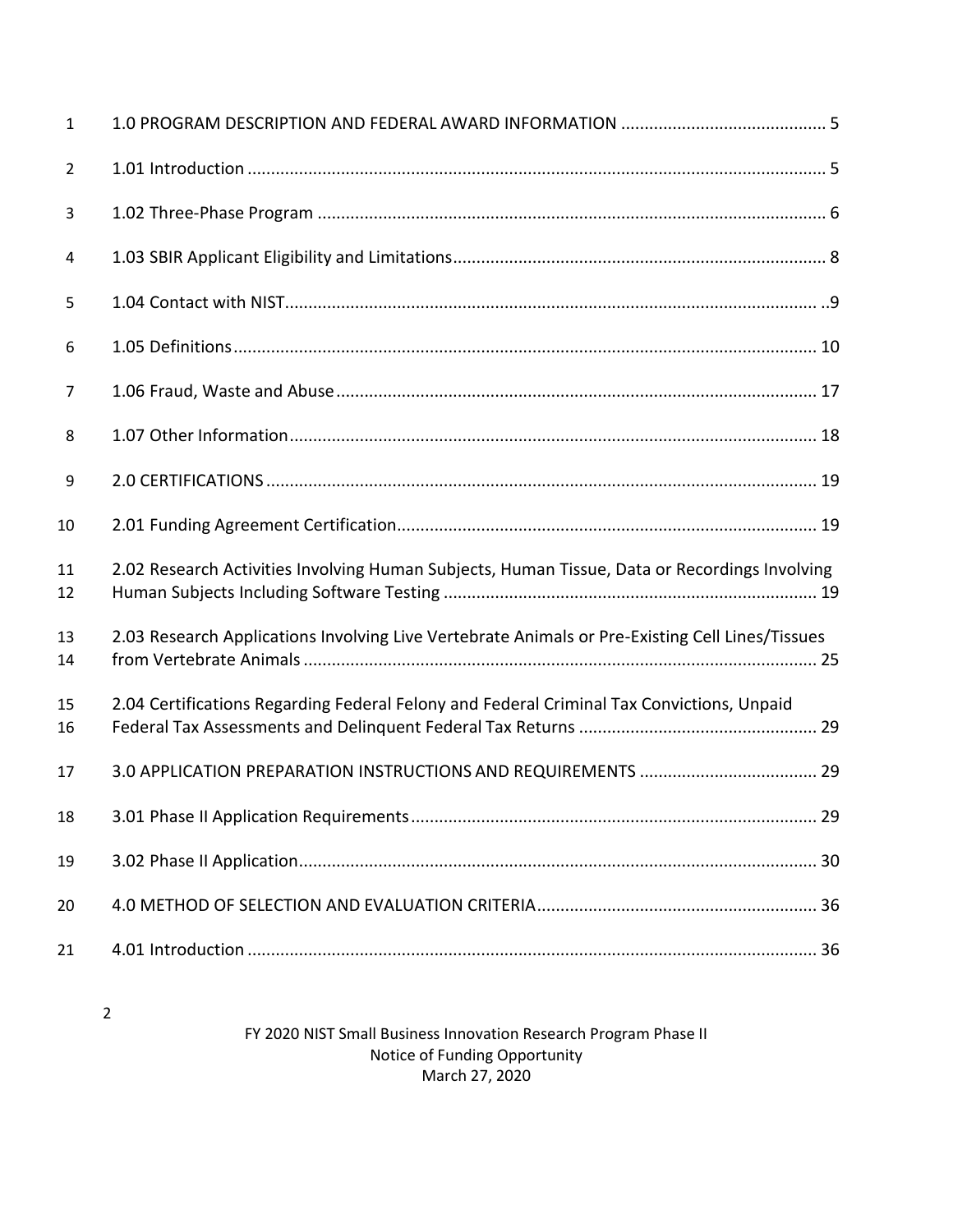| 22       |                                                                                                        |
|----------|--------------------------------------------------------------------------------------------------------|
| 23<br>24 |                                                                                                        |
| 25       |                                                                                                        |
| 26       |                                                                                                        |
| 27       |                                                                                                        |
| 28       |                                                                                                        |
| 29       |                                                                                                        |
| 30       |                                                                                                        |
| 31       |                                                                                                        |
| 32       |                                                                                                        |
| 33       |                                                                                                        |
| 34       |                                                                                                        |
| 35       |                                                                                                        |
| 36       |                                                                                                        |
| 37       |                                                                                                        |
| 38       | 53. Technical Assistance for Application Preparation and Project Conduct  53                           |
| 39       |                                                                                                        |
| 40       |                                                                                                        |
| 41       |                                                                                                        |
| 42       |                                                                                                        |
|          | 3<br>FY 2020 NIST Small Business Innovation Research Program Phase II<br>Notice of Funding Opportunity |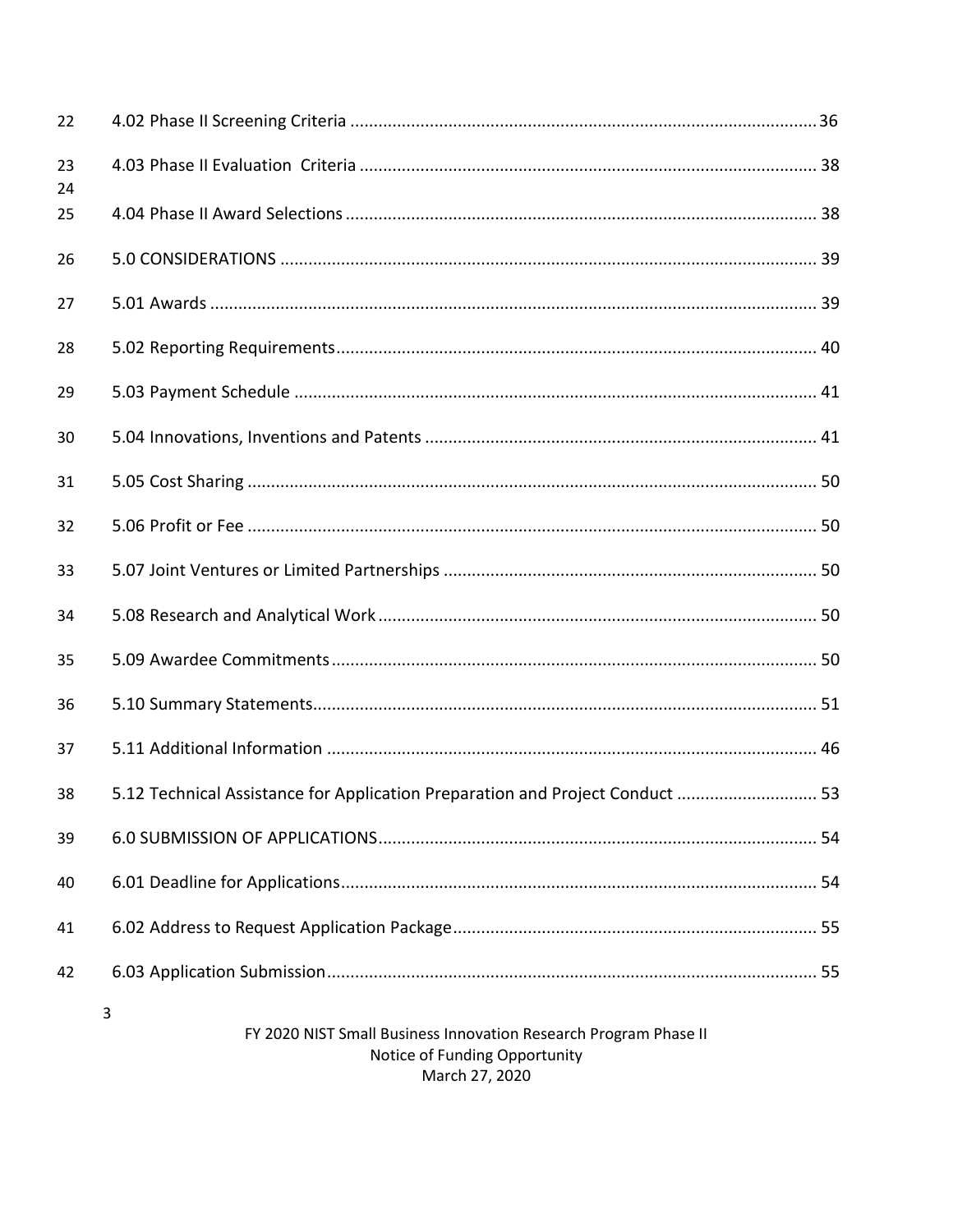| 43 |                                                                         |  |
|----|-------------------------------------------------------------------------|--|
| 44 |                                                                         |  |
| 45 |                                                                         |  |
| 46 |                                                                         |  |
| 47 | 8.03 Unique Entity Identifier and System for Award Management (SAM)  66 |  |
| 48 |                                                                         |  |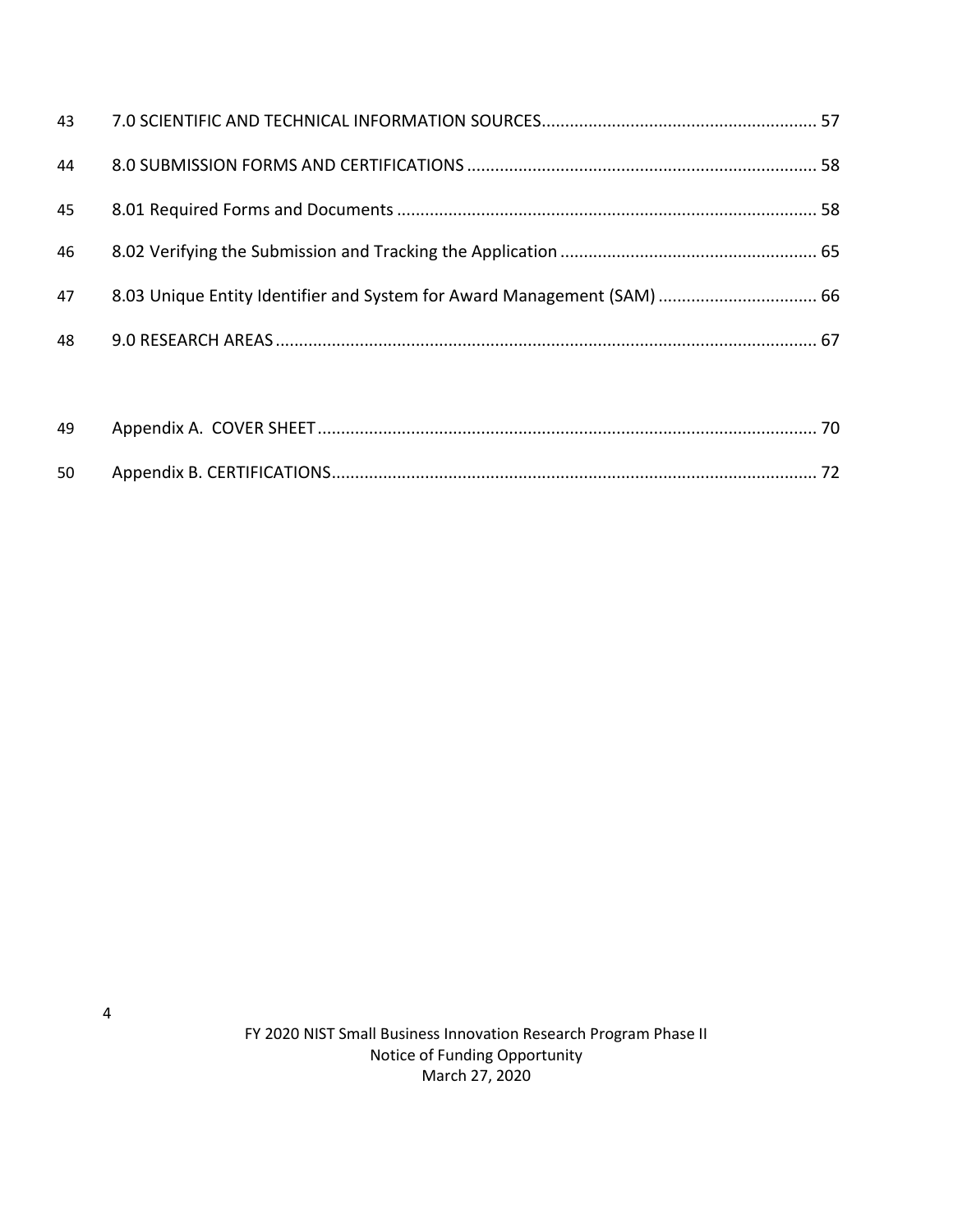<span id="page-4-1"></span><span id="page-4-0"></span>

| 51<br>52 | <b>US DEPARTMENT OF COMMERCE</b><br>NATIONAL INSTITUTE OF STANDARDS AND TECHNOLOGY                                                                                        |
|----------|---------------------------------------------------------------------------------------------------------------------------------------------------------------------------|
| 53       | FY 2020 SMALL BUSINESS INNOVATION RESEARCH (SBIR) PROGRAM                                                                                                                 |
| 54       | PHASE II NOTICE OF FUNDING OPPORTUNITY (NOFO)                                                                                                                             |
| 55       |                                                                                                                                                                           |
| 56       | 1.0 PROGRAM DESCRIPTION AND FEDERAL AWARD INFORMATION                                                                                                                     |
| 57       |                                                                                                                                                                           |
| 58       | 1.01 Introduction                                                                                                                                                         |
| 59       |                                                                                                                                                                           |
| 60       | The National Institute of Standards and Technology (NIST) invites FY 2019 NIST SBIR                                                                                       |
| 61       | Phase I awardees to submit Phase II research applications under this Notice of Funding                                                                                    |
| 62       | Opportunity (NOFO). Only FY 2019 NIST SBIR Phase I awardees are eligible to submit                                                                                        |
| 63       | applications in response to this NOFO for Phase II of their projects.                                                                                                     |
| 64       | The Small Business Innovation Research (SBIR) program was originally established in 1982                                                                                  |
| 65       |                                                                                                                                                                           |
| 66       | by the Small Business Innovation Development Act (P.L. 97-219), codified at 15 U.S.C. § 638.                                                                              |
| 67       | It was then expanded and extended by the Small Business Research and Development<br>(R&D) Enhancement Act of 1992 (P.L. 102-564), and received subsequent reauthorization |
| 68       | and extensions, the most recent of which extends the SBIR program through 2022. (P.L.                                                                                     |
| 69       |                                                                                                                                                                           |
| 70<br>71 | 114-328).                                                                                                                                                                 |
| 72       | Eleven Federal agencies implement SBIR by setting aside a portion of their extramural                                                                                     |
| 73       | research and development budget each year to fund research applications from small                                                                                        |
| 74       | science and technology-based firms. The statutory purpose of the SBIR Program is to                                                                                       |
| 75       | strengthen the role of innovative small business concerns (SBCs) in Federally-funded                                                                                      |
| 76       | research or research and development (R/R&D). Specific program goals are to:                                                                                              |
| 77       | (1) stimulate technological innovation; (2) use small business to meet Federal R/R&D needs;                                                                               |
| 78       | (3) foster and encourage participation by socially and economically disadvantaged small                                                                                   |
| 79       | businesses and by women-owned small businesses in technological innovation; and (4)                                                                                       |
| 80       | increase private sector commercialization of innovations derived from Federal R/R&D,                                                                                      |
| 81       | thereby increasing competition, productivity, and economic growth.                                                                                                        |
| 82       |                                                                                                                                                                           |
| 83       | The NIST FY 2020 SBIR program identifies and solicits applications in topics that fall within                                                                             |
| 84       | NIST's mission and allow collaboration between NIST scientists and the SBIR awardees                                                                                      |
| 85       | whenever possible.                                                                                                                                                        |
| 86       |                                                                                                                                                                           |
| 87       | When reviewing applications, NIST gives high priority to SBCs that participate in or conduct                                                                              |
| 88       | energy efficiency or renewable energy system R&D projects, consistent with Executive                                                                                      |
|          | 5                                                                                                                                                                         |
|          | FY 2020 NIST Small Business Innovation Research Program Phase II                                                                                                          |

Notice of Funding Opportunity March 27, 2020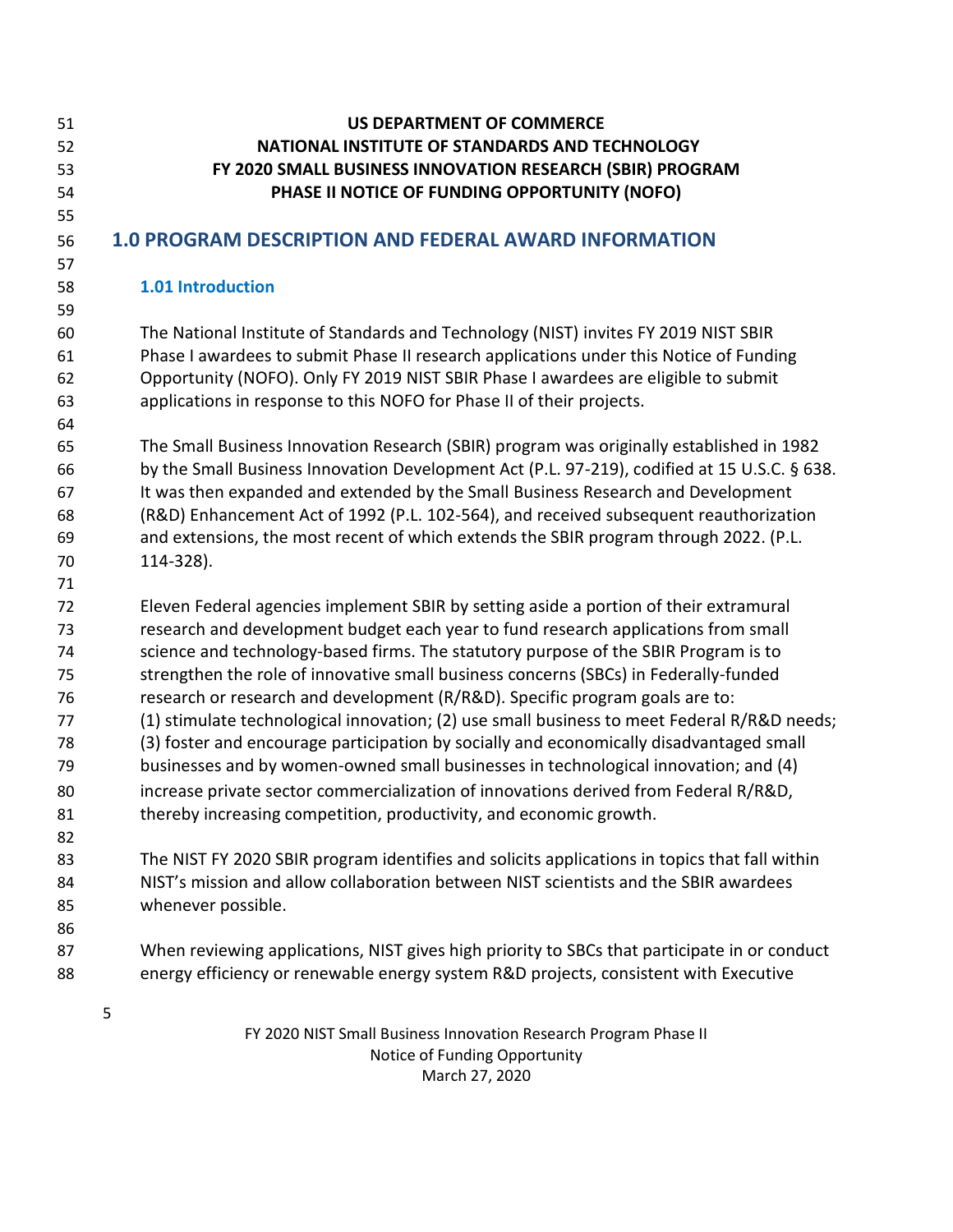- Order (EO) 13329 [\(http://www.gpo.gov/fdsys/pkg/FR-2004-02-26/pdf/04-4436.pdf\)](http://www.gpo.gov/fdsys/pkg/FR-2004-02-26/pdf/04-4436.pdf) "Encouraging Innovation in Manufacturing," the Energy Independence and Security Act of
- 2007 (P.L. 110-140 § 1203(e), codified at 15 U.S.C. § 638(z)), and the Small Business
- Administration (SBA) Small Business Innovation Research (SBIR) and Small Business
- Technology Transfer (STTR) Program Policy Directive, § 9, found at
- [https://www.sbir.gov/sites/default/files/SBIR-STTR\\_Policy\\_Directive\\_2019.pdf.](https://www.sbir.gov/sites/default/files/SBIR-STTR_Policy_Directive_2019.pdf)
- 

 For any SBIR award that requires a license to use a NIST-owned invention covered by a patent or patent application, the SBIR awardee will need to contact NIST's Technology Partnerships Office for a license to use the NIST-owned invention. Such awardees will be granted a non-exclusive research license and will be given the opportunity to negotiate a non-exclusive or an exclusive commercialization license to the NIST-owned invention, in accordance with the Federal patent licensing regulations, set forth in 37 C.F.R. Part 404, and to the extent that such NIST-owned invention is available for licensing and has not otherwise been exclusively licensed to another party. It is the goal of this program to position the SBIR awardee to use and build upon such licensed NIST-owned invention with the awardee's own innovation to develop a commercially viable product based on the NIST-owned invention.

# <span id="page-5-0"></span>**1.02 Three-Phase Program**

 The SBIR statute (15 U.S.C. § 638) requires the Department of Commerce to establish a three-phase SBIR program by reserving a percentage of its extramural R&D budget to be awarded to SBCs for innovation research. SBIR policy is provided by the SBA through the 113 SBIR/STTR Policy Directive found at [https://www.sbir.gov/sites/default/files/SBIR-](https://www.sbir.gov/sites/default/files/SBIR-STTR_Policy_Directive_2019.pdf)114 STTR Policy Directive 2019.pdf.

 The funding vehicles for NIST's SBIR program in both Phase I and Phase II are cooperative agreements. NIST's authority to implement its SBIR program through cooperative agreements is 15 U.S.C. § 272(b)(4). NIST programmatic authorities for the research areas listed in this NOFO are found at 15 U.S.C. § 272(b) and (c). The nature of NIST's "substantial involvement" will generally be collaboration with the awardees in carrying out the projects' approved scope of work. Grants and agreements administrative requirements set forth at 2 C.F.R. Part 200 will apply to NIST SBIR awards.

 

**1.02.01 Phase I - Feasibility Research**

- The purpose of Phase I is for NIST to determine the technical feasibility of the research,
	-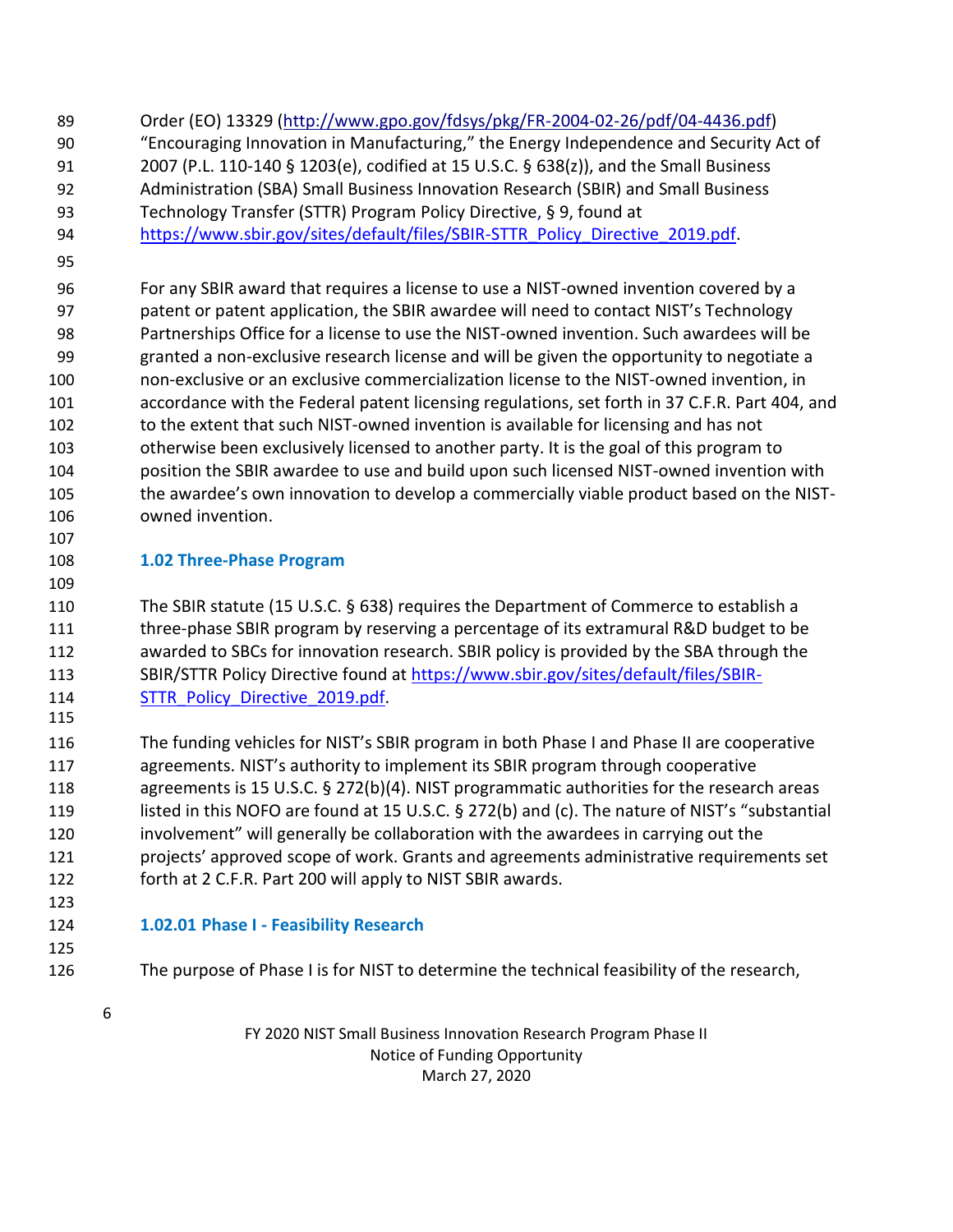- preliminary commercialization merit of the proposed effort, and the quality of the awardee's performance. The application should concentrate on describing research that will significantly contribute to proving the feasibility of the proposed Phase II research and commercialization potential, prerequisites to receiving further support in Phase II. Each Phase I award is for up to \$100,000 and up to a six (6) month period of performance. Up to an additional \$6,500 may be requested for Technical and Business Assistance (TABA); see Section 5.11 for more information about TABA.
- 

## **This NOFO is not soliciting applications for Phase I research.**

**1.02.02 Phase II - Research and Development**

 This NOFO provides an opportunity to all NIST FY 2019 SBIR Phase I awardees to submit a Phase II application following completion of Phase I. This NOFO provides instructions for FY 2020 NIST SBIR Phase II application preparation and submission requirements.

 In Phase II, work from Phase I that exhibits potential for commercial application is further developed. Phase II is the R&D or prototype development phase. To apply for a Phase II award, each Phase I awardee will be required to submit a comprehensive application outlining the proposed research and a detailed plan to commercialize the final product. Each NIST Phase II award is for up to \$400,000 and up to a 24-month period of performance. Up to \$50,000 of the award may be proposed for Technical and Business Assistance (TABA); see Section 5.11 for more information about TABA. One year after completing the Phase II R&D activity, the awardee shall be required to report on its commercialization activities.

**1.02.03 Phase III - Commercialization**

 Phase III refers to work that derives from, extends, or completes an effort made under prior SBIR funding agreements, but is funded by sources other than the SBIR Program. Phase III work is typically oriented towards commercialization of SBIR research or technology and may be for products, production, services, R/R&D or a combination thereof.

# **1.02.04 Commercialization Readiness Pilot Program**

 As allowed in Section 5123 of the SBIR/STTR Reauthorization Act of 2011, Division E of Pub. L. 112-81, codified in 15 U.S.C. § 638(gg), NIST has received authorization to establish a Commercialization Readiness Pilot Program (CRPP). NIST may provide follow-on funding (up to an additional \$100,000) to selected awardees after completion of Phase II. The funding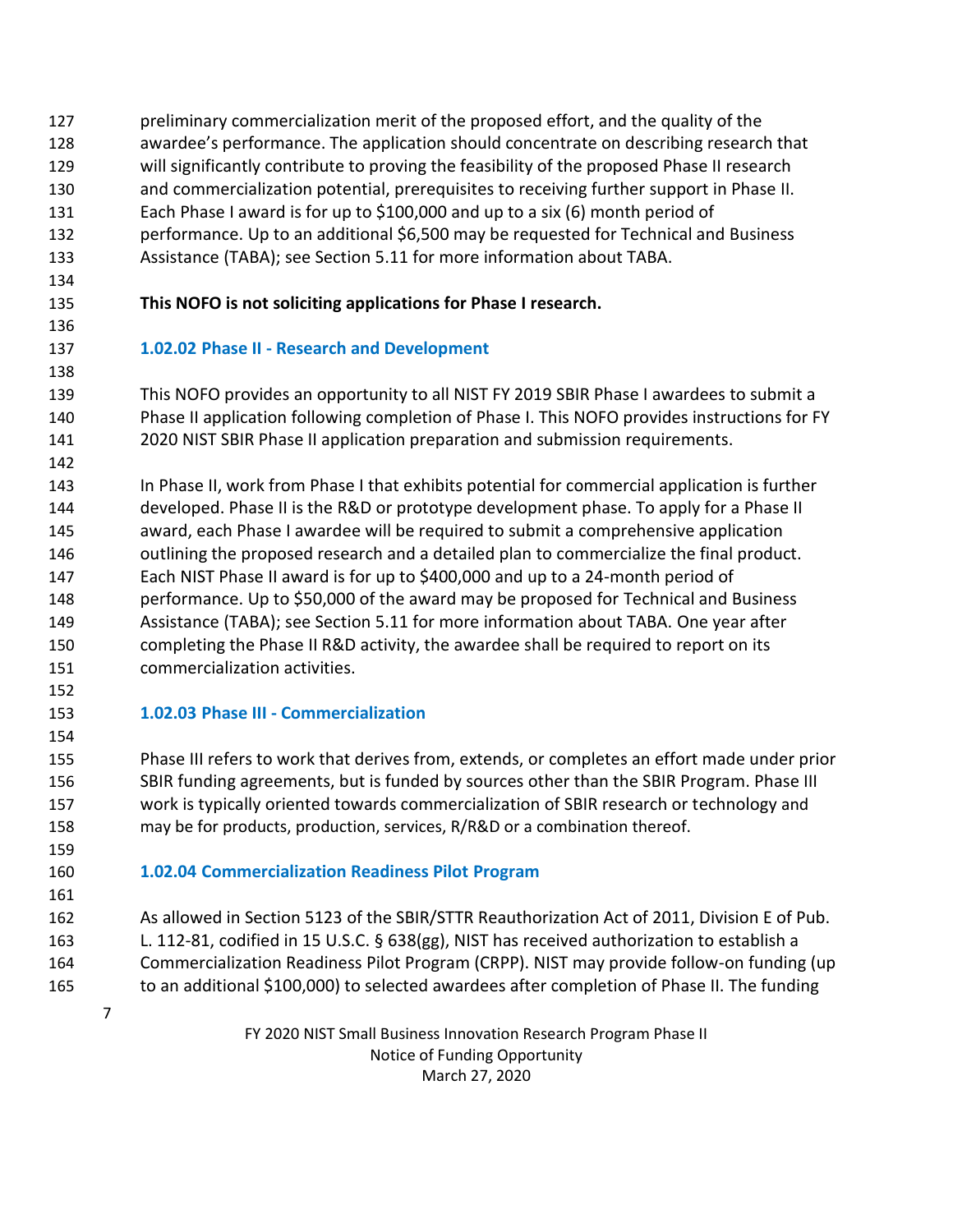- would be used to further develop Phase II technologies, to support advancement toward Phase III, and to increase the likelihood of commercialization. NIST is under no obligation to make any CRPP awards.
- 

## <span id="page-7-0"></span>**1.03 SBIR Applicant Eligibility and Limitations**

#### **1.03.01 Applicant Qualifications**

 Under this NOFO, only FY 2019 NIST SBIR Phase I awardees are eligible to submit applications. Applications received from entities other than FY 2019 NIST SBIR Phase I awardees will not be reviewed or considered for award. Each applicant must qualify as an SBC for R/R&D purposes, as defined in Section 1.05 of this NOFO, at the time of award. In addition, the primary employment of the principal investigator must be with the small business at the time of the award and during the conduct of the proposed research. Primary employment means that more than one-half of the principal investigator's time is spent working with the small business. Primary employment with a small business precludes full-182 time employment with another organization. Occasionally, deviations from this requirement may occur, which must be approved in writing by the NIST Grants Officer after consultation with the SBIR Program Manager. Further, a small business may only replace the principal investigator on an SBIR Phase I award if the NIST Grants Officer provides prior written approval. Personnel obtained through a Professional Employer Organization or other similar personnel leasing company may be considered employees of the awardee.

 The R/R&D work must be performed in the United States. Requests for an exemption must be submitted in writing at the time of application submission. Only rare and unique circumstances will be considered for an exemption. The NIST Grants Officer must approve each exemption and its terms in writing.

 NIST has elected to not use the authority that would allow venture capital operating companies (VCOCs), hedge funds or private equity firms to participate in the SBIR Program. Therefore, applications in which work would be performed by VCOCs will not be considered for award.

 For Phase I, a minimum of two-thirds of the research and/or analytical effort must be performed by the awardee. The total cost for all consultant fees, facility leases, usage fees, and other subcontract/subaward or purchase agreements may not exceed one-third of the total award. For Phase II, a minimum of one-half of the research and/or analytical effort must be performed by the awardee. The total cost for all consultant fees, facility leases, usage fees, and other subcontract/subaward or purchase agreements, excluding funds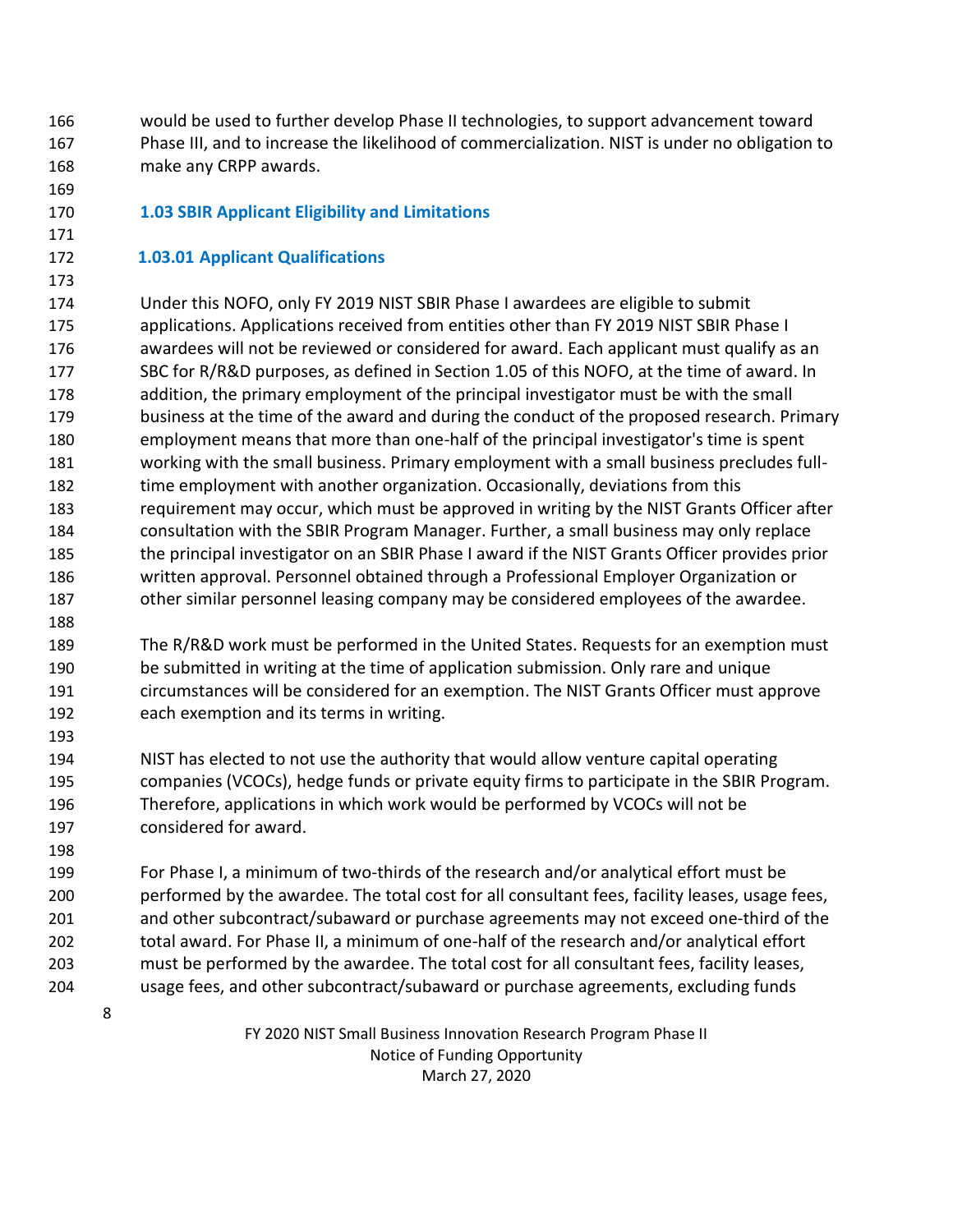<span id="page-8-0"></span>

| 205        |   | requested for TABA (see Section 5.11), may not exceed one-half of the total award.           |
|------------|---|----------------------------------------------------------------------------------------------|
| 206        |   |                                                                                              |
| 207        |   | Each applicant will be required to provide certain information via www.sbir.gov as well as   |
| 208        |   | other information required by the SBIR/STTR Policy Directive (see Appendices V-VI), found at |
| 209        |   | https://www.sbir.gov/sites/default/files/SBIR-STTR_Policy_Directive_2019.pdf. Each SBC       |
| 210        |   | applying for an award is required to update the appropriate information in the SBA database  |
| 211        |   | on SBIR.gov for any of its existing and prior Phase II awards.                               |
| 212        |   |                                                                                              |
| 213        |   | Applicants may not participate in the review of applications.                                |
| 214        |   |                                                                                              |
| 215        |   | The statement of work of an SBIR award awarded under this NOFO cannot overlap with the       |
| 216        |   | statement of work of an existing NIST Cooperative Research and Development Agreement         |
| 217        |   | (CRADA) with the awardee. NIST will consider the issue of any potential overlap on a case-   |
| 218        |   | by-case basis.                                                                               |
| 219        |   |                                                                                              |
| 220        |   | <b>1.03.02 Company Registry Requirements</b>                                                 |
| 221        |   |                                                                                              |
| 222        |   | SBA maintains and manages a Company Registry at http://www.sbir.gov/registration to          |
| 223        |   | track ownership and affiliation requirements for all companies applying to the SBIR          |
| 224        |   | Program. Each Phase II applicant must register in the Company Registry prior to              |
| 225        |   | submitting an application. The applicant must save its information from the registration     |
| 226        |   | in a .pdf document and append this document to the SF-424 (R&R) form as described at         |
| 227        |   | the end of Section 8.01. of this NOFO. All applicants are required to report and/or update   |
| 228        |   | their registration information in the SBA Company Registry prior to each SBIR application    |
| 229        |   | submission or if any information changes prior to an award.                                  |
| 230        |   |                                                                                              |
| 231        |   |                                                                                              |
|            |   | <b>1.04 Contact with NIST</b>                                                                |
| 232        |   |                                                                                              |
| 233<br>234 |   |                                                                                              |
|            |   |                                                                                              |
| 235        |   | Applicants may contact the NIST Hollings Manufacturing Extension Partnership                 |
| 236        |   | (MEP) for technical assistance with application preparation. More information on             |
| 237        |   | obtaining technical assistance from MEP Centers for application preparation can be           |
| 238        |   | found in Section 5.12 of this NOFO.                                                          |
| 239        |   |                                                                                              |
| 240        |   | For general programmatic, electronic submission, or grants questions, please contact the     |
| 241        |   | appropriate individual:                                                                      |
| 242        |   |                                                                                              |
| 243        |   |                                                                                              |
|            | 9 |                                                                                              |
|            |   | FY 2020 NIST Small Business Innovation Research Program Phase II                             |
|            |   | Notice of Funding Opportunity                                                                |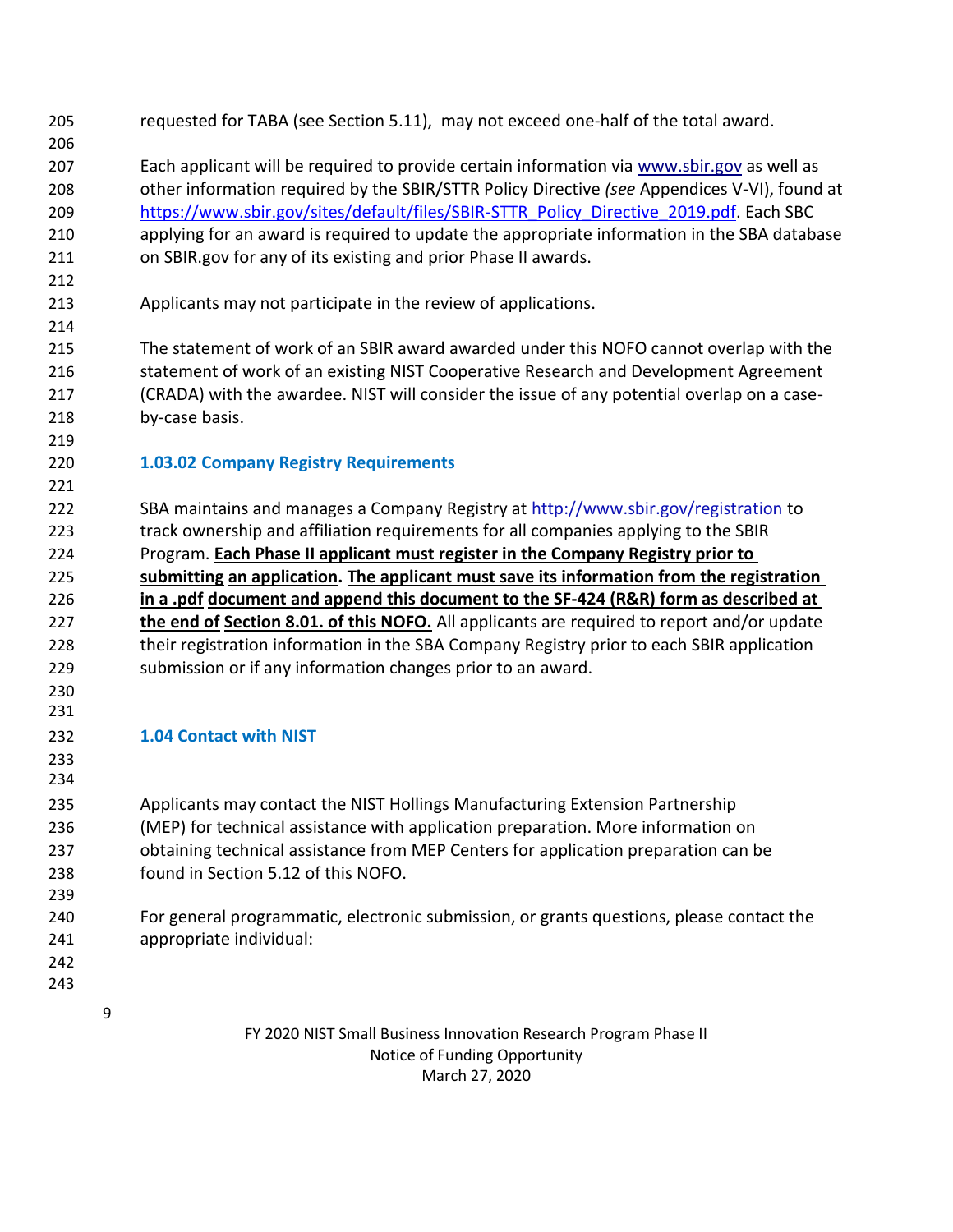| <b>Subject Area</b>                                            | <b>Point of Contact</b>                                                                                                                                                   |
|----------------------------------------------------------------|---------------------------------------------------------------------------------------------------------------------------------------------------------------------------|
| <b>Programmatic Questions</b>                                  | Mary Clague<br>Phone: (301) 975-4188<br>Fax: (301) 975-3482<br>E-mail: mary.clague@nist.gov<br>or<br>J'aime Maynard<br>Phone: (301) 975-8408<br>E-mail: jmaynard@nist.gov |
| <b>Electronic Application Submission</b><br>through Grants.gov | Grants.gov<br>(800) 518-4726<br>E-mail: support@grants.gov                                                                                                                |
| <b>Grant Rules and Regulations</b>                             | Dean Iwasaki<br>Phone: (301) 975-8449<br>Fax: (301) 975-6368<br>E-mail: dean.iwasaki@nist.gov                                                                             |

#### <span id="page-9-0"></span>245 **1.05 Definitions**

246

256

247 (a) General Definitions

| 248 |                                                                                  |
|-----|----------------------------------------------------------------------------------|
| 249 | Except as specifically noted by citation or reference, all definitions below are |
| 250 | excerpted from the SBA SBIR/STTR Policy Directive, available at                  |
| 251 | https://www.sbir.gov/sites/default/files/SBIR-STTR_Policy_Directive_2019.pdf.    |
| 252 |                                                                                  |

253 Applicant – The organizational entity that qualifies as an SBC at all pertinent times and 254 that submits a contract proposal or a grant application for a funding agreement under the 255 SBIR/STTR Programs.

10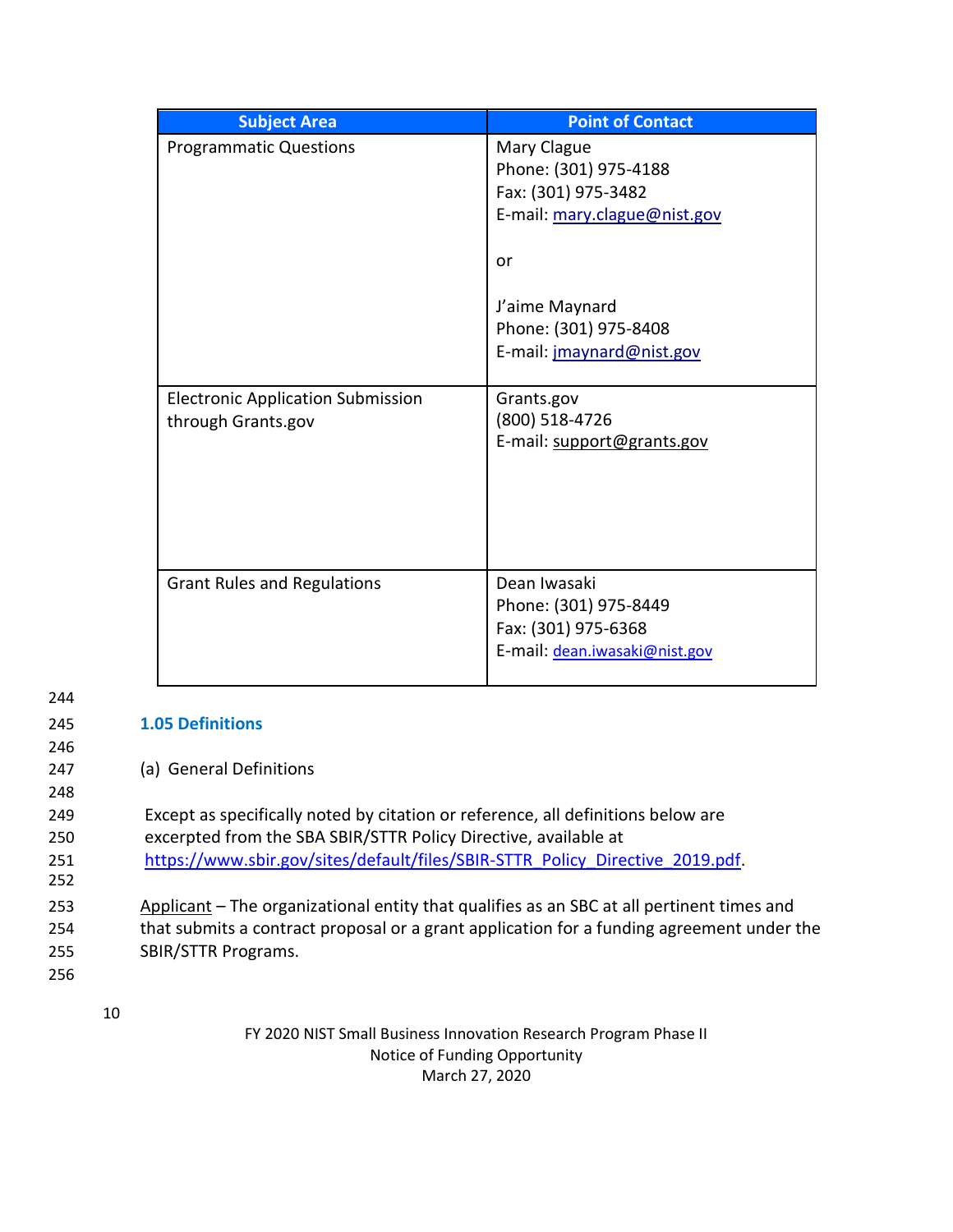- Awardee The organizational entity that receives an SBIR or STTR Phase I, Phase II, or Phase III award. An "SBIR/STTR Awardee."
- Commercialization The process of developing products, processes, technologies, or services and the production and delivery (whether by the originating party or others) of the products, processes, technologies, or services for sale to or use by the Federal government or commercial markets.
- Contract, 2 CFR §200.22 A legal instrument by which a non-Federal entity purchases property or services needed to carry out the project or program under a Federal award. The term as used in this part does not include a legal instrument, even if the non-Federal entity considers it a contract, when the substance of the transaction meets the definition of a Federal award or subaward (see §200.92 Subaward).
- 

- Cooperative Agreement, 2 CFR §200.24 A legal instrument of financial assistance between a Federal awarding agency or pass-through entity and a non-Federal entity that, consistent with 31 U.S.C. 6302-6305:
- (a) Is used to enter into a relationship the principal purpose of which is to transfer anything of value from the Federal awarding agency or pass-through entity to the non-Federal entity to 276 carry out a public purpose authorized by a law of the United States (see 31 U.S.C. 6101(3)); and not to acquire property or services for the Federal Government or pass-through entity's direct benefit or use;
- (b) Is distinguished from a grant in that it provides for substantial involvement between the Federal awarding agency or pass-through entity and the non-Federal entity in carrying out 281 the activity contemplated by the Federal award.
- Essentially Equivalent Work Work that is substantially the same research, which is proposed for funding in more than one contract proposal or grant application submitted to the same Federal agency, or submitted to two or more different Federal agencies for 286 review and funding consideration; or work where a specific research objective and the 287 research design for accomplishing the objective are the same or closely related to another proposal or award, regardless of the funding source.
- 

 Funding Agreement - Any contract, grant, or cooperative agreement entered into between any Federal agency and any SBC for the performance of experimental, developmental, or research work, including products or services, funded in whole or in part by the Federal Government.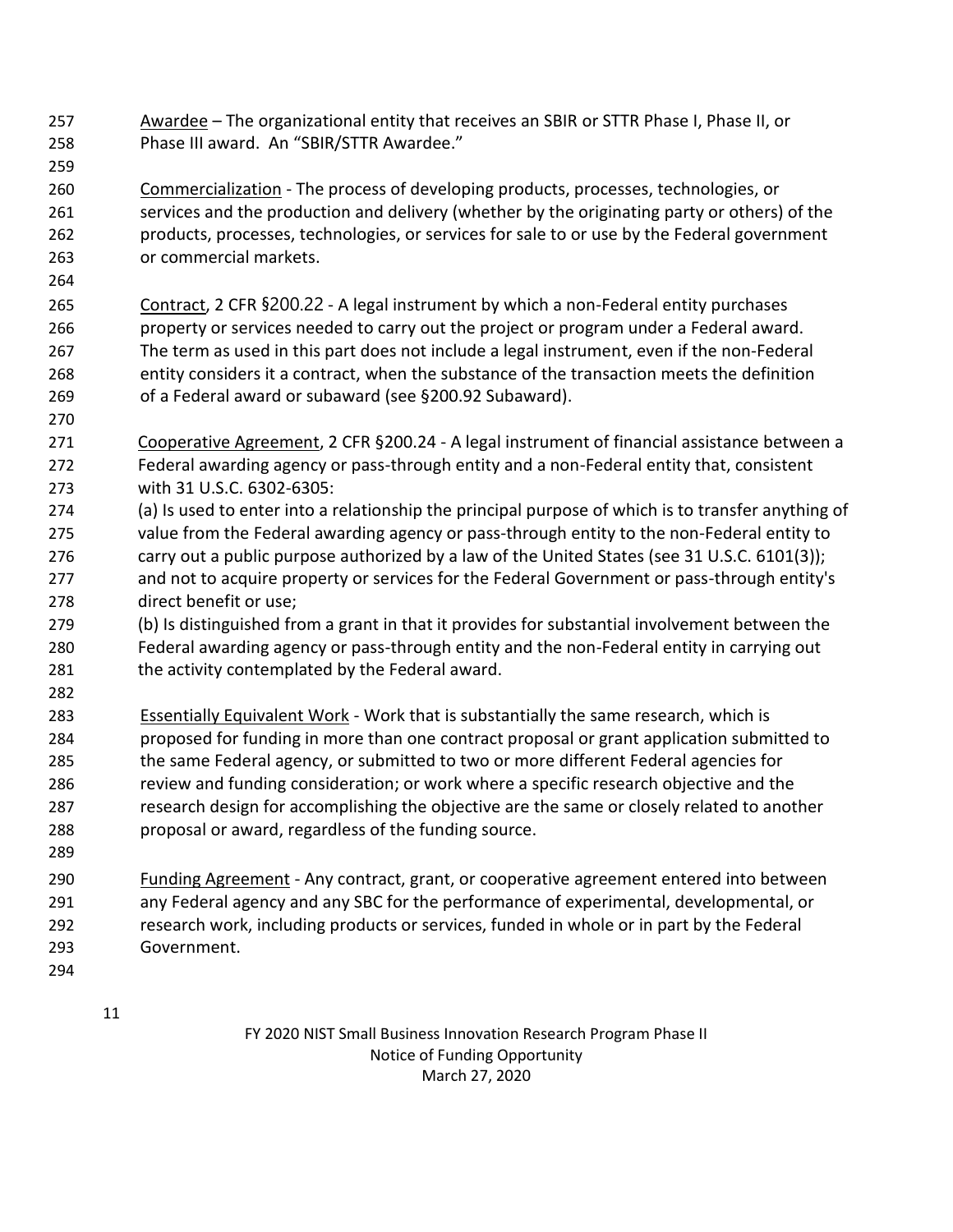| 295<br>296 | Joint Venture - See 13 C.F.R. § 121.103(h).                                                     |
|------------|-------------------------------------------------------------------------------------------------|
| 297        | Research or Research and Development (R/R&D) - Any activity that is:                            |
| 298        | (1) a systematic study directed toward greater knowledge or understanding of the                |
| 299        | subject studied;                                                                                |
| 300        | (2) a systematic study directed specifically toward applying knowledge and                      |
| 301        | innovation to meet a recognized but unmet need; or                                              |
| 302        | (3) a systematic application of knowledge and innovation toward the production of               |
| 303        | useful materials, devices, and systems or methods, including design, development,               |
| 304        | and improvement of prototypes and new processes to meet specific requirements.                  |
| 305        |                                                                                                 |
| 306        | Small Business Concern $(SBC)$ – A concern that meets the SBIR/STTR program eligibility         |
| 307        | requirements set forth in 13 C.F.R.121.702, "What size and eligibility standards are applicable |
| 308        | to the SBIR and STTR programs?" (available at https://gov.ecfr.io/cgi-bin/text-                 |
| 309        | idx?SID=d617ae64d7222b2ac946ffe72549ac14&mc=true&node=se13.1.121_1702&rgn=div8)                 |
| 310        |                                                                                                 |
| 311        | Socially and Economically Disadvantaged SBC (SDB) - See 13 C.F.R. Part 124, Subpart B.          |
| 312        |                                                                                                 |
| 313        | Socially and Economically Disadvantaged Individual - See 13 C.F.R. §§ 124.103 and 124.104.      |
| 314        |                                                                                                 |
| 315        | Subaward, 2 CFR §200.92 - An award provided by a pass-through entity to a subrecipient for      |
| 316        | the subrecipient to carry out part of a Federal award received by the pass-through entity. It   |
| 317        | does not include payments to a contractor or payments to an individual that is a beneficiary    |
| 318        | of a Federal program. A subaward may be provided through any form of legal agreement,           |
| 319        | including an agreement that the pass-through entity considers a contract.                       |
| 320        |                                                                                                 |
| 321        | Women-Owned Small Business (WOSB) - An SBC that is at least 51% owned by one or more            |
| 322        | women, or in the case of any publicly owned business, at least 51% of the stock is owned by     |
| 323        | women, and women control the management and daily business operations.                          |
| 324        |                                                                                                 |
| 325        | (b) Definitions related to rights in data developed under the SBIR program. These               |
| 326        | definitions are also included in Section 5.04.02 of this NOFO.                                  |
| 327        |                                                                                                 |
| 328        | All definitions below are excerpted from the SBA SBIR/STTR Policy Directive, available at       |
| 329        | https://www.sbir.gov/sites/default/files/SBIR-STTR Policy Directive 2019.pdf.                   |
| 330        |                                                                                                 |
| 331        | Computer Database - A collection of data recorded in a form capable of being processed by a     |
| 332        | computer. The term does not include Computer Software.                                          |
|            |                                                                                                 |
|            | 12                                                                                              |
|            | FY 2020 NIST Small Business Innovation Research Program Phase II                                |
|            | Notice of Funding Opportunity                                                                   |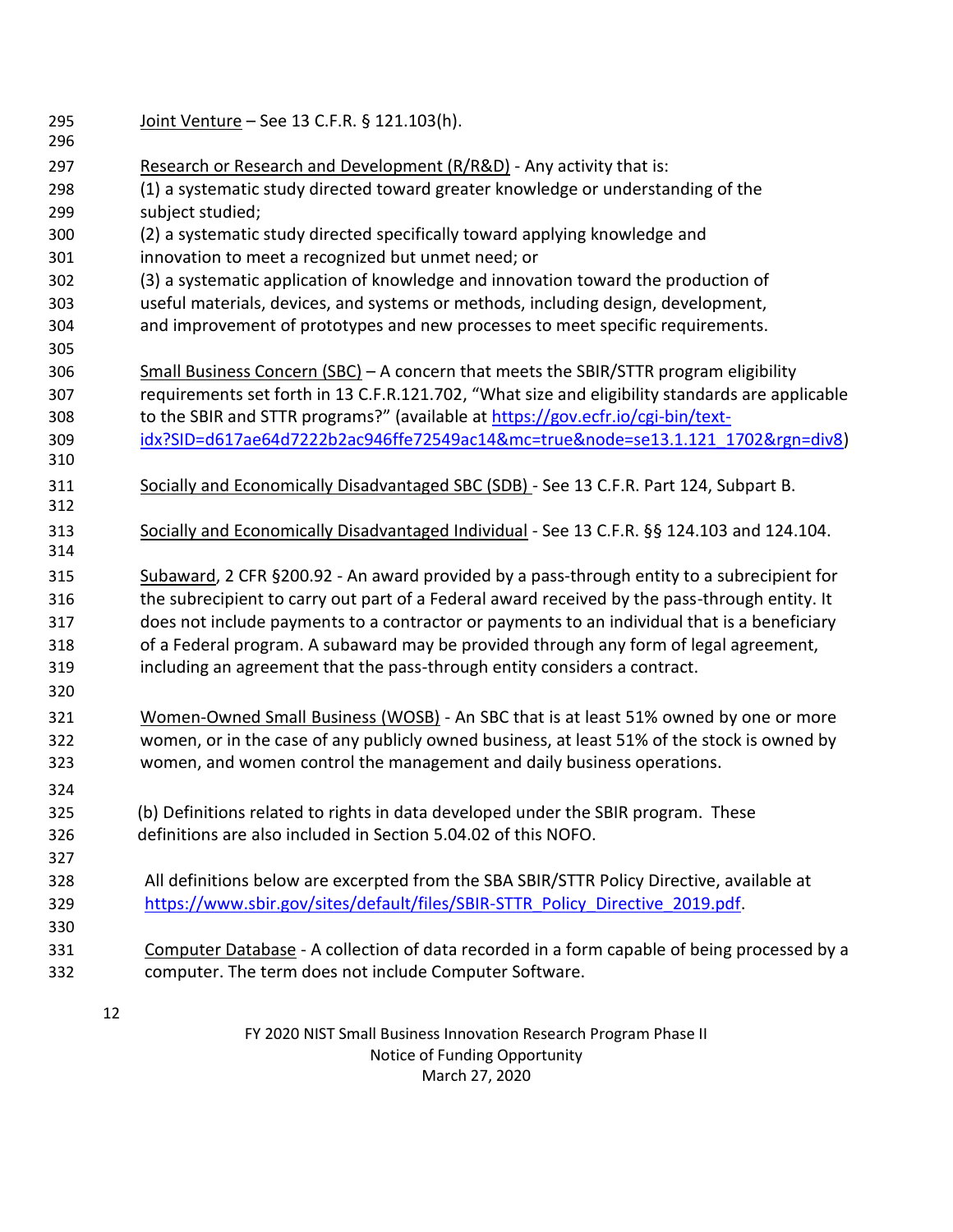- Computer Programs - A set of instructions, rules, or routines recorded in a form that is capable of causing a computer to perform a specific operation or series of operations.
- Computer Software Computer programs, source code, source code listings, object code listings, design details, algorithms, processes, flow charts, formulae, and related material that would enable the software to be reproduced, recreated, or recompiled. Computer Software does not include Computer Databases or Computer Software Documentation.
- Computer Software Documentation Owner's manuals, user's manuals, installation instructions, operating instructions, and other similar items, regardless of storage medium, that explain the capabilities of the Computer Software or provide instructions for using the software.
- Data All recorded information, regardless of the form or method of recording or the media on which it may be recorded. The term does not include information incidental to contract or grant administration, such as financial, administrative, cost or pricing or management information.
- Form, Fit, and Function Data Data relating to items, components, or processes that are sufficient to enable physical and functional interchangeability, and data identifying source, size, configuration, mating and attachment characteristics, functional characteristics, and performance requirements. For Computer Software it means data identifying source, functional characteristics, and performance requirements, but specifically excludes the source code, algorithms, processes, formulas, and flow charts of the software.
- Government Purpose Any activity in which the United States Government is a party, including cooperative agreements with international or multi-national defense organizations or sales or transfers by the United States Government to foreign governments or international organizations. Government Purposes include competitive procurement, but do not include the rights to use, modify, reproduce, release, perform, display, or disclose Technical Data or Computer Software for commercial purposes or authorize others to do so.
- Operations, Maintenance, Installation, or Training Purposes (OMIT) Data Data that is necessary for operation, maintenance, installation, or training purposes (but not including detailed manufacturing or process data).
	-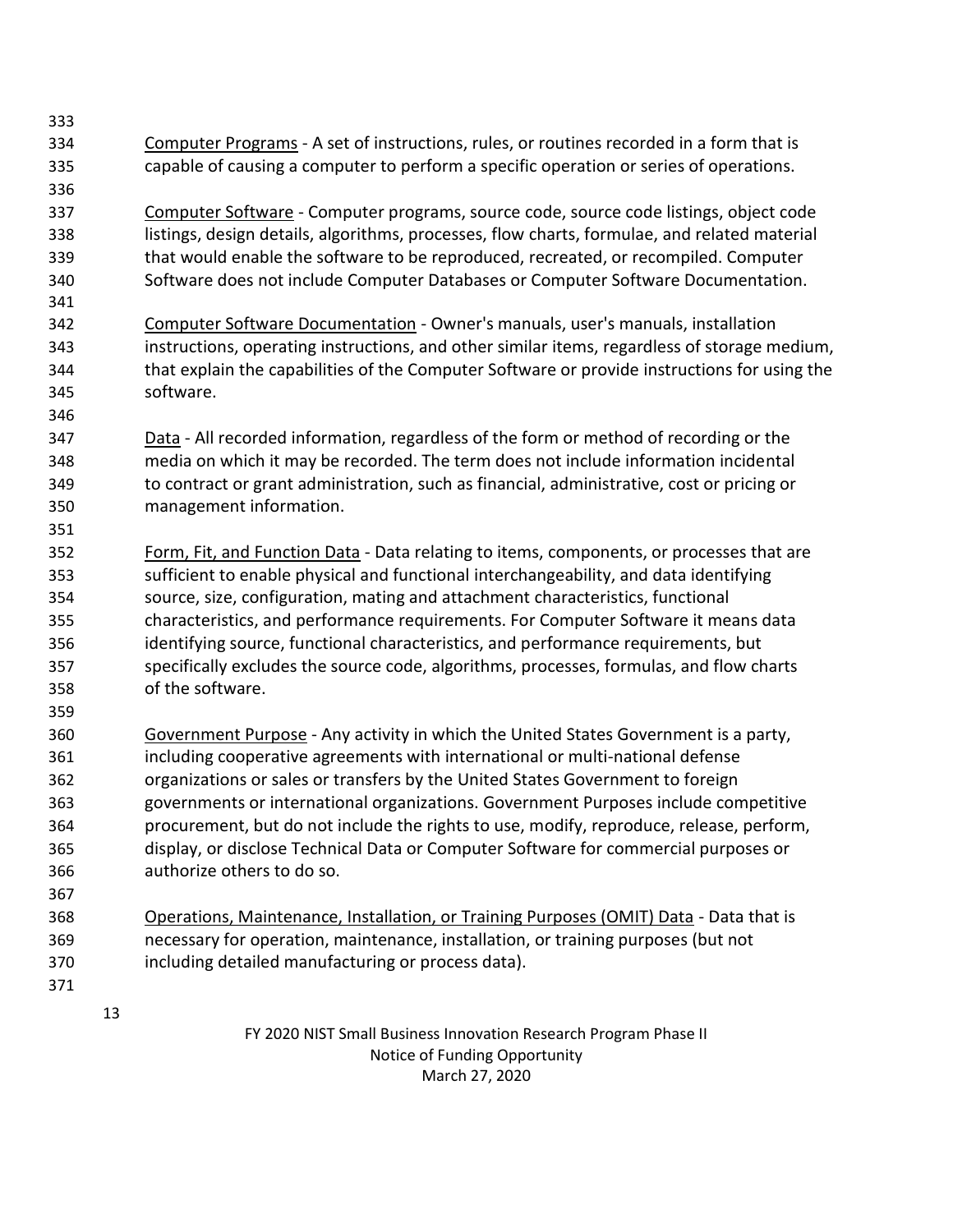FY 2020 NIST Small Business Innovation Research Program Phase II Notice of Funding Opportunity March 27, 2020 SBIR/STTR Computer Software Rights - The Federal Government's rights during the SBIR/STTR Protection Period in specific types of SBIR/STTR Data that are Computer Software. (1) The Federal Government may use, modify, reproduce, release, perform, display, or disclose SBIR/STTR Data that are Computer Software within the Government. The Federal Government may exercise SBIR/STTR Computer Software Rights within the Government for: (i) Use in Federal Government computers; (ii) Modification, adaptation, or combination with other Computer Software, provided that the Data incorporated into any derivative software are subject to the 385 rights in § 3(ee) of the SBIR/STTR Policy Directive and that the derivative software is marked as containing SBIR/STTR Data; (iii) Archive or backup; or (iv) Distribution of a computer program to another Federal agency, without further permission of the Awardee, if the Awardee is notified of the distribution and the identity of the recipient prior to the distribution, and a copy of the SBIR/STTR Computer Software Rights included in the Funding Agreement is provided to the recipient. (2) The Federal Government shall not release, disclose, or permit access to SBIR/STTR Data that is Computer Software for commercial, manufacturing, or procurement purposes without the written permission of the Awardee. The Federal Government shall not release, disclose, or permit access to SBIR/STTR Data outside the Government without the written permission of the Awardee unless: (i) The non-Governmental entity has entered into a non-disclosure agreement with the Government that complies with the terms for such agreements outlined in § 8 of the SBIR/STTR Policy Directive; and (ii) The release or disclosure is— (A) To a Federal Government support service contractor or their subcontractor for purposes of supporting Government internal use or activities, including evaluation, diagnosis and correction of deficiencies, and adaptation,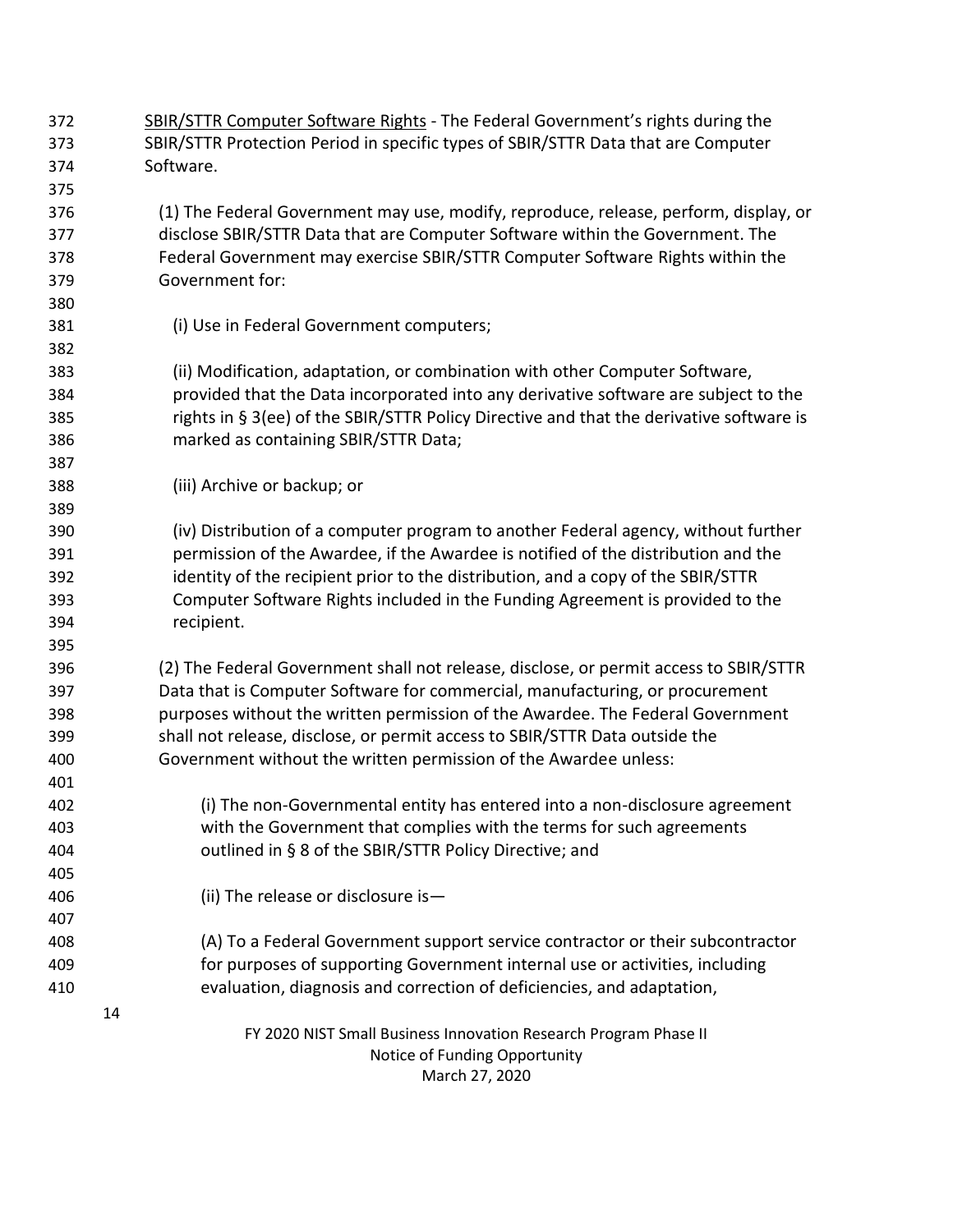FY 2020 NIST Small Business Innovation Research Program Phase II Notice of Funding Opportunity March 27, 2020 combination, or integration with other Computer Software provided that SBIR/STTR Data incorporated into any derivative software are subject to the rights in § 3(ee) of the SBIR/STTR Policy Directive; or (B) Necessary to support certain narrowly-tailored essential Government activities for which law or regulation permits access of a non-Government entity to a contractors' data developed exclusively at private expense, non-SBIR/STTR Data, such as for emergency repair and overhaul. SBIR/STTR Data - All Data developed or generated in the performance of an SBIR or STTR award, including Technical Data and Computer Software developed or generated in the performance of an SBIR or STTR award. The term does not include information incidental to contract or grant administration, such as financial, administrative, cost or pricing or management information. SBIR/STTR Data Rights - The Federal Government's license rights in properly marked SBIR/STTR Data during the SBIR/STTR Protection Period are as follows: SBIR/STTR Technical Data Rights in SBIR/STTR Data that are Technical Data or any other type of Data other than Computer Software; and SBIR/STTR Computer Software Rights in SBIR/STTR Data that is Computer Software. Upon expiration of the protection period for SBIR/STTR Data, the Federal Government has a royalty free license to use, and to authorize others to use on its behalf, these data for Government Purposes, and is relieved of all disclosure prohibitions and assumes no liability for unauthorized use of these data by third parties, except that any such data that is also protected under a subsequent SBIR/STTR award shall remain protected through the protection period of that subsequent award. The Federal Government receives Unlimited Rights in Form Fit, and Function Data, OMIT Data, and all unmarked SBIR/STTR Data. SBIR/STTR Protection Period - The period of time during which the Federal Government is obligated to protect SBIR/STTR Data against unauthorized use and disclosure in accordance with SBIR/STTR Data Rights. The SBIR/STTR Protection Period begins at award of an SBIR/STTR Funding Agreement and ends not less than twenty years from that date (See § 8(b)(4) of the SBIR/STTR Policy Directive). SBIR/STTR Technical Data Rights - The Federal Government's rights during the SBIR/STTR Protection Period in SBIR/STTR Data that are Technical Data or any other type of Data other than Computer Software.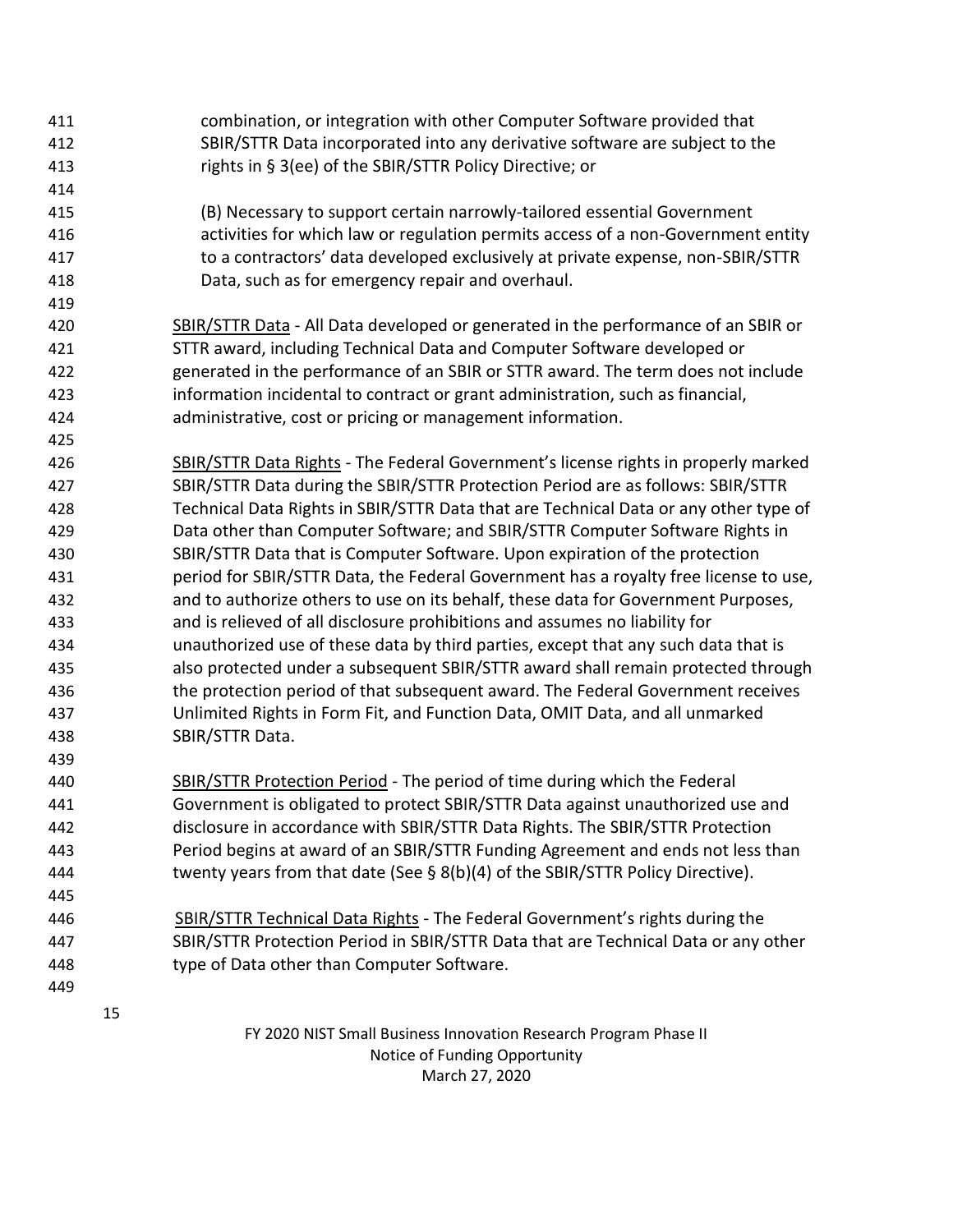| 450 | (1) The Federal Government may, use, modify, reproduce, perform, display,             |
|-----|---------------------------------------------------------------------------------------|
| 451 | release, or disclose SBIR/STTR Data that are Technical Data within the                |
| 452 | Government; however, the Government shall not use, release, or disclose the           |
| 453 | data for procurement, manufacturing, or commercial purposes; or release or            |
| 454 | disclose the SBIR/STTR Data outside the Government except as permitted by             |
| 455 | paragraph (B) below or by written permission of the Awardee.                          |
| 456 |                                                                                       |
| 457 | (2) SBIR/STTR Data that are Technical Data may be released outside the                |
| 458 | Federal Government without any additional written permission of the                   |
| 459 | Awardee only if the non-Governmental entity or foreign government has                 |
| 460 | entered into a non-disclosure agreement with the Federal Government that              |
| 461 | complies with the terms for such agreements outlined in § 8 of the SBIR/STTR          |
| 462 | Policy Directive and the release is:                                                  |
| 463 |                                                                                       |
| 464 | (i) Necessary to support certain narrowly-tailored essential Government               |
| 465 | activities for which law or regulation permits access of a non-Government             |
| 466 | entity to a contractors' data developed exclusively at private expense, non-          |
| 467 | SBIR/STTR Data, such as for emergency repair and overhaul;                            |
| 468 |                                                                                       |
| 469 | (ii) To a Government support services contractor in the performance of a              |
| 470 | Government support services contract for internal Government use or                   |
| 471 | activities, including evaluation, diagnosis or modification, provided that            |
| 472 | SBIR/STTR Technical Data incorporated into any derivative Data are subject to         |
| 473 | the rights in § 3(ii) of the SBIR/STTR Policy Directive, and the release is not for   |
| 474 | commercial purposes or manufacture;                                                   |
| 475 |                                                                                       |
| 476 | (iii) To a foreign government for purposes of information and evaluation if           |
| 477 | required to serve the interests of the U.S. Government; or                            |
| 478 |                                                                                       |
| 479 | (iv) To non-Government entities or individuals for purposes of evaluation.            |
| 480 |                                                                                       |
| 481 | Technical Data - Recorded information, regardless of the form or method of the        |
| 482 | recording, of a scientific or technical nature (including Computer Software           |
| 483 | Documentation and Computer Databases). The term does not include Computer             |
| 484 | Software or financial, administrative, cost or pricing, or management information, or |
| 485 | other data incidental to contract or grant administration. The term includes recorded |
| 486 | Data of a scientific or technical nature that is included in Computer Databases.      |
| 487 |                                                                                       |
| 488 | Unlimited Rights - The Government's rights to access, use, modify, prepare derivative |
| 16  |                                                                                       |
|     | FY 2020 NIST Small Business Innovation Research Program Phase II                      |
|     | Notice of Funding Opportunity                                                         |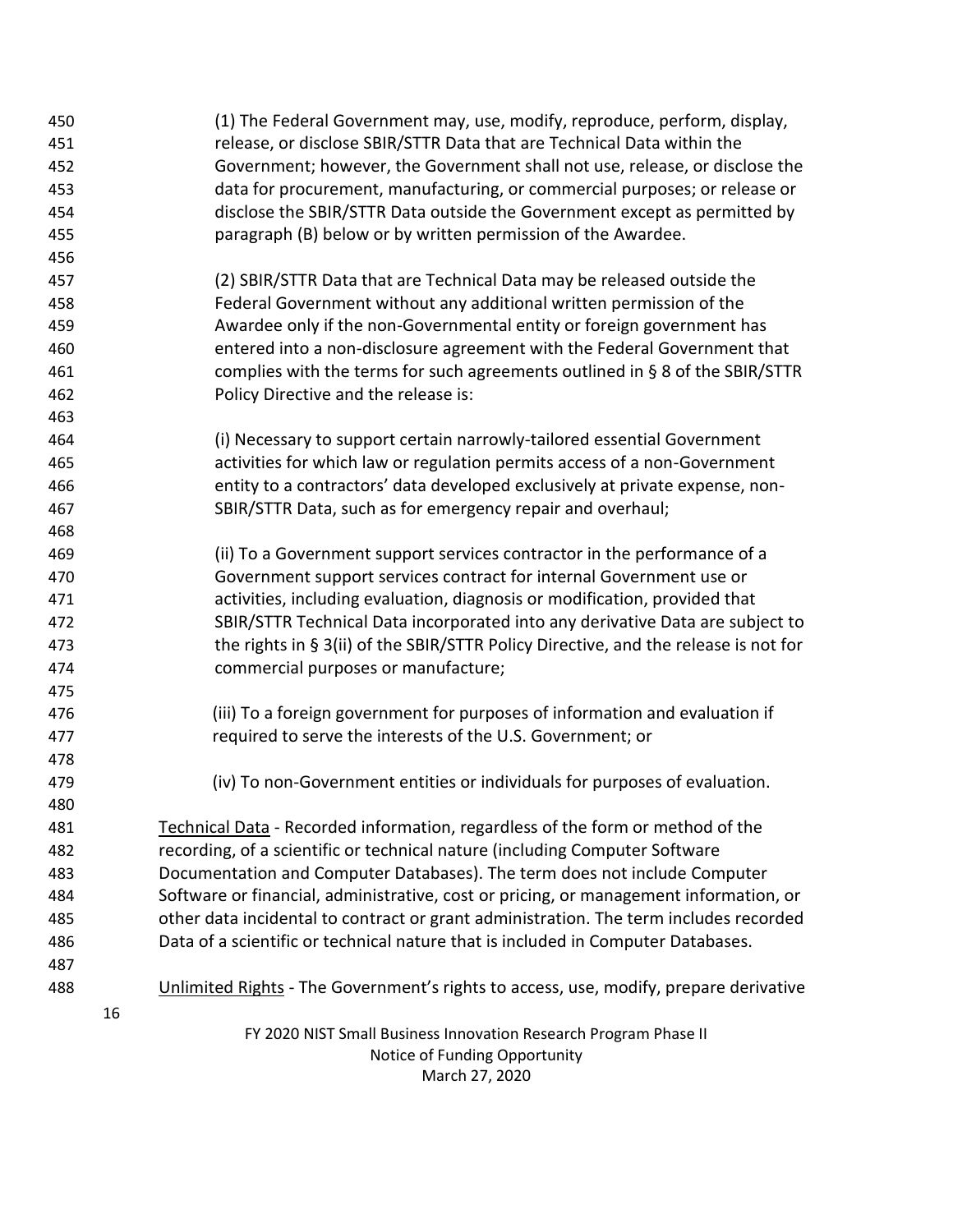works, reproduce, release, perform, display, disclose, or distribute Data in whole or in part, in any manner and for any purpose whatsoever, and to have or authorize others to do so.

#### <span id="page-16-0"></span>**1.06 Fraud, Waste and Abuse**

 As defined in the SBIR/STTR Policy Directive section 9(f), fraud includes any false representation about a material fact or any intentional deception designed to deprive the United States unlawfully of something of value or to secure from the United States a benefit, privilege, allowance, or consideration to which an individual or business is not entitled. Waste includes extravagant, careless, or needless expenditure of Government funds, or the consumption of Government property, that results from deficient practices, systems, controls, or decisions. Abuse includes any intentional or improper use of Government resources, such as misuse of rank, position, or authority or resources. Examples of fraud, waste, and abuse relating to the SBIR/STTR Program include, but are not limited to:

- (i) misrepresentations or material, factual omissions to obtain, or otherwise receive funding under, an SBIR/STTR award;
- (ii) misrepresentations of the use of funds expended, work done, results achieved, or compliance with program requirements under an SBIR/STTR award;
- (iii) misuse or conversion of SBIR/STTR award funds, including any use of award funds while not in full compliance with SBIR/STTR Program requirements, or failure to pay taxes due on misused or converted SBIR/STTR award funds;
- (iv) fabrication, falsification, or plagiarism in applying for, carrying out, or reporting results from an SBIR/STTR award;
- (v) failure to comply with applicable federal costs principles governing an award;
- (vi) extravagant, careless, or needless spending;
- (vii) self-dealing, such as making a sub-award to an entity in which the Principal Investigator (PI) has a financial interest;
- (viii) acceptance by agency personnel of bribes or gifts in exchange for grant or contract
	-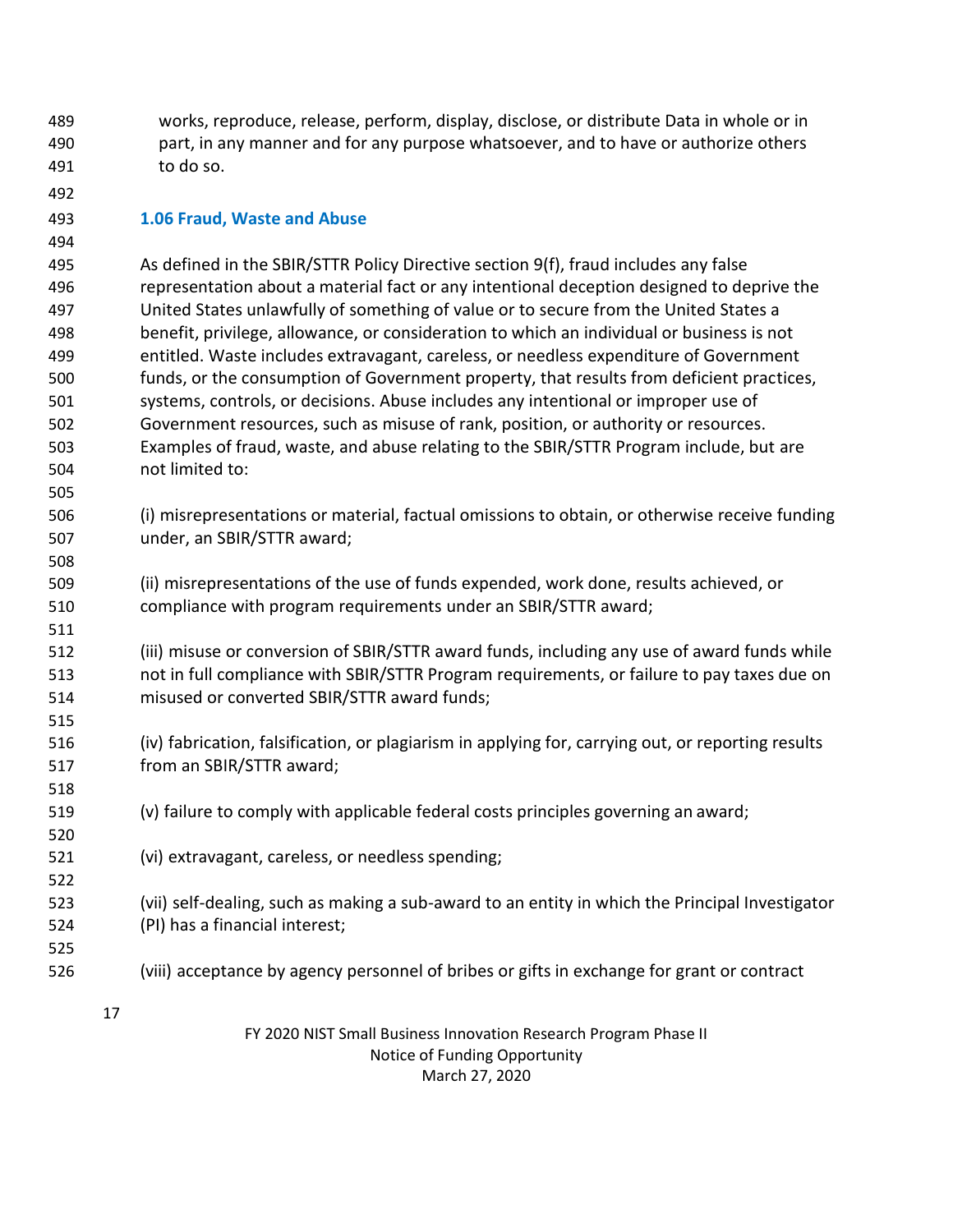- awards or other conflicts of interest that prevents the Government from getting the best value; and
- (ix) lack of monitoring, or follow-up if questions arise, by agency personnel to ensure that awardee meets all required eligibility requirements, provides all required certifications, performs in accordance with the terms and conditions of the award, and performs all work proposed in the application.
- 

- Report any allegations of fraud, waste and abuse using the online Department of Commerce Office of Inspector Gen[eral Complaint Form,](https://www.oig.doc.gov/Pages/online-hotline-complaint-form.aspx) available at
- [https://www.oig.doc.gov/Pages/Hotline.aspx#complainthotline.](https://www.oig.doc.gov/Pages/Hotline.aspx#complainthotline) Contact information for
- the Office of Inspector General is available at: [https://www.oig.doc.gov/pages/Contact-](https://www.oig.doc.gov/pages/Contact-Us.aspx)[Us.aspx. P](https://www.oig.doc.gov/pages/Contact-Us.aspx)lease do not include Personally Identifiable Information (PII) through the website.
- PII is considered to be items containing Social Security numbers, dates of birth, credit card
- and passport numbers, or other personally identifying information that could adversely
- affect an individual. Should you desire to provide this information, it is strongly
- recommended that you contact the Hotline by telephone at the number listed below.
- **Phone:**
- Toll Free 800-424-5197
- **Mail:**
- Office of Inspector General Hotline
- HCHB 7709
- 1401 Constitution Avenue, N.W.
- Washington, DC 20230
- 

- <span id="page-17-0"></span>**1.07 Other Information**
- **1.07.01 Personal and Business Information**

 The applicant acknowledges and understands that information and data contained in applications for financial assistance, as well as information and data contained in financial, performance and other reports submitted by applicants, may be used by the Department of Commerce in conducting reviews and evaluations of its financial assistance programs. For this purpose, applicant information and data may be accessed, reviewed and evaluated by Department of Commerce employees, other Federal employees, and also by Federal agents and contractors, and/or by non-Federal personnel, all of whom enter into appropriate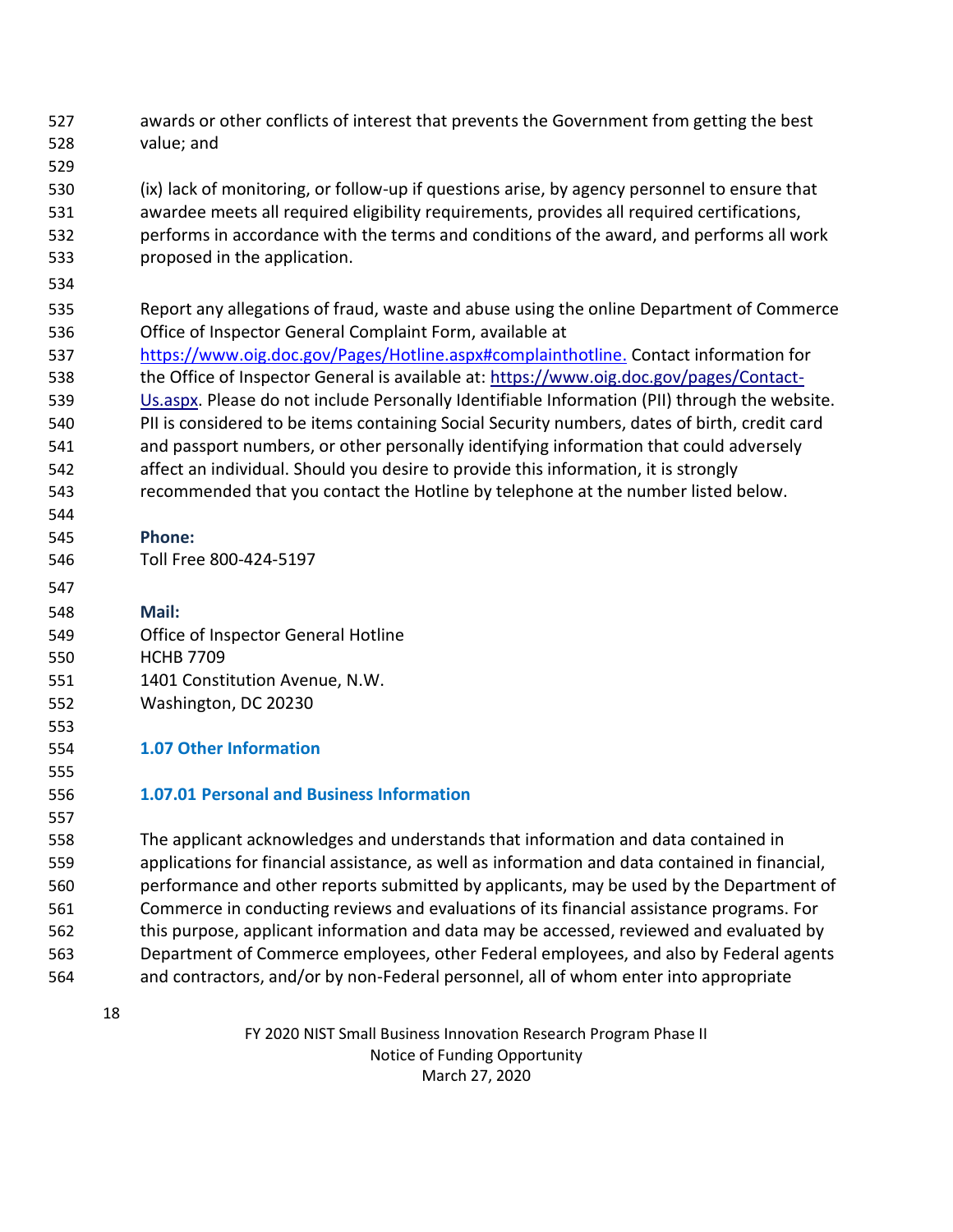- conflict of interest and confidentiality agreements covering the use of such information. As may be provided in the terms and conditions of a specific financial assistance award, applicants are expected to support program reviews and evaluations by submitting required financial and performance information and data in an accurate and timely manner, and by cooperating with Department of Commerce and external program evaluators. In accordance with 2 C.F.R. § 200.303(e), applicants are reminded that they must take reasonable measures to safeguard protected personally identifiable information and other confidential or sensitive personal or business information created or obtained in connection with a Department of Commerce financial assistance award.
- In addition, Department of Commerce regulations implementing the Freedom of Information Act (FOIA), 5 U.S.C. § 552, are found at 15 C.F.R. Part 4, Public Information. These regulations set forth rules for the Department regarding making requested materials, information, and records publicly available under the FOIA. Applications submitted in response to this Notice of Funding Opportunity may be subject to requests for release under the Act. In the event that an application contains information or data that the applicant deems to be confidential commercial information that should be exempt from disclosure under FOIA, that information should be identified, bracketed, and marked as Privileged, Confidential, Commercial or Financial Information. In accordance with 15 CFR § 4.9, the Department of Commerce will protect from disclosure confidential business information contained in financial assistance applications and other documentation provided by applicants to the extent permitted by law.

# <span id="page-18-0"></span>**2.0 CERTIFICATIONS**

### <span id="page-18-1"></span>**2.01 Funding Agreement Certification**

 Awardees will be required to certify size, ownership and other SBIR Program requirements at the time of award and during the funding agreement life cycle using the SBIR Funding Agreement Certification and the SBIR Funding Agreement Certification – Life-Cycle Certification, which are provided in Appendix B of this NOFO.

## <span id="page-18-2"></span> **2.02 Research Activities Involving Human Subjects, Human Tissue, Data or Recordings Involving Human Subjects Including Software Testing**

 Any application that includes research activities involving human subjects, human tissue/cells, or data or recordings from or about human subjects, must satisfy the requirements of the Common Rule for the Protection of Human Subjects ("Common Rule"),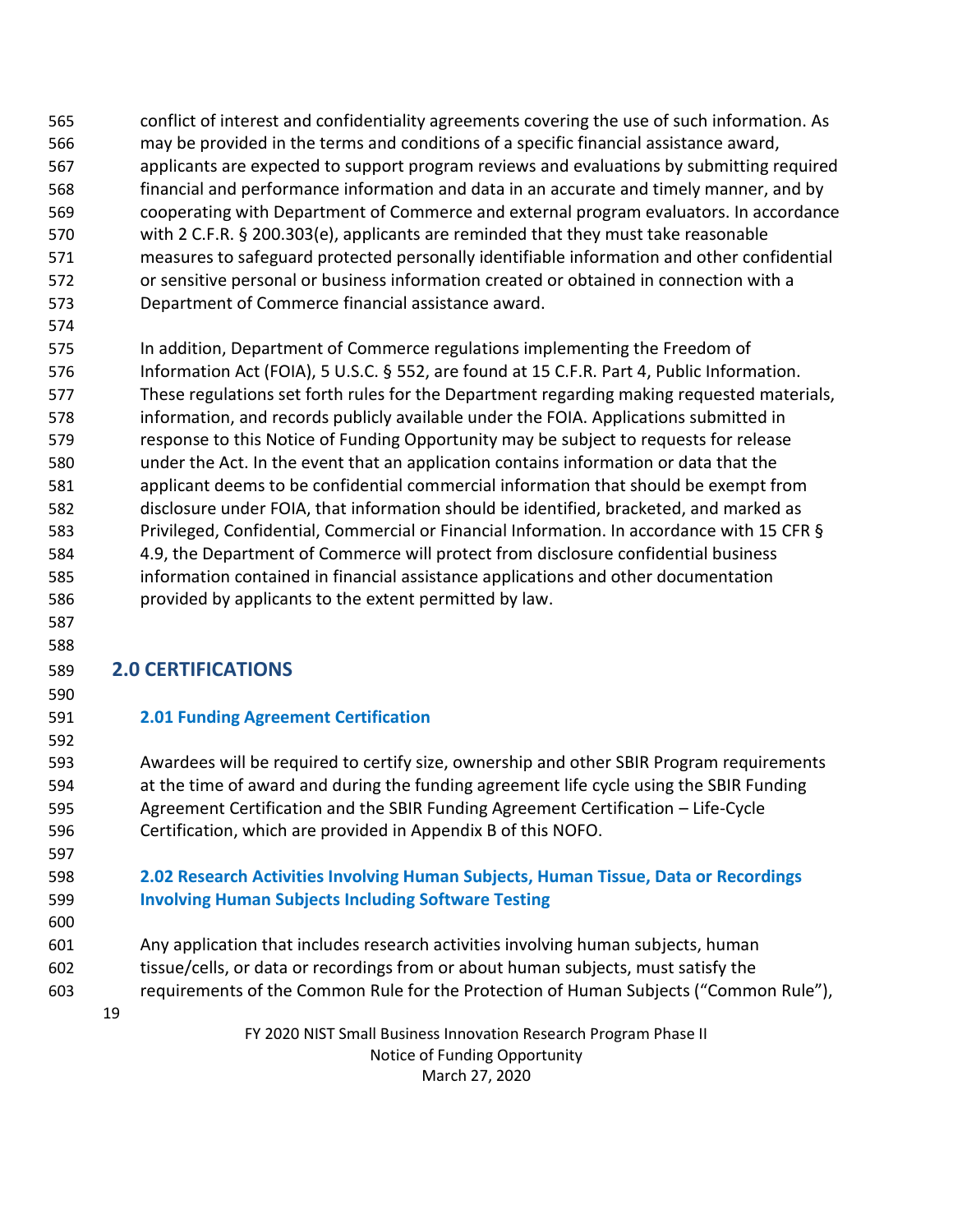FY 2020 NIST Small Business Innovation Research Program Phase II Notice of Funding Opportunity March 27, 2020 codified for the Department of Commerce at 15 C.F.R. Part 27. Research activities involving human subjects that fall within one or more of the classes of vulnerable subjects found in 45 C.F.R. Part 46, Subparts B, C and D must satisfy the requirements of the applicable subpart(s). In addition, any such application that includes research activities on these subjects must be in compliance with all applicable statutory requirements imposed upon the Department of Health and Human Services (DHHS) and other Federal agencies, all regulations, policies and guidance adopted by DHHS, the Food and Drug Administration (FDA), and other Federal agencies on these topics, and all Executive Orders and Presidential statements of policy on applicable topics. (Regulatory Resources: <http://www.hhs.gov/ohrp/humansubjects/index.html> which includes links to FDA regulations, but may not include all applicable regulations and policies). NIST uses the following Common Rule definitions for research and human subjects research: *Research:* A systematic investigation, including research development, testing and evaluation, designed to develop or contribute to generalizable knowledge. Activities which meet this definition constitute research for purposes of this policy, whether or not they are conducted or supported under a program which is considered research for other purposes. For example, some demonstration and service programs may include research activities. *Human Subject:* A living individual about whom an investigator (whether professional or student) conducting research: (i) Obtains information or biospecimens through intervention or interaction with the individual, and uses, studies, or analyzes the information or biospecimens; or (ii) Obtains, uses, studies, analyzes, or generates identifiable private information or identifiable biospecimens. (1) *Intervention* includes both physical procedures by which information or biospecimens are gathered and manipulations of the subject or the subject's environment that are performed for research purposes. (2) *Interaction* includes communication or interpersonal contact between investigator and subject. (3) *Private information* includes information about behavior that occurs in a context in which an individual can reasonably expect that no observation or recording is taking place, and information which has been provided for specific purposes by an individual and that the individual can reasonably expect will not be made public (for example, a medical record). Private information must be individually identifiable (i.e., the identity of the subject is or may readily be ascertained by the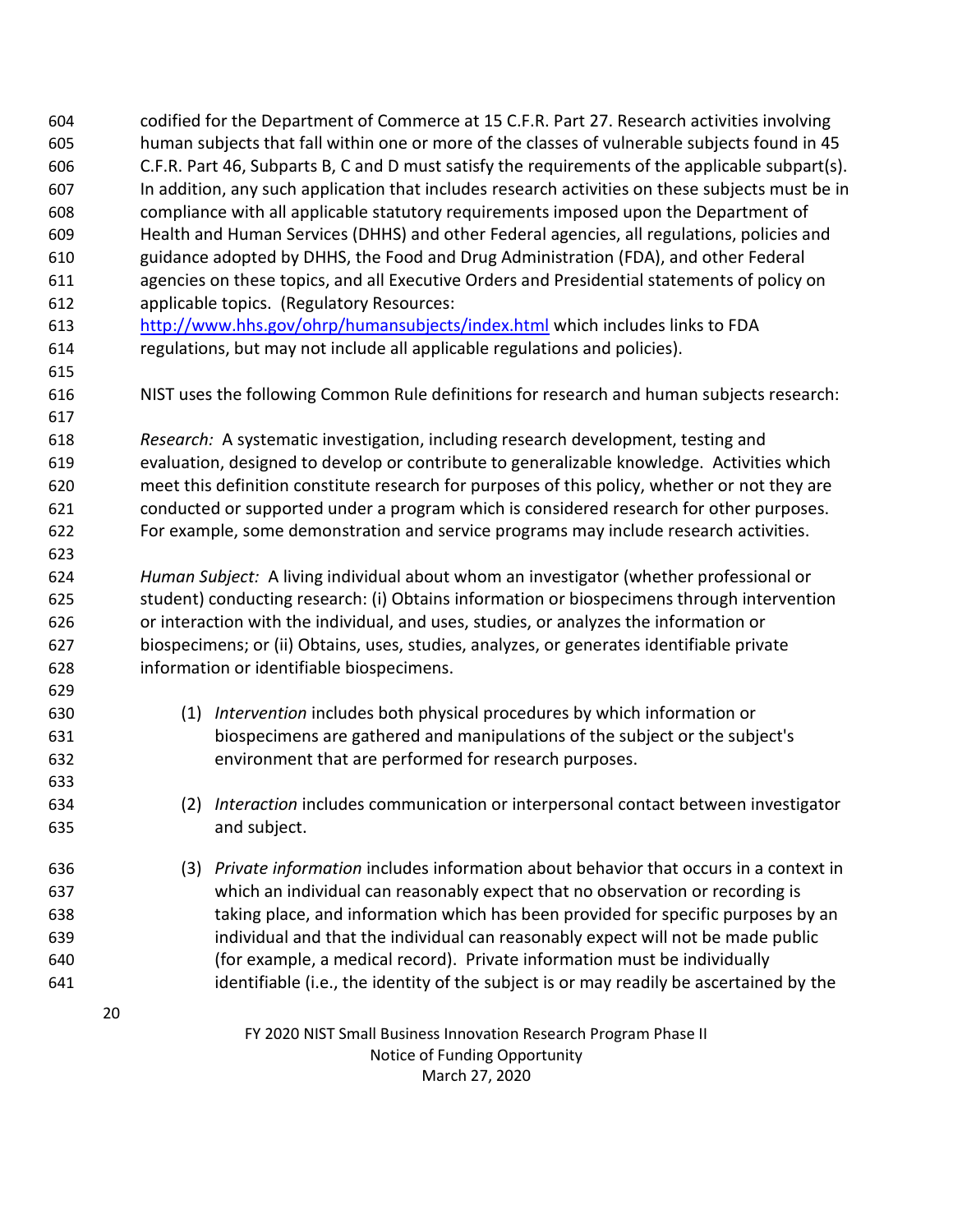investigator associated with the information) in order for obtaining the information to constitute research involving human subjects.

 (4) *Identifiable biospecimen* includes a biospecimen for which the identity of the subject is or may readily be ascertained by the investigator or associated with the biospecimen.

#### *See* 15 C.F.R. § 27.102 (Definitions).

 1) Requirement for Federalwide Assurance. If the application is accepted for [or awarded] funding, organizations that have an Institutional Review Board (IRB) are required to follow the procedures of their organization for approval of exempt and non-exempt research activities that involve human subjects. Both domestic and foreign organizations performing exempt research requiring limited IRB review or non-exempt research activities involving human subjects will be required to have protocols approved by a cognizant, active IRB currently registered with the Office for Human Research Protections (OHRP) within the DHHS that is linked to the engaged organizations. All engaged organizations must possess a currently valid Federalwide Assurance (FWA) on file from OHRP. Information regarding how to apply for an FWA and register an IRB with OHRP can be found at [http://www.hhs.gov/ohrp/assurances/index.html.](http://www.hhs.gov/ohrp/assurances/index.html) *See* 15 C.F.R. § 27.103. NIST relies only on OHRP-issued FWAs and IRB Registrations for both domestic and foreign organizations for NIST supported research involving human subjects. NIST will not issue its own FWAs or IRB Registrations for domestic or foreign organizations. 

 2) Administrative Review. The NIST Research Protections Office (RPO) reserves the **b** right to conduct an administrative review<sup>1</sup> of all applications that potentially include research involving human subjects and were approved by an authorized non-NIST institutional entity (an IRB or entity analogous to the NIST RPO) under 15 C.F.R. § 27.112 (Review by Institution). If the NIST RPO determines that an application includes research activities that potentially involve human subjects, the applicant will be required to provide additional information to NIST for review and

 Conducting an "administrative review" means that the NIST RPO will review and verify the performing institution's determination for research not involving human subjects or exempt human subjects research. In addition, for exempt research requiring limited IRB review and non-exempt human subjects research, the NIST RPO will review and confirm that the research and performing institution(s) are in compliance with 15 C.F.R. Part 27, which means RPO will 1) confirm the engaged institution(s) possess, or are covered under a Federalwide Assurance, 2) review the research study documentation submitted to the IRB and verify the IRB's determination of level of risk and approval of the study for compliance with 15 C.F.R. Part 27, 3) review and verify IRB-approved substantive changes to an approved research study before the changes are implemented, and 4) review and verify that the IRB conducts a continuing review at least annually, as appropriate.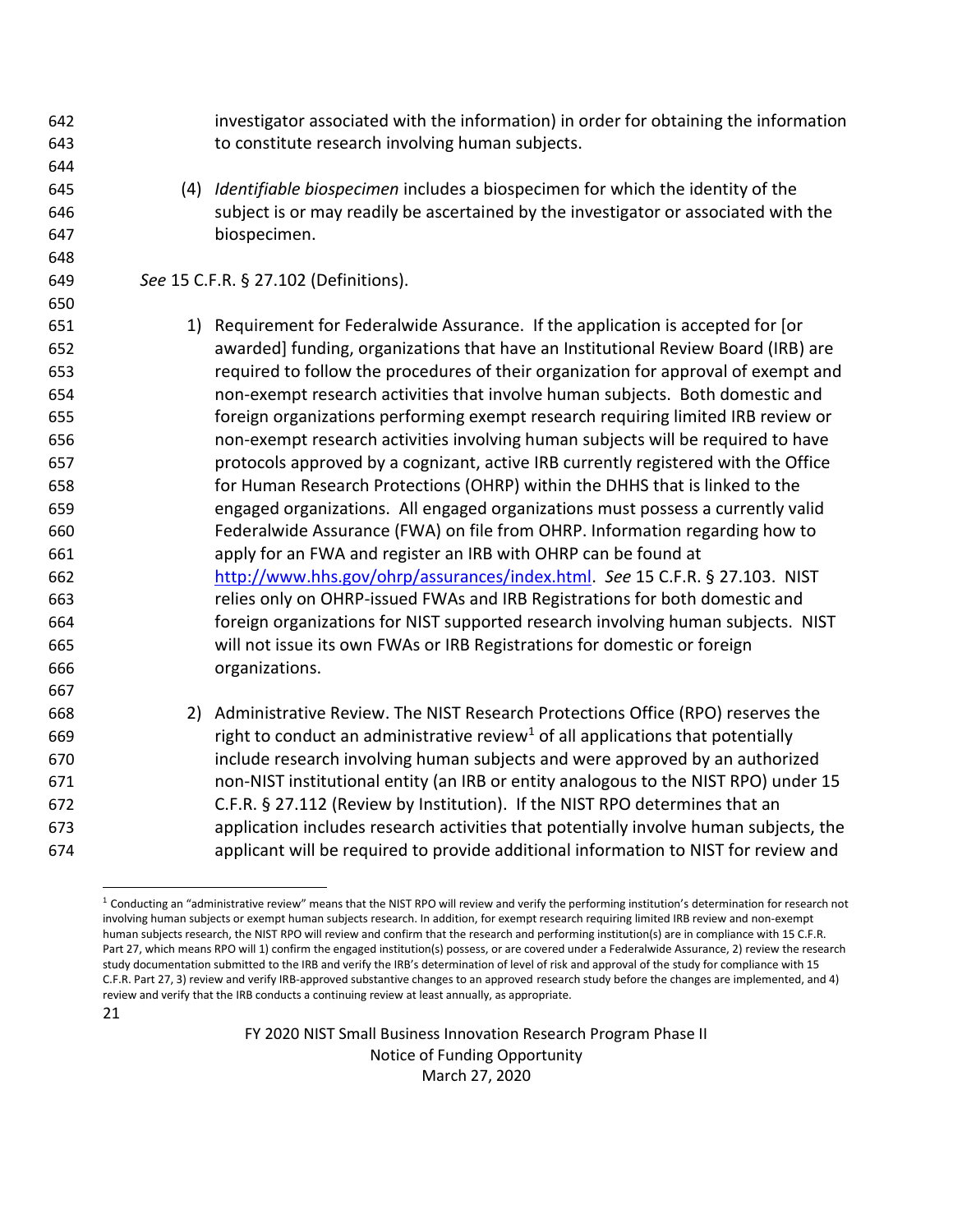| 675 | approval. The documents required for funded proposals are listed in each section                  |
|-----|---------------------------------------------------------------------------------------------------|
| 676 | below. Most documents will need to be produced during the proposal review                         |
| 677 | process; however, the Grants Officer may allow final versions of certain required                 |
| 678 | documents to be produced at an appropriate designated time post-award.                            |
| 679 | Research involving human subjects may not start until the NIST Grants Officer                     |
| 680 | issues an award explicitly authorizing such research. In addition, all amendments,                |
| 681 | modifications, or changes to approved research and requests for continuing review                 |
| 682 | and closure will be reviewed by the NIST RPO.                                                     |
| 683 |                                                                                                   |
| 684 | 3) Required documents for proposal review. All applications involving human subjects              |
| 685 | research must clearly indicate, by separable task, all research activities believed to            |
| 686 | be exempt or non-exempt research involving human subjects, the expected                           |
| 687 | institution(s) where the research activities involving human subjects may be                      |
| 688 | conducted, and the institution(s) expected to be engaged in the research activities.              |
| 689 |                                                                                                   |
| 690 | a. Not research determination. If an activity/task involves human subjects as defined in the      |
| 691 | Common Rule, but the applicant participant(s) indicates to NIST that the activity/task is not     |
| 692 | research as defined in the Common Rule, the following information may be requested for            |
| 693 | that activity/task:                                                                               |
| 694 |                                                                                                   |
| 695 | (1) Justification, including the rationale for the determination and such additional              |
| 696 | documentation as may be deemed necessary by NIST to review and/or support a                       |
| 697 | determination that the activity/task in the application is not research as defined in the         |
| 698 | Common Rule.                                                                                      |
| 699 | (2) If the applicant participant(s) used a cognizant IRB that provided a determination that       |
| 700 | the activity/task is not research, a copy of that determination documentation must be             |
| 701 | provided to NIST. The applicant participant(s) is not required to establish a relationship        |
| 702 | with a cognizant IRB if they do not have one.                                                     |
| 703 |                                                                                                   |
| 704 | NIST will review the information submitted and may coordinate further with the applicant          |
| 705 | before determining whether the activity/task will be defined as research under the                |
| 706 | Common Rule in the applicable NIST financial assistance program or project.                       |
| 707 |                                                                                                   |
| 708 | b. Research not involving human subjects. If an activity/task is determined to be research        |
| 709 | and involves human subjects, but is determined to be not human subjects research (or              |
| 710 | research not involving human subjects) under the Common Rule, the following information           |
| 711 | may be requested for that activity/task:                                                          |
| 712 |                                                                                                   |
| 713 | (1) Justification, including the rationale for the determination and such additional              |
| 22  |                                                                                                   |
|     | FY 2020 NIST Small Business Innovation Research Program Phase II<br>Notice of Funding Opportunity |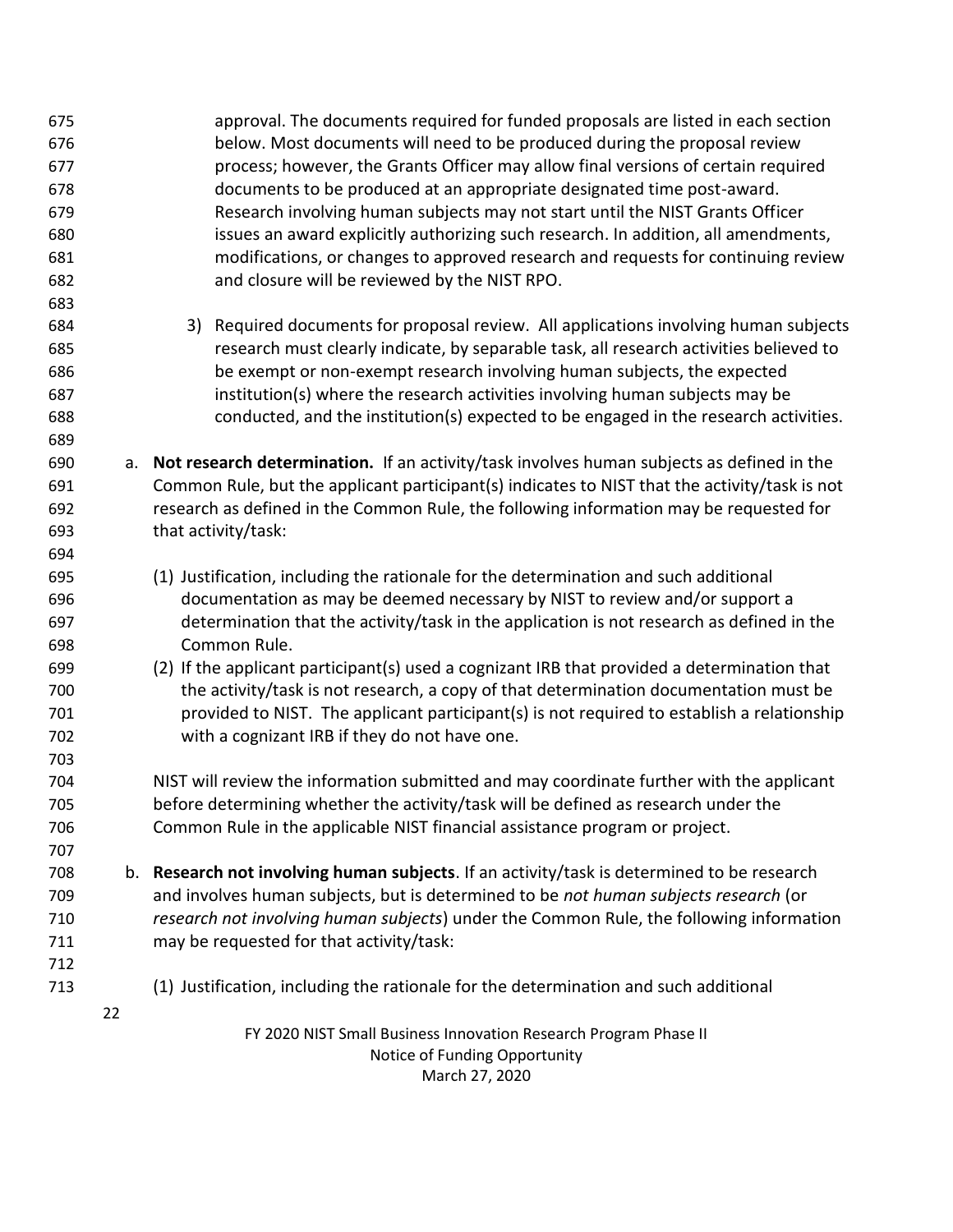| 714<br>715 |    | documentation as may be deemed necessary by NIST to review and/or support a<br>determination that the activity/task in the application is not research as defined in the |
|------------|----|--------------------------------------------------------------------------------------------------------------------------------------------------------------------------|
| 716        |    | Common Rule.                                                                                                                                                             |
| 717        |    | (2) If the applicant participant(s) used a cognizant IRB that provided a determination that                                                                              |
| 718        |    | the activity/task is research not involving human subjects, a copy of that determination                                                                                 |
| 719        |    | documentation must be provided to NIST. The applicant participant(s) is not required                                                                                     |
| 720        |    | to establish a relationship with a cognizant IRB if they do not have one.                                                                                                |
| 721        |    |                                                                                                                                                                          |
| 722        | c. | <b>Exempt research determination with no IRB.</b> If the application appears to NIST to include                                                                          |
| 723        |    | exempt research activities that do not meet the criteria for requiring a limited IRB review,                                                                             |
| 724        |    | and the performer of the activity or the supplier and/or the receiver of the information or                                                                              |
| 725        |    | biospecimens from human subjects does not have a cognizant IRB to provide an exemption                                                                                   |
|            |    |                                                                                                                                                                          |
| 726        |    | determination, the following information may be requested during the review process so                                                                                   |
| 727        |    | that NIST can evaluate whether an exemption under the Common Rule applies (see 15                                                                                        |
| 728        |    | C.F.R. $\S$ 27.104(b) and (d)):                                                                                                                                          |
| 729        |    |                                                                                                                                                                          |
| 730        |    | (1) The name(s) of the institution(s) where the exempt research will be conducted.                                                                                       |
| 731        |    | (2) The name(s) of the institution(s) providing the biospecimens or information from                                                                                     |
| 732        |    | human subjects.                                                                                                                                                          |
| 733        |    | (3) A copy of the protocol for the research to be conducted; and/or the biospecimens or                                                                                  |
| 734        |    | information from human subjects to be collected/provided, not pre-existing samples                                                                                       |
| 735        |    | (i.e., will proposed research collect only information without personal identifiable                                                                                     |
| 736        |    | information, will biospecimens or information be de-identified and when and by whom                                                                                      |
| 737        |    | was the de-identification performed, how were the materials or data originally                                                                                           |
| 738        |    | collected).                                                                                                                                                              |
| 739        |    | (4) For pre-existing biospecimens or information from human subjects, provide copies of                                                                                  |
| 740        |    | the consent forms used for collection and a description of how the biospecimens or                                                                                       |
| 741        |    | information were originally collected and stripped of personal identifiers. If copies of                                                                                 |
| 742        |    | consent forms are not available, explain.                                                                                                                                |
| 743        |    | (5) Any additional clarifying documentation that NIST may deem necessary in order to                                                                                     |
| 744        |    | make a determination whether the activity/task or use of biospecimens or information<br>from human subjects is exempt under the Common Rule.                             |
| 745        |    |                                                                                                                                                                          |
| 746        |    |                                                                                                                                                                          |
| 747        |    | d. Research review with an IRB. If the application appears to NIST to include research                                                                                   |
| 748        |    | activities (exempt or non-exempt) involving human subjects, and the proposed performer                                                                                   |
| 749        |    | of the activity has a cognizant IRB registered with OHRP, and linked to their Federalwide                                                                                |
| 750        |    | Assurance, the following information may be requested during the review process:                                                                                         |
| 751        |    |                                                                                                                                                                          |
| 752        |    | (1) The name(s) of the institution(s) where the research will be conducted.                                                                                              |
|            | 23 |                                                                                                                                                                          |
|            |    | FY 2020 NIST Small Business Innovation Research Program Phase II                                                                                                         |
|            |    | Notice of Funding Opportunity                                                                                                                                            |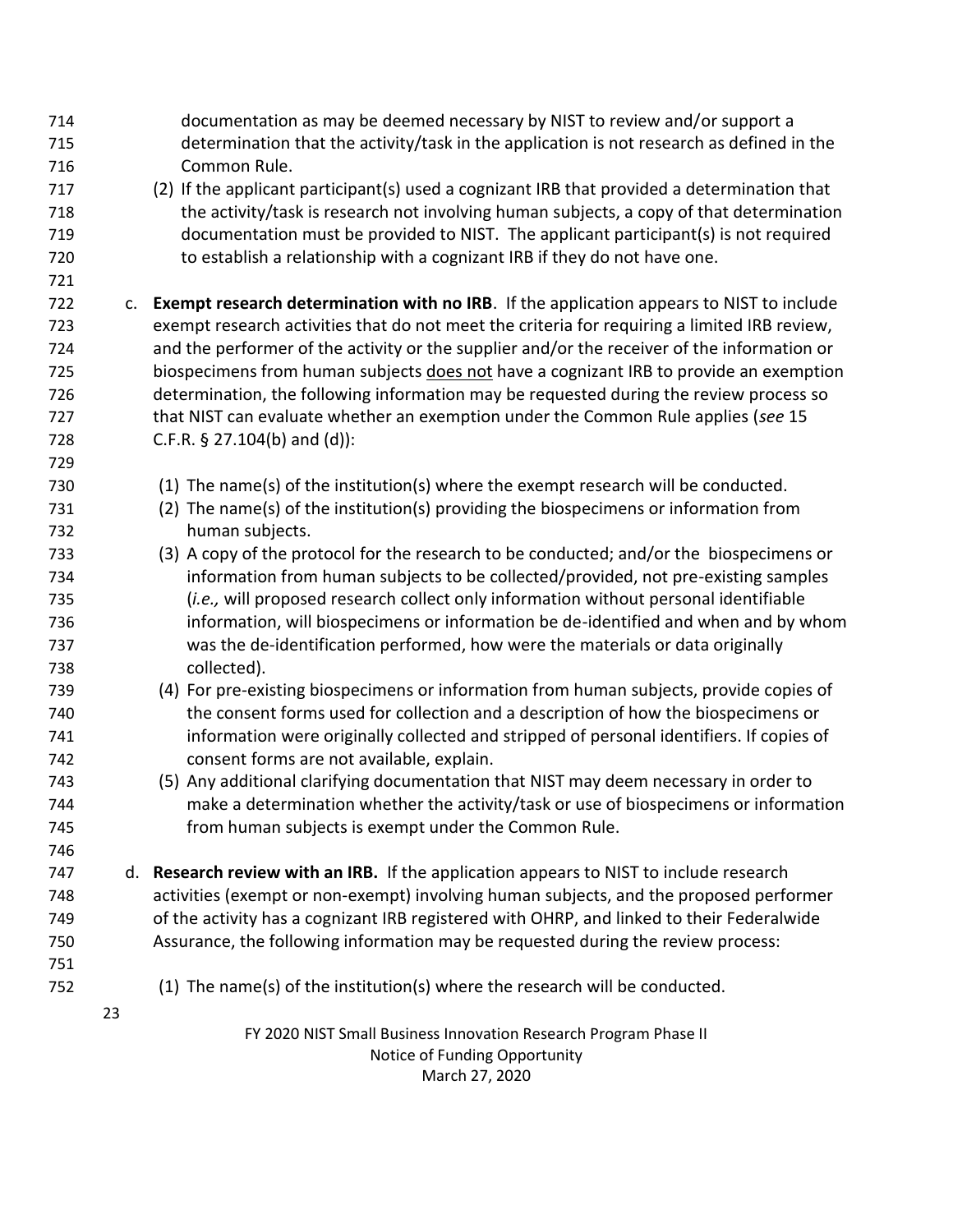| 753        | (2) The name(s) and institution(s) of the cognizant IRB(s), and the IRB registration                                          |  |  |  |
|------------|-------------------------------------------------------------------------------------------------------------------------------|--|--|--|
| 754        | number(s).                                                                                                                    |  |  |  |
| 755        | (3) The FWA number of the applicant linked to the cognizant IRB(s).                                                           |  |  |  |
| 756<br>757 | (4) The FWAs associated with all organizations engaged in the planned research<br>activity/task, linked to the cognizant IRB. |  |  |  |
|            |                                                                                                                               |  |  |  |
| 758<br>759 | (5) If the IRB review(s) is pending, the estimated start date for research involving human<br>subjects.                       |  |  |  |
| 760        | (6) The IRB approval date (if currently approved for exempt or non-exempt research).                                          |  |  |  |
| 761        | (7) If any of the engaged organizations has applied for or will apply for an FWA or IRB                                       |  |  |  |
| 762        | registration, those details should be clearly provided for each engaged organization.                                         |  |  |  |
| 763        |                                                                                                                               |  |  |  |
| 764        | If the application includes research activities involving human subjects to be performed in the first                         |  |  |  |
| 765        | year of an award, additional documentation may be requested by NIST during pre-award review                                   |  |  |  |
| 766        | for those performers, and may include the following for those research activities:                                            |  |  |  |
| 767        |                                                                                                                               |  |  |  |
| 768        | (1) A copy of each applicable final IRB-approved protocol.                                                                    |  |  |  |
| 769        | (2) A signed and dated approval letter from the cognizant IRB(s) that includes the name of                                    |  |  |  |
| 770        | the institution housing each applicable IRB, provides the start and end dates for the                                         |  |  |  |
| 771        | approval of the research activities, and any IRB-required interim reporting or                                                |  |  |  |
| 772        | continuing review requirements.                                                                                               |  |  |  |
| 773        | (3) A copy of any IRB-required application information, such as documentation of approval                                     |  |  |  |
| 774        | of special clearances (i.e., biohazard, HIPAA, etc.) conflict-of-interest letters, or special                                 |  |  |  |
| 775        | training requirements.                                                                                                        |  |  |  |
| 776        | (4) A brief description of which portions of the IRB submitted protocol are specifically                                      |  |  |  |
| 777        | included in the application submitted to NIST, if the protocol includes tasks not                                             |  |  |  |
| 778        | included in the application, or if the protocol is supported by multiple funding sources.                                     |  |  |  |
| 779        | For protocols with multiple funding sources, NIST will not approve the study without a                                        |  |  |  |
| 780        | non-duplication-of-funding letter indicating that no other federal funds will be used to                                      |  |  |  |
| 781        | support the tasks proposed under the proposed research or ongoing project.                                                    |  |  |  |
| 782        | (5) If a new protocol will only be submitted to an IRB if an award from NIST is issued, a                                     |  |  |  |
| 783        | draft of the proposed protocol.                                                                                               |  |  |  |
| 784        | (6) Any additional clarifying documentation that NIST may request during the review                                           |  |  |  |
| 785        | process to perform the NIST administrative review of research involving human                                                 |  |  |  |
| 786        | subjects. (See 15 C.F.R. § 27.112 (Review by Institution)).                                                                   |  |  |  |
| 787        |                                                                                                                               |  |  |  |
| 788        | This clause reflects the existing NIST policy and requirements for Research Involving Human                                   |  |  |  |
| 789        | Subjects. Should the policy be revised prior to award, a clause reflecting the policy current at time                         |  |  |  |
| 790        | of award may be incorporated into the award.                                                                                  |  |  |  |
| 791        |                                                                                                                               |  |  |  |
|            | 24                                                                                                                            |  |  |  |
|            | FY 2020 NIST Small Business Innovation Research Program Phase II                                                              |  |  |  |
|            | Notice of Funding Opportunity                                                                                                 |  |  |  |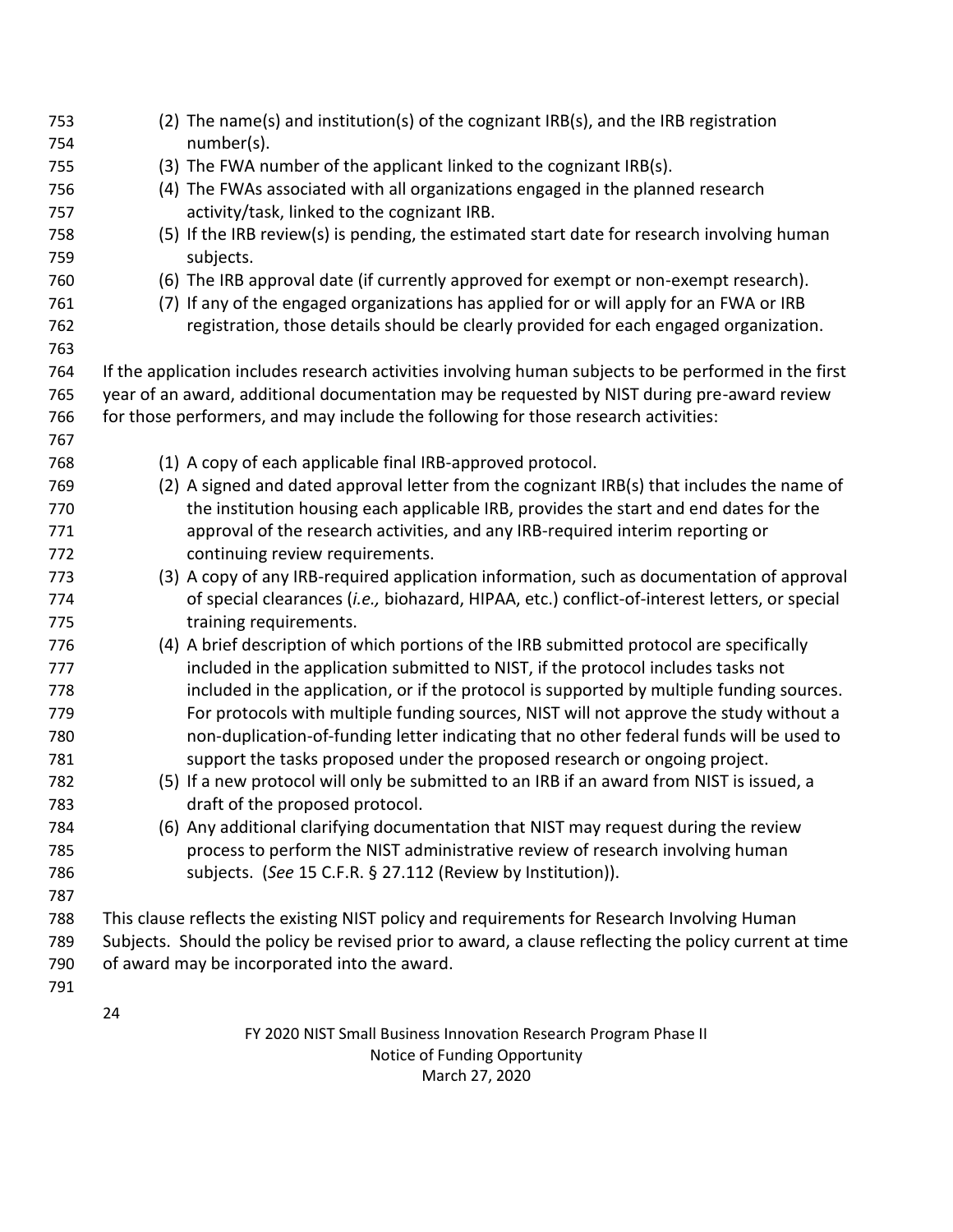- If the policy is revised after award, a clause reflecting the updated policy may be incorporated into the award.
- 

 For more information regarding research projects involving human subjects, contact Anne 796 Andrews, Director, NIST Research Protections Office (e-mail[: anne.andrews@nist.gov;](mailto:anne.andrews@nist.gov) phone: (301) 975-5445).

## <span id="page-24-0"></span> **2.03 Research Applications Involving Live Vertebrate Animals or Pre-Existing Cell Lines/Tissues from Vertebrate Animals**

- Any application that proposes research activities involving live vertebrate animals that are to be cared for, euthanized, or used by award recipients to accomplish research goals, teaching, or testing must meet the requirements of the Animal Welfare Act (AWA) (7 U.S.C. § 2131 et seq.), 805 and the AWA final rules (9 C.F.R. Parts 1, 2, and 3), and if appropriate, the Good Laboratory Practice for Nonclinical Laboratory Studies (21 C.F.R. Part 58). In addition, such research activities should be in compliance with the *"U.S. Government Principles for Utilization and Care of Vertebrate Animals Used in Testing, Research, and Training"* (Principles). The Principles and guidance on these Principles are available in the National Research Council's "Guide for the Care 810 and Use of Laboratory Animals," which can be obtained from National Academy Press, 500 5<sup>th</sup> Street, N.W., Department 285, Washington, DC 20055, or as a free PDF online at [http://www.nap.edu/catalog/12910/guide-for-the-care-and-use-of-laboratory-animals-eighth.](http://www.nap.edu/catalog/12910/guide-for-the-care-and-use-of-laboratory-animals-eighth) **1)** Administrative Review. NIST reserves the right to conduct an administrative review<sup>2</sup> of all applications that potentially include research activities that involve live vertebrate animals,
- or custom samples from, or field studies with live vertebrate animals. If the application includes research activities, field studies, or custom samples involving live vertebrate animals, the applicant will be required to provide additional information for review and approval. In addition, NIST will verify the applicant's determination(s) of excluded samples 820 from vertebrate animals. The documents required for funded proposals are listed in each
- 821 section below. Some may be requested for a pre-review during the proposal review process;

 Conducting an "administrative review" means that the NIST RPO will review and verify the performing institution's IACUC's approval of research with live vertebrate animals, and confirm that the research and performing institution(s) have an appropriate assurance and are in compliance with applicable regulations. RPO will 1) confirm the engaged institution(s) possess, or are covered under an applicable assurance, 2) review the research study documentation submitted to the IACUC and verify the IACUC's determination of level of risk and approval of the study for compliance with applicable regulations, 3) review and verify IACUC-approved substantive changes to an approved research study before the changes are implemented, and 4) review and verify that the IACUC receives an annual report for the study and conducts an appropriate continuing review at least every three years.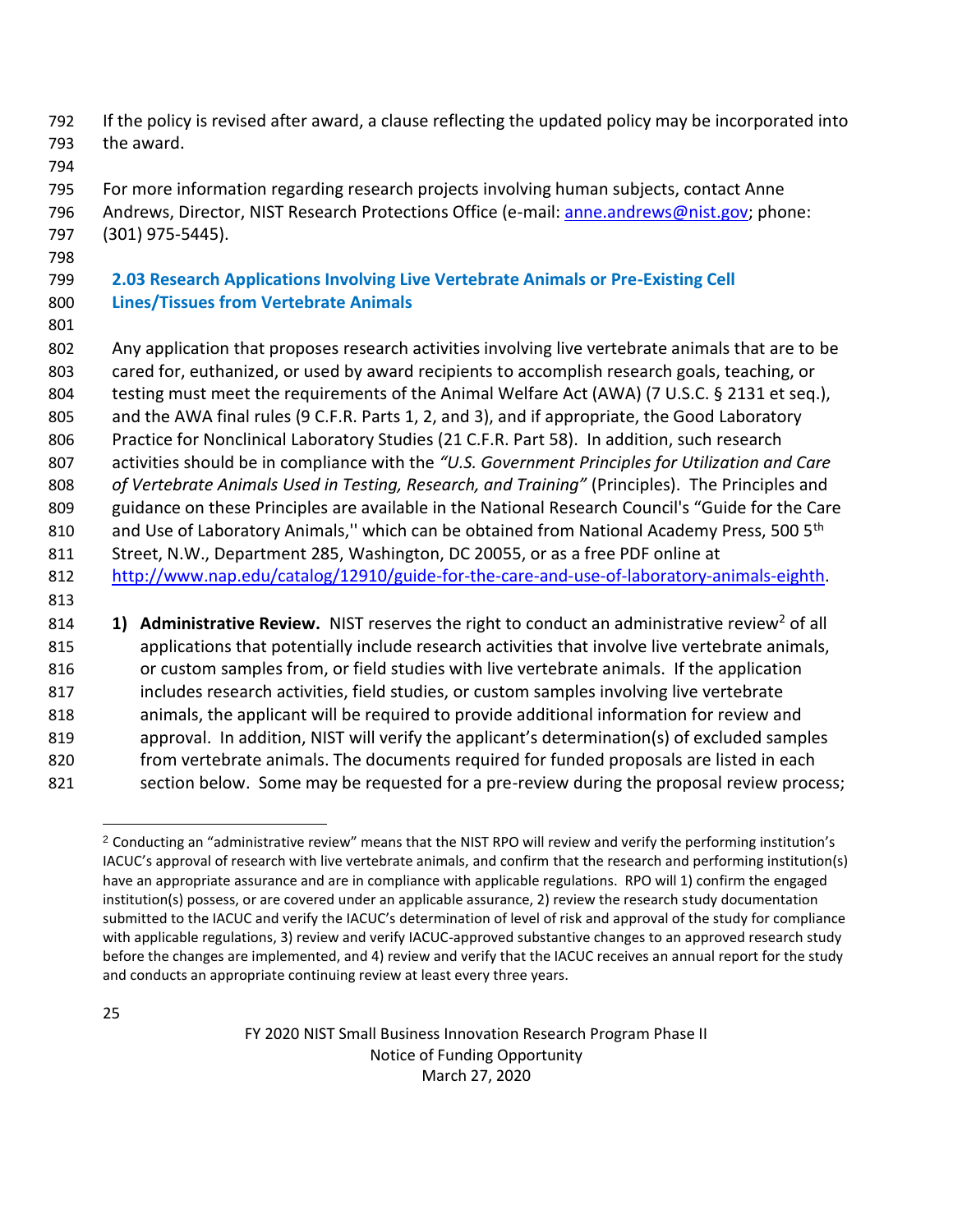however, the Grants Officer may allow final versions of certain required documents to be produced at an appropriate designated time post-award. If an award is issued, no research activities involving live vertebrate animals shall be initiated or costs incurred for those activities under the award until the NIST Grants Officer issues written approval. In addition, all re-approvals, amendments, modifications, changes, annual reports and closure will be reviewed by NIST.

- **2) Required documents for NIST proposal review.** *The applicant should clearly indicate in the application, by separable task, all research activities believed to include research involving live vertebrate animals and the institution(s) where the research activities involving live vertebrate animals may be conducted. In addition, the applicant should indicate any activity/task that involves an excluded or custom collection from vertebrate animals, or a field study with animals.*
- a) **Excluded Collections from Vertebrate Animals:** The requirements for review and approval by an Institutional Animal Care and Use Committee (IACUC) do not apply to proposed research using preexisting images of animals or to research plans that do not include live animals. These regulations also do not apply to obtaining stock or pre- existing items from animal material suppliers (*e.g.,* tissue banks), such as pre-existing cell lines and tissue samples, or from commercial food processors, where the vertebrate animal was euthanized for food purposes and not for the purpose of sample collection.

 For pre-existing cell lines and tissue samples originating from vertebrate animals, NIST 845 requires that the proposer provide documentation or the rationale for the determination that the cell line or tissue is pre-existing and not a custom collection from live vertebrate animals for an activity/task within the proposal. NIST may require additional documentation to review and/or support the determination that the cells and/or tissues from vertebrate animals are excluded from IACUC review.

- b) **Custom Collections Harvested from Live Vertebrate Animals:** NIST requires documentation for obtaining custom samples from live vertebrate animals from animal material suppliers and other organizations (*i.e.,* universities, companies, and government laboratories, etc.). Custom samples includes samples from animal material suppliers, such as when a catalog item indicates that the researcher is to specify the characteristics of the live vertebrate animal to be used, or how a sample is to be collected from the live vertebrate animal.
- 

- c) **Field Studies of Animals:** Some field studies of animals may be exempt under the Animal
	-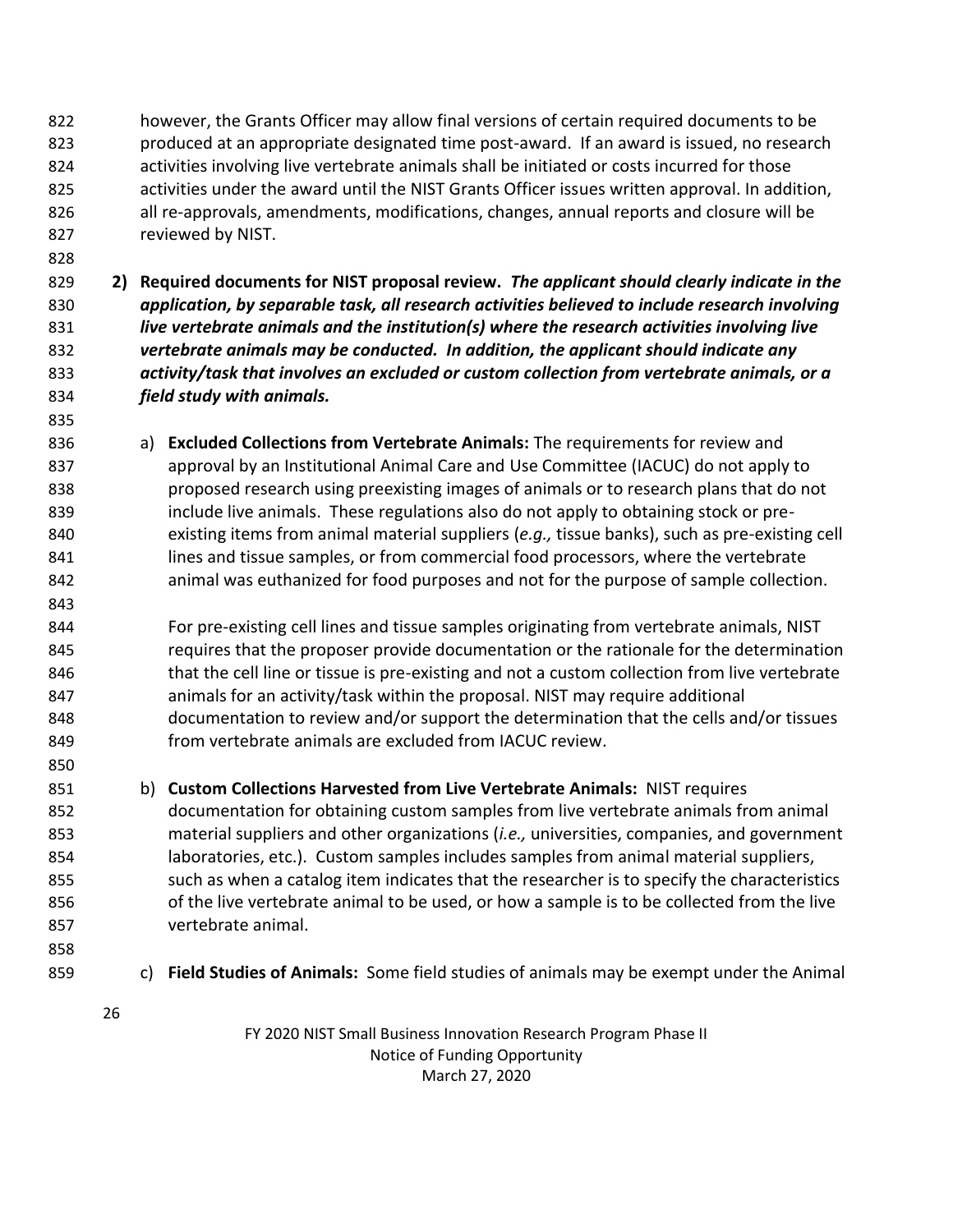Welfare Act from full review and approval by an animal care and use committee, as determined by each institution. Field study is defined as "*… a study conducted on free- living wild animals in their natural habitat...".* 9 C.F.R. § 1.1. However, this term excludes any study that involves an invasive procedure or that harms or materially alters the behavior of an animal under study. Field studies, with or without invasive procedures, may also require obtaining appropriate federal or local government permits (marine mammals, endangered species, etc.). If the applicant's institution requires review and approval by an animal care and use committee, NIST will require that documentation to be provided as described below.

### d) **For custom collections or studies with live vertebrate animals that require review and approval by an animal care and use committee the following documentation is required:**

- (1) Requirement for Assurance. An applicable assurance for the care and use of the live vertebrate animal(s) to be used in the proposed research is required. NIST may request documentation to confirm an assurance, if adequate confirmation is not available through an assuring organization's website. The cognizant IACUC where the research activity is located may hold one or more assurances applicable to the research activity that are acceptable to NIST. These four assurances are: **i.** Animal Welfare Assurance from the Office of Laboratory Animal Welfare
- (OLAW) indicated by the OLAW assurance number, *i.e.,* A-1234; ii. USDA Animal Welfare Act certification indicated by the certification number, *i.e.,* 12-R-3456;
- iii. Association for the Assessment and Accreditation of Laboratory Animal Care (AAALAC) indicated by providing the organization name accredited by AAALAC as listed in the AAALAC Directory of Accredited Organizations; and
- iv. Letter of Assurance of compliance with the Animal Welfare Act, the U.S. Government Principles, and National Marine Fisheries Service (NFMS) IACUC policy that is valid for five years and provided by a NMFS Regional IACUC for activities with marine mammals or sea turtles (NMFS Policy Directive 04- 112).
- (2) Documentation of Research Review by an IACUC: If the applicant's application appears to include research activities, field studies, or custom sample collections involving live vertebrate animals the following information regarding review by an applicable IACUC may be requested during the application review process: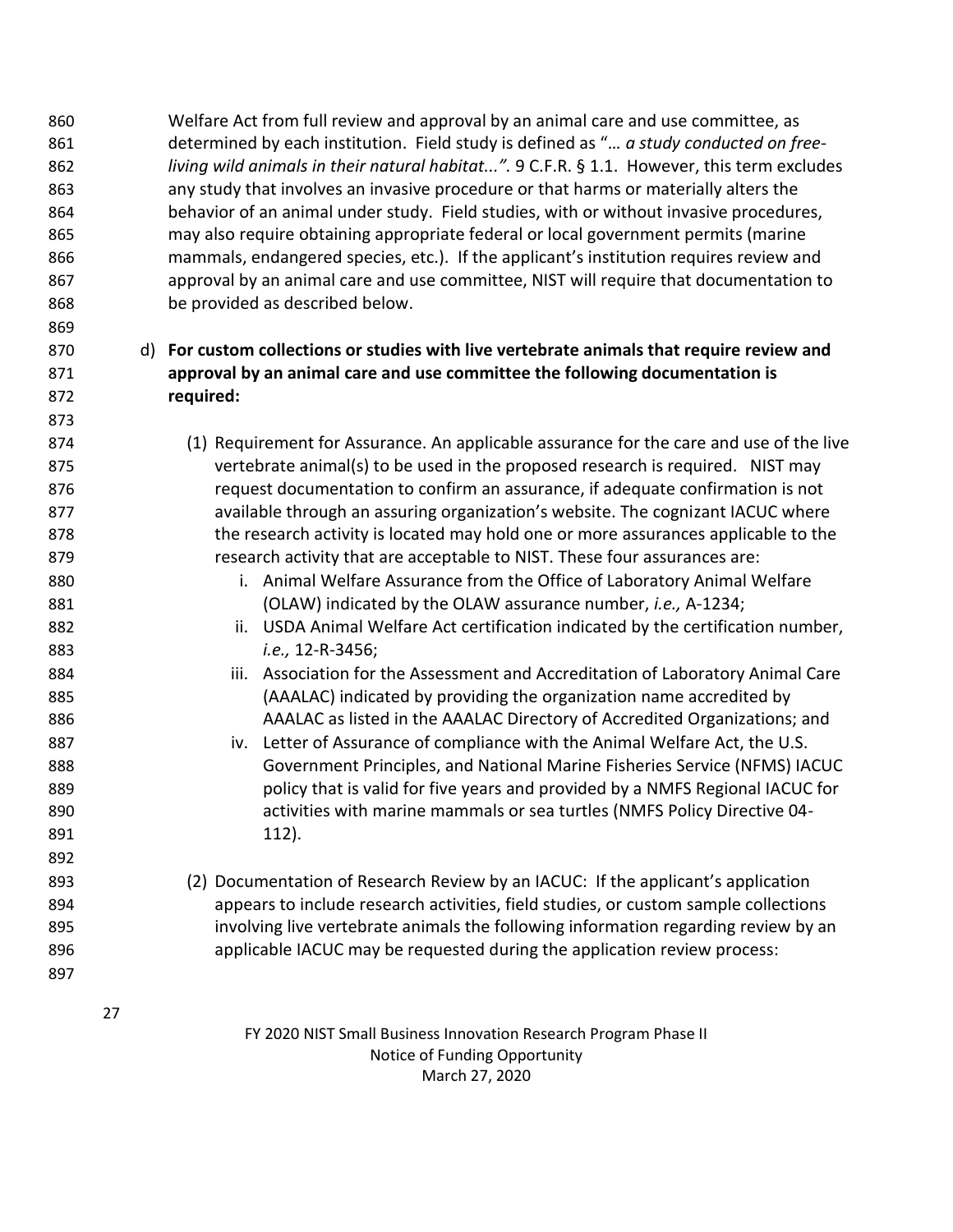|            |    |                                                                                            | 1. The name(s) of the institution(s) where the research involving live vertebrate              |  |
|------------|----|--------------------------------------------------------------------------------------------|------------------------------------------------------------------------------------------------|--|
| 898<br>899 |    |                                                                                            | animals will be conducted and/or custom samples collected.                                     |  |
| 900        |    |                                                                                            | 2. The assurance type and number, as applicable, for the cognizant Institutional               |  |
| 901        |    |                                                                                            | Animal Care and Use Committee (IACUC) where the research activity is                           |  |
| 902        |    |                                                                                            | located. [For example: Animal Welfare Assurance from the Office of Laboratory                  |  |
| 903        |    |                                                                                            | Animal Welfare (OLAW) should be indicated by the OLAW assurance number,                        |  |
| 904        |    |                                                                                            | i.e. A-1234; an USDA Animal Welfare Act certification should be indicated by                   |  |
| 905        |    |                                                                                            | the certification number i.e. 12-R-3456; and an Association for the Assessment                 |  |
| 906        |    |                                                                                            | and Accreditation of Laboratory Animal Care (AAALAC) should be indicated by                    |  |
| 907        |    |                                                                                            | AAALAC.]                                                                                       |  |
| 908        |    |                                                                                            | 3. The IACUC approval date for the Animal Study Protocol (ASP) (if currently                   |  |
| 909        |    |                                                                                            | approved).                                                                                     |  |
| 910        |    |                                                                                            | 4. If the review by the cognizant IACUC is pending, the estimated start date for               |  |
| 911        |    |                                                                                            | research involving vertebrate animals.                                                         |  |
| 912        |    |                                                                                            | 5. If any assurances or IACUCs need to be obtained or established, that should be              |  |
| 913        |    |                                                                                            | clearly stated.                                                                                |  |
| 914        |    |                                                                                            | 6. If any special permits are required for field studies, those details should be              |  |
| 915        |    |                                                                                            | clearly provided for each instance, or indicated as pending.                                   |  |
| 916        |    |                                                                                            |                                                                                                |  |
| 917        |    |                                                                                            | If the application includes research activities involving vertebrate animals to be performed   |  |
| 918        |    | in the first year of an award, additional documentation may be requested by NIST during    |                                                                                                |  |
| 919        |    | pre-award review for those performers, and may include the following for those research    |                                                                                                |  |
| 920        |    | activities, which may also include field studies, custom sample collections involving live |                                                                                                |  |
| 921        |    | vertebrate animals:                                                                        |                                                                                                |  |
| 922        |    |                                                                                            |                                                                                                |  |
| 923        |    |                                                                                            | 1. A copy of the IACUC approved ASP.                                                           |  |
| 924        |    |                                                                                            | 2. Documentation of the IACUC approval indicating the approval and expiration                  |  |
| 925        |    |                                                                                            | dates of the ASP.                                                                              |  |
| 926        |    |                                                                                            | 3. If applicable, a non-duplication-of-funding letter if the ASP is funded from                |  |
| 927        |    |                                                                                            | several sources.                                                                               |  |
| 928        |    |                                                                                            | 4. If a new ASP will only be submitted to an IACUC if an award from NIST is issued,            |  |
| 929        |    |                                                                                            | a draft of the proposed ASP may be requested.                                                  |  |
| 930        |    |                                                                                            | 5. Any additional clarifying documentation that NIST may request during review of              |  |
| 931        |    |                                                                                            | applications to perform the NIST administrative review of research involving                   |  |
| 932        |    |                                                                                            | live vertebrate animals.                                                                       |  |
| 933        |    |                                                                                            |                                                                                                |  |
| 934        |    |                                                                                            | This clause reflects the existing NIST policy for Research Involving Live Vertebrate Animals.  |  |
| 935        |    |                                                                                            | Should the policy be revised prior to award, a clause reflecting the policy current at time of |  |
|            | 28 |                                                                                            |                                                                                                |  |
|            |    |                                                                                            | FY 2020 NIST Small Business Innovation Research Program Phase II                               |  |
|            |    |                                                                                            | Notice of Funding Opportunity                                                                  |  |
|            |    |                                                                                            | March 27, 2020                                                                                 |  |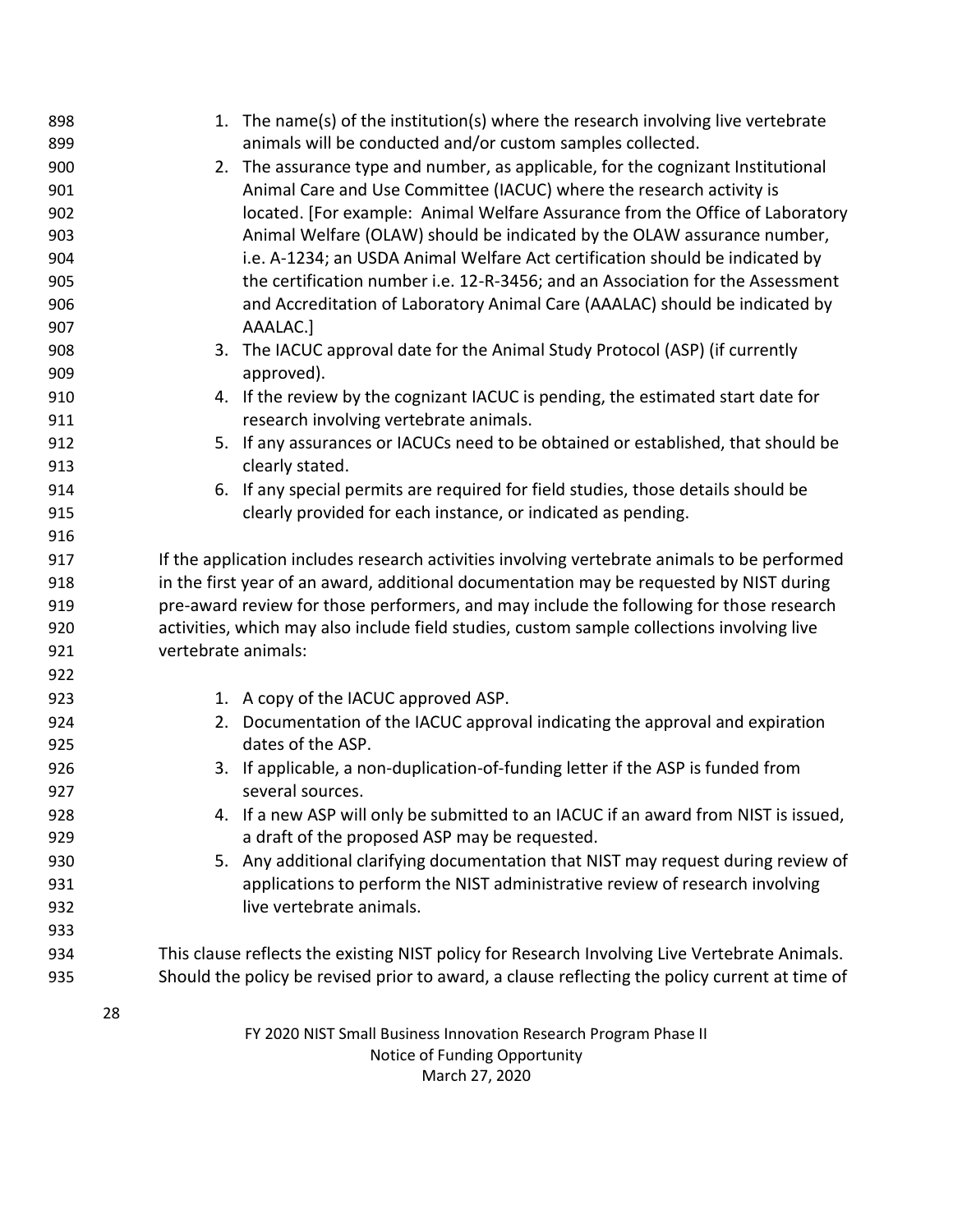- award may be incorporated into the award.
- If the policy is revised after award, a clause reflecting the updated policy may be incorporated into the award.
- For more information regarding research projects involving live vertebrate animals, contact Linda Beth Schilling, Senior Analyst (e-mail[: linda.schilling@nist.gov;](mailto:linda.schilling@nist.gov) phone: 301- 975-2887).
- 

#### <span id="page-28-0"></span> **2.04 Certifications Regarding Federal Felony and Federal Criminal Tax Convictions, Unpaid Federal Tax Assessments and Delinquent Federal Tax Returns**

 In accordance with Federal appropriations law, an authorized representative of the selected applicant(s) may be required to provide certain pre-award certifications regarding federal felony and federal criminal tax convictions, unpaid federal tax assessments, and delinquent federal tax returns.

- <span id="page-28-1"></span>**3.0 APPLICATION PREPARATION INSTRUCTIONS AND REQUIREMENT**
- 

#### <span id="page-28-2"></span>**3.01 Phase II Application Requirements**

### **Only FY 2019 NIST SBIR Phase I awardees are eligible to submit FY 2020 Phase II applications in response to this NOFO. Phase I applications are not being accepted under this NOFO**.

 The application must provide sufficient information to demonstrate that the proposed work represents a sound approach to the investigation of an important scientific or engineering innovation worthy of support. The application must sufficiently identify and address a specific NIST technical program area that falls within one of the research areas described in Section 9 or a NIST-patented technology available for licensing. The research must be directed towards development of a commercial product or service in the NIST program area. The application must be self-contained and written with all the care and thoroughness of a scientific paper submitted for publication. It should indicate a 969 thorough knowledge of the current status of research area addressed by the application. Each application should be checked carefully by the applicant to ensure inclusion of all essential material needed for a complete evaluation (see Sections 4.02 and 8.01).

- 
- The application must serve as the basis for technological innovation and lead to a new
	-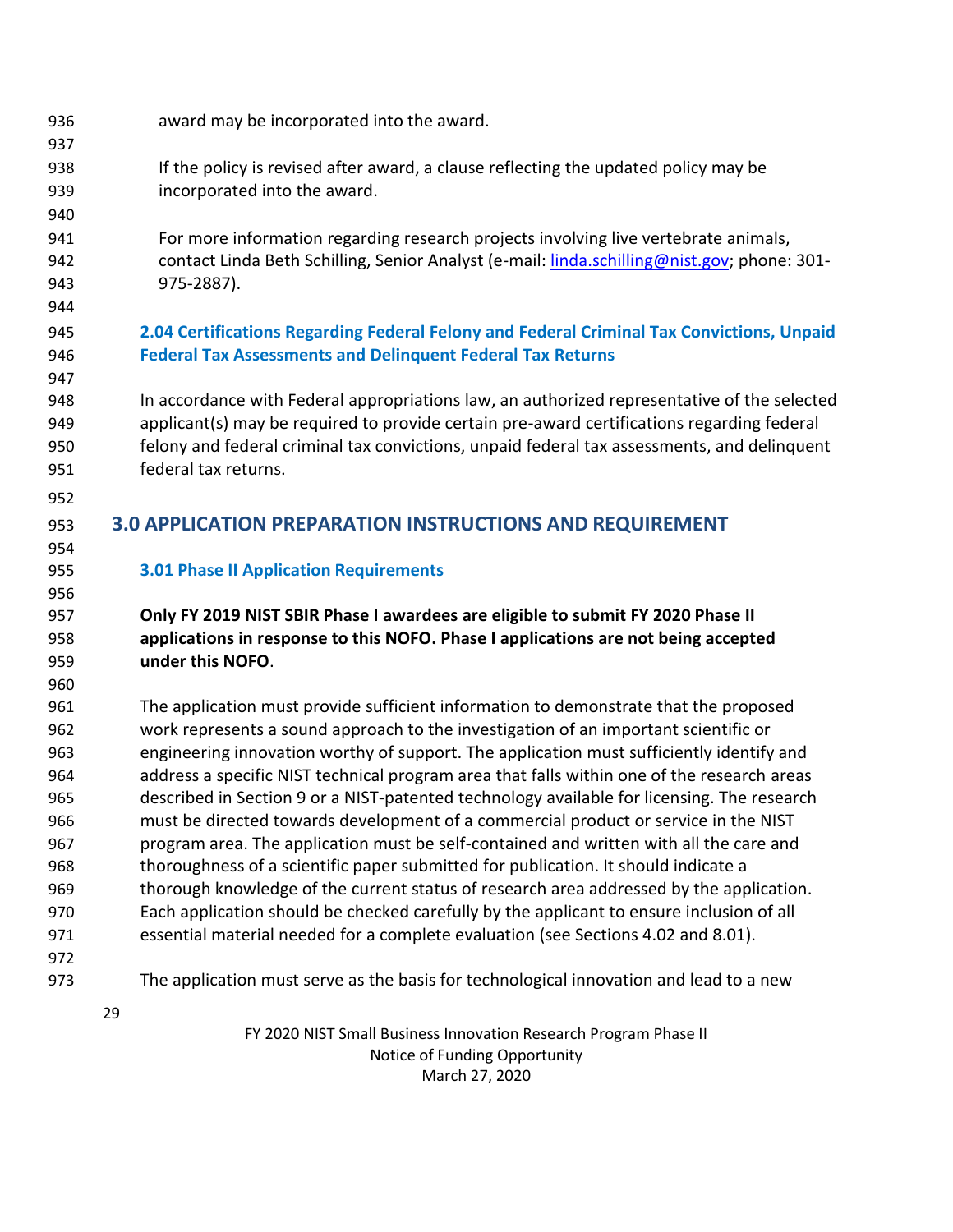<span id="page-29-0"></span> commercial product, process, or service that benefits the public. NIST reserves the right to not submit an application for merit review if NIST determines the application has insufficient scientific and technical information, fails to comply with the administrative procedures as outlined in the applicable Screening Criteria in Section 4.02, or is missing any of the required forms and documents listed in Section 8.01. 981 All applicants are required to provide information for SBA's database ([www.sbir.gov\)](http://www.sbir.gov/). The following are examples of the data to be entered by applicants into the database: • Any business concern or subsidiary established for the commercial application of a product or service for which an SBIR award is made. • Revenue from the sale of new products or services resulting from the research conducted under each Phase II award. 987 • Additional investment from any source, other than Phase I or Phase II awards, to further the research and development conducted under each Phase II award. • Updated information in the SBA Tech-Net database on sbir.gov for any prior award received by the SBC. The SBC may apportion sales or additional investment information relating to more than one Phase II award among those awards, if it notes the apportionment for each award. Each Phase II awardee is required to update appropriate information on the award in the database upon completion of the last program objective under the funding agreement and is requested to voluntarily update the information in the database annually thereafter for a minimum period of 5 years. **3.02 Phase II Application** A complete application must include a Technical Proposal (described below) and all other forms and documents listed in Section 8.01. The Cover Sheet and Technical Content portion of the Technical Proposal, is **limited to 15 pages**. Additional pages beyond the 15-page limit will not be considered in the evaluation process. Pages should be of standard size (8 1/2" x 11"; 21.6 cm x 27.9 cm) with margins of 2.5 cm and type at least 10-point font. All units of measurement should be presented in metric units. **The Technical Proposal portion of the application requires the following: (a) Cover Sheet (3.02.01) pages 1 and 2,**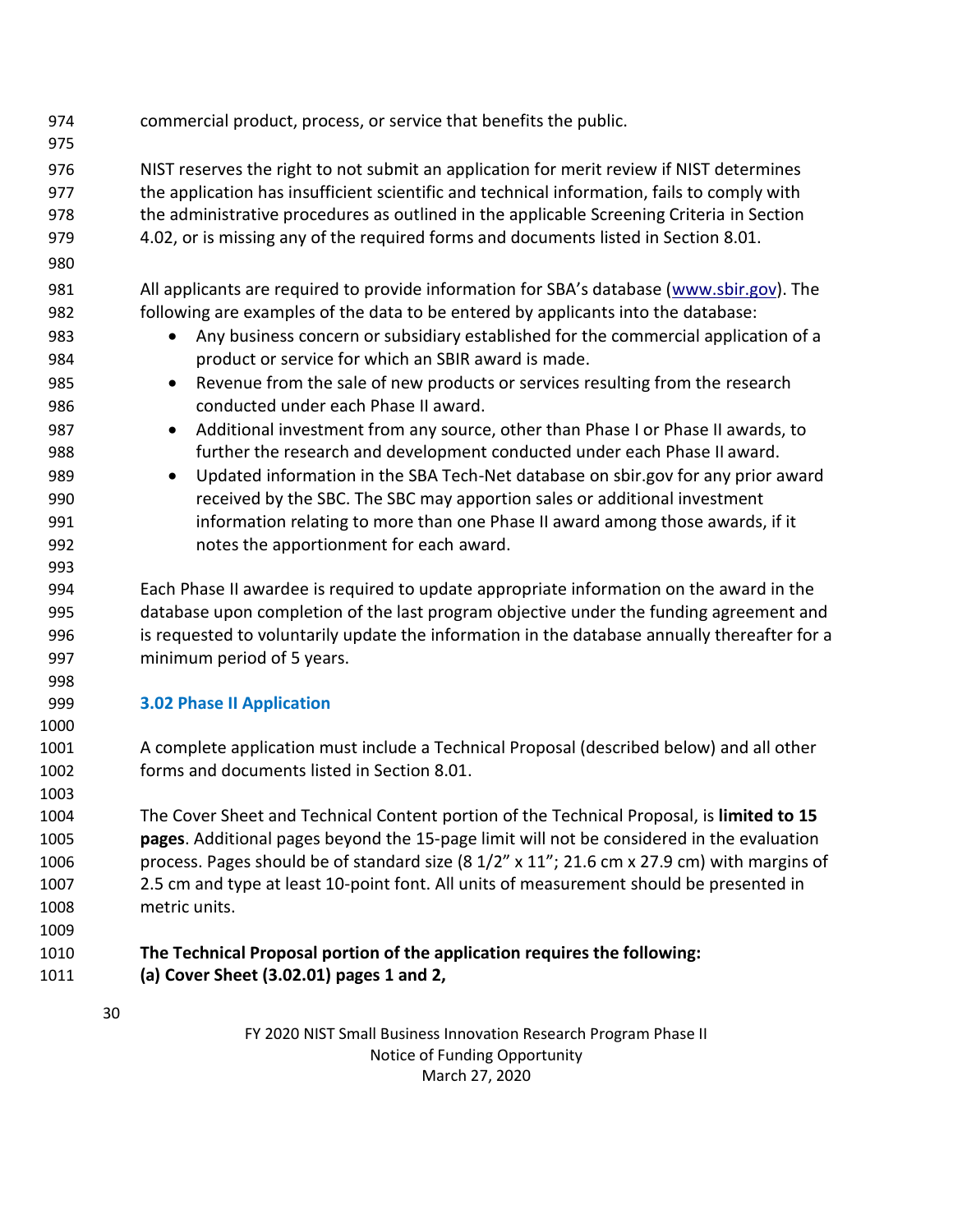- **(b) Technical Content (3.02.02) pages 3 through 15,**
- **(c) Commercialization Plan (3.02.03), and**
- **(d) Phase I Final Report (3.02.04).**

 **The listing of all forms and documents needed to complete the application is given in Section 8.01 of this NOFO.** The additional required forms and documents in Section 8.01 are not included in the 15-page count.

- See Section 6.0 for information on the submission of applications in response to this NOFO.
- **3.02.01 Cover Sheet**

 A completed Cover Sheet (*see* Appendix A of this NOFO) is a required part of the Technical Proposal. The Cover Sheet is counted as pages 1 and 2 of the Technical Proposal.

 If an applicant checks 'Yes' on #11, the applicant's contact information will be provided to the NIST Hollings Manufacturing Extension Partnership (MEP). Such applicants may be contacted by your local MEP Center to explore a wide range of services and initiatives to help identify potential opportunities to accelerate and strengthen growth and competitiveness in the global marketplace for small and medium-sized manufacturers, including business-related support services that could potentially benefit the applicant's proposed project.

 The applicant must provide in the space available on the Cover Sheet an abstract (limited to 200 words) and summary of potential commercial application of the research results (limited to 100 words). Each applicant's abstract and summary of potential commercial applications will be provided to the SBA and should not contain proprietary information. Each awardee's abstract and summary of potential commercial applications will be published on the NIST SBIR website [\(www.nist.gov/tpo/small-business-innovation-research-](http://www.nist.gov/tpo/small-business-innovation-research-program)**program**) and [www.sbir.gov.](http://www.sbir.gov/) 

- **3.02.02 Technical Content**
- Beginning on page 3 of the Technical Proposal, include the following items with headings as shown:

 **(1) Identification and Significance of the Problem or Opportunity.** Make a clearstatement of the specific research problem or opportunity addressed, its innovativeness, commercial potential, and why the research is important. Explain how it applies to the specific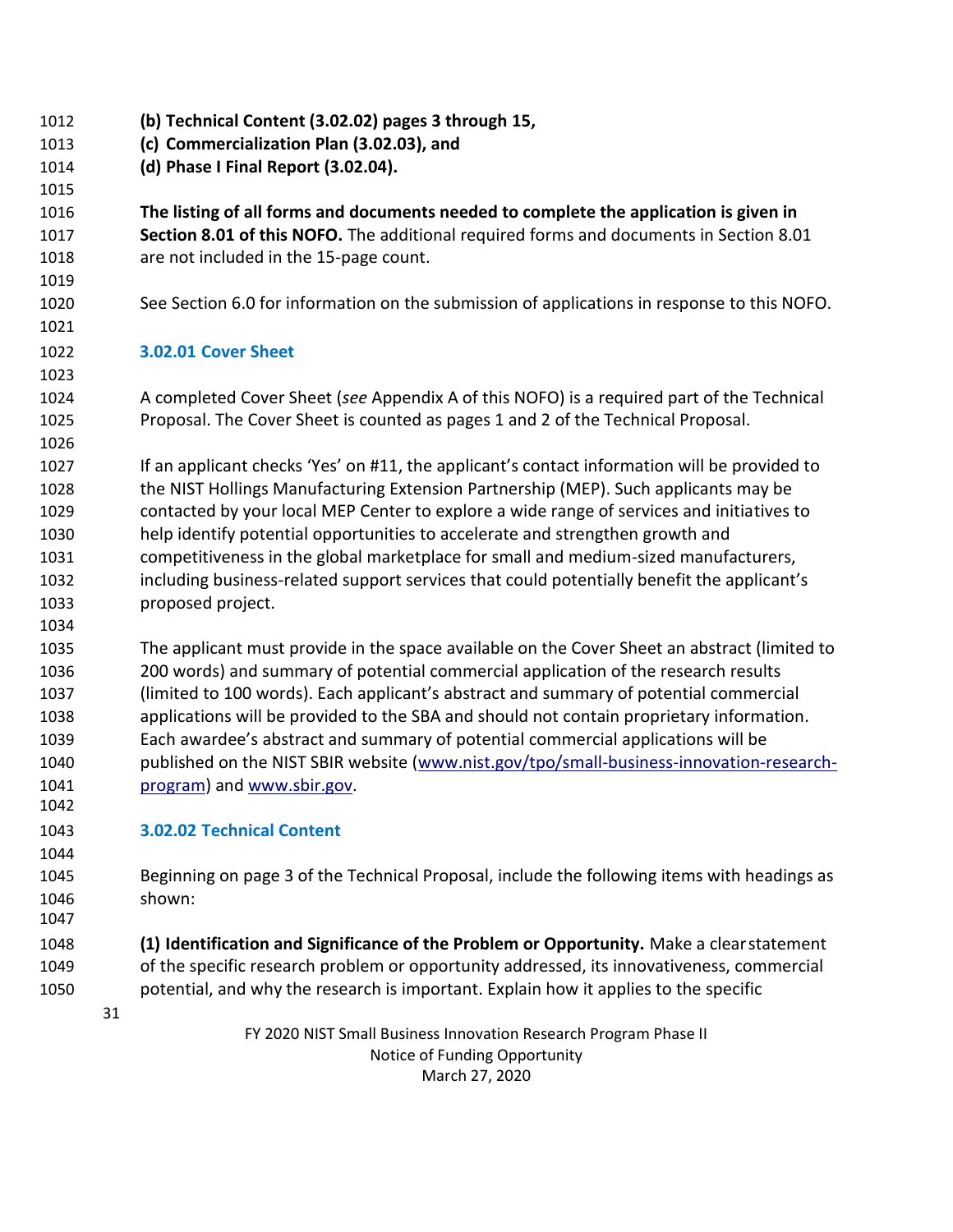research area in Section 9 that was utilized in Phase I.

 **(2) Phase II Technical Objectives.** State the specific objectives of the Phase II effort,including the technical questions it will try to answer, to determine the feasibility of the proposed approach.

 **(3) Phase II Work Plan**. Include a detailed description of the Phase II feasibility research plan. The plan should indicate what will be done, where it will be done, and how the research will be carried out. The method(s) planned to achieve each objective or task should be discussed in detail.

 **(4) Related R/R&D.** Describe significant R/R&D that is directly related to the application, including any conducted by the principal investigator or by the proposing SBC. Describe how it relates to the proposed effort and describe any planned coordination with outside sources. The applicant must persuade evaluators of his or her awareness of key, recent R/R&D conducted by others in the specific topic area.

- **(5) Key Individuals and Bibliography of Related Work.** Identify key individuals involved in Phase II, including their related education, experience, and publications. Where vitae are extensive, summaries that focus on the most relevant experience and publications are desired and may be necessary to meet application size limitations.
- **(6) Relationship with Future R/R&D.** Discuss the significance of the Phase II effort in providing a foundation for a Phase III R/R&D effort. Also state the anticipated commercial results of the proposed approach.
- **(7) Facilities and Equipment.** A description, availability, and location of instrumentation and physical facilities proposed for Phase II should be provided.

 **(8) Consultants, Contracts, and Subawards.** The purpose of this section is to show that any third-party research assistance would materially benefit the proposed effort and that arrangements for such assistance are in place at time of application submission.

 For Phase II, a minimum of one-half of the research and/or analytical effort must be performed by the awardee. Outside involvement in the project is encouraged where it strengthens the conduct of the research. Outside involvement is not a requirement of this program and is limited to no more than one-half of the research and/or analytical effort in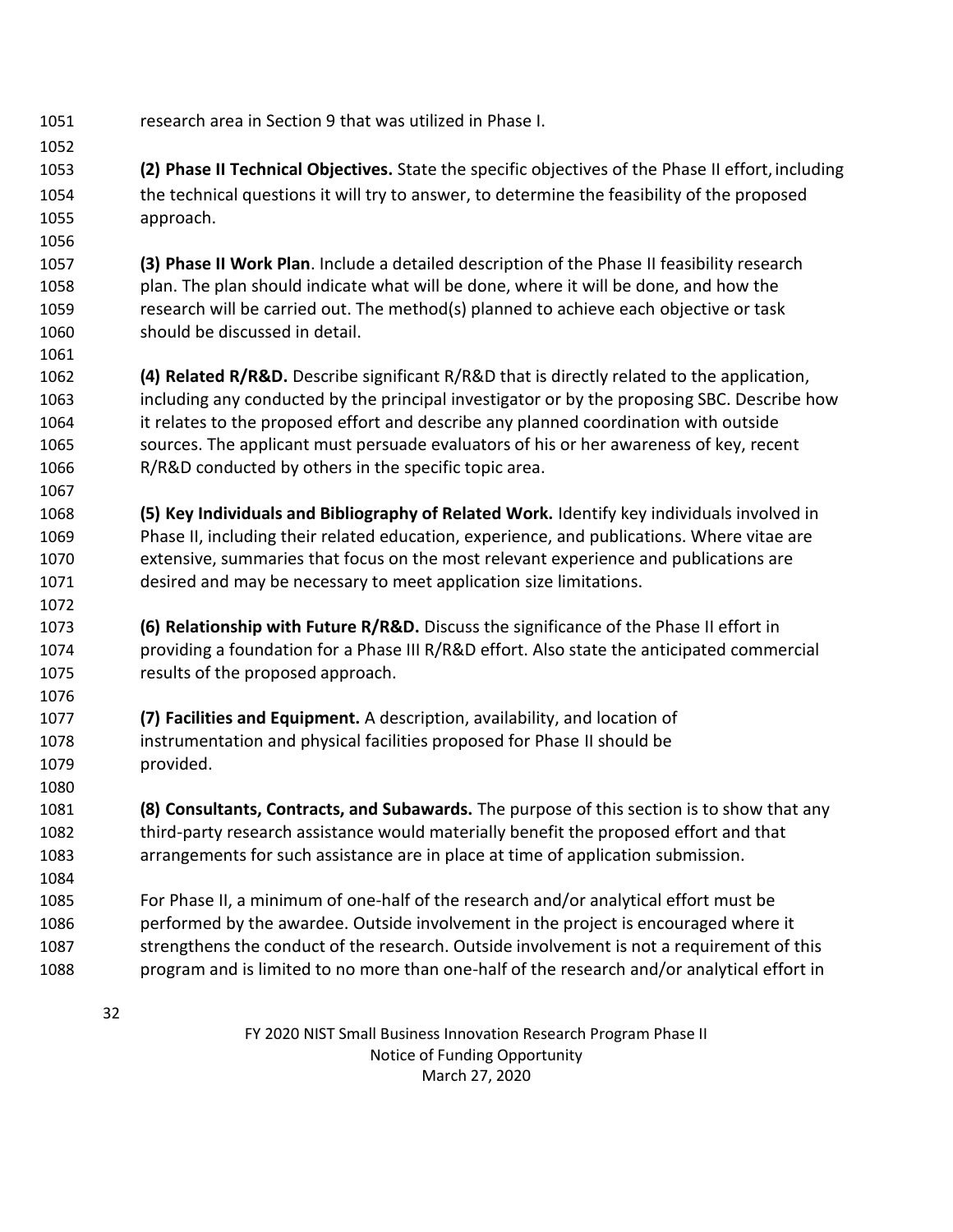- Phase II. The total cost for all consultant fees, facility leases, usage fees, and other subcontract/subaward or purchase agreements, excluding funds requested for TABA – see Section 5.11, may not exceed one-half of the total award.
- No individual or entity may serve as consultant, contractor, or subrecipient if they have been the recipient of any NIST information related to the research area that is not generally available to the public.
- The applicant must also include Letters of Commitment from any participating consultants, subrecipients, or subcontractors. The Letters of Commitment are separate from the Technical Proposal and do not count against the page limit. See Section 8.01.16.
- **(9) Cooperative Research and Development Agreements (CRADA).** State if the applicant is a former or current CRADA partner with NIST, or with any other Federal agency, naming the agency, title of the CRADA, and any relationship with the proposed work. The statement of work of an SBIR award awarded under this NOFO cannot overlap with the statement of work of an existing CRADA with any federal agency, including NIST. NIST will consider whether there is any overlap on a case by case basis.
- **(10) Guest Researcher.** State if the applicant or any of its consultants, contractors, or subrecipients or their employees is a domestic or foreign guest researcher at NIST (see [http://www.nist.gov/tpo/collaborations/guestresearchers.cfm\)](http://www.nist.gov/tpo/collaborations/guestresearchers.cfm), naming the sponsoring 1111 laboratory.
- **(11) Cost Sharing.** Cost sharing is not required and is not considered during theevaluation process for Phase II applications.
- **(12) Similar Applications or Awards. WARNING --** While it is permissible to submit identical applications or applications containing a significant amount of essentially equivalent work for consideration under numerous Federal program funding announcements, **it is unlawful to enter into a funding agreement requiring essentially equivalent work to an SBIR award (***see* **15 U.S.C. § 638(bb)(3)).** If there is any question concerning this, it must be disclosed to the soliciting agency or agencies before award.
- If an application submitted in response to this NOFO is substantially the same as another application that has been funded, is now being funded, or is pending with another Federal Agency, the applicant must provide the following information:
- 

- (a) Names and addresses of agencies to which an application was submitted or from which
	-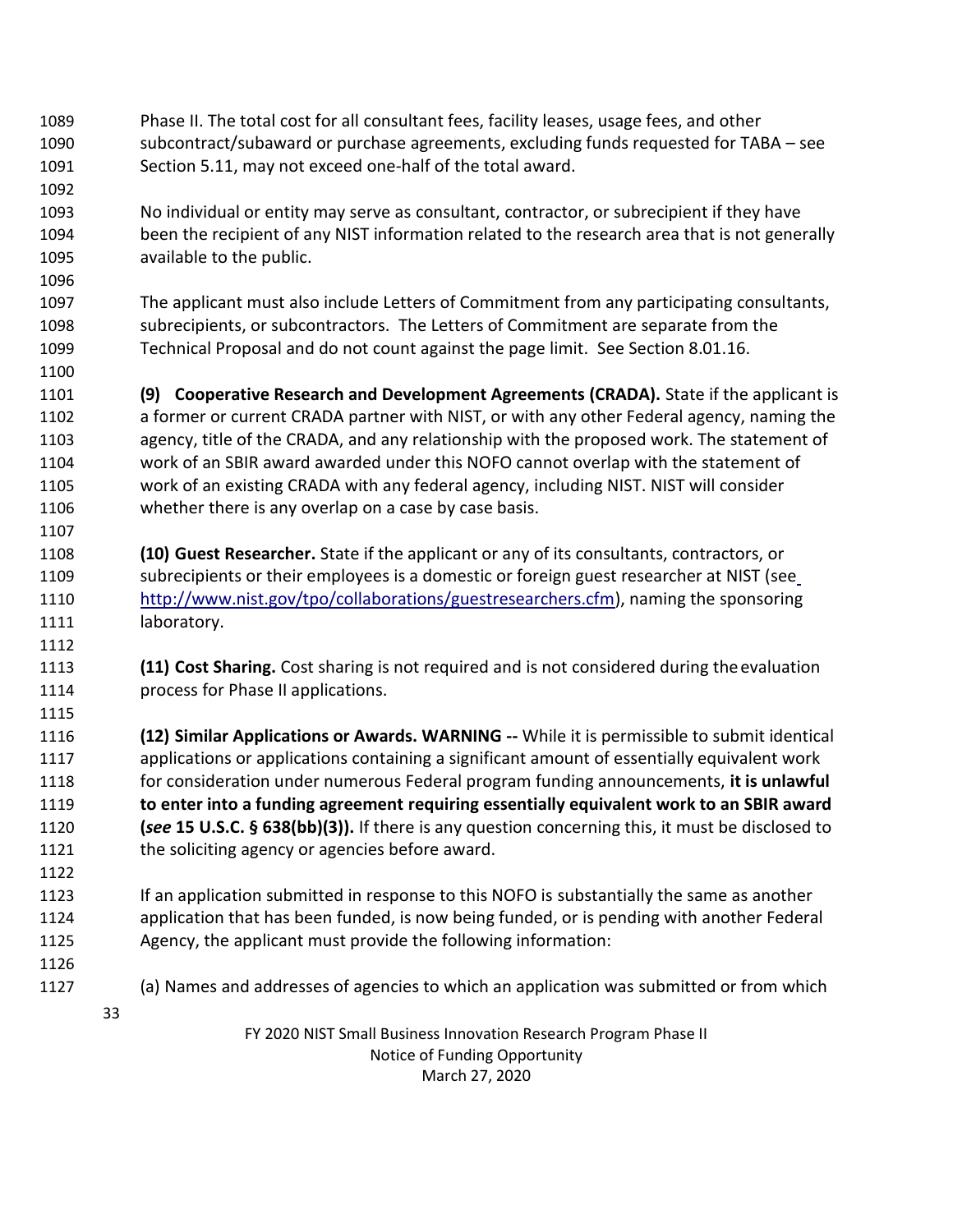| 1128         | an award was received.                                                                                               |  |  |
|--------------|----------------------------------------------------------------------------------------------------------------------|--|--|
| 1129         |                                                                                                                      |  |  |
| 1130         | (b) Date of application submission or date of award.                                                                 |  |  |
| 1131         | (c) Title, number, and date of NOFO(s) under which an application was submitted or award                             |  |  |
| 1132         |                                                                                                                      |  |  |
| 1133         | received.                                                                                                            |  |  |
| 1134         |                                                                                                                      |  |  |
| 1135         | (d) Specific applicable research topic(s) for each application submitted or award received.                          |  |  |
| 1136         |                                                                                                                      |  |  |
| 1137         | (e) Title of research projects for each application submitted or award received.                                     |  |  |
| 1138         |                                                                                                                      |  |  |
| 1139<br>1140 | (f) Name and title of principal investigator or project manager for each application<br>submitted or award received. |  |  |
| 1141         |                                                                                                                      |  |  |
| 1142         | If no equivalent application is under consideration or award for equivalent work received, a                         |  |  |
| 1143         | statement to that effect must be included in this section of the technical content area of the                       |  |  |
| 1144         | application.                                                                                                         |  |  |
| 1145         |                                                                                                                      |  |  |
| 1146         |                                                                                                                      |  |  |
| 1147         | <b>3.02.03 Commercialization Plan</b>                                                                                |  |  |
| 1148         | Attach a copy of your commercialization plan that follows the guidelines below.                                      |  |  |
| 1149         |                                                                                                                      |  |  |
| 1150         | An important criterion for selection of NIST Phase II awards is the potential for commercial                         |  |  |
| 1151         | applications of the research, as evidenced by one or more of the following:                                          |  |  |
| 1152         |                                                                                                                      |  |  |
| 1153         | • The SBC's record of commercializing SBIR and other research;                                                       |  |  |
| 1154         |                                                                                                                      |  |  |
| 1155         | • The existence of Phase III follow-on funding commitments from the private sector or non-                           |  |  |
| 1156         | SBIR Government funding sources; and                                                                                 |  |  |
| 1157         |                                                                                                                      |  |  |
| 1158         | • Other indicators of the concept's commercial potential.                                                            |  |  |
| 1159         |                                                                                                                      |  |  |
| 1160         | There are no page limits (upper or lower) for the commercialization plan because each                                |  |  |
| 1161         | project is distinct and each company's vision for deploying its technology into the                                  |  |  |
| 1162         | marketplace is unique.                                                                                               |  |  |
| 1163         |                                                                                                                      |  |  |
| 1164         | The commercialization plan should provide information directly related to bringing the                               |  |  |
| 1165         | anticipated research results to market. For more information on preparing a                                          |  |  |
| 1166         | commercialization plan, please visit the Small Business Administration website, Writing a                            |  |  |
|              | 34                                                                                                                   |  |  |
|              | FY 2020 NIST Small Business Innovation Research Program Phase II                                                     |  |  |
|              | Notice of Funding Opportunity                                                                                        |  |  |
|              | March 27, 2020                                                                                                       |  |  |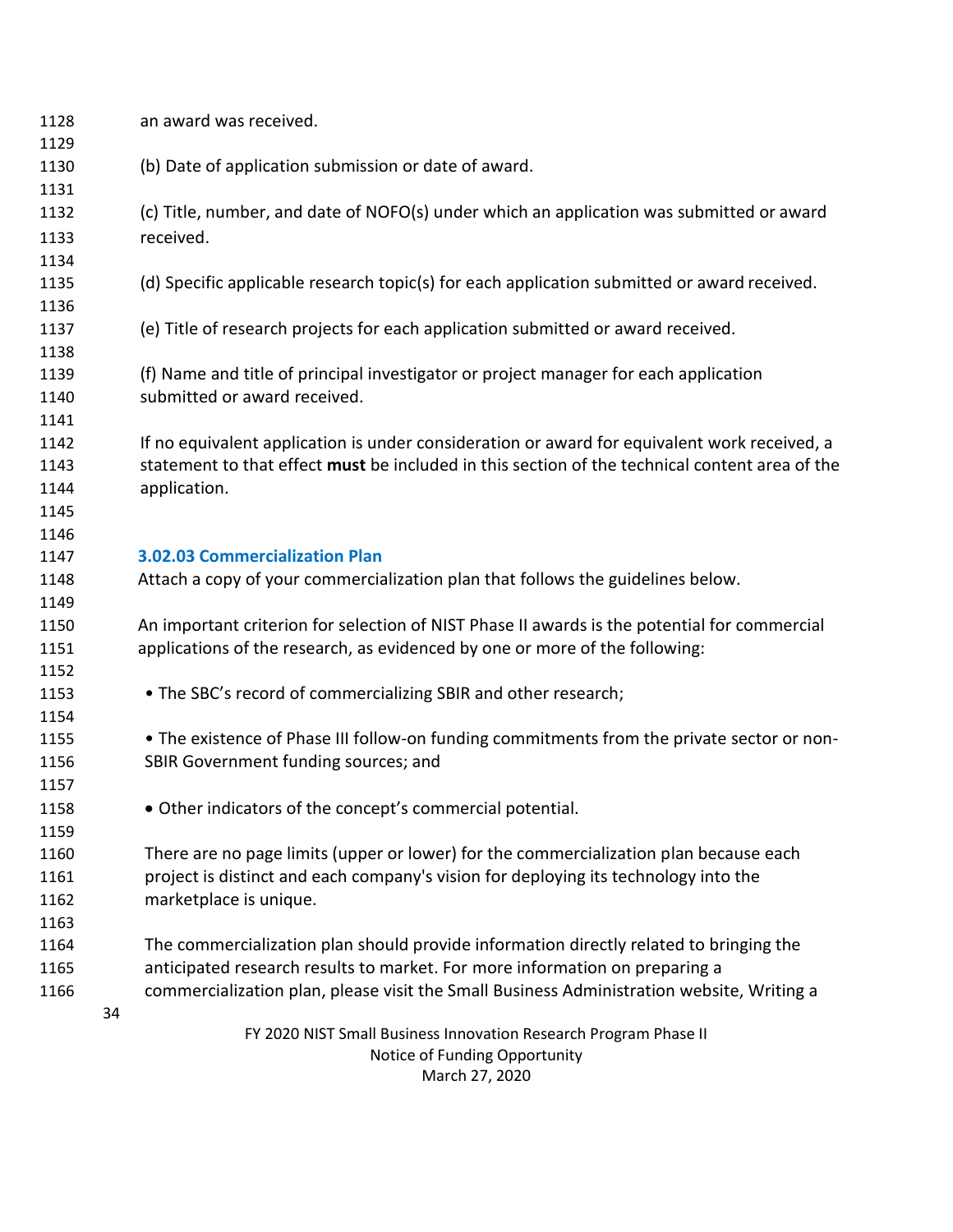FY 2020 NIST Small Business Innovation Research Program Phase II Notice of Funding Opportunity Business Plan: [http://www.sba.gov/category/navigation-structure/starting-managing-](http://www.sba.gov/category/navigation-structure/starting-managing-business/starting-business/how-write-business-plan) [business/starting-business/how-write-business-plan.](http://www.sba.gov/category/navigation-structure/starting-managing-business/starting-business/how-write-business-plan) The commercialization plan should indicate how the Phase II research results are to be carried out in Phase III and should address the following areas: **Company Information** – Focused objectives/core competencies; specialization area(s); products with significant sales, and history of previous Federal and nonfederal funding, regulatory experience, and subsequent commercialization. **Commercial Applications** - A clear description of the product/service/process you plan on providing as a result of your Phase II research and the potential commercial application or use. **Customers and Competition** – Clear description of key technology objectives, current competition, and advantages compared to competing products or services; description of hurdles to acceptance of the innovation. **Market** – Milestones, target dates, analyses of market size, and estimated market share after first year sales and after 5 years, explanation of plan to obtain market share **Intellectual Property** – Patent status, technology lead, trade secrets or other demonstration of a plan to achieve sufficient protection to realize the commercialization state and attain at least a temporal competitive advantage. **Financing** – Plans for securing necessary funding in Phase III. **Assistance and Mentoring** - Plans for securing needed technical or business assistance through mentoring, partnering, or through arrangements with state assistance programs, Small Business Development Centers (SBDCs), Hollings Manufacturing Extension Partnership Centers, or other assistance providers. Each SBC applying for a Phase II award is required to update its Commercialization 1199 information on [www.SBIR.gov](http://www.sbir.gov/) for all of its prior Phase II awards. **3.02.04 Phase I Final Report**  Attach a copy of your Phase I Final Report. The Phase I Final Report does not count toward 1204 the Technical Proposal 15 page limit.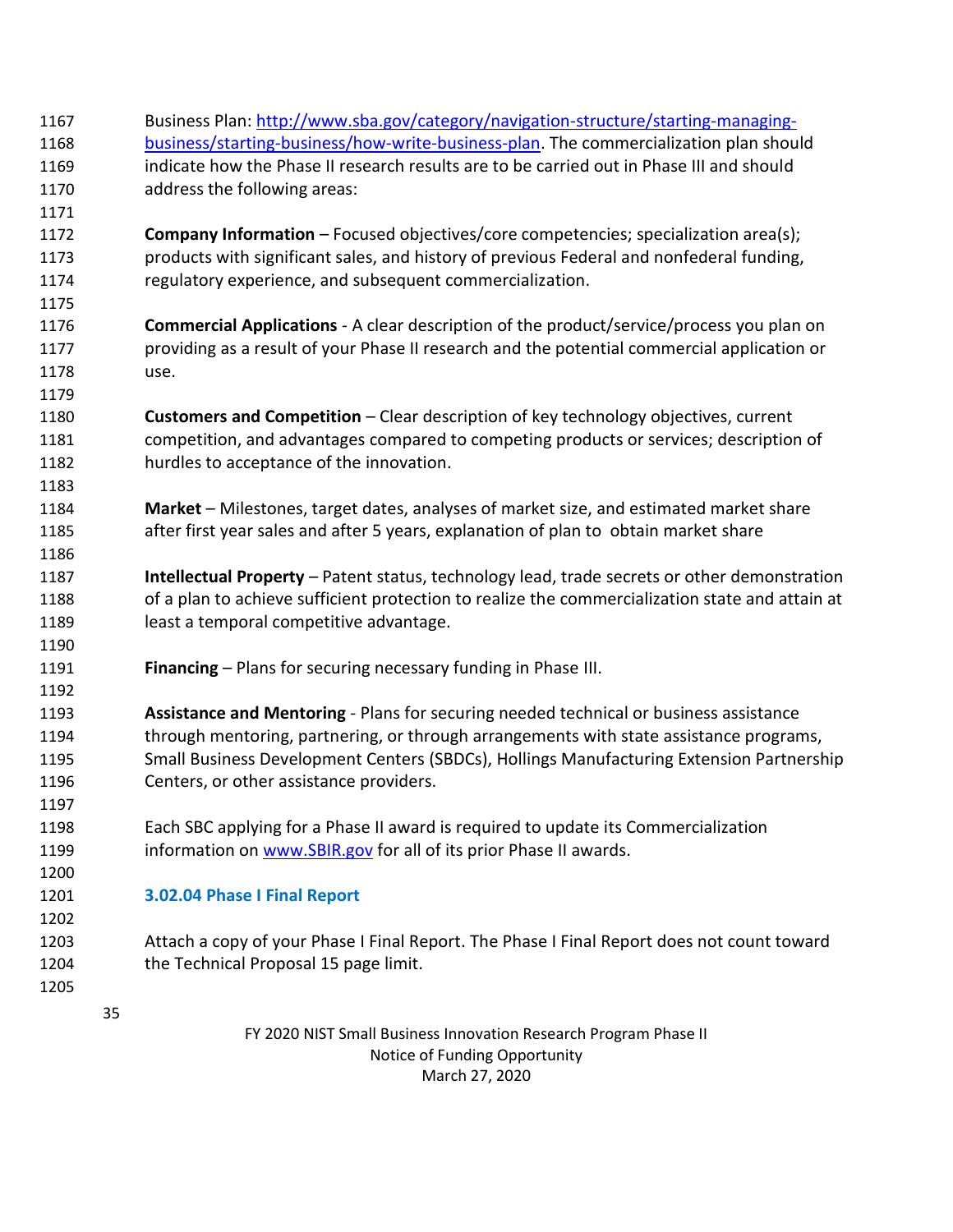# <span id="page-35-0"></span>**4.0 METHOD OF SELECTION AND EVALUATION CRITERIA**

#### <span id="page-35-1"></span>**4.01 Introduction**

 All applications will be evaluated and judged on a competitive basis. Applications will be initially screened to determine eligibility, completeness, and responsiveness to this NOFO (see Sections 4.02 and 8.01). Applications passing the initial screening will be evaluated in accordance with the evaluation criteria (see Section 4.03). Each application will be judged on its own merit.

 NIST is under no obligation to fund any application or any specific number of applications in a given topic. NIST may elect to fund several or none of the applications for the same research area. If an application is submitted that requires a license to use a NIST-owned invention covered by a patent or patent application and such NIST-owned invention has become unavailable for licensing prior to the close of this NOFO in the field of use relevant to the application, NIST has the sole discretion to deem the application ineligible.

#### <span id="page-35-2"></span>**4.02 Phase II Screening Criteria**

 Please carefully read the entire NOFO and review the following Phase II Screening Criteria to assure that your application meets NIST requirements. Phase II applications that do not clearly satisfy all seven (7I) of the screening criteria will be eliminated from the review and selection process and not receive further consideration. However, NIST, in its sole discretion, may continue the review process for an application that is missing minor non-substantive information, the absence of which may easily be rectified.

- The screening criteria are:
- (1) The application must be received by NIST before the deadline specified in Section 6.01.
- (2) The proposing firm must qualify as eligible according to the criteria provided in Section 1.03.
- (3) The Phase II application must include all required forms and documents listed in Section 8.01:
- 
- i) SF-424 (R&R), Application for Federal Assistance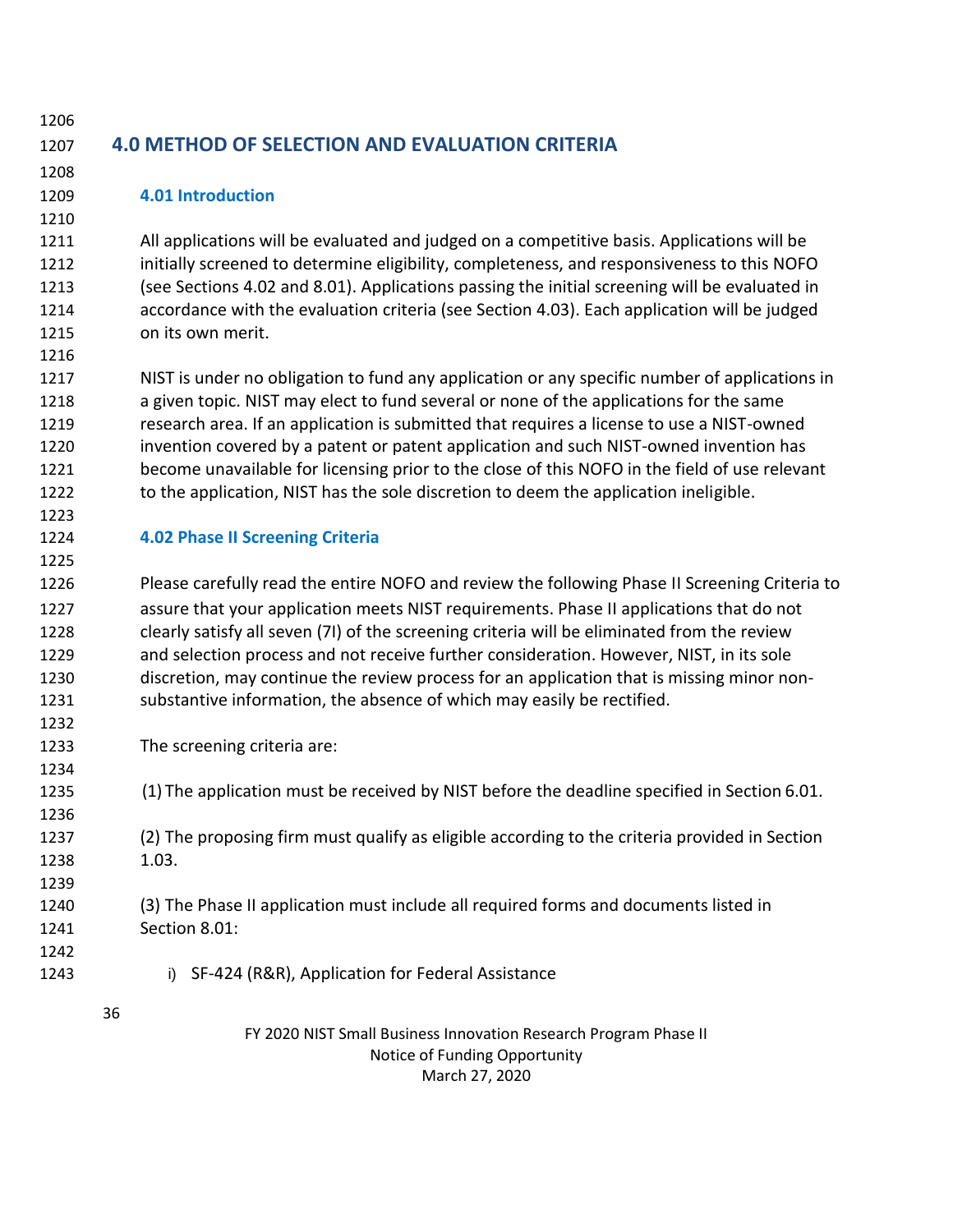| 1244 |    | ii) Research and Related Budget                                                             |
|------|----|---------------------------------------------------------------------------------------------|
| 1245 |    | iii) SF-424B, Assurances - Non-Construction Programs, (if applicable)                       |
| 1246 |    | iv) CD-511, Certification Regarding Lobbying                                                |
| 1247 |    | v) Research and Related Other Project Information                                           |
| 1248 |    | vi) SF-LLL – Disclosure of Lobbying Activities (if applicable)                              |
| 1249 |    | vii) Technical Content - see Section 3.02                                                   |
| 1250 |    | a. Cover Sheet - see Section 3.02.01                                                        |
| 1251 |    | b. Technical Proposal - see Section 3.02.02                                                 |
| 1252 |    | c. Commercialization Plan - see Section 3.02.03                                             |
| 1253 |    | d. Phase I Final Report - see Section 3.02.04                                               |
| 1254 |    | viii) Budget Narrative and Justification - see Section 8.01.8                               |
| 1255 |    | Indirect Cost Rate Agreement - see Section 8.01.9<br>ix)                                    |
| 1256 |    | SBA Company Registry Form - see Section 8.01.10<br>X)                                       |
| 1257 |    | xi) Data Management Plan -see Section 8.01.11                                               |
| 1258 |    | xii) Subaward Budget Form - see Section 8.01.12                                             |
| 1259 |    | xiii) Research and Related Personal Data - see Section 8.01.13                              |
| 1260 |    | xiv) Current and Pending Support Form - see Section 8.0114                                  |
| 1261 |    | xv) Compliance with SBIR Program Requirements, Applicant Fraud Awareness Training -         |
| 1262 |    | Certificate of Training Completion - see Section 8.01.15                                    |
| 1263 |    | xvi) Letters of Commitment - see Section 8.01.16                                            |
| 1264 |    |                                                                                             |
| 1265 |    | (4) The Cover Sheet and Technical Proposal portions of the Technical Content must not       |
| 1266 |    | exceed 15 pages.                                                                            |
| 1267 |    |                                                                                             |
| 1268 |    | (5) The Phase II total proposed project budget must not exceed \$400,000. Up to \$50,000    |
| 1269 |    | of the award may be requested for TABA. For Phase II, a minimum of one-half of the          |
| 1270 |    | research and/or analytical effort must be performed by the awardee. The total cost for all  |
| 1271 |    | consultant fees, facility leases, usage fees, and other subcontract/subaward or purchase    |
| 1272 |    | agreements, excluding funds requested for TABA - see Section 5.11, may not exceed one-      |
| 1273 |    | half of the total award (Section 1.03).                                                     |
| 1274 |    |                                                                                             |
| 1275 |    | (6) The duration of R/R&D for the Phase II project must not exceed 24 months.               |
| 1276 |    |                                                                                             |
| 1277 |    | (7) If an application is submitted that requires a license to use a NIST-owned invention    |
| 1278 |    | covered by a patent or patent application, the relevant NIST-owned invention must be        |
| 1279 |    | available for licensing prior to the close of this NOFO in the field of use relevant to the |
| 1280 |    | application.                                                                                |
| 1281 |    |                                                                                             |
| 1282 |    |                                                                                             |
|      | 37 |                                                                                             |
|      |    | FY 2020 NIST Small Business Innovation Research Program Phase II                            |

Notice of Funding Opportunity March 27, 2020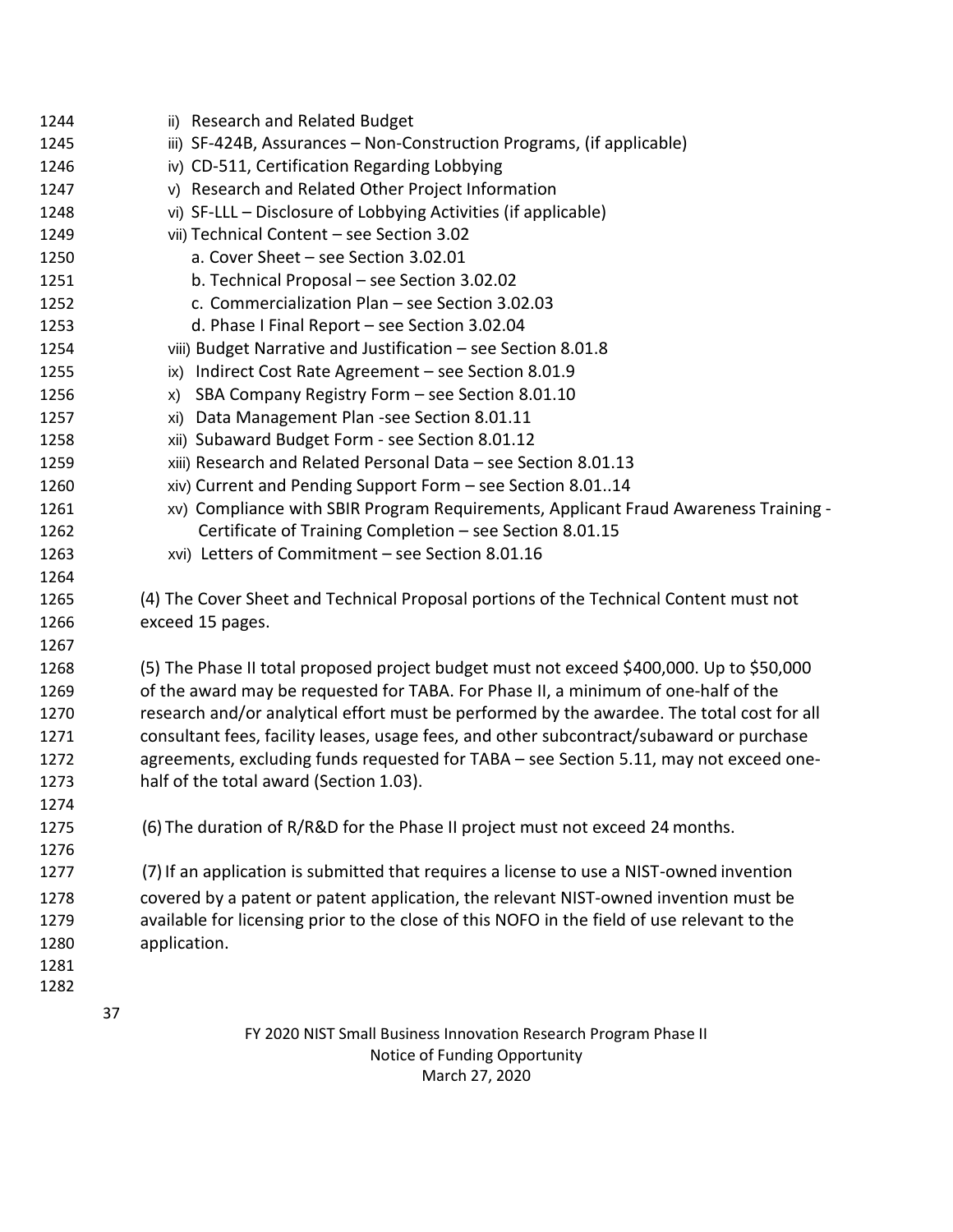| 1283 | <b>4.03 Phase II Evaluation Criteria</b>                                                          |  |  |
|------|---------------------------------------------------------------------------------------------------|--|--|
| 1284 | Phase II applications that satisfy the screening criteria in Section 4.02 will proceed to         |  |  |
| 1285 | a scored merit review process.                                                                    |  |  |
| 1286 |                                                                                                   |  |  |
| 1287 | <b>Merit Review.</b> The applications will be evaluated by at least three (3) reviewers           |  |  |
| 1288 | composed of NIST staff or non-federal personnel in accordance with the                            |  |  |
| 1289 | following equally-weighted criteria for a maximum of 100 points. Reviewers                        |  |  |
| 1290 | may discuss the applications with each other, but scores will be determined on                    |  |  |
| 1291 | an individual basis. The reviewers will evaluate:                                                 |  |  |
| 1292 |                                                                                                   |  |  |
| 1293 | (1) The soundness of the technical approach to the proposed research.                             |  |  |
| 1294 |                                                                                                   |  |  |
| 1295 | (2) The likelihood the proposed effort will yield significant results leading to a product within |  |  |
| 1296 | the technical area as described in the commercialization plan.                                    |  |  |
| 1297 |                                                                                                   |  |  |
| 1298 | (3) The likelihood the proposed approach will contribute to the field of study in the technical   |  |  |
| 1299 | area.                                                                                             |  |  |
| 1300 |                                                                                                   |  |  |
| 1301 | (4) Qualifications of the proposed principal/key investigators, supporting staff,                 |  |  |
| 1302 | and consultants as they relate to accomplishing the proposed research effort.                     |  |  |
| 1303 |                                                                                                   |  |  |
| 1304 | Applicants should be specific and clear when writing their applications and not                   |  |  |
| 1305 | assume information not clearly spelled out can be inferred by the reviewer. No                    |  |  |
| 1306 | technical clarifications may be made after application submission.                                |  |  |
| 1307 |                                                                                                   |  |  |
| 1308 |                                                                                                   |  |  |
| 1309 | <b>4.04 Phase II Award Selections</b>                                                             |  |  |
| 1310 |                                                                                                   |  |  |
| 1311 | Final selection decisions will be made by the Selecting Official, the Director of the NIST        |  |  |
| 1312 | Technology Partnerships Office, or designee, considering the following selection factors:         |  |  |
| 1313 |                                                                                                   |  |  |
| 1314 | (1) Scores and comments provided by the Merit reviewers;                                          |  |  |
| 1315 | (2) Diversity across NIST program areas;                                                          |  |  |
| 1316 | (3) Proposed projects that include SBIR high priority areas of manufacturing and energy           |  |  |
| 1317 | efficiency research;                                                                              |  |  |
| 1318 | (4) Proposed projects that include participation by women and socially and economically           |  |  |
| 1319 | disadvantaged SBCs, and SBCs from HUBZones or underserved-states;                                 |  |  |
| 1320 | (5) Possible duplication of other federally-funded research; and                                  |  |  |
| 1321 | (6) Availability of funding.                                                                      |  |  |
|      | 38                                                                                                |  |  |
|      | FY 2020 NIST Small Business Innovation Research Program Phase II                                  |  |  |
|      | Notice of Funding Opportunity                                                                     |  |  |

March 27, 2020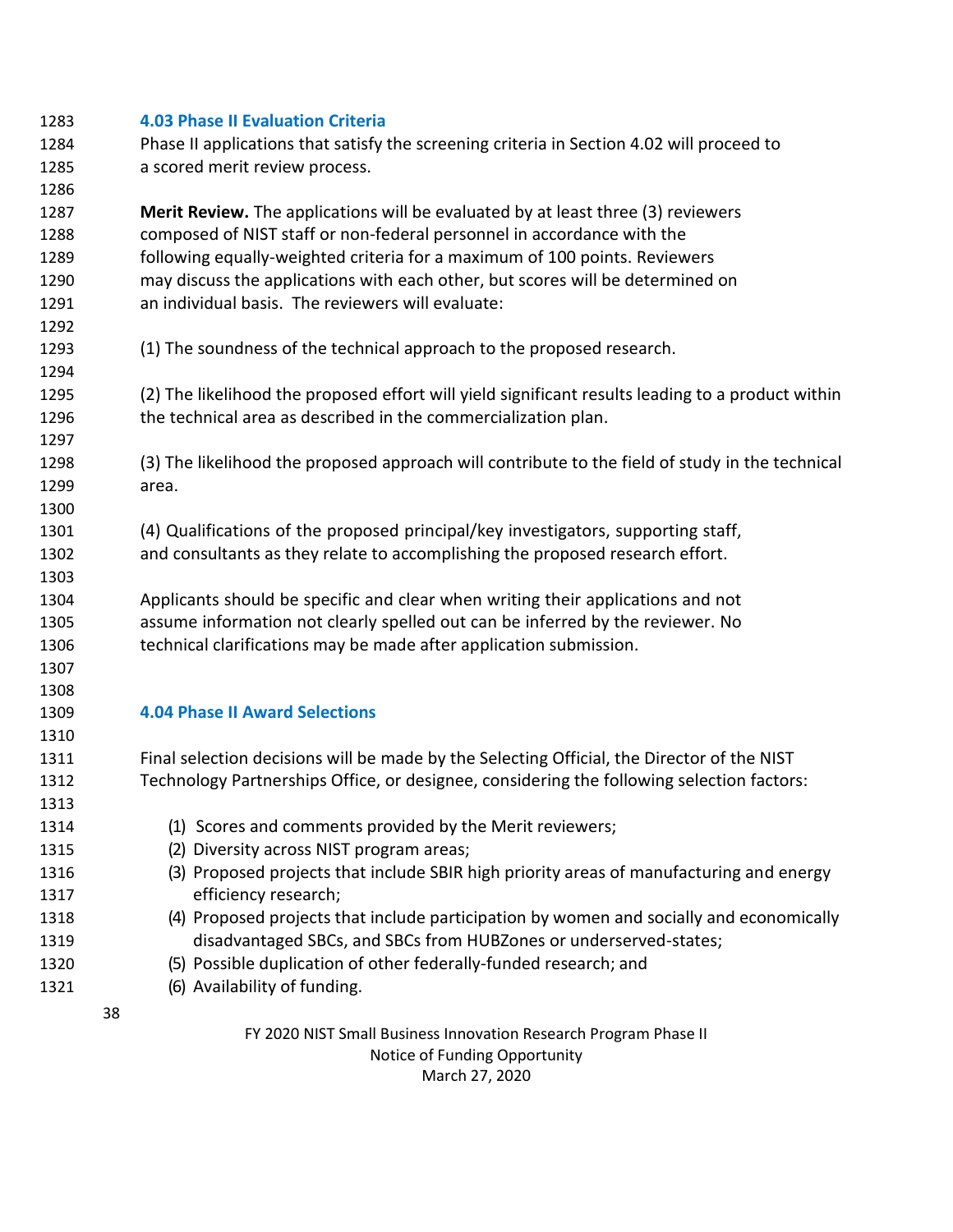FY 2020 NIST Small Business Innovation Research Program Phase II Notice of Funding Opportunity March 27, 2020 NIST may select some, all, or none of the applications, or part(s) of any particular application. Prior to issuing an award, NIST may ask for supplemental information and may negotiate the scope and amount of the award. The final approval of selected applications and issuance of awards will be by the NIST Grants Officer. The award decisions of the NIST Grants Officer are final. **4.04.01 Federal Awarding Agency Review of Risk Posed by Applicants** After applications are proposed for funding by the selecting official, the NIST Grants Management Division (GMD) performs administrative reviews, which may include a review of the financial stability of an applicant, the quality of the applicant's management systems, the history of performance, and/or the applicant's ability to effectively implement statutory, regulatory, or other requirements imposed on non-Federal entities. Upon review of these factors, if appropriate, specific conditions that correspond to the degree of risk may be applied to an award. Upon completion of the pre-award risk assessment, the Grants Officer will make a responsibility determination concerning whether the applicant is qualified to receive the subject award and, if so, whether appropriate specific conditions that correspond to the degree of risk posed by the applicant should be applied to an award. **4.04.02 Release of Proposal Review Information** After final award decisions have been announced, the merit evaluations of applications that passed the screening criteria will be provided to the applicant with written notification of award/non-award. The identity of the reviewers will not be disclosed. **5.0 CONSIDERATIONS 5.01 Awards** Through 2 C.F.R. § 1327.101, the Department of Commerce adopted **Uniform Administrative Requirements, Cost Principles, and Audit Requirements for Federal Awards** at 2 C.F.R. Part 200, which apply to awards in this program. Refer to <http://go.usa.gov/SBYh> and<http://go.usa.gov/SBg4>. The Department of Commerce will apply to all awards made under this NOFO the **Financial Assistance Standard Terms and Conditions** in effect on the date of award. The current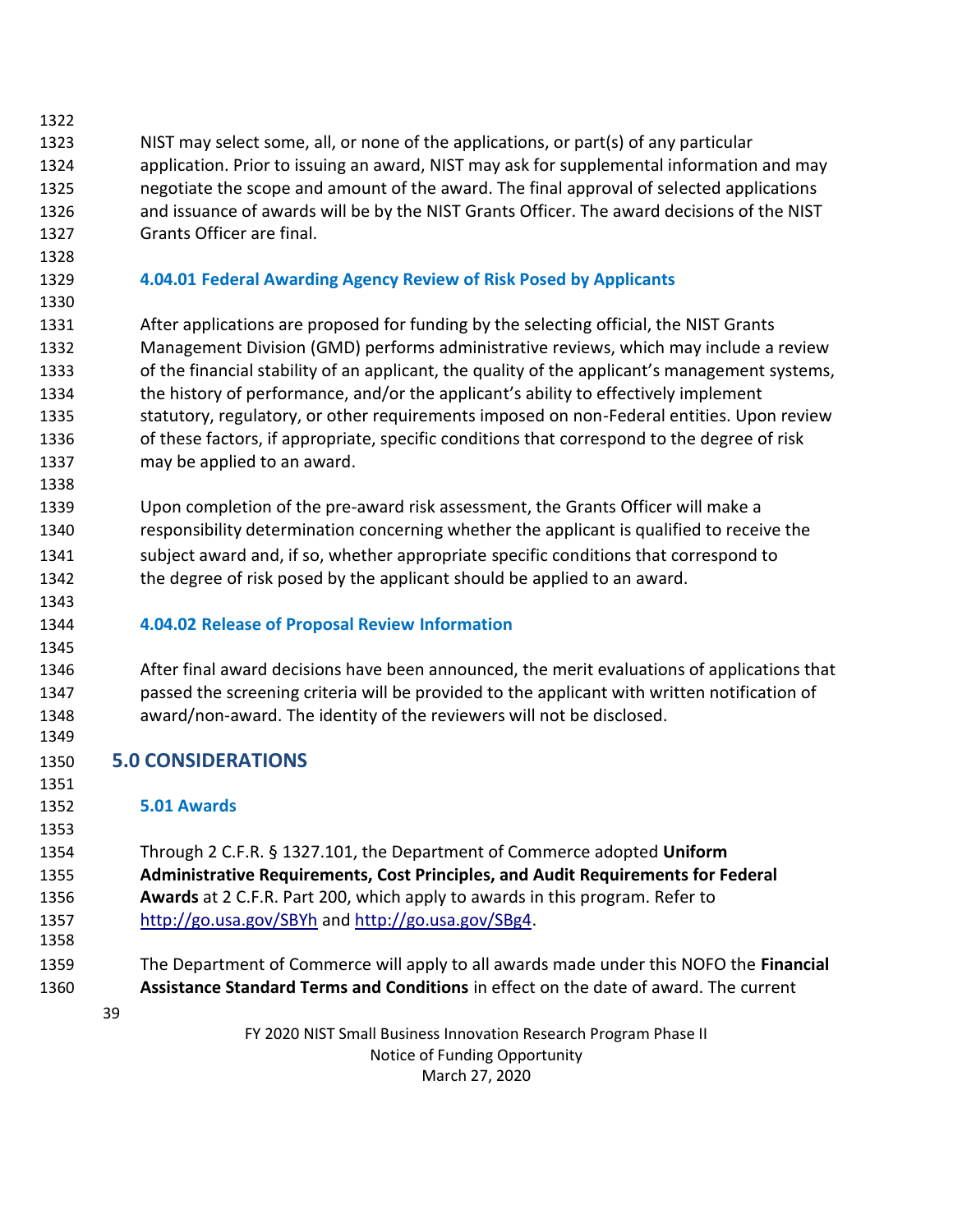- version, dated April 30, 2019, is accessible at
- [http://www.osec.doc.gov/oam/grants\\_management/policy/default.htm.](http://www.osec.doc.gov/oam/grants_management/policy/default.htm)
- The **Department of Commerce Pre-Award Notification Requirements for Grants and Cooperative Agreements**, 79 FR 78390 (December 30, 2014), are applicable to this NOFO 1366 and are available at [http://go.usa.gov/hKkR.](http://go.usa.gov/hKkR)
- Contingent upon availability of funds, NIST anticipates making a total number of approximately eight (8) Phase II awards with a project budget of no more than \$400,000 each. Up to \$50,000 of the award may be included in each application for TABA. The total performance period shall be no more than 24 months beginning on the agreement start date. A period of one (1) month is allotted after the 24 month R&D duration for the awardee to prepare and submit a final report. One year after completing the R&D activity, the awardee shall be required to report on its commercialization activities.
- The funding vehicles for NIST's SBIR program in both Phase I and Phase II are cooperative agreements.
- To provide for an in-depth review of the Phase I final report and the Phase II application, Phase II awards will be made approximately 4 months after the completion of Phase I, contingent upon availability of funds.
- In no event will NIST or the Department of Commerce be responsible for application preparation costs. This NOFO does not obligate NIST or the Department of Commerce to make any awards under either Phase I or Phase II. Furthermore, NIST will not fund any costs incurred by the applicants before awards are made. Publication of this NOFO does not oblige NIST or the Department of Commerce to award any specific project or to obligate any available funds.
- 

## **5.02 Reporting Requirements**

 Phase II awardees will be required to submit Research Performance Progress Reports (RPPR) including a final report. RPPRs are generally due 30 days after the end of the 6th, 12th, 18th, and 24th month of the period of performance.

- The RPPR should include a response to each of the metric questions that address the technical details regarding the research conducted up to that point in the project, detailed plans for the next stages of the project, results obtained, estimates of technical feasibility, a
	-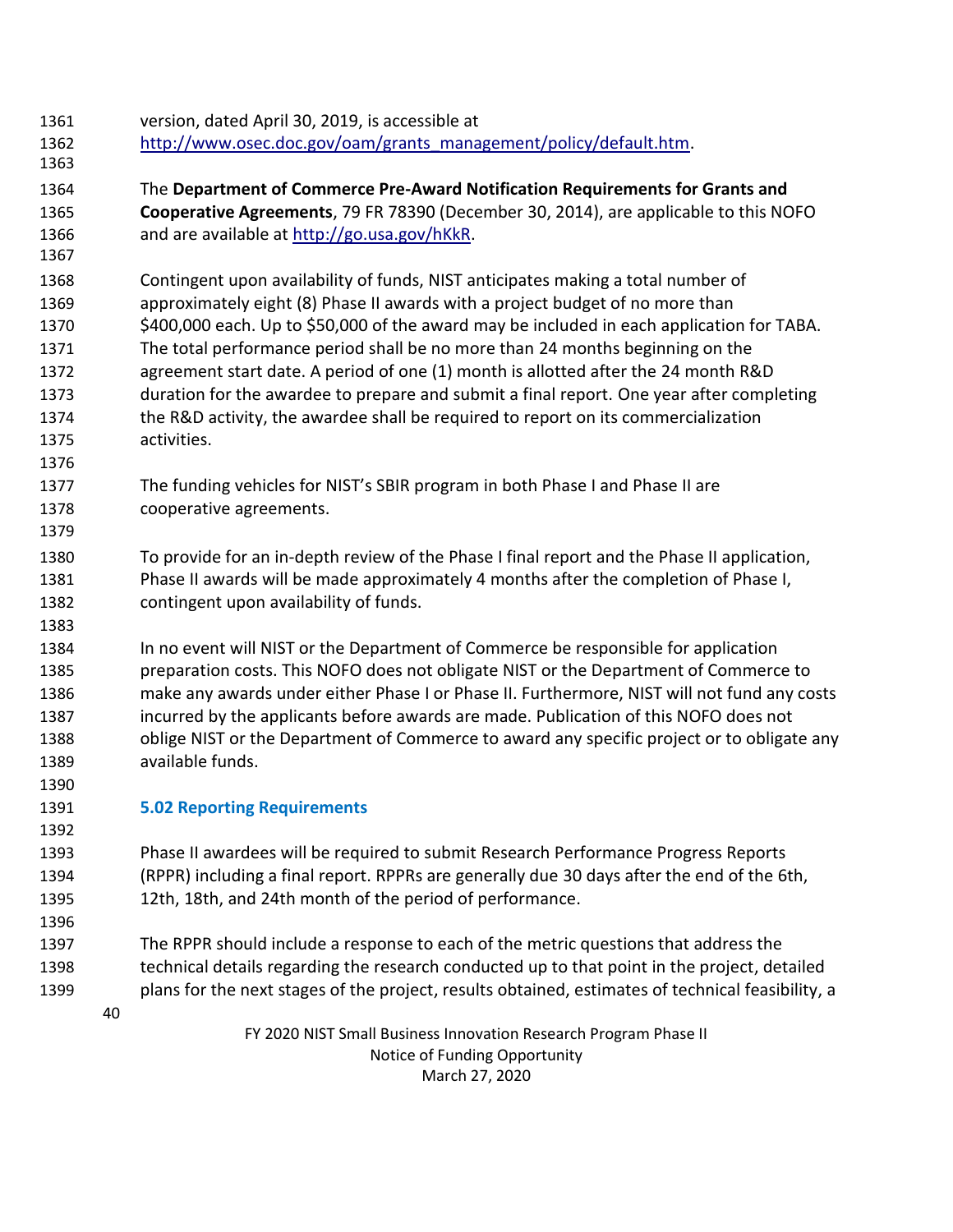- description of TABA services provided, and the benefits and results of TABA services provided for those awardees who requested and were approved for TABA services. Consideration will be given to changes from the solicited and proposed milestones if results from experimentation warrant a deviation from the plan. Inclusion of proprietary information within the RPPRs may be necessary in order to effectively communicate progress and gain appropriate consultation from NIST experts regarding next steps. All such proprietary information must be marked by the awardee according to instructions provided in Section 5.04.02.(d)(1).
- A commercialization report is due 12 months after the end of the period of performance. The commercialization report must include an abstract appropriate for posting on the NIST SBIR website. To help assess the effectiveness of our program in meeting programmatic and SBIR objectives, NIST may periodically request information from small businesses about progress taken towards commercialization of the technology after the completion of Phase I and II awards.

#### **5.03 Payment Schedule**

- Cooperative agreements will include an award term with electronic payment system information. Pursuant to 2 C.F.R. § 200.305 awardees are to be paid in advance, provided they maintain or demonstrate the willingness to maintain: written procedures that minimize the time elapsing between the transfer of funds and disbursement by the recipient, and financial management systems that meet the standards for fund control and accountability as established in 2 C.F.R. § 200.302. Advances of funds to a recipient organization shall be limited to the minimum amounts needed and be timed to be in accordance with the actual, immediate cash requirements of the recipient organization in carrying out the purpose of the approved program or project.
- The Department of Commerce policy requires that in the usual case, non-Federal entities 1429 time advance payment requests so that Federal funds are on hand for a maximum of three calendar days before being disbursed by the non-Federal entity for eligible award costs. In no case should advances exceed the amount of cash required for a 30-day period.
- 

**5.04 Innovations, Inventions and Patents**

#### **5.04.01 Proprietary Information Contained in Proposals**

- Information contained in unsuccessful applications will remain the property of the applicant. The Federal Government may, however, retain copies of all applications. Public release of
	-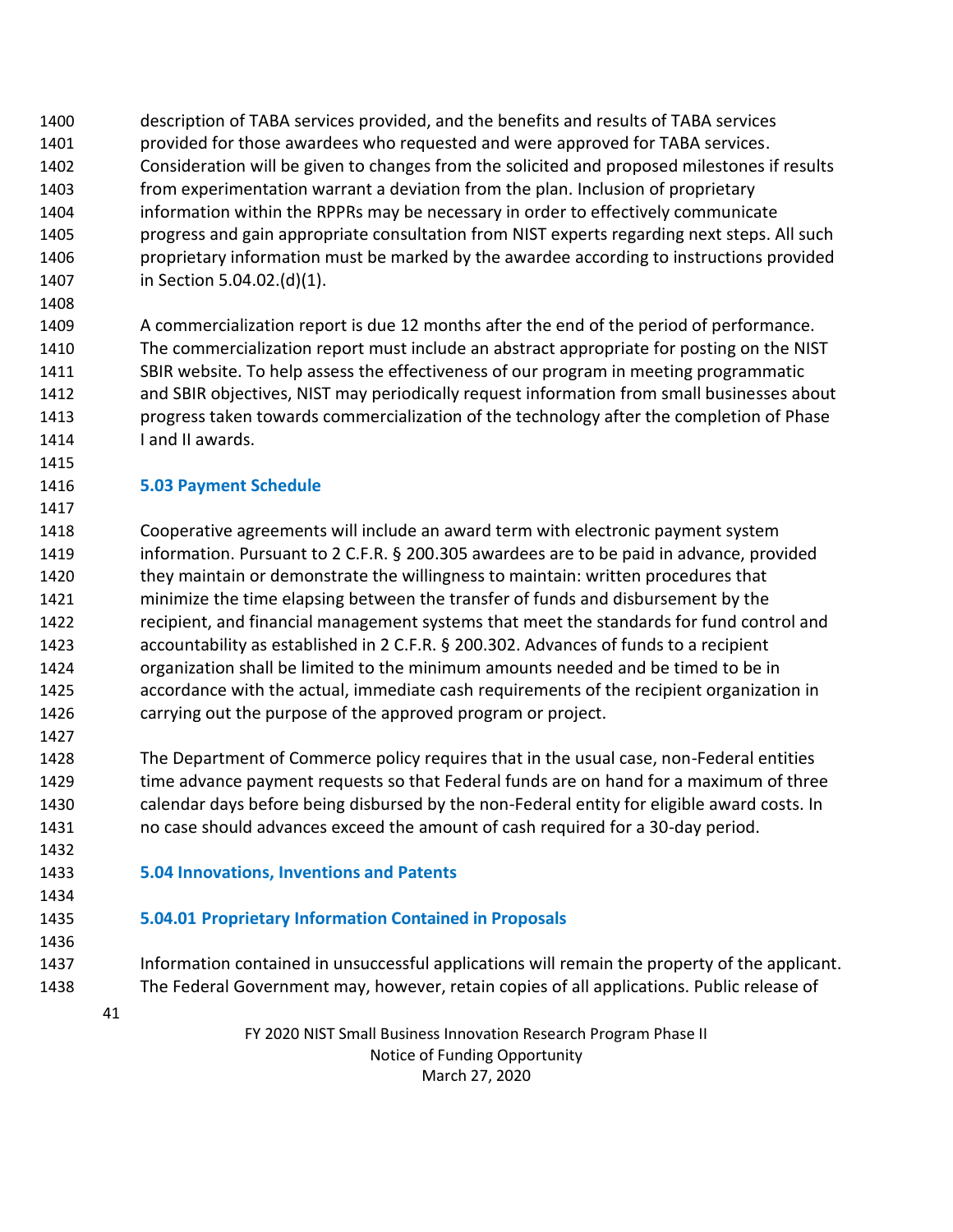| 1439 | information in any application submitted will be subject to existing statutory and regulatory |
|------|-----------------------------------------------------------------------------------------------|
| 1440 | requirements. Applicants are discouraged from submitting proprietary information unless       |
| 1441 | the information is deemed essential for proper evaluation of the application. If proprietary  |
| 1442 | information provided by an applicant in a proposal, which constitutes a trade secret,         |
| 1443 | proprietary commercial or financial information, confidential personal information, or data   |
| 1444 | affecting national security, it will be treated in confidence to the extent permitted by law, |
| 1445 | provided that the proposal is clearly marked by the applicant as follows:                     |
| 1446 |                                                                                               |
| 1447 | (A) The following legend must appear on the title page of the proposal:                       |
| 1448 |                                                                                               |
| 1449 | This proposal contains information that shall not be disclosed outside the Federal            |
| 1450 | Government and shall not be duplicated, used, or disclosed in whole or in part for any        |
| 1451 | purpose other than evaluation of this proposal, unless authorized by law. The Government      |
| 1452 | shall have the right to duplicate, use, or disclose the data to the extent provided in the    |
| 1453 | resulting award if award is made as a result of the submission of this proposal. The          |
| 1454 | information subject to these restrictions are contained on all pages of the proposal except   |
| 1455 | for pages [insert page number or other identification of pages that contain no restricted     |
| 1456 | information.]                                                                                 |
| 1457 |                                                                                               |
| 1458 | (End of Legend); and                                                                          |
| 1459 |                                                                                               |
| 1460 | (B) The following legend must appear on each page of the proposal that contains information   |
| 1461 | the applicant wishes to protect:                                                              |
| 1462 |                                                                                               |
| 1463 | Use or disclosure of information contained on this sheet is subject to the restriction on the |
| 1464 | title page of this proposal.                                                                  |
| 1465 |                                                                                               |
| 1466 | The use of any other legend is unacceptable to the Government and may constitute grounds      |
| 1467 | for removing the application from further consideration without assuming any liability for    |
| 1468 | inadvertent disclosure.                                                                       |
| 1469 |                                                                                               |
| 1470 | 5.04.02 Rights in Data Developed Under SBIR Funding Agreements                                |
| 1471 |                                                                                               |
| 1472 | In lieu of the Department of Commerce Financial Assistance Standard Terms and                 |
| 1473 | Conditions, Section C.03, Intellectual Property Rights, the following terms and conditions    |
| 1474 | will apply to and be included in all SBIR awards issued under this NOFO:                      |
| 1475 |                                                                                               |
| 1476 | (a) Definitions. All definitions below are excerpted from the SBA SBIR/STTR Policy            |
| 1477 | Directive, available at https://www.sbir.gov/sites/default/files/SBIR-                        |
|      | 42                                                                                            |
|      | FY 2020 NIST Small Business Innovation Research Program Phase II                              |
|      | Notice of Funding Opportunity                                                                 |

March 27, 2020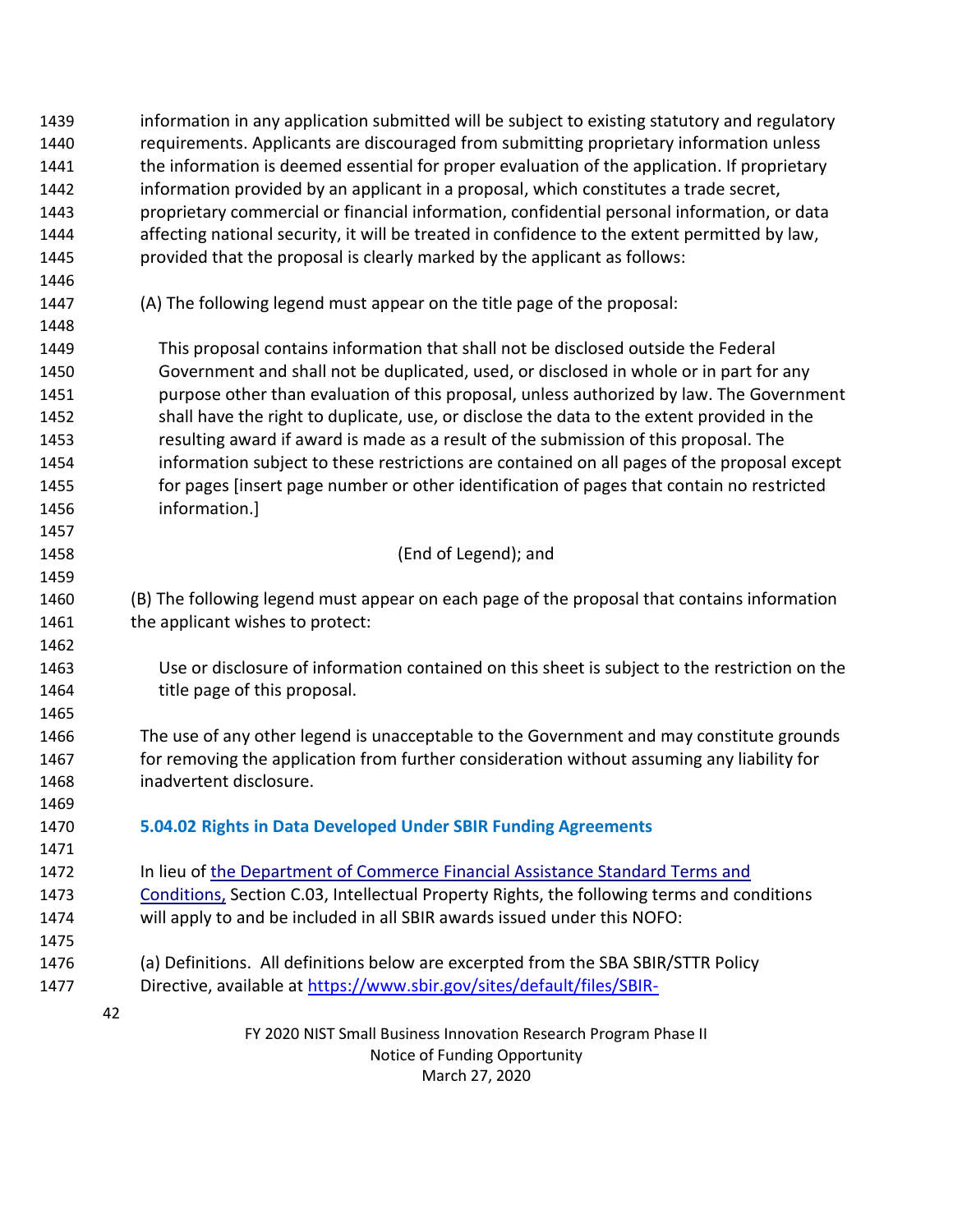| 1478         |    | <b>STTR Policy Directive 2019.pdf.</b>                                                                 |
|--------------|----|--------------------------------------------------------------------------------------------------------|
| 1479         |    |                                                                                                        |
| 1480         |    | (1) Computer Database. A collection of data recorded in a form capable of being processed by a         |
| 1481         |    | computer. The term does not include Computer Software.                                                 |
| 1482         |    |                                                                                                        |
| 1483         |    | (2) Computer Programs. A set of instructions, rules, or routines recorded in a form that is capable of |
| 1484         |    | causing a computer to perform a specific operation or series of operations.                            |
| 1485         |    |                                                                                                        |
| 1486         |    | (3) Computer Software. Computer programs, source code, source code listings, object code listings,     |
| 1487         |    | design details, algorithms, processes, flow charts, formulae, and related material that would enable   |
| 1488         |    | the software to be reproduced, recreated, or recompiled. Computer Software does not include            |
| 1489         |    | Computer Databases or Computer Software Documentation.                                                 |
| 1490         |    |                                                                                                        |
| 1491         |    | (4) Computer Software Documentation. Owner's manuals, user's manuals, installation instructions,       |
| 1492         |    | operating instructions, and other similar items, regardless of storage medium, that explain the        |
| 1493<br>1494 |    | capabilities of the Computer Software or provide instructions for using the software.                  |
|              |    |                                                                                                        |
| 1495         |    | (5) Data. All recorded information, regardless of the form or method of recording or the               |
| 1496         |    | media on which it may be recorded. The term does not include information incidental                    |
| 1497         |    | to contract or grant administration, such as financial, administrative, cost or pricing or             |
| 1498         |    | management information.                                                                                |
| 1499         |    |                                                                                                        |
| 1500         |    | (6) Form, Fit, and Function Data. Data relating to items, components, or processes that                |
| 1501         |    | are sufficient to enable physical and functional interchangeability, and data identifying              |
| 1502         |    | source, size, configuration, mating and attachment characteristics, functional                         |
| 1503         |    | characteristics, and performance requirements. For Computer Software it means data                     |
| 1504         |    | identifying source, functional characteristics, and performance requirements, but                      |
| 1505         |    | specifically excludes the source code, algorithms, processes, formulas, and flow charts                |
| 1506         |    | of the software.                                                                                       |
| 1507         |    |                                                                                                        |
| 1508         |    | (7) Government Purpose. Any activity in which the United States Government is a party,                 |
| 1509         |    | including cooperative agreements with international or multi-national defense                          |
| 1510         |    | organizations or sales or transfers by the United States Government to foreign                         |
| 1511         |    | governments or international organizations. Government Purposes include competitive                    |
| 1512         |    | procurement, but do not include the rights to use, modify, reproduce, release, perform,                |
| 1513         |    | display, or disclose Technical Data or Computer Software for commercial purposes or                    |
| 1514         |    | authorize others to do so.                                                                             |
| 1515         |    |                                                                                                        |
| 1516         |    | (8) Operations, Maintenance, Installation, or Training Purposes (OMIT) Data. Data that                 |
|              |    | is necessary for operation, maintenance, installation, or training purposes (but not                   |
| 1517         |    |                                                                                                        |
|              | 43 |                                                                                                        |
|              |    | FY 2020 NIST Small Business Innovation Research Program Phase II                                       |

Notice of Funding Opportunity March 27, 2020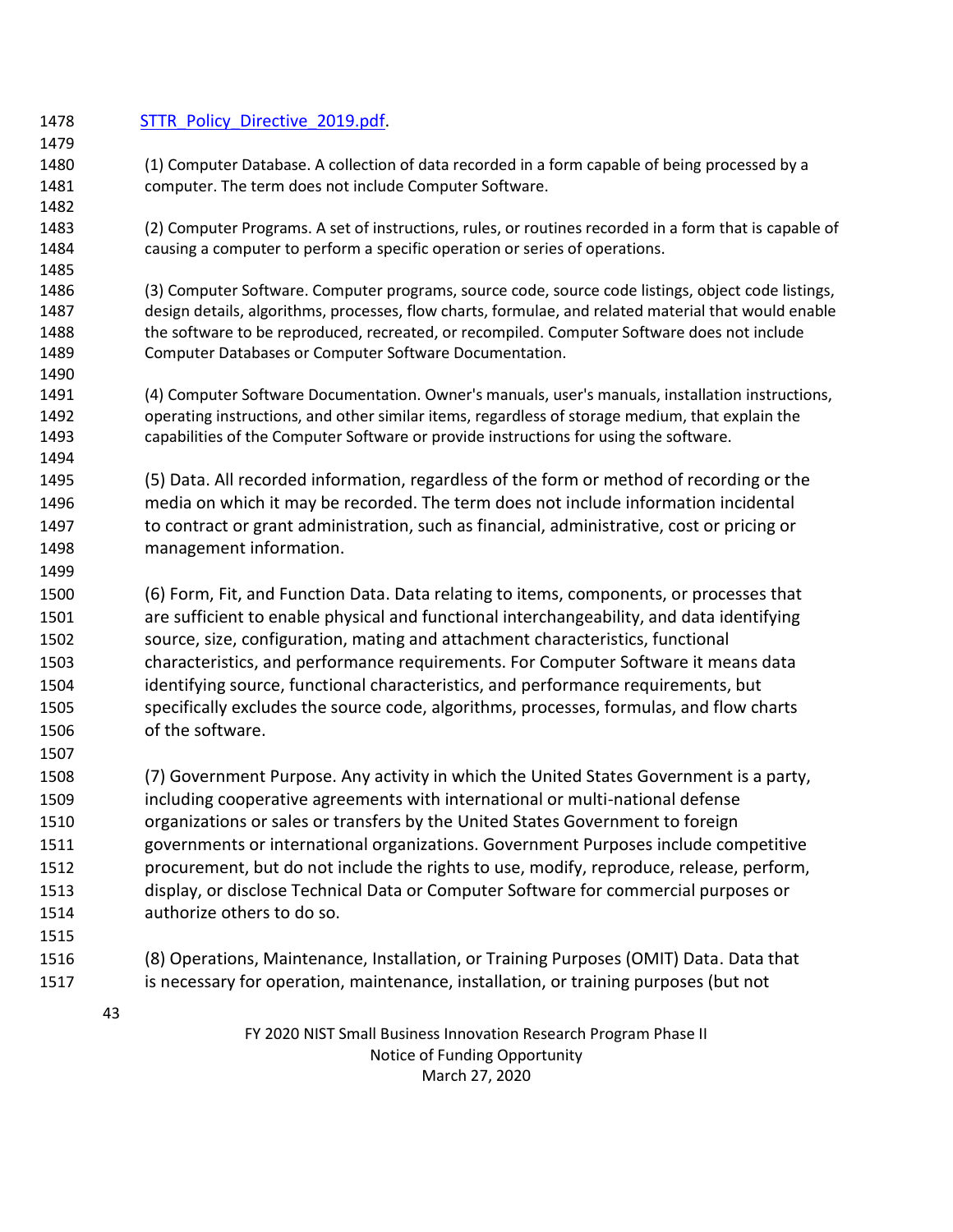| 1518 | including detailed manufacturing or process data).                                      |
|------|-----------------------------------------------------------------------------------------|
| 1519 |                                                                                         |
| 1520 | (9) SBIR/STTR Computer Software Rights. The Federal Government's rights during the      |
| 1521 | SBIR/STTR Protection Period in specific types of SBIR/STTR Data that are Computer       |
| 1522 | Software.                                                                               |
| 1523 |                                                                                         |
| 1524 | (1) The Federal Government may use, modify, reproduce, release, perform, display, or    |
| 1525 | disclose SBIR/STTR Data that are Computer Software within the Government. The           |
| 1526 | Federal Government may exercise SBIR/STTR Computer Software Rights within the           |
| 1527 | Government for:                                                                         |
| 1528 |                                                                                         |
| 1529 | (i) Use in Federal Government computers;                                                |
| 1530 |                                                                                         |
| 1531 | (ii) Modification, adaptation, or combination with other Computer Software,             |
| 1532 | provided that the Data incorporated into any derivative software are subject to the     |
| 1533 | rights in § 3(ee) of the SBIR/STTR Policy Directive and that the derivative software is |
| 1534 | marked as containing SBIR/STTR Data;                                                    |
| 1535 |                                                                                         |
| 1536 | (iii) Archive or backup; or                                                             |
| 1537 |                                                                                         |
| 1538 | (iv) Distribution of a computer program to another Federal agency, without further      |
| 1539 | permission of the Awardee, if the Awardee is notified of the distribution and the       |
| 1540 | identity of the recipient prior to the distribution, and a copy of the SBIR/STTR        |
| 1541 | Computer Software Rights included in the Funding Agreement is provided to the           |
| 1542 | recipient.                                                                              |
| 1543 |                                                                                         |
| 1544 | (2) The Federal Government shall not release, disclose, or permit access to             |
| 1545 | SBIR/STTR Data that is Computer Software for commercial, manufacturing, or              |
| 1546 | procurement purposes without the written permission of the Awardee. The Federal         |
| 1547 | Government shall not release, disclose, or permit access to SBIR/STTR Data outside      |
| 1548 | the Government without the written permission of the Awardee unless:                    |
| 1549 |                                                                                         |
| 1550 | (i) The non-Governmental entity has entered into a non-disclosure agreement             |
| 1551 | with the Government that complies with the terms for such agreements                    |
| 1552 | outlined in § 8 of the SBIR/STTR Policy Directive; and                                  |
| 1553 |                                                                                         |
| 1554 | (ii) The release or disclosure is-                                                      |
| 1555 |                                                                                         |
| 1556 | (A) To a Federal Government support service contractor or their subcontractor           |
|      | 44                                                                                      |
|      | FY 2020 NIST Small Business Innovation Research Program Phase II                        |
|      | Notice of Funding Opportunity                                                           |
|      | March 27, 2020                                                                          |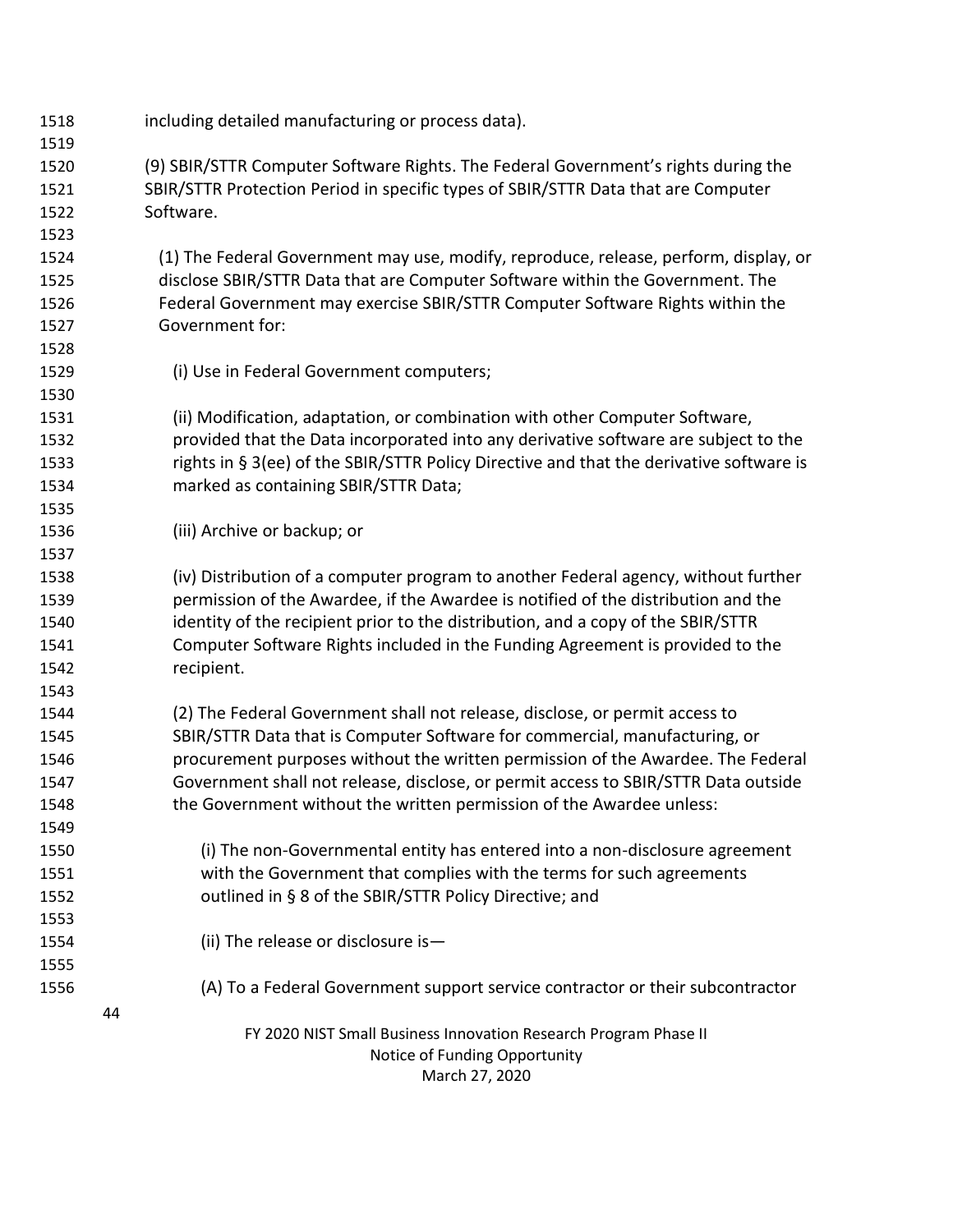FY 2020 NIST Small Business Innovation Research Program Phase II Notice of Funding Opportunity March 27, 2020 for purposes of supporting Government internal use or activities, including evaluation, diagnosis and correction of deficiencies, and adaptation, combination, or integration with other Computer Software provided that SBIR/STTR Data incorporated into any derivative software are subject to the rights in § 3(ee) of the SBIR/STTR Policy Directive; or (B) Necessary to support certain narrowly-tailored essential Government activities for which law or regulation permits access of a non-Government entity to a contractors' data developed exclusively at private expense, non-SBIR/STTR Data, such as for emergency repair and overhaul. (10) SBIR/STTR Data. All Data developed or generated in the performance of an SBIR or STTR award, including Technical Data and Computer Software developed or generated in the performance of an SBIR or STTR award. The term does not include information incidental to contract or grant administration, such as financial, administrative, cost or pricing or management information. (11) SBIR/STTR Data Rights. The Federal Government's license rights in properly marked SBIR/STTR Data during the SBIR/STTR Protection Period are as follows: SBIR/STTR Technical Data Rights in SBIR/STTR Data that are Technical Data or any other type of Data other than Computer Software; and SBIR/STTR Computer Software Rights in SBIR/STTR Data that is Computer Software. Upon expiration of the protection period for SBIR/STTR Data, the Federal Government has a royalty free license to use, and to authorize others to use on its behalf, these data for Government Purposes, and is relieved of all disclosure prohibitions and assumes no liability for unauthorized use of these data by third parties, except that any such data that is also protected under a subsequent SBIR/STTR award shall remain protected through the protection period of that subsequent award. The Federal Government receives Unlimited Rights in Form Fit, and Function Data, OMIT Data, and all unmarked SBIR/STTR Data. (12) SBIR/STTR Protection Period. The period of time during which the Federal Government is obligated to protect SBIR/STTR Data against unauthorized use and disclosure in accordance with SBIR/STTR Data Rights. The SBIR/STTR Protection Period begins at award of an SBIR/STTR Funding Agreement and ends not less than twenty years from that date (See § 8(b)(4) of the SBIR/STTR Policy Directive). (13) SBIR/STTR Technical Data Rights. The Federal Government's rights during the SBIR/STTR Protection Period in SBIR/STTR Data that are Technical Data or any other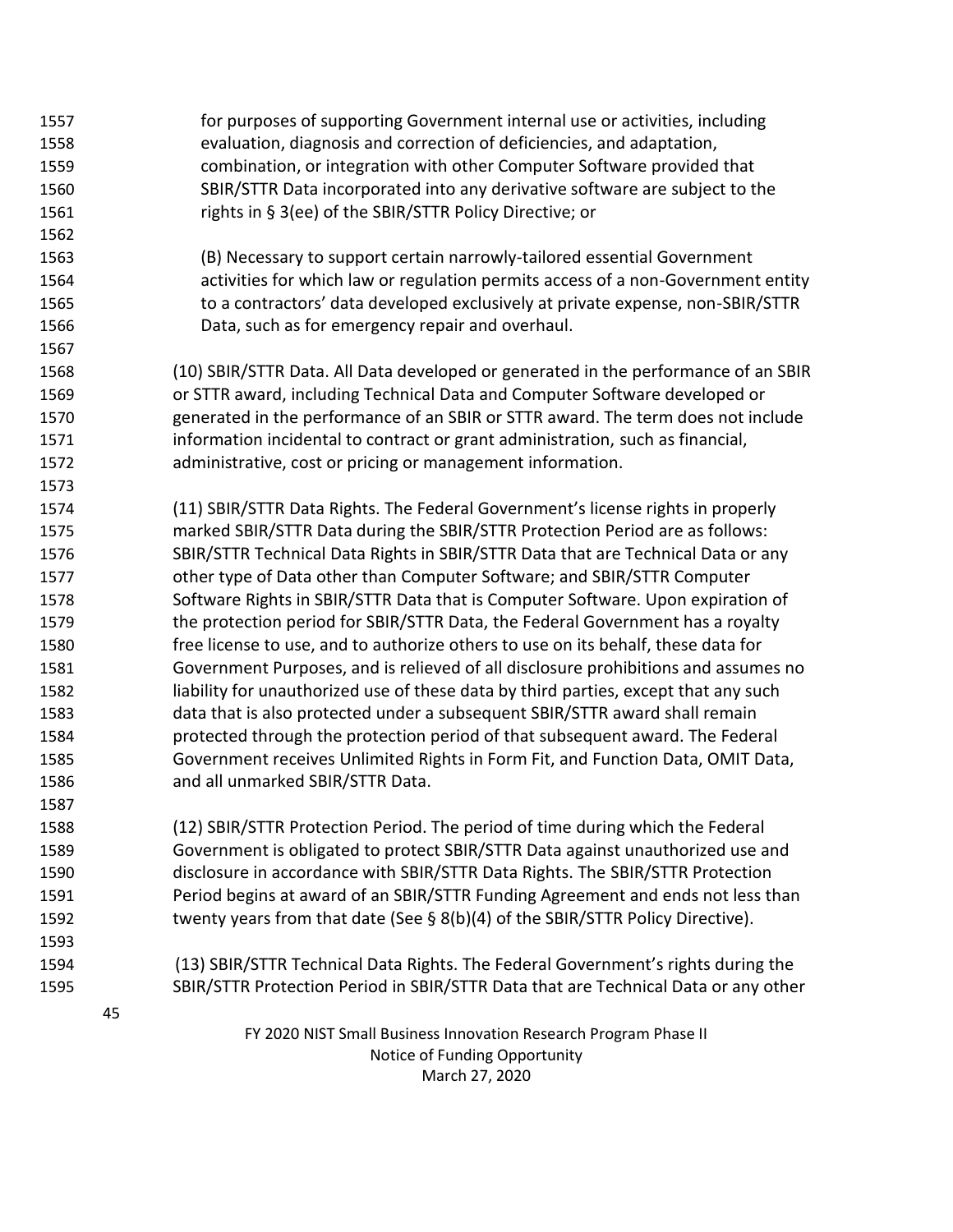| 1596 |    | type of Data other than Computer Software.                                            |
|------|----|---------------------------------------------------------------------------------------|
| 1597 |    |                                                                                       |
| 1598 |    | (1) The Federal Government may, use, modify, reproduce, perform, display,             |
| 1599 |    | release, or disclose SBIR/STTR Data that are Technical Data within the                |
| 1600 |    | Government; however, the Government shall not use, release, or disclose the           |
| 1601 |    | data for procurement, manufacturing, or commercial purposes; or release or            |
| 1602 |    | disclose the SBIR/STTR Data outside the Government except as permitted by             |
| 1603 |    | paragraph (B) below or by written permission of the Awardee.                          |
| 1604 |    |                                                                                       |
| 1605 |    | (2) SBIR/STTR Data that are Technical Data may be released outside the                |
| 1606 |    | Federal Government without any additional written permission of the                   |
| 1607 |    | Awardee only if the non-Governmental entity or foreign government has                 |
| 1608 |    | entered into a non-disclosure agreement with the Federal Government that              |
| 1609 |    | complies with the terms for such agreements outlined in § 8 of the SBIR/STTR          |
| 1610 |    | Policy Directive and the release is:                                                  |
| 1611 |    |                                                                                       |
| 1612 |    | (i) Necessary to support certain narrowly-tailored essential Government               |
| 1613 |    | activities for which law or regulation permits access of a non-Government             |
| 1614 |    | entity to a contractors' data developed exclusively at private expense, non-          |
| 1615 |    | SBIR/STTR Data, such as for emergency repair and overhaul;                            |
| 1616 |    |                                                                                       |
| 1617 |    | (ii) To a Government support services contractor in the performance of a              |
| 1618 |    | Government support services contract for internal Government use or                   |
| 1619 |    | activities, including evaluation, diagnosis or modification, provided that            |
| 1620 |    | SBIR/STTR Technical Data incorporated into any derivative Data are subject to         |
| 1621 |    | the rights in § 3(ii) of the SBIR/STTR Policy Directive, and the release is not for   |
| 1622 |    | commercial purposes or manufacture;                                                   |
| 1623 |    |                                                                                       |
| 1624 |    | (iii) To a foreign government for purposes of information and evaluation if           |
| 1625 |    | required to serve the interests of the U.S. Government; or                            |
| 1626 |    |                                                                                       |
| 1627 |    | (iv) To non-Government entities or individuals for purposes of evaluation.            |
| 1628 |    |                                                                                       |
| 1629 |    | (14) Technical Data. Recorded information, regardless of the form or method of the    |
| 1630 |    | recording, of a scientific or technical nature (including Computer Software           |
| 1631 |    | Documentation and Computer Databases). The term does not include Computer             |
| 1632 |    | Software or financial, administrative, cost or pricing, or management information, or |
| 1633 |    | other data incidental to contract or grant administration. The term includes recorded |
| 1634 |    | Data of a scientific or technical nature that is included in Computer Databases.      |
|      | 46 |                                                                                       |
|      |    | FY 2020 NIST Small Business Innovation Research Program Phase II                      |
|      |    | Notice of Funding Opportunity                                                         |

March 27, 2020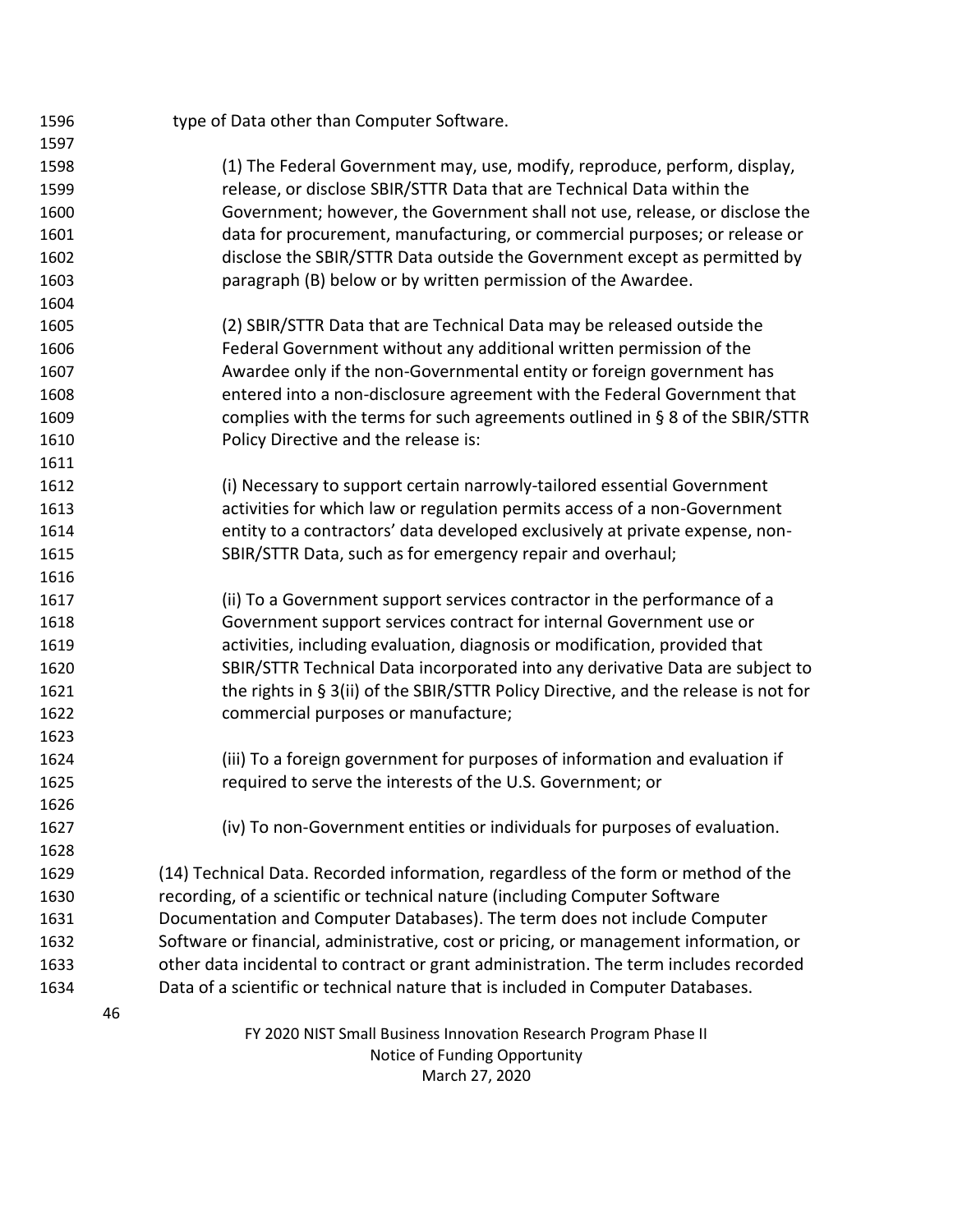| 1635 |    |                                                                                           |
|------|----|-------------------------------------------------------------------------------------------|
| 1636 |    | (15) Unlimited Rights. The Government's rights to access, use, modify, prepare            |
| 1637 |    | derivative works, reproduce, release, perform, display, disclose, or distribute Data in   |
| 1638 |    | whole or in part, in any manner and for any purpose whatsoever, and to have or            |
| 1639 |    | authorize others to do so.                                                                |
| 1640 |    |                                                                                           |
| 1641 |    | (b) Allocation of SBIR/STTR Data Rights.                                                  |
| 1642 |    |                                                                                           |
| 1643 |    | (1) An SBC retains ownership of all SBIR/STTR Data it develops or generates in the        |
| 1644 |    | performance of an SBIR/STTR award. The SBC retains all rights in SBIR/STTR Data that      |
| 1645 |    | are not granted to the Federal Government in accordance with the SBIR/STTR Policy         |
| 1646 |    | Directive. These rights of the SBC do not expire.                                         |
| 1647 |    |                                                                                           |
| 1648 |    | (2) During the SBIR/STTR Protection Period, the Federal Government receives               |
| 1649 |    | SBIR/STTR Technical Data Rights in appropriately marked SBIR/STTR Data that is            |
| 1650 |    | Technical Data or any other type of Data other than Computer Software; and                |
| 1651 |    | SBIR/STTR Computer Software Rights in appropriately marked SBIR/STTR Data that is         |
| 1652 |    | Computer Software.                                                                        |
| 1653 |    |                                                                                           |
| 1654 |    | (3) After the protection period, the Federal Government may use, and authorize            |
| 1655 |    | others to use on its behalf, for Government Purposes, SBIR/STTR Data that was             |
| 1656 |    | protected during the SBIR/STTR Protection Period. Awards issued by the U.S.               |
| 1657 |    | Department of Energy are subject to Unlimited Rights after the expiration of the          |
| 1658 |    | <b>SBIR/STTR Protection Period.</b>                                                       |
| 1659 |    |                                                                                           |
| 1660 |    | (4) The Federal Government receives Unlimited Rights in Form Fit, and Function Data,      |
| 1661 |    | OMIT Data, and all unmarked SBIR/STTR Data.                                               |
| 1662 |    |                                                                                           |
| 1663 |    | (c) Identification and Delivery of SBIR/STTR Data. Any SBIR/STTR Data delivered by the    |
| 1664 |    | Awardee, and in which the Awardee intends to limit the Federal Government's rights to     |
| 1665 |    | SBIR/STTR Data Rights, must be delivered with restrictive markings. The Federal           |
| 1666 |    | Government assumes no liability for the access, use, modification, reproduction, release, |
| 1667 |    | performance, display, disclosure, or distribution of SBIR/STTR Data without markings.     |
| 1668 |    | The Awardee or its subcontractors or suppliers shall conspicuously and legibly mark all   |
| 1669 |    | such SBIR/STTR Data with the appropriate legend.                                          |
| 1670 |    |                                                                                           |
| 1671 |    | (1) The authorized legend shall be placed on each page of the SBIR/STTR Data. If only     |
| 1672 |    | portions of a page are subject to the asserted restrictions, the SBIR/STTR Awardee        |
| 1673 |    | shall identify the restricted portions (e.g., by circling or underscoring with a note or  |
|      | 47 |                                                                                           |
|      |    | FY 2020 NIST Small Business Innovation Research Program Phase II                          |

Notice of Funding Opportunity March 27, 2020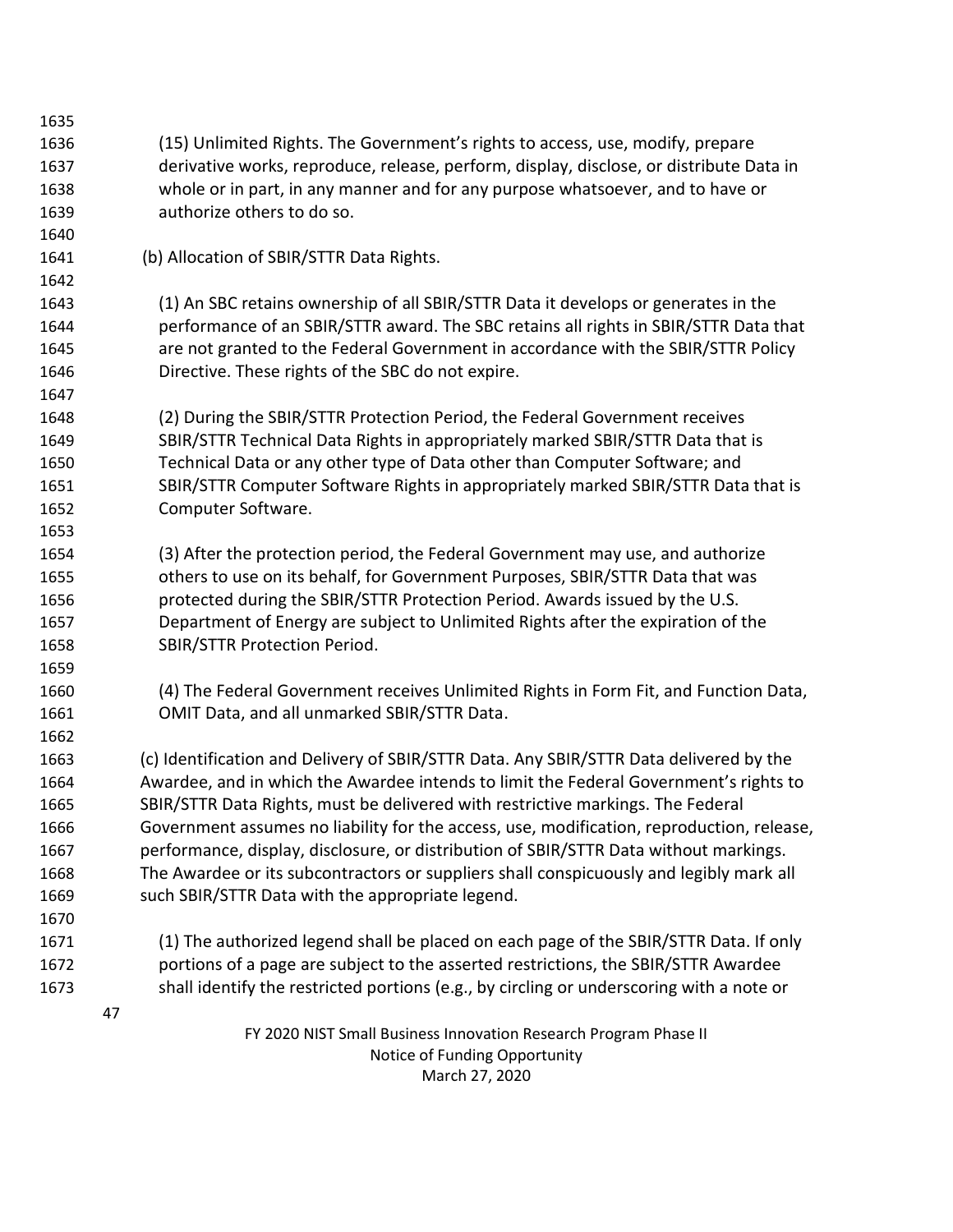other appropriate identifier). With respect to SBIR/STTR Data embodied in Computer Software, the legend shall be placed on: (1) the printed material or media containing the Computer Software; or (2) the transmittal document or storage container. The legend shall read as follows:

- 
- 

#### "SBIR/STTR DATA RIGHTS

| Funding Agreement No.              |  |
|------------------------------------|--|
| Award Date                         |  |
| <b>SBIR/STTR Protection Period</b> |  |
| <b>SBIR/STTR Awardee</b>           |  |
| <b>SBIR/STTR Awardee Address</b>   |  |

| 1681 | This is SBIR/STTR Data (or is Computer Software or a Prototype that embodies or    |
|------|------------------------------------------------------------------------------------|
| 1682 | includes SBIR/STTR Data) to which the SBIR/STTR Awardee has SBIR/STTR Data Rights  |
| 1683 | and to which the Federal Government has received SBIR/STTR Technical Data Rights   |
| 1684 | (or SBIR/STTR Computer Software Rights) during the SBIR/STTR Protection Period and |
| 1685 | rights of use for Government Purposes after the SBIR/STTR Protection Period, as    |
| 1686 | those terms are defined in the SBIR/STTR Funding Agreement. Awards issued by the   |
| 1687 | U.S. Department of Energy are subject to Unlimited Rights after the SBIR/STTR      |
| 1688 | Protection Period, as that term is defined in the SBIR/STTR Funding Agreement. Any |
| 1689 | reproduction of SBIR/STTR Data or portions of such data marked with this legend    |
| 1690 | must also reproduce the markings."                                                 |
| 1691 | (End of Legend)                                                                    |

- (2) Data submitted without correct or appropriate markings may be corrected within 6 months from the date the data is delivered.
- (d) Relation to patents. Nothing regarding SBIR/STTR Data Rights in this clause shall imply a license to or imply a requirement to license to the Federal Government any patent to a Subject Invention (as defined under the Bayh-Dole Act implemented at 37 CFR 401) made under an SBIR/STTR award.
- (e) *Copyright*.
- 

- (1) *Data first produced in the performance of this award*.
- (i) Except as otherwise specifically provided in this award, the Awardee may assert copyright subsisting in any data first produced in the performance of this award.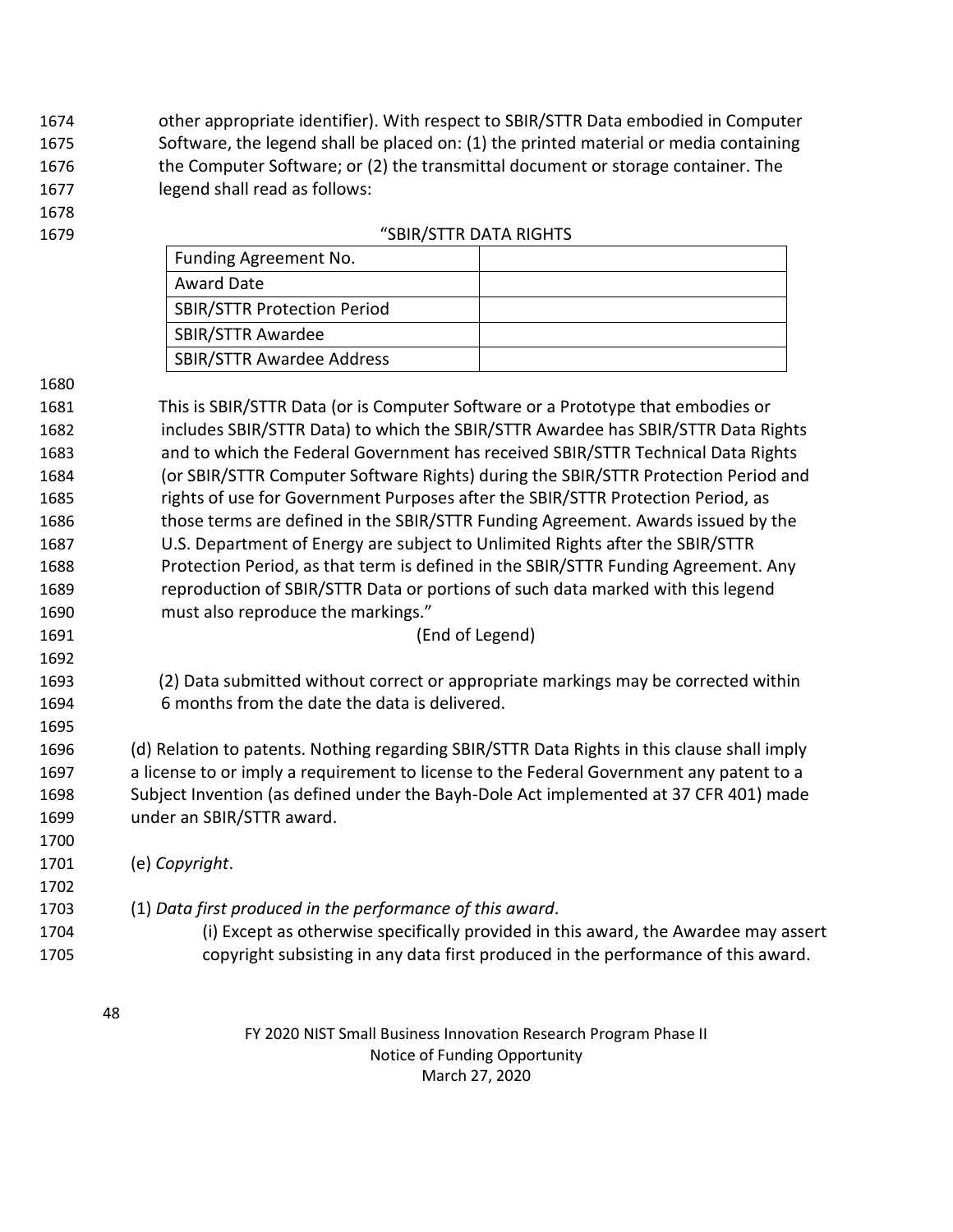| 1706 | (ii) When asserting copyright, the Awardee shall affix the applicable copyright notice           |
|------|--------------------------------------------------------------------------------------------------|
| 1707 | of 17 U.S.C. § 401 or § 402 and an acknowledgment of Government sponsorship                      |
| 1708 | (including award number).                                                                        |
| 1709 | (iii) For data other than computer software, the Awardee grants to the Government,               |
| 1710 | and others acting on its behalf, a paid-up nonexclusive, irrevocable, worldwide                  |
| 1711 | license to reproduce, prepare derivative works, distribute copies to the public, and             |
| 1712 | perform publicly and display publicly, by or on behalf of the Government. For                    |
| 1713 | computer software, the Awardee grants to the Government, and others acting on its                |
| 1714 | behalf, a paid-up, nonexclusive, irrevocable, worldwide license in such copyrighted              |
| 1715 | computer software to reproduce, prepare derivative works, and perform publicly                   |
| 1716 | and display publicly, by or on behalf of the Government.                                         |
| 1717 |                                                                                                  |
| 1718 | (2) Data not first produced in the performance of this award. The Awardee shall not, without     |
| 1719 | prior written permission of the Grants Officer, incorporate in data delivered under this award   |
| 1720 | any data that are not first produced in the performance of this award unless the Awardee: (i)    |
| 1721 | identifies such data; and (ii) grants to the Government, or acquires on its behalf, a license of |
| 1722 | the same scope as set forth in subparagraph $(c)(1)$ of this clause.                             |
| 1723 |                                                                                                  |
| 1724 | (3) Removal of copyright notices. The Government will not remove any copyright notices           |
| 1725 | placed on data pursuant to this paragraph (c)) and will include such notices on all              |
| 1726 | reproductions of the data.                                                                       |
| 1727 |                                                                                                  |
| 1728 | (End of Clause)                                                                                  |
| 1729 |                                                                                                  |
| 1730 |                                                                                                  |
| 1731 | 5.04.03 NIST-Owned Inventions                                                                    |
| 1732 | Awardees will not have any automatic rights to make, use or sell products or services            |
| 1733 | incorporating NIST-owned inventions. For any SBIR award that requires a license to use a         |
| 1734 | NIST-owned invention covered by a patent or patent application, the SBIR awardee will be         |
| 1735 | required to contact NIST's Technology Partnerships Office for a patent license for research      |
| 1736 | or for commercial use.                                                                           |
| 1737 |                                                                                                  |
| 1738 | To the extent that such NIST-owned invention is available for licensing and has not              |
| 1739 | otherwise been exclusively licensed to another party, the SBIR awardee will be granted a         |
| 1740 | non-exclusive research license and will be given the opportunity to negotiate a non-             |
| 1741 | exclusive or an exclusive commercialization license to the NIST-owned invention, in              |
| 1742 | accordance with the Federal patent licensing regulations, set forth in 37 C.F.R. Part 404.       |
| 1743 |                                                                                                  |
| 1744 | 5.04.04 Patent Rights                                                                            |
|      | 49                                                                                               |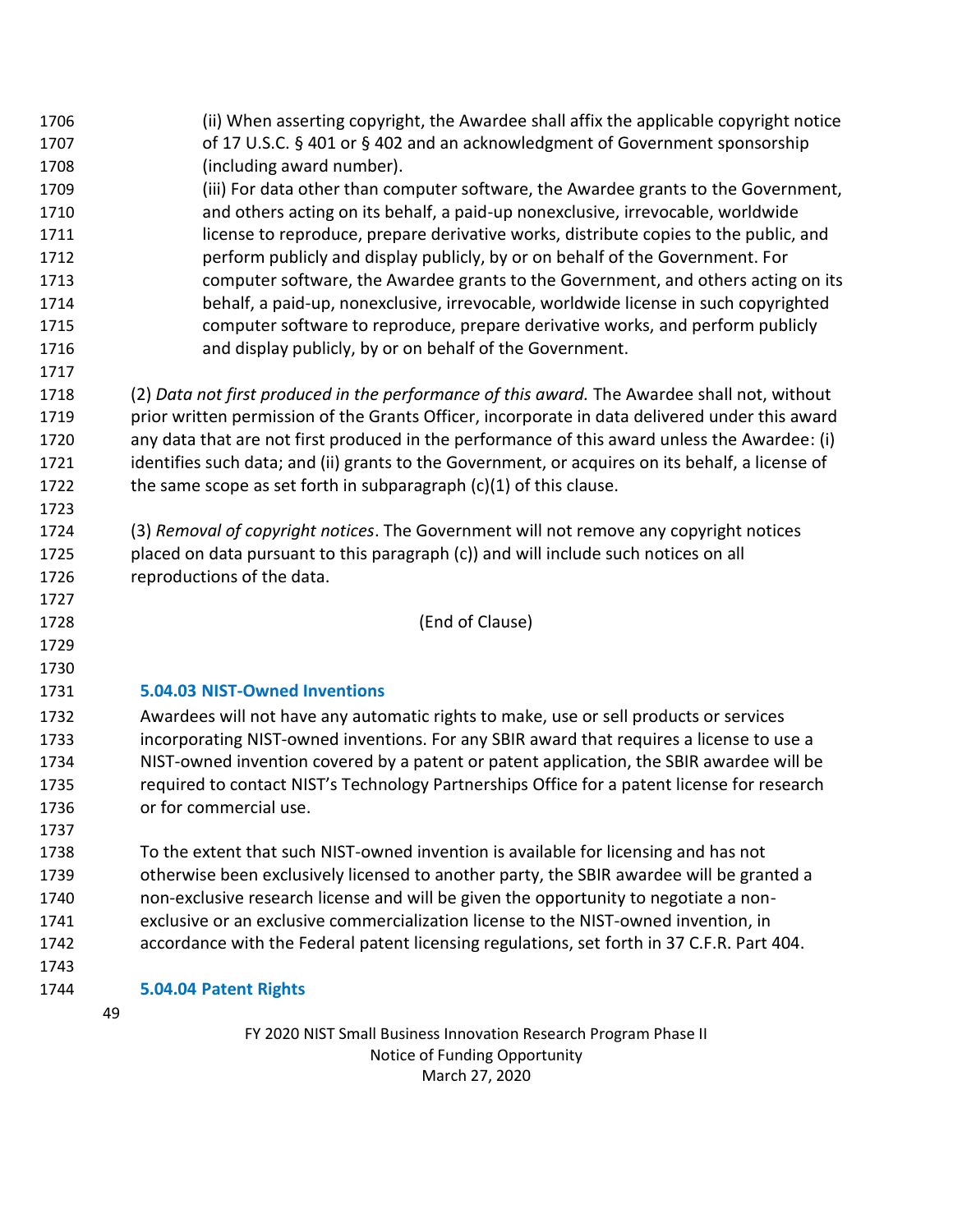| 1745 |    |                                                                                                   |  |
|------|----|---------------------------------------------------------------------------------------------------|--|
| 1746 |    | Normally, SBCs may retain worldwide patent rights to any invention developed with                 |  |
| 1747 |    | Federal support. The specific requirements governing the development, reporting, and              |  |
| 1748 |    | disposition of rights to inventions and patents resulting from Federal awards are described       |  |
| 1749 |    | in more detail in 37 C.F.R. Part 401, which implements 35 U.S.C. § 202 through 204 and            |  |
| 1750 |    | includes standard patent rights clauses in 37 C.F.R. § 401.14, which are incorporated by          |  |
| 1751 |    | reference into all awards.                                                                        |  |
| 1752 |    |                                                                                                   |  |
| 1753 |    | <b>5.04.05 Invention Reporting</b>                                                                |  |
| 1754 |    |                                                                                                   |  |
| 1755 |    | SBIR awardees must report inventions to the NIST SBIR Program Office within 2 months of           |  |
| 1756 |    | the inventor's report to the awardee. Inventions must also be reported through the iEdison        |  |
| 1757 |    | Invention Reporting System at www.iedison.gov.                                                    |  |
| 1758 |    |                                                                                                   |  |
| 1759 |    | <b>5.05 Cost Sharing</b>                                                                          |  |
| 1760 |    |                                                                                                   |  |
| 1761 |    | Cost sharing is permitted for applications under this program NOFO; however, cost sharing         |  |
| 1762 |    | is not required and will not be considered in evaluation of applications.                         |  |
| 1763 |    |                                                                                                   |  |
| 1764 |    | <b>5.06 Profit or Fee</b>                                                                         |  |
| 1765 |    |                                                                                                   |  |
| 1766 |    | A reasonable profit or fee not to exceed 7% of the sum of the direct and indirect costs is        |  |
| 1767 |    | allowed.                                                                                          |  |
| 1768 |    |                                                                                                   |  |
| 1769 |    | <b>5.07 Joint Ventures or Limited Partnerships</b>                                                |  |
| 1770 |    |                                                                                                   |  |
| 1771 |    | Joint ventures and limited partnerships are eligible provided the entity created qualifies as an  |  |
| 1772 |    | SBC as defined in this NOFO.                                                                      |  |
| 1773 |    |                                                                                                   |  |
| 1774 |    | <b>5.08 Research and Analytical Work</b>                                                          |  |
| 1775 |    |                                                                                                   |  |
| 1776 |    | For Phase II, a minimum of one-half of the research and/or analytical effort, per Section         |  |
| 1777 |    | 1.03, must be performed by the applicant. The total cost for all consultant fees, facility        |  |
| 1778 |    | leases, usage fees, and other subcontract/subaward or purchase agreements, excluding              |  |
| 1779 |    | funds requested for TABA - see Section 5.11, may not exceed one-half of the total award.          |  |
| 1780 |    |                                                                                                   |  |
| 1781 |    | <b>5.09 Awardee Commitments</b>                                                                   |  |
| 1782 |    |                                                                                                   |  |
| 1783 |    | Upon award of a funding agreement, the awardee will be required to make certain legal             |  |
|      | 50 |                                                                                                   |  |
|      |    | FY 2020 NIST Small Business Innovation Research Program Phase II<br>Notice of Funding Opportunity |  |

March 27, 2020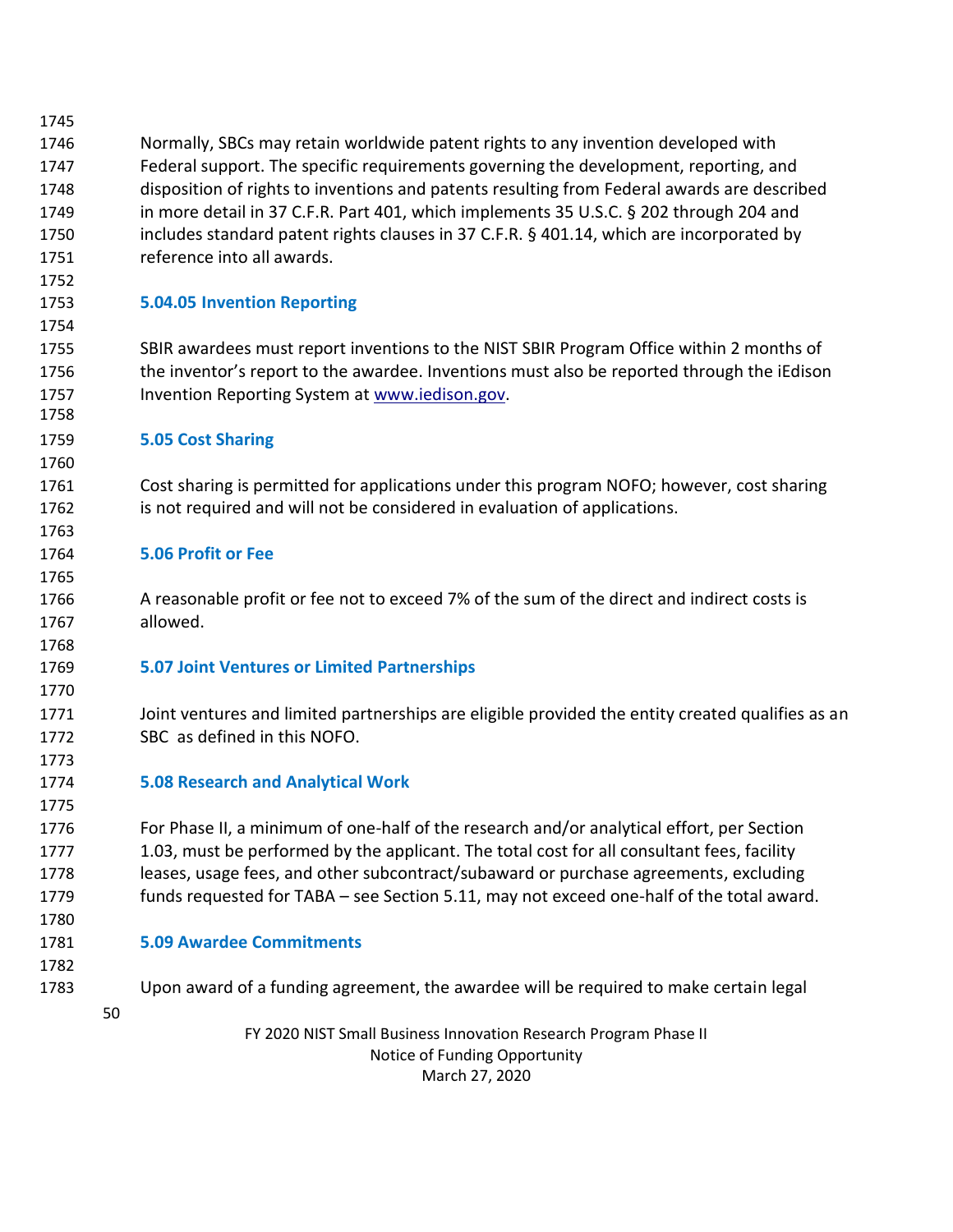- commitments through acceptance of numerous Specific Award Conditions (SAC) in the funding agreement. Awards also will be governed by the Department of Commerce Financial Assistance Standard Terms and Conditions (April 30, 2019 or successor version); the Uniform Administrative Requirements, Cost Principles, and Audit Requirements for Federal Awards at 2 C.F.R. Part 200, adopted by the Commerce Department through 2 C.F.R. § 1327.101; when applicable, 48 C.F.R. Subpart 31.2, Contracts with Commercial Organizations; and the Department of Commerce Pre-Award Notification Requirements for Grants and Cooperative Agreements, 79 FR 78390 (December 30, 2014).
- Section 5.10 describes the types of terms and conditions to which the awardee would commit. This list is not a complete list of terms and conditions to be included in Phase I and Phase II funding agreements and is not the specific wording of such terms and conditions.
- **5.10 Summary Statements**

 The following statements apply to Phase I and Phase II awards and are examples of some of the topic areas that will be addressed in the award terms and conditions.

1802 (1) Access to Records. Government officials have the right of timely and unrestricted access to records of awardees, including access to personnel for discussion related to the records. *See* 2 C.F.R. § 200.336, available at [www.gpo.gov/fdsys/pkg/CFR-2017-title2-vol1/pdf/CFR-](http://www.gpo.gov/fdsys/pkg/CFR-2017-title2-vol1/pdf/CFR-2017-title2-vol1-sec200-336.pdf)[2017-title2-vol1-sec200-336.pdf.](http://www.gpo.gov/fdsys/pkg/CFR-2017-title2-vol1/pdf/CFR-2017-title2-vol1-sec200-336.pdf)

 (2) Termination. Awards may be terminated (a) by the NIST Grants Officer, if an awardee materially fails to comply with the terms and conditions of an award, or for cause; (b) by the

 NIST Grants Officer with the consent of the awardee, in which case the two parties shall agree upon the termination conditions, including the effective date and, in the case of partial termination, the portion to be terminated; (c) by the awardee upon sending to the NIST Grants Officer written notification setting forth the reasons for such termination, the effective date, and, in the case of partial termination, the portion to be terminated. *See* 2 C.F.R. §§ 200.338-342 available at [www.gpo.gov/fdsys/granule/CFR-2014-title2-vol1/CFR-](http://www.gpo.gov/fdsys/granule/CFR-2014-title2-vol1/CFR-2014-title2-vol1-sec200-338)[2014-title2-vol1-sec200-338.](http://www.gpo.gov/fdsys/granule/CFR-2014-title2-vol1/CFR-2014-title2-vol1-sec200-338)

 (3) Non-Discrimination. The awardee will be required to comply with statutory and other non-discrimination requirements. No person in the United States shall, on the ground of race, color, national origin, handicap, age, religion, or sex, be excluded from participation in, be denied the benefits of, or be subject to discrimination under any program or activity receiving Federal financial assistance. *See* Section G.02 of the [Department of Commerce](http://www.osec.doc.gov/oam/grants_management/policy/documents/Department%20of%20Commerce%20Standard%20Terms%20Conditions%2030%20April%202019.pdf)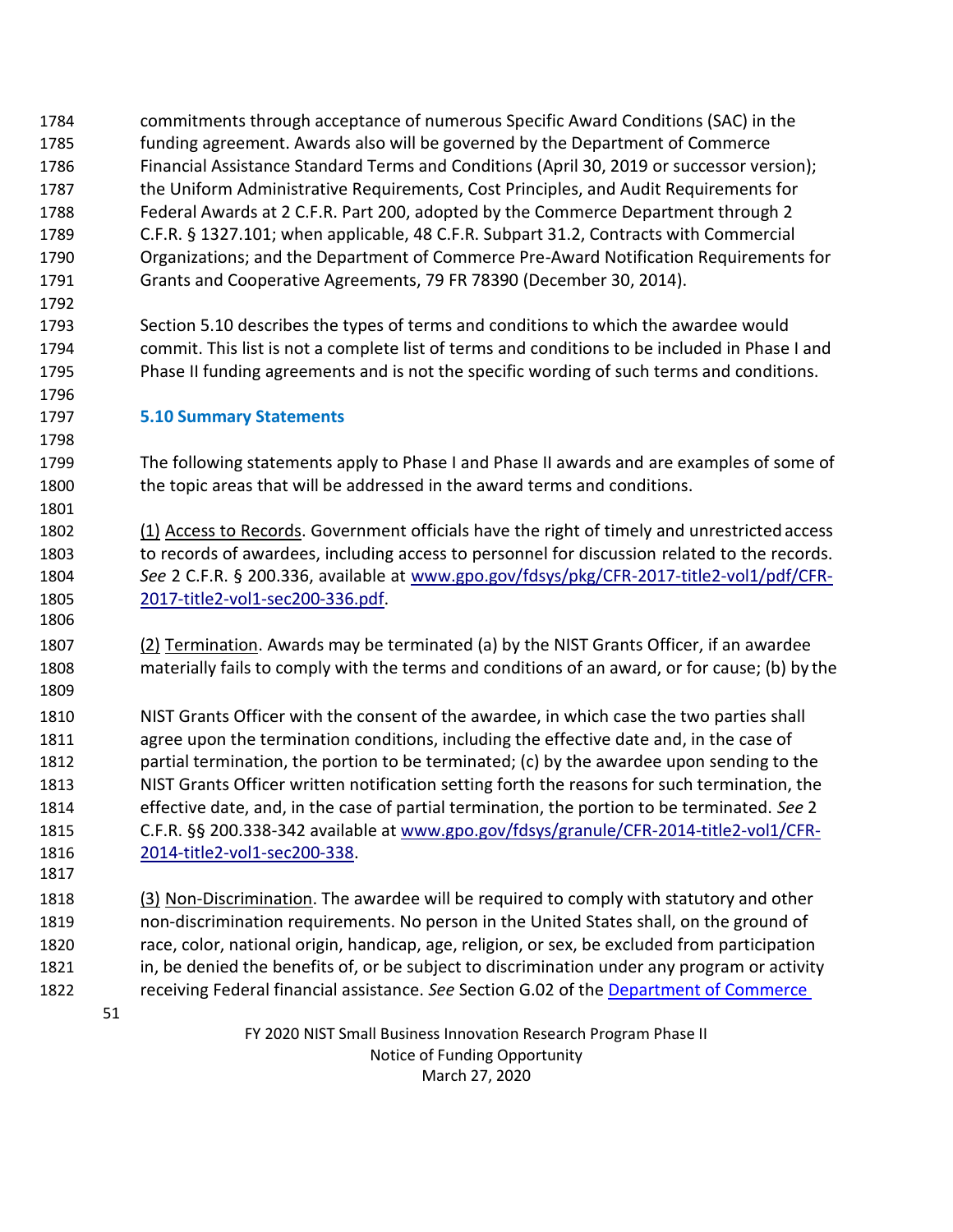FY 2020 NIST Small Business Innovation Research Program Phase II Notice of Funding Opportunity March 27, 2020 [Financial Assistance Standard Terms and Conditions \(April 30, 2019\).](http://www.osec.doc.gov/oam/grants_management/policy/documents/Department%20of%20Commerce%20Standard%20Terms%20Conditions%2030%20April%202019.pdf) (4) Audit Requirements. Government officials may conduct an audit of an award at any time. Unless otherwise specified in the award, for-profit organizations that expend 1827 \$750,000 or more in Department of Commerce funds during their fiscal year must have an audit conducted for that year in accordance with Section D.01.c of the Department of Commerce Financial Assistance Standard Terms and Conditions (April 30, 2019)**.** (5) Codes of Conduct. Codes of Conduct. Pursuant to the certification in Form SF-424B, paragraph 3, the awardee must maintain written standards of conduct to establish safeguards to prohibit employees from using their positions for a purpose that constitutes or presents the appearance of personal or organizational conflict of interest, or personal gain in the administration of the award. *See* Section F.01 of the Department of Commerce Financial Assistance Standard Terms and Conditions (April 30, 2019). (6) Officials Not To Benefit. No Federal Government official may benefit personally, to include financial and/or profession gain, from the SBIR/STTR Funding Agreement. (7) Duplication of Effort. The funding agreement shall not support the duplication of other federally-funded research. (8) Scheduling and Use of Federal Agency Facilities and Equipment. The Awardee must schedule, reserve, and complete usage within the period of performance of the Funding Agreement. **5.11 Additional Information** This NOFO reflects current planning. If there is any inconsistency between the information contained herein and the terms of any resulting SBIR funding agreement, the terms of the funding agreement are controlling. Before award of a SBIR funding agreement, the Government may request the applicant to submit certain organizational, management, personnel, and financial information to assure responsibility of the applicant. The Government is not responsible for any funds expended by the applicant before award of any funding agreement. This program NOFO is not an offer by the Government and does not obligate the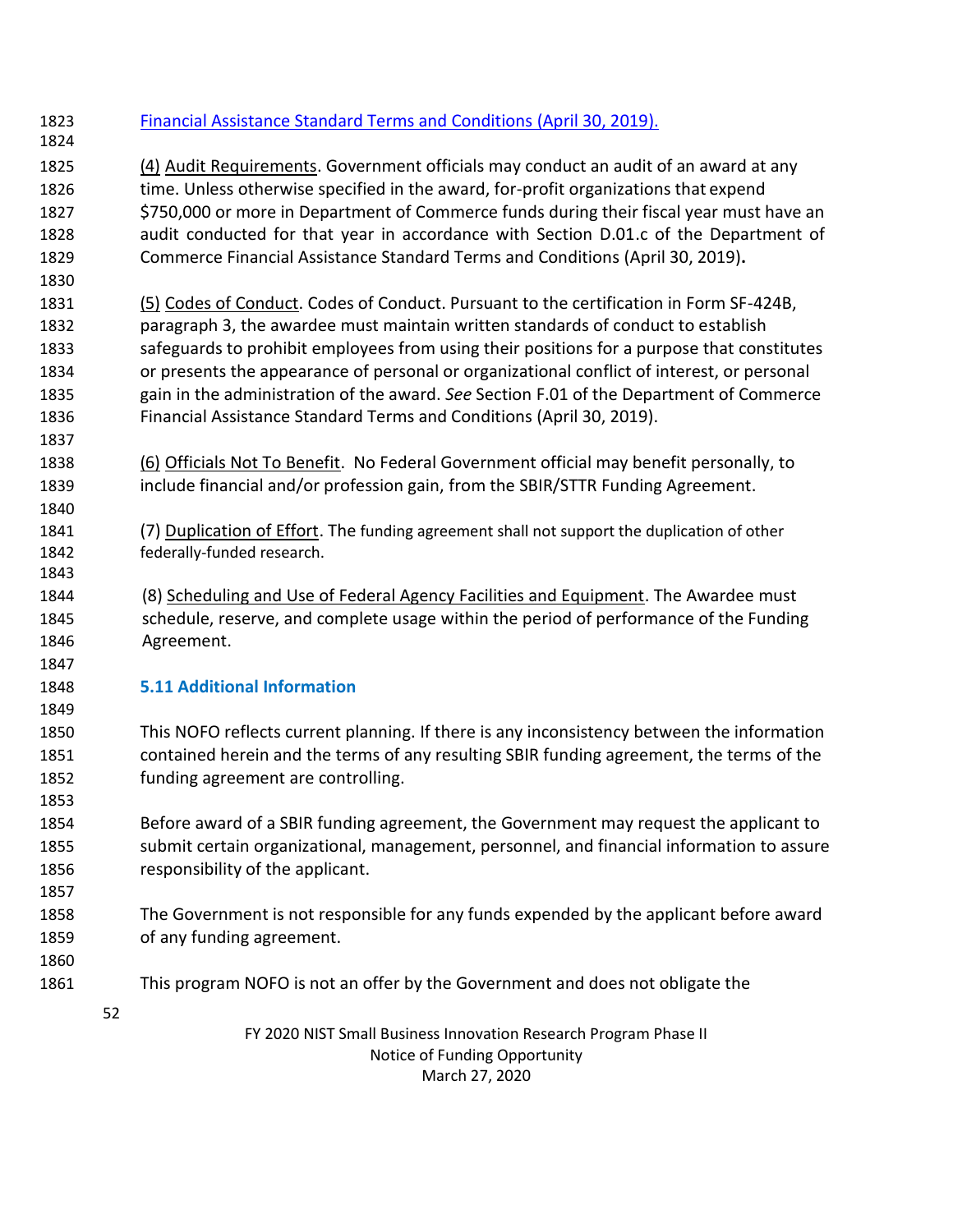- Government to make any specific number of awards. Also, awards under the SBIR Program are contingent upon the availability of funds.
- The SBIR Program is not a substitute for existing unsolicited application mechanisms. Unsolicited applications will not be accepted under the SBIR Program in either Phase I or Phase II.
- 1869 If an award is made pursuant to an application submitted under this SBIR Program NOFO, a representative of the awardee will be required to certify that the concern has not previously been, nor is currently being, paid for essentially equivalent work by any Federal agency.
- The responsibility for the performance of the principal investigator, and other employees or consultants who carry out the proposed work, including those of subrecipients or contractors, lies with the management of the organization receiving an award.
- NIST is committed to the goal of commercialization of the results of SBIR projects and will provide funding for TABA to Phase I and Phase II awardees as authorized by 15 U.S.C. § 638(q). The NIST TABA program assists in the successful commercialization of products, 1881 services, or technologies developed in association with the NIST SBIR Program. The NIST TABA program provides funding for vendors to guide and mentor awardees in topics such as assessing small business commercialization needs; planning, developing, and assisting in the preparation of a commercialization plan; and identifying markets and developing entry strategies. Allowable services include assistance with product sales, intellectual property protections, market research, market validation, and development of regulatory plans and manufacturing plans, or access to technical and business literature available through on-line databases.
- Applicants may propose to use up to \$50,000 of Phase II funding for TABA services. Funding for TABA counts toward the maximum \$400,000 award limit. To include TABA services as part of a Phase II award, provide amount and vendor information in the budget justification that demonstrates the provider can provide the services needed and include a letter of commitment from the provider (see Section 8.01 for additional information). NIST may disapprove a proposed TABA provider. TABA requests must be part of the application submission and may not be requested subsequent to award. Reimbursement is limited to 1897 services received that comply with 15 U.S.C. § 638(q).
- 

- 
- **5.12 Technical Assistance for Application Preparation and Project Conduct**
	-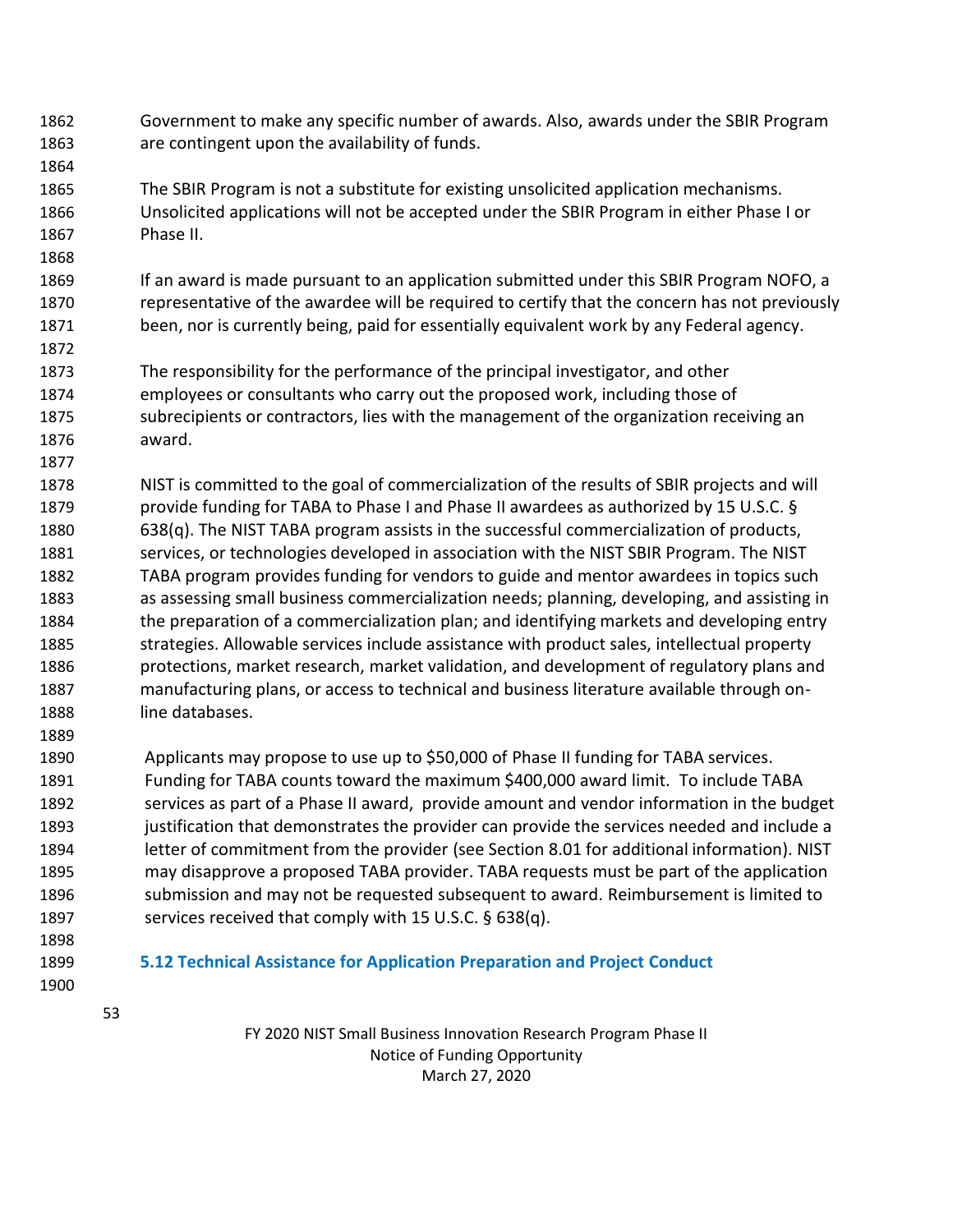Applicants may wish to contact the NIST Hollings Manufacturing Extension Partnership (MEP), a nationwide network of locally managed extension centers whose sole purpose is to provide small- and medium-sized manufacturers with the help they need to succeed. The centers provide guidance to high-technology companies seeking resources and teaming relationships. To be referred to an MEP center for technical assistance, call 1-800-MEP-4- MFG (1-800-637-4634) or visit MEP's website at <http://www.nist.gov/mep>**.**

 MEP Centers are also prepared to provide referrals to state and local organizations offering resources and technical assistance to all NIST SBIR applicants after awards have been announced. If you would like your local MEP Center to contact you, please respond affirmatively to the statement (#11) about MEP on the Cover Sheet.

**6.0 SUBMISSION OF APPLICATIONS**

 **6.01 Deadline for Applications**

 Phase II applications must be received no later than 11:59 p.m. Eastern Time, Tuesday, May 26, 2020. Only electronic applications submitted via Grants.gov will be accepted.

 **Applicants should be aware, and factor in their application submission planning, that the Grants.gov system is expected to be closed for routine maintenance at these times:**

| From 12:01 A.M. Eastern Time | To 6:00 A.M. Eastern Time |
|------------------------------|---------------------------|
| Saturday                     | Monday                    |
| April 18, 2020               | April 20, 2020            |
| May 16, 2020                 | May 18, 2020              |

 Applicants are cautioned to be careful of unforeseen delays that can cause late arrival of applications, with the result that they **will not** be forwarded for evaluation. 

 Applications not received by the specified due date and time, as recorded by Grants.gov, or that do not adhere to the other requirements of this NOFO (*see* Section 4.02 Screening Criteria and Section 8.01 Required Forms and Documents) will not be considered.

 NIST strongly recommends that applicants do not wait until the last minute to submit an application. NIST will not make allowance for any late submissions. To avoid any potential processing backlogs due to last minute Grants.gov registrations, applicants are highly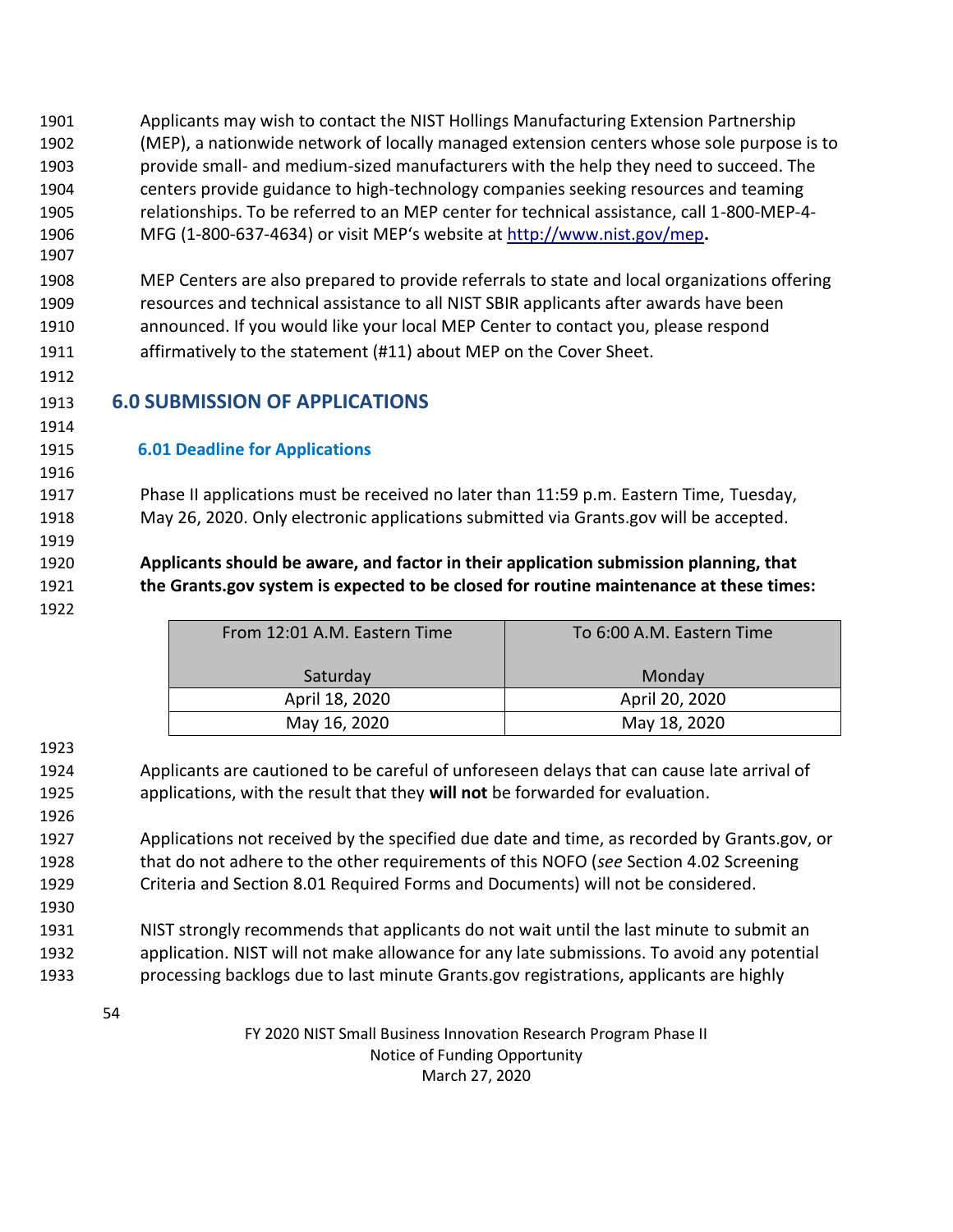- encouraged to begin their Grants.gov registration process early. No extensions will be granted.
- When developing your submission timeline, please keep in mind that (1) all applicants are required to have current registrations in the System for Award Management (SAM.gov) and Grants.gov; (2) the free annual registration process in the electronic System for Award Management (SAM.gov) (*see* Section 6.03.1.b) of this NOFO) generally takes between three and five business days but can take more than two weeks; and (3) applicants will receive a series of e-mail messages from Grants.gov over a period of up to two business days before learning whether a Federal agency's electronic system has received its application. **Please note that a federal assistance award cannot be issued if the designated recipient's registration in the System for Award Management (SAM.gov) is not current at the time of the award.**
- **Applicants will find instructions on registering with SAM.gov as part of the Grants.gov process at: [http://www.grants.gov/web/grants/applicants/organization-](http://www.grants.gov/web/grants/applicants/organization-registration.html)[registration.html.](http://www.grants.gov/web/grants/applicants/organization-registration.html)**

## **6.02 Standard Application Package**

- The standard application package, consisting of the standard forms, i.e., SF-424 (R&R), Research & Related Budget, SF- 424B (if applicable), CD-511, Research and Related Other Project Information, SF-LLL (if applicable), and Research & Related Subaward Budget is 1956 available at www.grants.gov.
- **Please see Section 8.01 for a complete list of required forms and documents.**

#### **6.03 Application Submission**

- 1962 Applications must be submitted electronically through Grants.gov at [www.grants.gov. P](http://www.grants.gov/)aper applications or applications submitted by other electronic means will not be accepted. Supplementary material, revisions, substitutions, audio or video tapes, or computer storage media or devices will **not** be accepted. While applicants may not submit replacement pages or missing documents once an application has been submitted, an applicant may submit a complete, new application including such information by the required deadline. Applications are limited to one proposal per SBC. The last application received in Grants.gov will be used for evaluation.
- 

 (1) Applications must be submitted via Grants.gov at [www.grants.gov, u](http://www.grants.gov/)nder announcement 2020-NIST-SBIR-02.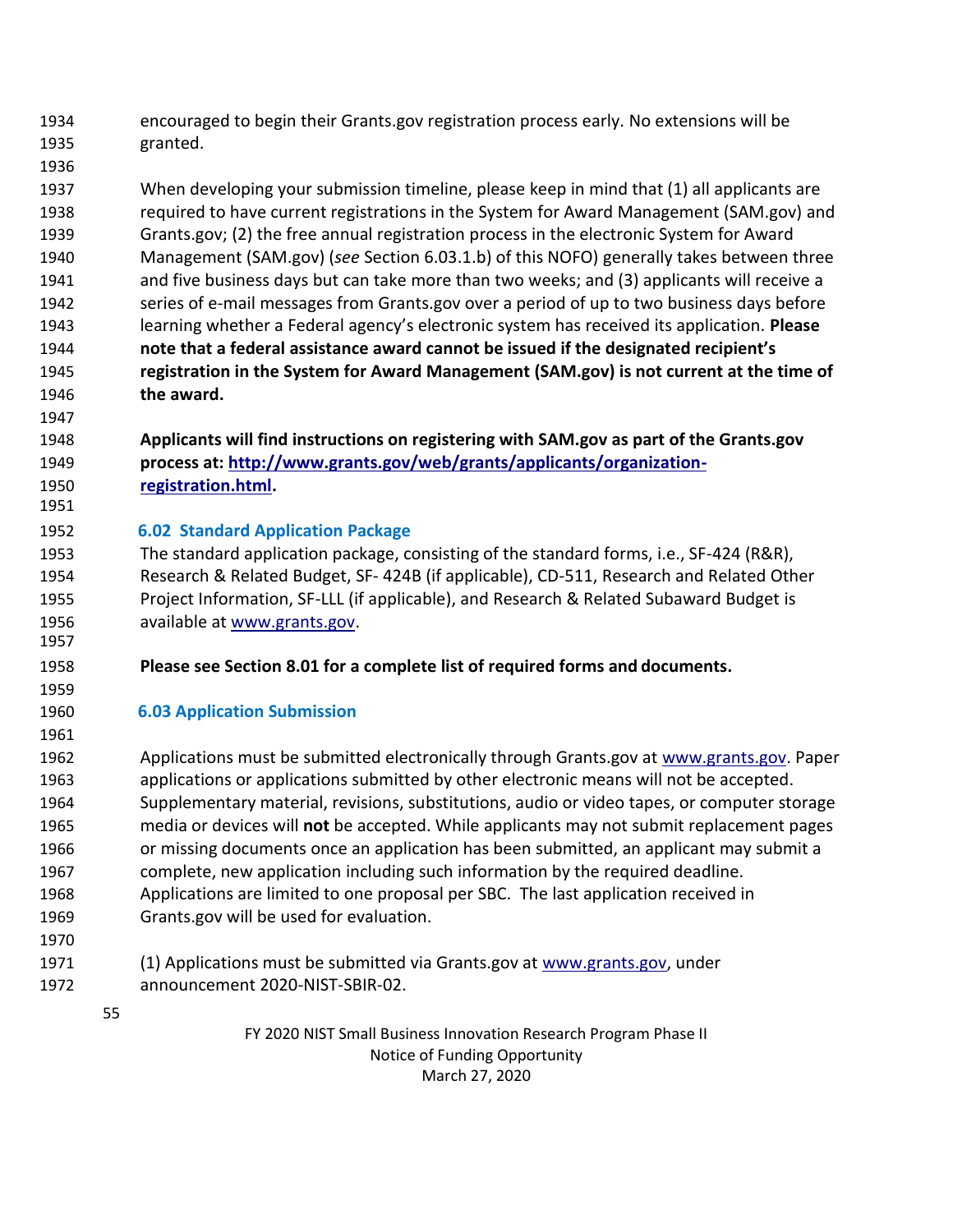- a) Applicants should carefully follow specific Grants.gov instructions to ensure the attachments will be accepted by the Grants.gov system. A receipt from Grants.gov indicating an application is received does not provide information about whether attachments have been received. For further information or questions regarding the electronic application process for the 2020-NIST-SBIR-02 announcement, e-mail at [grants@nist.gov.](mailto:grants@nist.gov)
- b) Applicants are strongly encouraged to start early and not wait until the approaching due date before logging on and reviewing the instructions for submitting an application through Grants.gov. The Grants.gov registration process must be completed before a new registrant can apply. If all goes well, the registration process takes three (3) to five (5) business days. If problems are encountered, the registration process can take three (3) weeks or more. Applicants must have a valid unique entity identifier number and must maintain a current registration in the Federal government's primary registrant database, the System for Award Management [\(https://www.sam.gov/SAM/\)](https://www.sam.gov/SAM/), as explained on the Grants.gov website. *See also* Section 8.03 of this NOFO. After registering, it may take several days or longer from the initial log-on before a new Grants.gov system user can submit an application. Only authorized individuals(s) will be able to submit an application, and the system may need time to process a submitted application. Applicants should save and print the proof of submission they receive from Grants.gov. If problems occur while using Grants.gov, the applicant is advised to (a) print any error message received and (b) call Grants.gov directly for immediate assistance. If calling from within the United States or from a U.S. territory, please call 800-518-4726. If calling from a place other than the United States or a U.S. territory, please call 606-545-5035. Assistance from the Grants.gov Help Desk will be available around the clock every day, with the exception of Federal holidays. Help Desk assistance will resume at 7:00 a.m. Eastern Time the day after Federal holidays. For assistance using Grants.gov, you may also contact [support@grants.gov.](mailto:support@grants.gov)
- c) To find instructions on submitting an application on Grants.gov, Applicants should refer to the "Applicants" tab in the banner just below the top of the [http://www.grants.gov](http://www.grants.gov/) home page. Clicking on the "Applicants" tab produces two exceptionally useful sources of information, Applicant Actions and Applicant Resources, which applicants are advised to review.
- Applicants will receive a series of e-mail messages over a period of up to two business days before learning whether a Federal agency's electronic system has received its application. Closely following the detailed information in these subcategories will increase the likelihood of acceptance of the application by the Federal agency's electronic system.
	-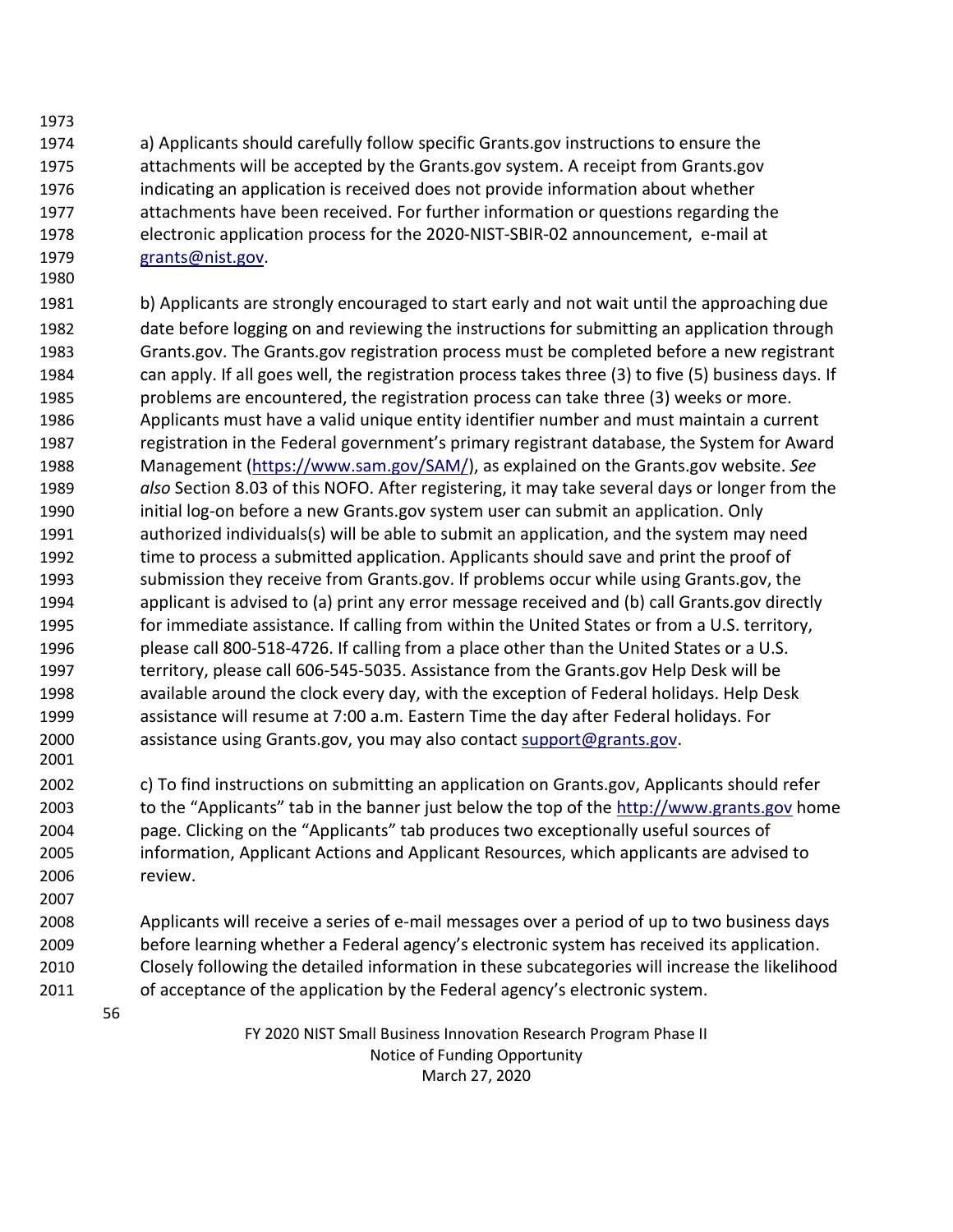- 
- Applicants should pay close attention to the guidance under "Applicant FAQs," as it contains information important to successful submission on Grants.gov, including essential details on the naming conventions for attachments to Grants.gov applications.
- 

 The [Grants.gov Online Help](https://www.grants.gov/help/html/help/index.htm?callingApp=custom&t=GetStarted%2FGetStarted.htm) site provides vital information on checking the status of applications. See especially the "Check Application Status" option, found by clicking first on Applicants, and then by clicking on Grant Applications.

 The application must be both received and validated by Grants.gov. The application is "received" when Grants.gov provides the applicant a confirmation of receipt and an application tracking number. If an applicant does not see this confirmation and tracking number, the application has not been received. After the application has been received, it must still be validated. During this process, it may be "validated" or "rejected with errors." To know whether the application was rejected with errors and the reasons why, the applicant must log in to Grants.gov, select "Applicants" from the top navigation, and select "Track my application" from the drop-down list. If the status is "rejected with errors," the applicant may still seek to correct the errors and resubmit your application before the deadline. If the applicant does not correct the errors, the application will not be forwarded to NIST by Grants.gov.

 NIST uses the Tracking Numbers assigned by Grants.gov and does not issue Agency Tracking Numbers.

## *Applicants should be aware that adequate time must be factored into applicants' schedules for delivery of their application. Submitters are advised that volume on Grants.gov may be extremely heavy leading up to the deadline date.*

- Refer to important information in Section 6.01 Deadline for Applications, to help ensure your application is received on time.
- Any amendments to this NOFO will be announced through Grants.gov. Applicants can sign up for Grants.gov NOFO amendments or may request copies from J'aime Maynard by 2045 telephone at 301-975-8408, or by e-mail to *jmaynard@nist.gov.*
- 

# **7.0 SCIENTIFIC AND TECHNICAL INFORMATION SOURCES**

- 
- Background information related to the NIST research programs referenced within the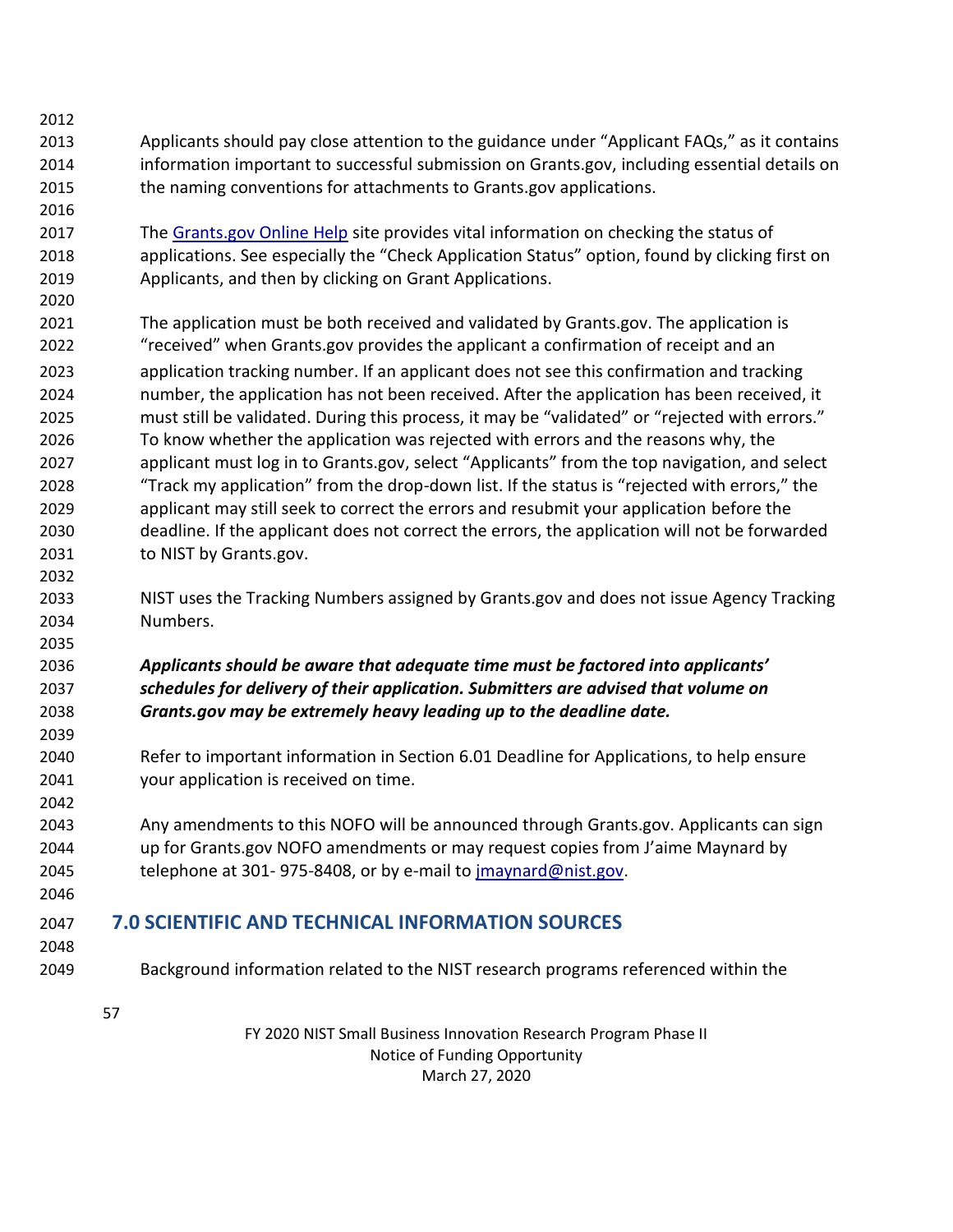| 2050<br>2051 | research areas may be found within the NIST website at: www.nist.gov. The NIST Research<br>Library, https://www.nist.gov/nist-research-library, may also provide valuable scientific and |  |  |  |  |
|--------------|------------------------------------------------------------------------------------------------------------------------------------------------------------------------------------------|--|--|--|--|
| 2052         | technical information resources. A listing of NIST developed technologies is available on the                                                                                            |  |  |  |  |
| 2053         | Federal Laboratory Consortium's (FLC) website (https://www.federallabs.org/labs/national-                                                                                                |  |  |  |  |
| 2054         | institute-of-standards-and-technology-nist-0).                                                                                                                                           |  |  |  |  |
| 2055         |                                                                                                                                                                                          |  |  |  |  |
| 2056         |                                                                                                                                                                                          |  |  |  |  |
| 2057         | <b>8.0 SUBMISSION FORMS AND CERTIFICATIONS</b>                                                                                                                                           |  |  |  |  |
| 2058         |                                                                                                                                                                                          |  |  |  |  |
| 2059         | <b>8.01 Required Forms and Documents</b>                                                                                                                                                 |  |  |  |  |
| 2060         |                                                                                                                                                                                          |  |  |  |  |
| 2061         | Applicants should review the following list carefully to ensure the proposal includes all                                                                                                |  |  |  |  |
| 2062         | required forms and documents. Failure to include any of the applicable listed forms and/or                                                                                               |  |  |  |  |
| 2063         | documents will result in rejection of the proposal without consideration. All required                                                                                                   |  |  |  |  |
| 2064         | forms and documents must be complete. Please also review Section 4.02 Phase II                                                                                                           |  |  |  |  |
| 2065         | Screening Criteria. Guidelines provided below are based on frequently asked questions and                                                                                                |  |  |  |  |
| 2066         | are not intended to be comprehensive - all forms must be fully completed.                                                                                                                |  |  |  |  |
| 2067         | A complete application contains the following forms and documents:                                                                                                                       |  |  |  |  |
| 2068         |                                                                                                                                                                                          |  |  |  |  |
| 2069         | 1. SF-424 (R&R), Application for Federal Assistance. 2020The SF-424 (R&R) must be                                                                                                        |  |  |  |  |
| 2070         | signed by an authorized representative of the applicant organization.                                                                                                                    |  |  |  |  |
| 2071         | For SF-424 (R&R), items 5, 14, and 19, use the Zip Code +4 format (##### - ####) when                                                                                                    |  |  |  |  |
| 2072         | addresses are called for.                                                                                                                                                                |  |  |  |  |
| 2073         | For SF-424 (R&R), item 16, the NIST SBIR Program is not covered by that Executive                                                                                                        |  |  |  |  |
| 2074         | Order.                                                                                                                                                                                   |  |  |  |  |
| 2075         | For SF-424 (R&R), item 17, the list of certifications and assurances is contained in the                                                                                                 |  |  |  |  |
| 2076         | SF-424B (item 2. below).                                                                                                                                                                 |  |  |  |  |
| 2077         | For SF-424 (R&R), item 18, if the SF-LLL, Disclosure of Lobbying Activities form (item 4.                                                                                                |  |  |  |  |
| 2078         | below) is acceptable, attach it to field 18.                                                                                                                                             |  |  |  |  |
| 2079         | Instructions for filling in the SF-424 (R&R) can be found in the 2020-NIST-SBIR-02                                                                                                       |  |  |  |  |
| 2080         | Application Instructions document found on Grants.gov, as well as                                                                                                                        |  |  |  |  |
| 2081         | Instructions SF424 (R&R) Application for Federal Assistance.                                                                                                                             |  |  |  |  |
| 2082         |                                                                                                                                                                                          |  |  |  |  |
| 2083         | 2. Research & Related Budget (Total Fed + Non-Fed). The budget                                                                                                                           |  |  |  |  |
| 2084         | should reflect anticipated expenses for the full term of the project, considering all                                                                                                    |  |  |  |  |
| 2085         | potential cost increases, including cost of living adjustments.                                                                                                                          |  |  |  |  |
| 2086         |                                                                                                                                                                                          |  |  |  |  |
| 2087         | The budget should be detailed in these categories:                                                                                                                                       |  |  |  |  |
|              | 58                                                                                                                                                                                       |  |  |  |  |
|              | FY 2020 NIST Small Business Innovation Research Program Phase II                                                                                                                         |  |  |  |  |
|              | Notice of Funding Opportunity                                                                                                                                                            |  |  |  |  |

March 27, 2020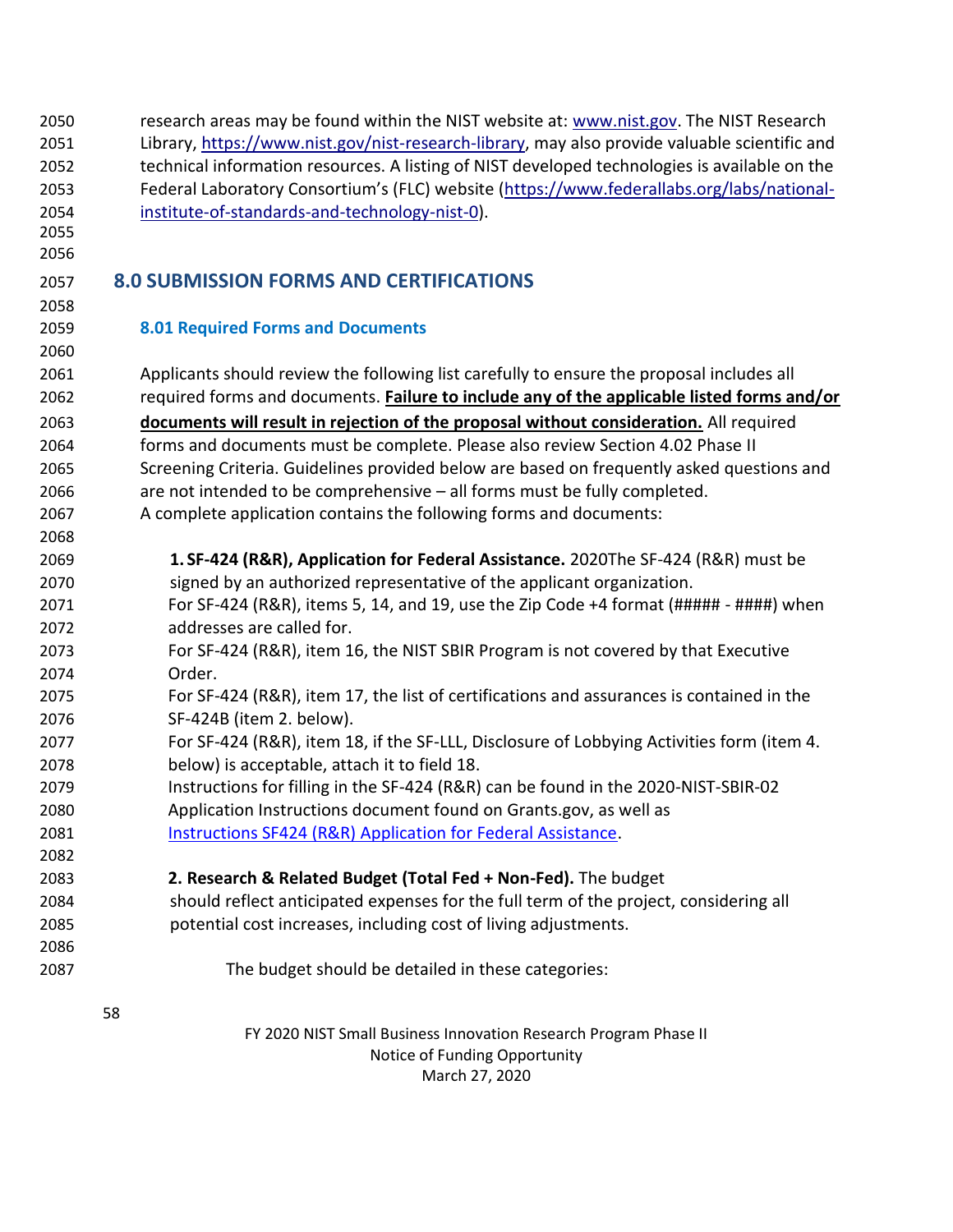| 2088 | A. Senior/Key Person;                                                                  |  |  |  |  |
|------|----------------------------------------------------------------------------------------|--|--|--|--|
| 2089 | B. Other Personnel;                                                                    |  |  |  |  |
| 2090 | C. Equipment Description;                                                              |  |  |  |  |
| 2091 | D. Travel;                                                                             |  |  |  |  |
| 2092 | Participant/Trainee Support Costs (not relevant to this competition);<br>Е.            |  |  |  |  |
| 2093 | F. Other Direct Costs;                                                                 |  |  |  |  |
| 2094 | G. Direct Costs (automatically generated);                                             |  |  |  |  |
| 2095 | H. Indirect Costs;                                                                     |  |  |  |  |
| 2096 | Total Direct and Indirect Costs (automatically generated);<br>I.                       |  |  |  |  |
| 2097 | J.<br>Fee;                                                                             |  |  |  |  |
| 2098 | K. Total Costs and Fee (automatically generated);                                      |  |  |  |  |
| 2099 | Budget Narrative and Justification document (item 8. below) should be<br>L.            |  |  |  |  |
| 2100 | attached to field L.                                                                   |  |  |  |  |
| 2101 | Instructions for completing the Research & Related Budget (Total Fed + Non-Fed) form   |  |  |  |  |
| 2102 | can be found in the 2020-NIST-SBIR-02 Application Instructions document on             |  |  |  |  |
| 2103 | Grants.gov, as well as at Instructions R&R Budget (Total Fed + Non-Fed) Budget.        |  |  |  |  |
| 2104 | 3. SF-424B, Assurances - Non-Construction Programs (if applicable). The SF-424B is     |  |  |  |  |
| 2105 | required for all applicants that have not updated their System for Award Management    |  |  |  |  |
| 2106 | (SAM.gov) entity registration since February 2, 2019 to include the Federal financial  |  |  |  |  |
| 2107 | assistance certifications and representations (certs and reps). If an applicant has    |  |  |  |  |
| 2108 | updated their SAM.gov entity registration since February 2, 2019 to include the        |  |  |  |  |
| 2109 | certifications and representations, then the SF-424B is not required.                  |  |  |  |  |
| 2110 | 4. CD-511, Certification Regarding Lobbying. Enter "2020-NIST-SBIR-02" in the Award    |  |  |  |  |
| 2111 | Number Field. Enter the title of the application used in field 11 of the SF-424 (R&R), |  |  |  |  |
| 2112 | or an abbreviation of that title, in the Project Name field.                           |  |  |  |  |
| 2113 | 5. Research and Related Other Project Information. Answer the highlighted              |  |  |  |  |
| 2114 | questions and use this form to attach the Cover Sheet and Technical Proposal (item     |  |  |  |  |
| 2115 | (7) below), the Indirect Cost Rate Agreement (item (9) below), the SBA Company         |  |  |  |  |
| 2116 | Registry Form (item 10 below), the Data Management Plan (item (11) below), the         |  |  |  |  |
| 2117 | Research & Related Personal Data Form (item 13 below), the Current and Pending         |  |  |  |  |
| 2118 | Support Form (item 14 below), the Compliance with SBIR Certificate of Training         |  |  |  |  |
| 2119 | Completion (item 15 below), and Letters of Commitment (item 16 below).                 |  |  |  |  |
| 2120 | Instructions for completing the Research and Related Other Project Information can     |  |  |  |  |
| 2121 | be found in the 2020-NIST-SBIR-02 Application Instructions document on Grants.gov,     |  |  |  |  |
| 2122 | as well as at                                                                          |  |  |  |  |
|      | 59                                                                                     |  |  |  |  |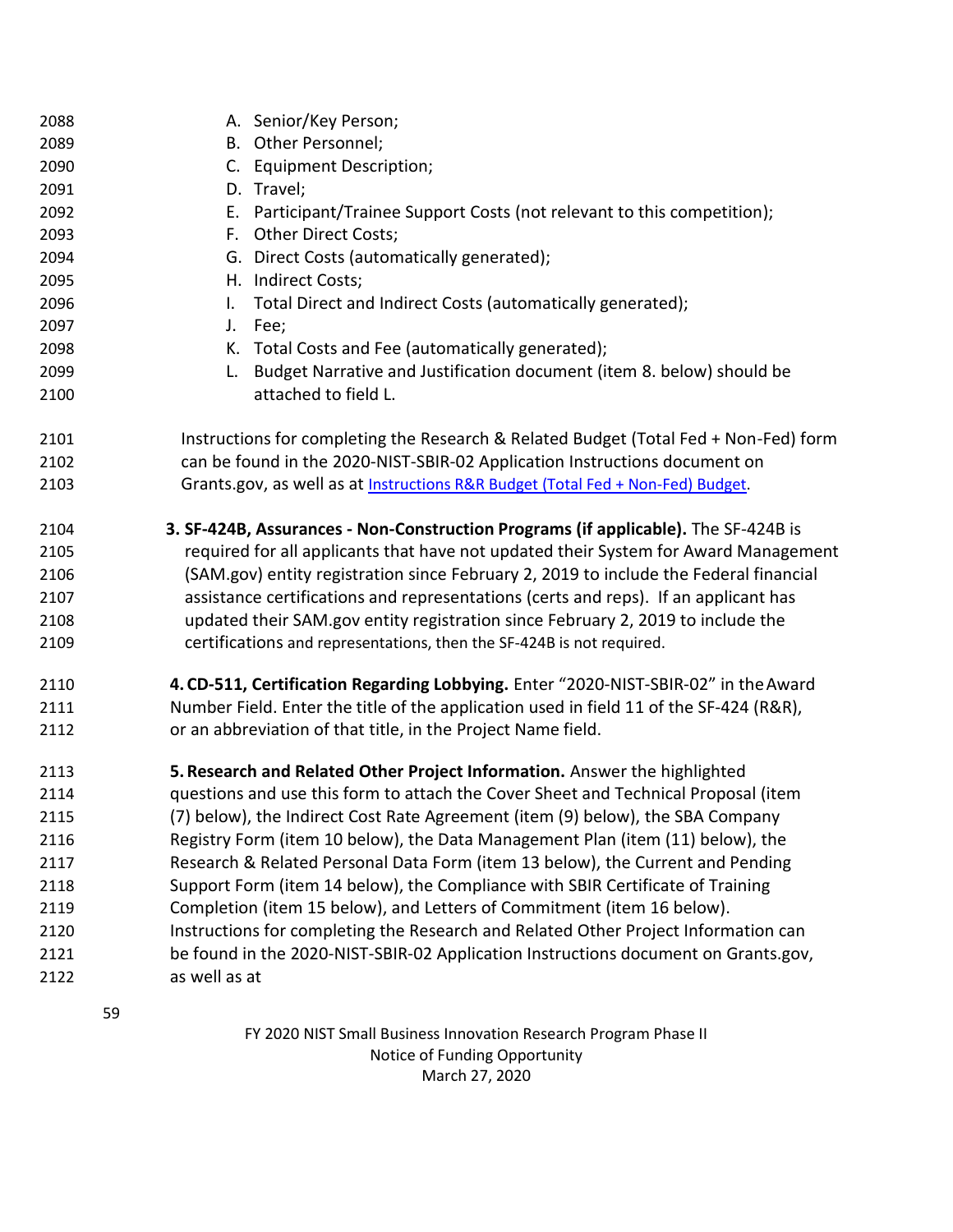| 2123 | Instructions R&R Other Project Information. Please note that the Project                 |
|------|------------------------------------------------------------------------------------------|
| 2124 | Summary/Abstract is not relevant to this competition. However, Grants.gov requires       |
| 2125 | an attachment to field 7 of the Research and Related Other Project Information form      |
| 2126 | to successfully pass through Grants.gov. Please attach a document to field 7 stating,    |
| 2127 | "A Project Summary/Abstract is not relevant to this competition".                        |
| 2128 |                                                                                          |
| 2129 | 6. Disclosure of Lobbying Activities (if applicable).                                    |
| 2130 |                                                                                          |
| 2131 | 7. Cover Sheet and Technical Proposal. Read Section 3.02 of this NOFO very carefully,    |
| 2132 | and in its entirety, for directions on completing this section of the application. The   |
| 2133 | Cover Sheet and Technical Content portion of the Technical Proposal is limited to 15     |
| 2134 | pages - see Section 3.02. The Commercialization Plan and Phase I Final Report            |
| 2135 | portions of the Technical Proposal do not count against the page limit - see             |
| 2136 | Sections 3.02.03 and 3.02.04.                                                            |
| 2137 |                                                                                          |
| 2138 | 8. Budget Narrative and Justification. There is no set format for the Budget Narrative   |
| 2139 | and Justification; however, further explanation must be provided for the specific        |
| 2140 | cost categories and line items identified in the Instructions Research & Related         |
| 2141 | Budget (Total Fed + Non-Fed) - Budget, as well as any other information you deem         |
| 2142 | necessary for NIST's consideration. The Budget Narrative and Justification must be       |
| 2143 | attached to the Research & Related Budget (Total Fed + Non-Fed). If requested,           |
| 2144 | include TABA funds (see Section 5.11) in the Budget Narrative and Justification.         |
| 2145 |                                                                                          |
| 2146 | The written justification should include the necessity and the basis for the cost.       |
| 2147 | Proposed funding levels must be consistent with the project scope, and only allowable    |
| 2148 | costs should be included in the budget. Information on cost allowability is available in |
| 2149 | the Uniform Administrative Requirements, Cost Principles, and Audit Requirements for     |
| 2150 | Federal Awards at 2 C.F.R. Part 200 (http://go.usa.gov/SBYh), which apply to awards in   |
| 2151 | this program.                                                                            |
| 2152 |                                                                                          |
| 2153 | The Budget Narrative and Justification does not count against the 15-page limit of the   |
| 2154 | <b>Technical Proposal.</b>                                                               |
| 2155 |                                                                                          |
| 2156 | Information needed for each category is as follows:                                      |
| 2157 |                                                                                          |
| 2158 | (a) Senior/Key Person $-$ At a minimum, the budget justification should include the      |
| 2159 | following: name, job title, commitment of effort on the proposed project in              |
| 2160 | terms of average number of hours per week or percentage of time, salary rate,            |
| 2161 | total direct charges on the proposed project, description of the role of the             |
|      | 60                                                                                       |
|      | FY 2020 NIST Small Business Innovation Research Program Phase II                         |
|      | Notice of Funding Opportunity                                                            |
|      | March 27, 2020                                                                           |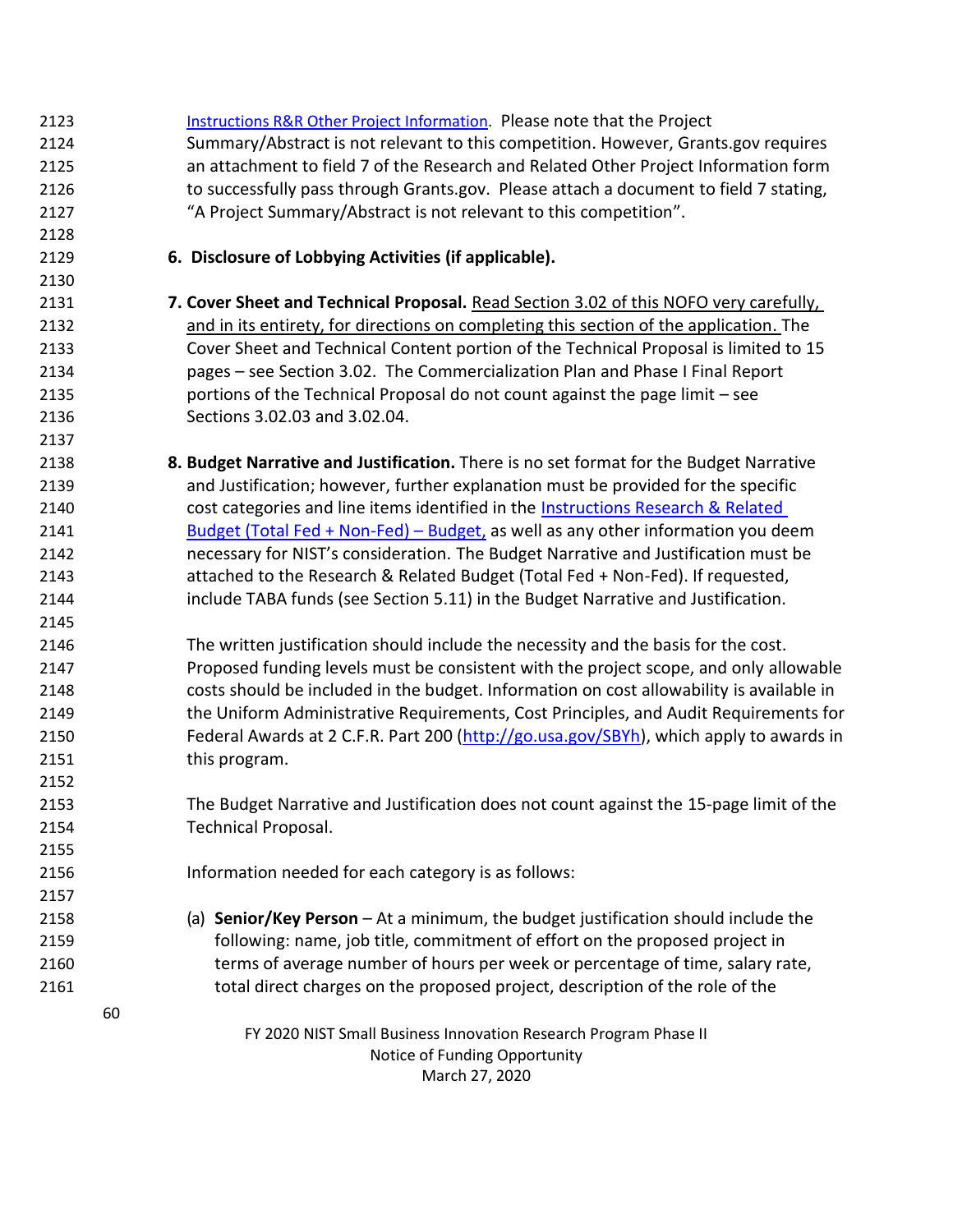FY 2020 NIST Small Business Innovation Research Program Phase II Notice of Funding Opportunity March 27, 2020 individual on the proposed project, and the work to be performed. Fringe benefits should be identified separately from salaries and wages and based on rates determined by organizational policy. The items included in the fringe benefit rate (e.g., insurance, parking, etc.) should not be charged under another 2167 cost category. (b) **Other Personnel** – Data is requested at the project role level, and not at the individual level for Other Personnel. The budget justification should include the following: job title, commitment of effort on the proposed project in terms of average number of hours per week or percentage of time, salary rate, total direct charges on the proposed project, description of the role of the position on the proposed project and the work to be performed. Fringe benefits should be identified separately from salaries and wages and based on rates determined by organizational policy. The items included in the fringe benefit rate (e.g., health insurance, parking, etc.) should not be charged under another cost category. (c)**Equipment Description** – Equipment is defined as an item of property that has an acquisition cost of \$5,000 or more (unless the organization has established lower levels) and an expected service life of more than one year. The budget justification should list each piece of equipment, the cost, and a description of how it will be used and why it is necessary to the successful completion of the proposed project. Please note that any general use equipment (computers, etc.) charged directly to the award should be allocated to the award according to expected usage on the project (i.e. prorated cost). Applicants should provide at least two (2) quotes, if available, for equipment costing \$25,000 or more. If two (2) quotes are not available, please provide a statement as to why two (2) quotes are not available. Any items that do not meet the threshold for equipment can be included under the Materials and Supplies line item in Section F, Other Direct Costs. 2196 (d) **Travel** — For all travel costs, required by the recipient to complete the project, including attendance at any relevant conferences, the budget justification for travel should include the following: destination; names or number of people traveling; dates and/or duration; mode of transportation, lodging and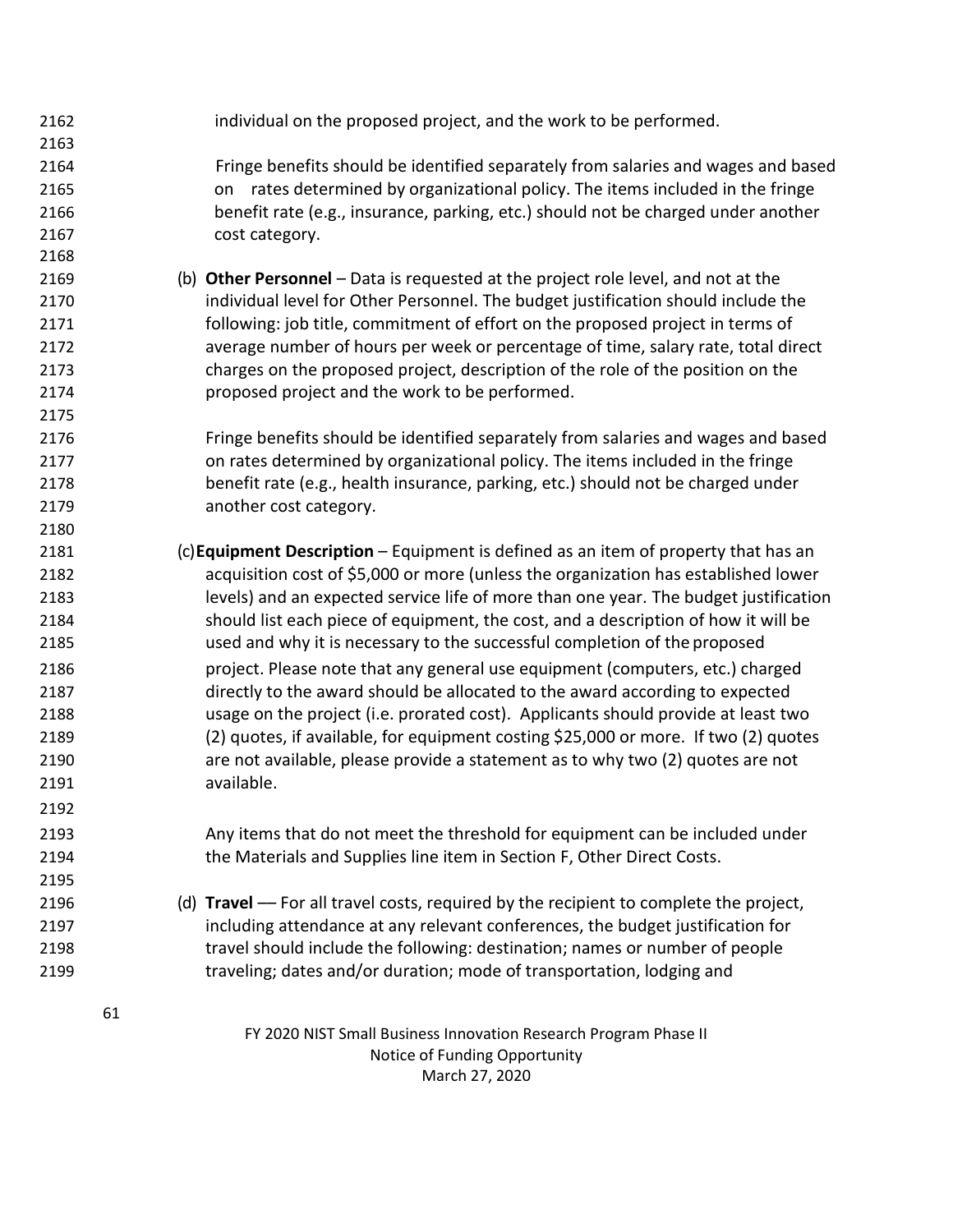| 2200 | subsistence rates; and description of how the travel is directly related to the           |
|------|-------------------------------------------------------------------------------------------|
| 2201 | proposed project. For travel that is yet to be determined, please provide best            |
| 2202 | estimates based on prior experience. If a destination is not known, an                    |
| 2203 | approximate amount may be used with the assumptions given for the location                |
| 2204 | of the meeting.                                                                           |
| 2205 |                                                                                           |
| 2206 | (f) Other Direct Costs - For costs that do not easily fit into the other cost categories, |
| 2207 | please list the cost, and the breakdown of the total costs by quantity or unit of         |
| 2208 | cost. Include the necessity of the cost for the completion of the proposed project.       |
| 2209 | Only allowable costs can be charged to the award.                                         |
| 2210 |                                                                                           |
| 2211 | Each subaward or contractual cost should be treated as a separate item in the             |
| 2212 | Other Direct Costs category. Describe the services to be provided and the necessity       |
| 2213 | of the subaward or contract to the successful performance of the proposed                 |
| 2214 | project. Contracts are for obtaining goods and services. Subawardees perform part         |
| 2215 | of the project scope of work. For each subaward, applicants must provide budget           |
| 2216 | detail justifying the cost of the work performed on the project.                          |
| 2217 |                                                                                           |
| 2218 | (h) Indirect Costs - Commonly referred to as Facilities & Administrative Costs, Indirect  |
| 2219 | Costs are defined as costs incurred by the applicant organization that cannot             |
| 2220 | otherwise be directly assigned or attributed to a specific project. For more details,     |
| 2221 | see Section 8.01.9 of this NOFO.                                                          |
| 2222 |                                                                                           |
| 2223 | (j) Fee – Profit or fee not to exceed 7% of the sum of the direct and indirect costs must |
| 2224 | be listed in this cost category if included in the proposed budget.                       |
| 2225 |                                                                                           |
| 2226 | 9. Indirect Cost Rate Agreement. If indirect costs are included in the proposed budget,   |
| 2227 | include the cost computation in the budget narrative, and provide a copy of the           |
| 2228 | current, approved negotiated agreement if this rate was negotiated with a cognizant       |
| 2229 | Federal audit agency. Attach this document to the Research and Related Other              |
| 2230 | Project Information form as described in Section 8.01.5.                                  |
| 2231 |                                                                                           |
| 2232 | If a rate has not been established, provide a statement to this effect and a              |
| 2233 | computation for the cost in the budget narrative. Applicants without an established       |
| 2234 | rate may propose estimated indirect costs at a rate not to exceed 40 percent of the       |
| 2235 | total direct costs and will not be required to provide further justification if selected  |
| 2236 | for an award. Applicants without an established rate who propose a rate exceeding         |
| 2237 | 40% may request negotiation of an indirect cost rate agreement. Any profit or fee         |
|      |                                                                                           |
| 2238 | requested is not considered a direct cost for the purpose of the indirect cost base       |
|      | 62                                                                                        |
|      | FY 2020 NIST Small Business Innovation Research Program Phase II                          |
|      | Notice of Funding Opportunity                                                             |

March 27, 2020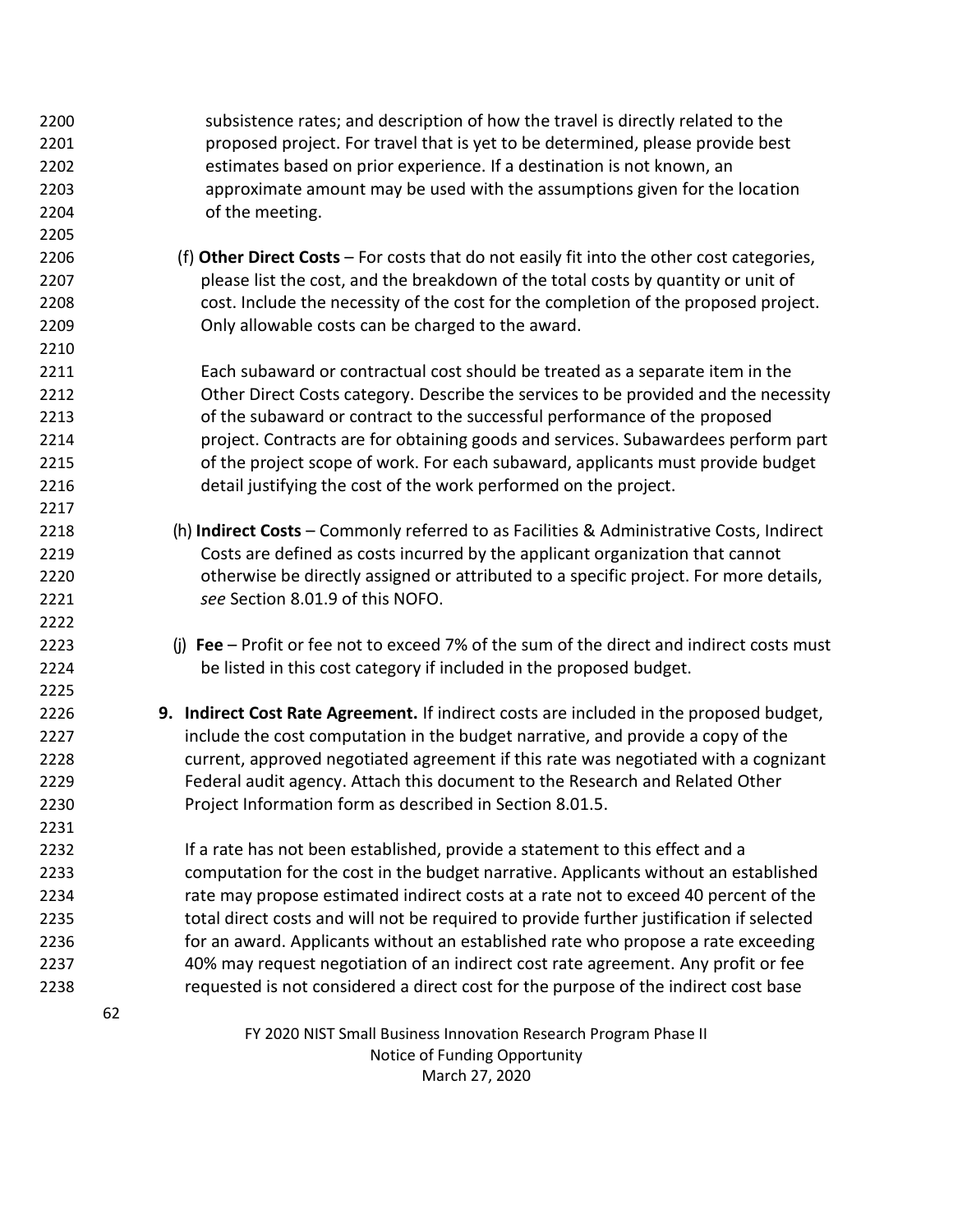calculation.

 **10. SBA Company Registry Form.** SBA maintains and manages a Company Registry a[t](http://www.sbir.gov/registration) <http://www.sbir.gov/registration> to track ownership and affiliation requirements for all companies applying to the SBIR Program. The SBIR/STTR Policy Directive requires each Phase II applicant to register in the Company Registry prior to submitting an application. The applicant must save its information from the registration in a .pdf document. Attach this document to the Research and Related Other Project Information form as described in Section 8.01.5.

**11. Data Management Plan.** In accordance with NIST Policy 5700.00<sup>3</sup>, Managing Public 2250 Access to Results of Federally Funded Research, and NIST Order 5701.00<sup>4</sup>, Managing *Public Access to Results of Federally Funded Research*", applicants must include a Data Management Plan (DMP).

 The DMP is a supplementary document of not more than two pages that must include, at a minimum, a summary of proposed activities that are expected to generate data, a 2256 summary of the types of data expected to be generated by the identified activities, a plan for storage and maintenance of the data expected to be generated by the identified activities, and a plan describing whether and how data generated by the identified activities will be reviewed and made available to the public. As long as the DMP meets these NIST requirements, it may take the form specified by the applicant's **institution or some other entity (e.g., the National Science Foundation** or the National **Institutes of Health** $^{\circ}$ ).

 All applications for activities that will generate scientific data using NIST funding are required to adhere to a DMP or explain why data sharing and/or preservation are not within the scope of the project.

- For the purposes of the DMP, NIST adopted the definition of "research data" at 2 C.F.R. § 200.315(e)(3) (available at [http://go.usa.gov/3sZvQ\)](http://go.usa.gov/3sZvQ).
- Reasonable costs for data preservation and access may be included in the application.
- 

<sup>&</sup>lt;sup>3</sup> [https://www.nist.gov/system/files/documents/2018/06/19/final\\_p\\_5700.pdf](https://www.nist.gov/system/files/documents/2018/06/19/final_p_5700.pdf)

<sup>&</sup>lt;sup>4</sup> [https://www.nist.gov/system/files/documents/2018/06/19/final\\_p\\_5700.pdf](https://www.nist.gov/system/files/documents/2018/06/19/final_p_5700.pdf)

<http://www.nsf.gov/bfa/dias/policy/dmp.jsp>

[https://grants.nih.gov/grants/policy/data\\_sharing/data\\_sharing\\_guidance.htm](https://grants.nih.gov/grants/policy/data_sharing/data_sharing_guidance.htm)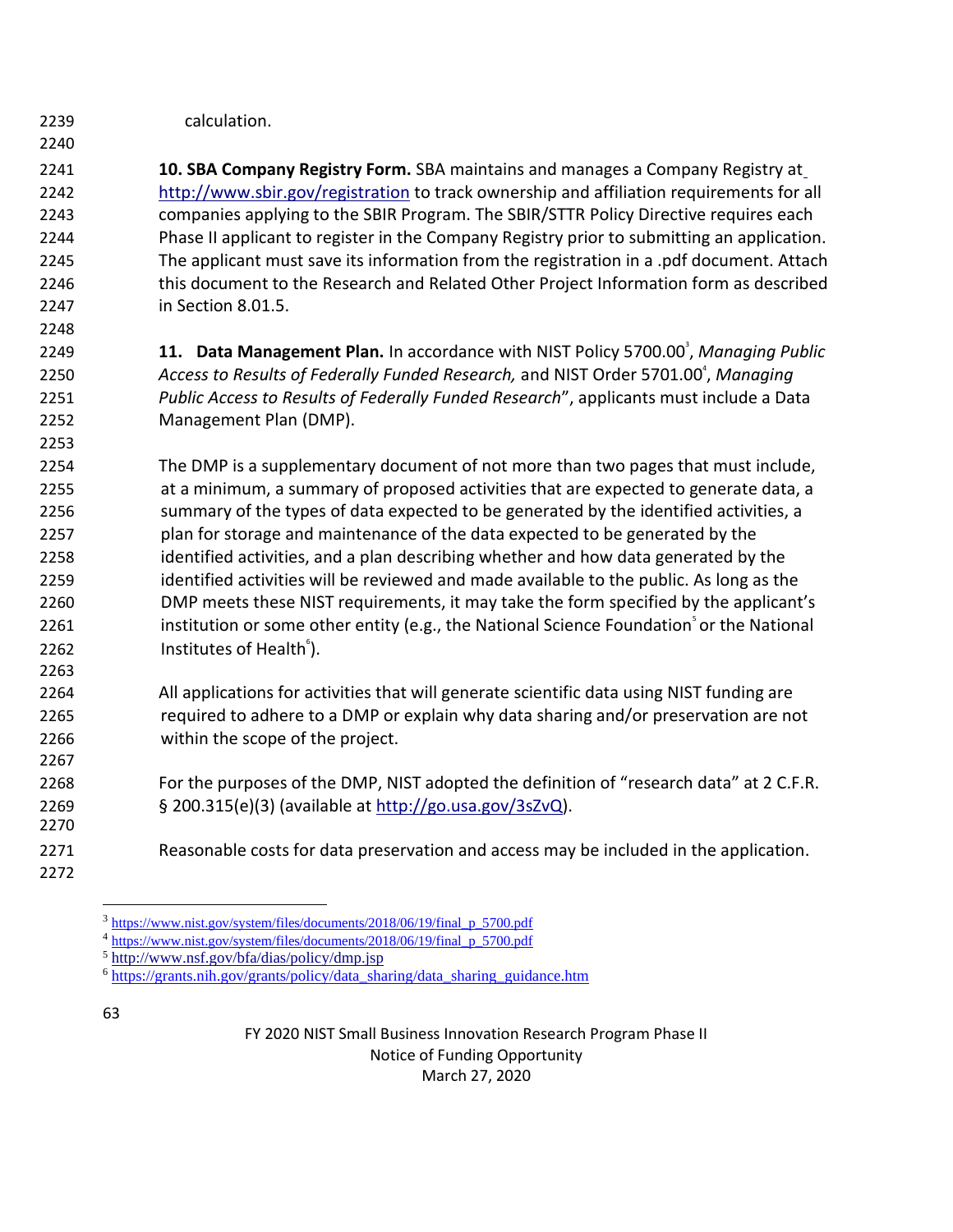- The sufficiency of the DMP will be considered as part of the administrative review (*see*  Section 4.02. of this NOFO); however, the DMP will not be evaluated against any evaluation criteria. Attach this document to the Research and Related Other Project Information form as described in Section 8.01.55.
- **12. Subaward Budget Form.** The Research & Related Subaward Budget Attachment Form is required if sub-recipients and contractors are included in the application budget.

2282 Instructions for completing subaward budget forms are available by visiting the R  $\&$  R [Family section](https://www.grants.gov/forms/r-r-family.html) of the Grants.gov Forms Repository and scrolling down to the R & R Subaward Budget Attachment(s) Form and selecting "Instructions."

 **13. Research & Related Personal Data**. Complete and print the form available at [https://www.grants.gov/web/grants/forms/r-r-family.html#sortby=1.](https://www.grants.gov/web/grants/forms/r-r-family.html#sortby=1) Attach this document to the Research and Related Other Project Information form as described in Section 8.05.

 **14. Current and Pending Support Form**. Any application that includes investigators, researchers, and key personnel must identify all sources of current and potential funding, including this proposal. Any current project support (e.g., Federal, state, local, public or private foundations, etc.) must be listed on this form. The proposed project and all other projects or activities requiring a portion of time of the Principal Investigator (PI), co-PI, and key personnel must be included, even if no salary support is received. The total award amount for the entire award period covered, including indirect costs, must be shown as well as the number of person-months per year to be devoted to the project, regardless of the source of support. Similar information must be provided for all proposals already submitted or that are being submitted concurrently to other potential funders.

 Applicants must complete the Current and Pending Support Form, using multiple forms as necessary to account for all activity for each individual identified in the PI, co-PI and key personnel roles. A separate form should be used for each identified individual.

 Applicants must download the Current and Pending Support Form from the NIST website at <https://www.nist.gov/oaam/grants-management-division/current-and-pending-support> and reference the guidance provided as it contains information to assist with accurately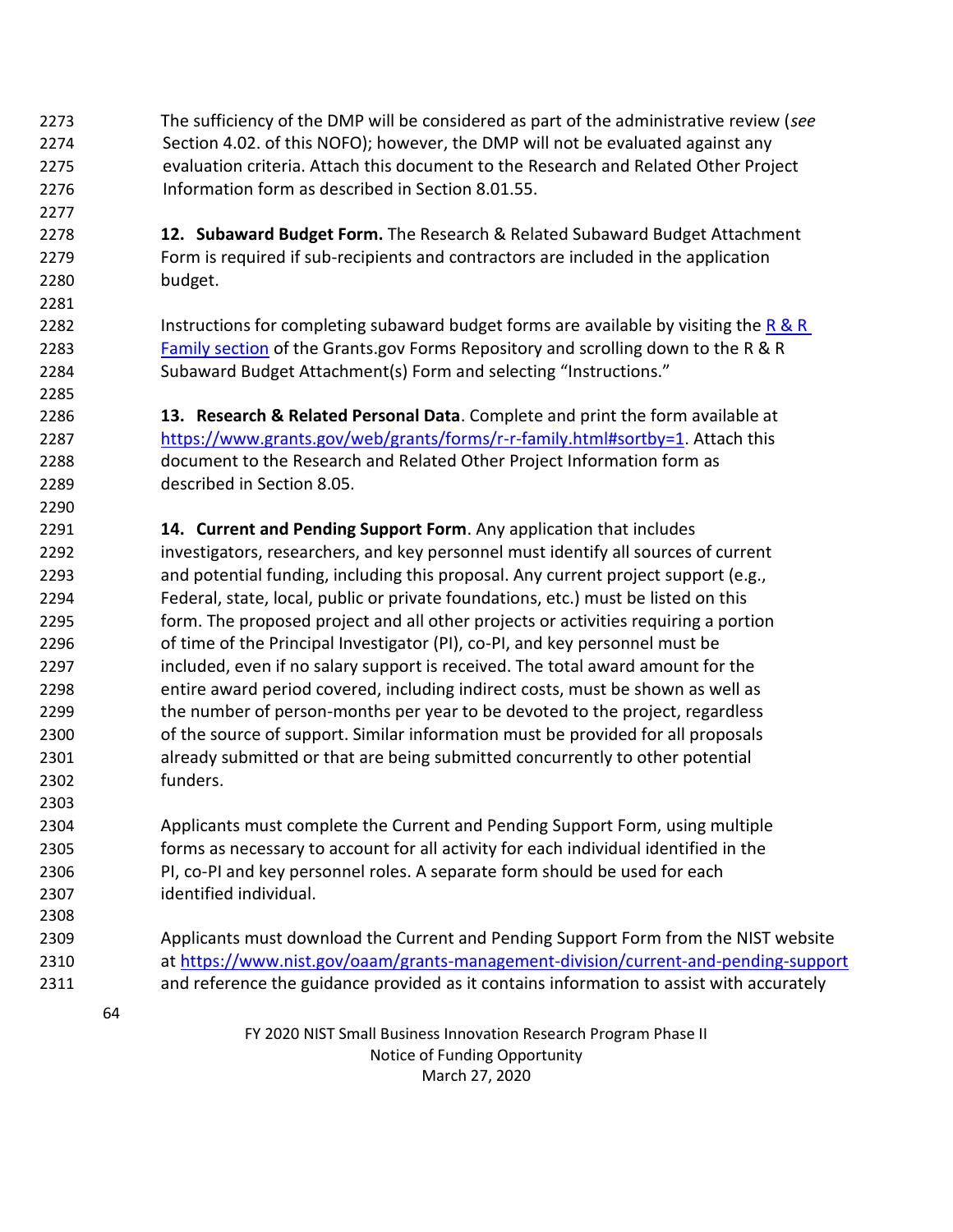- completing the form.
- **15. Compliance with SBIR Program Requirements, Applicant Fraud Awareness Training - Certificate of Training Completion**. Complete the training at:
- [https://www.nist.gov/file/384881\)](https://www.nist.gov/file/384881). After completion, print and fill out the last page of the training presentation. Attach this document to the Research and Related Other Project Information form as described in Section 8.05.
- 

 **16. Letters of Commitment**. Letters must be submitted by all funded and unfunded entities that will have an active role in executing the activities outlined in the Project Narrative. Letters of Commitment must address the level of participation, qualifications of the personnel who will be actively involved, and how successful completion of this project would positively impact their profession or community. Letters of Commitment must also specify any voluntary committed cost-share, including the specific services and/or products 2326 to be used in the project. Letters of Commitment must be signed by an individual with authority to legally bind the organization to its commitment. Letters of commitment do not count against the specified page limits.

## **8.02 Attachment of Required Application Documents**

 Items 8.01.1 through 8.01.5 above are part of the standard application package in Grants.gov and can be completed through the download application process.

 Item 8.01.6, the SF-LLL, Disclosure of Lobbying Activities form, is an optional application form which is part of the standard application package in Grants.gov. If item 8.01.5, the SF-LLL, Disclosure of Lobbying Activities form is applicable to this proposal, attach it to field 18 of the SF-424 (R&R), Application for Federal Assistance.

 Item 8.01.7, the Cover Sheet and Technical Proposal, should be attached to field 8 (Project Narrative) of the Research and Related Other Project Information form by clicking on "Add Attachment".

 Item 8.01.8, the Budget Narrative and Justification, should be attached to field L (Budget Justification) of the Research and Related Budget (Total Fed + Total Non-Fed) form by clicking on "Add Attachment".

 Items 8.01.9, the Indirect Cost Rate Agreement; 8.01.10, the SBA Company Registry Form; 8.01.11, the Data Management Plan; 8.01.13, the Research & Related Personal Data; 8.01.14, the Current and Pending Support Form; 8.01.15, the SBIR Applicant Fraud Awareness Training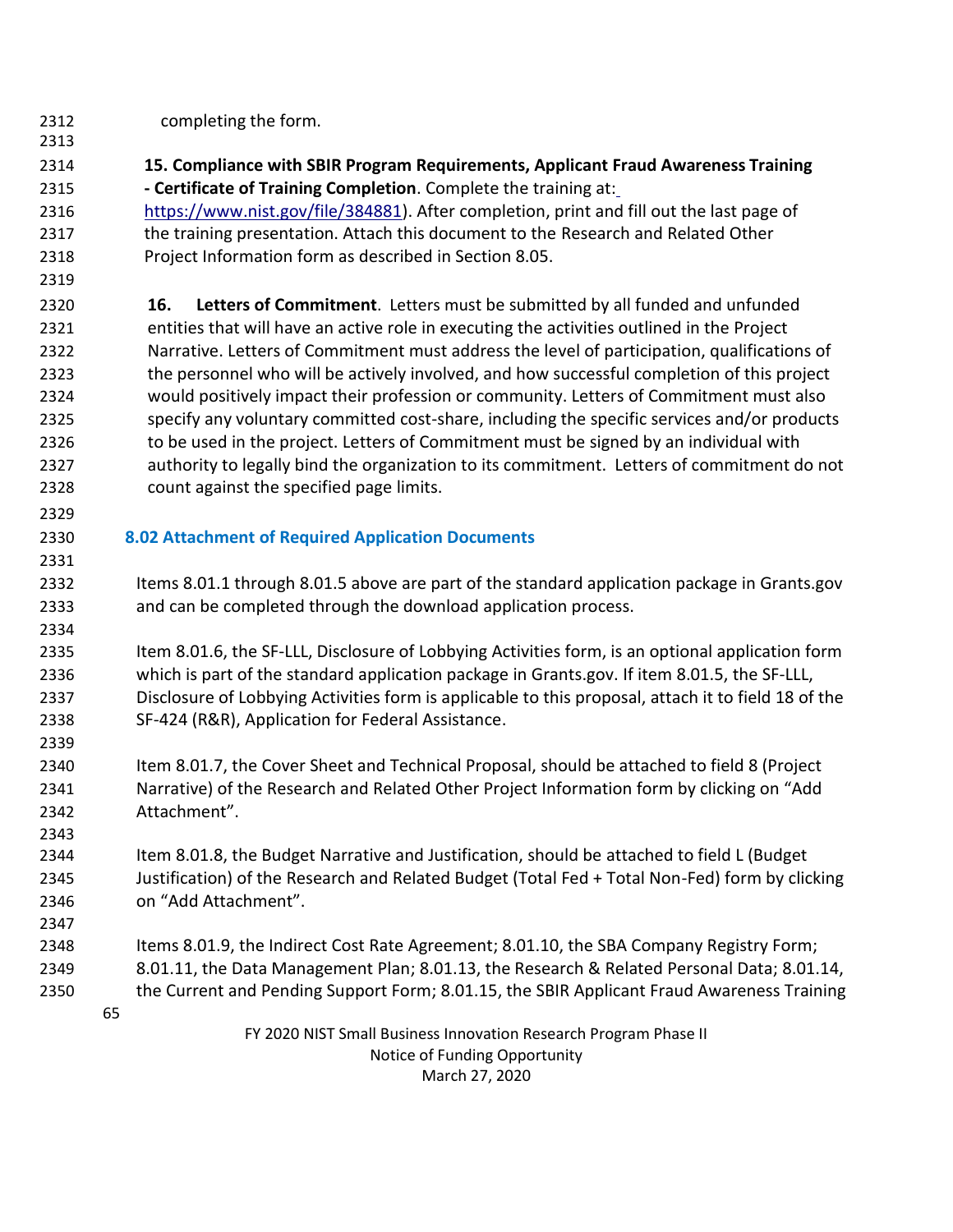- Certificate of Training Completion; and 8.01.16 Letters of Commitment, must be attached by clicking on "Add Attachments" found in item 12 (Other Attachments) of the Research and Related Other Project Information form.
- Item 8.01.12, the Subaward Budget Form(s), if applicable to the submission, should be attached to the Research & Related Subaward Budget (Total Fed + Non-Fed) Attachment(s) Form in the application package.
- Following these directions will create zip files which permit transmittal of the documents electronically via Grants.gov.
- **8.03 Verifying the Submission and Tracking the Application**
- Applicants should carefully follow specific Grants.gov instructions at [www.Grants.gov](http://www.grants.gov/) to ensure the attachments will be accepted by the Grants.gov system. A receipt from Grants.gov indicates only that an application was transferred to a system. It does not provide details concerning whether all attachments (or how many attachments) transferred successfully. Applicants will receive a series of e-mail messages over a period of up to two business days before learning whether a Federal agency's electronic system has received its application.
- Applicants are strongly advised to use Grants.gov's "Download Submitted Forms and Applications" option to check that their application's required attachments were contained in their submission.
- 2376 After submitting the application, check the status of your application here: CHECK [APPLICATION STATUS.](https://www.grants.gov/help/html/help/index.htm#t=Applicants%2FCheckApplicationStatus%2FCheckApplicationStatus.htm) If any, or all, of the required attachments are absent from the submission, follow the attachment directions found above, resubmit the application, and check again for the presence of the required attachments.
- If the directions found at
- <https://www.grants.gov/help/html/help/index.htm#t=GetStarted%2FGetStarted.htm> are not effective, please contact the Grants.gov Help Desk immediately. If calling from within the United States or from a U.S. territory, please call 800-518-4726. If calling from a place outside the United States or a U.S. territory, please call 606-545-5035. E-mails should be 2386 addressed to [support@grants.gov.](mailto:support@grants.gov) Assistance from the Grants.gov Help Desk will be available around the clock every day, with the exception of Federal holidays. Help Desk service will resume at 7:00 a.m. Eastern Time the day after Federal holidays.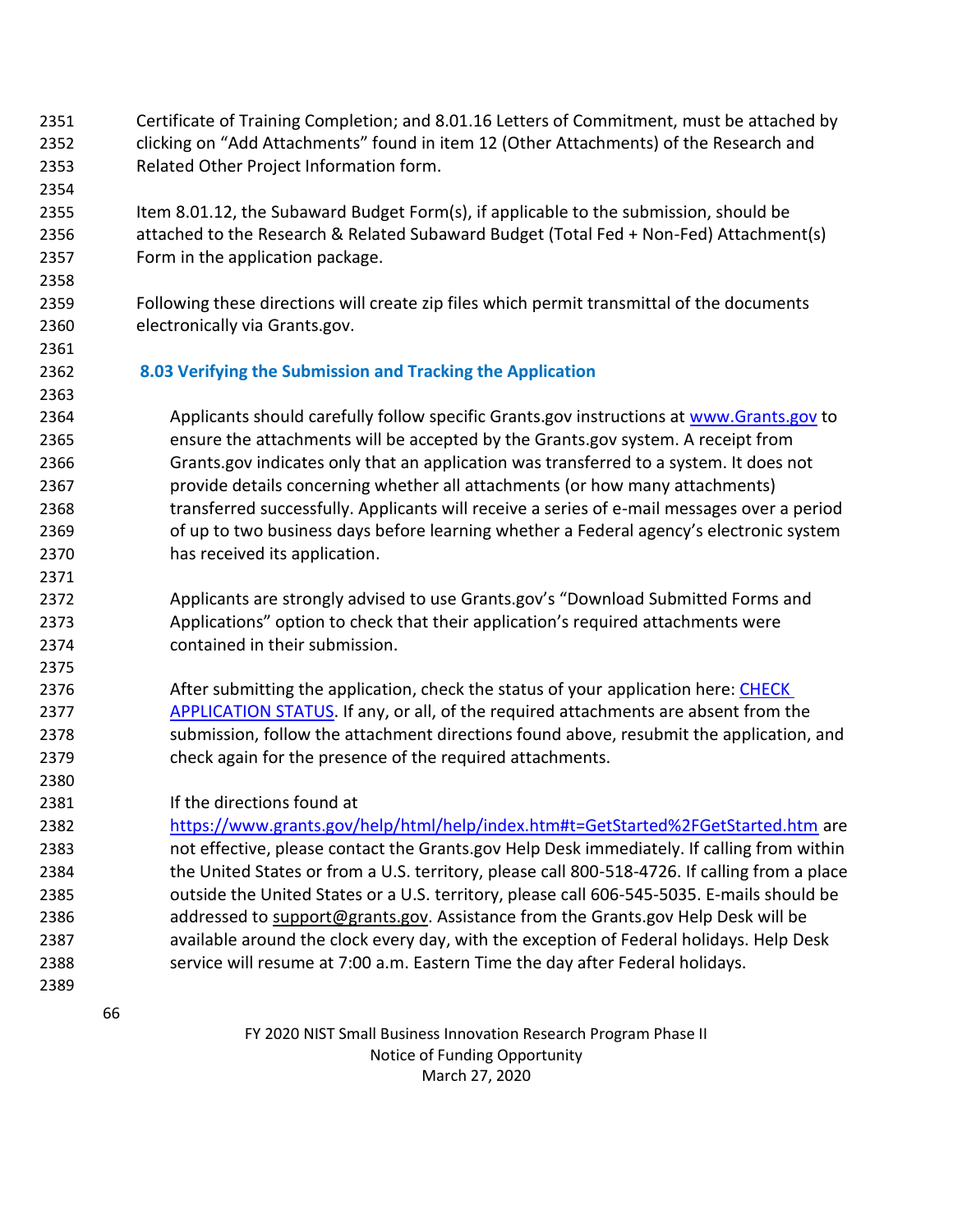*Applicants can track their submission in the Grants.gov system by following the procedures at the Grants.gov site (*<http://go.usa.gov/cjamz>*). It can take up to two business days for an application to fully move through the Grants.gov system to NIST*. *NIST uses the Tracking Numbers assigned by Grants.gov, and does not issue Agency Tracking Numbers.*

**8.04 Unique Entity Identifier and System for Award Management (SAM)**

 Pursuant to 2 C.F.R. Part 25, applicants and recipients (as the case may be) are required to: (i) be registered in SAM before submitting its application; (ii) provide a valid unique entity identifier in its application; and (iii) continue to maintain an active SAM registration with current information at all times during which it has an active Federal award or an application or plan under consideration by a Federal awarding agency, unless otherwise excepted from these requirements pursuant to 2 C.F.R. § 25.110. NIST will not make a Federal award to an applicant until the applicant has complied with all applicable unique entity identifier and SAM requirements and, if an applicant has not fully complied with the requirements by the time that NIST is ready to make a Federal award pursuant to this NOFO, NIST may determine that the applicant is not qualified to receive a Federal award and use that determination as a basis for making a Federal award to another applicant.

# **9.0 RESEARCH AREAS**

 The NIST research programs work at the frontiers of measurement science to ensure that the U.S. system of measurements is firmly grounded in sound scientific and technical principles. Today, the NIST laboratories address increasingly complex measurement challenges, ranging from the very small (nanoscale devices for advanced computing) to the very large (vehicles and buildings), and from the physical (resilient infrastructure) to the virtual (cybersecurity and data science). As new technologies develop and evolve, NIST's measurement research and services remain central to national defense, homeland security, 2418 trade and innovation.

 NIST's research activities provide industry, academia and other federal agencies with world- class research capabilities in measurement science that form the foundation of the global system of weights and measures and enable innovation. NIST provides measurement tools and standards to strengthen U.S. competitiveness and security in the following areas:

#### **Advanced Communications, Networks and Scientific Data Systems**

- NIST's Advanced Communications, Networks and Scientific Data Systems activities enable secure, reliable, high-speed wireless and wireline communications critical to U.S. economic
	-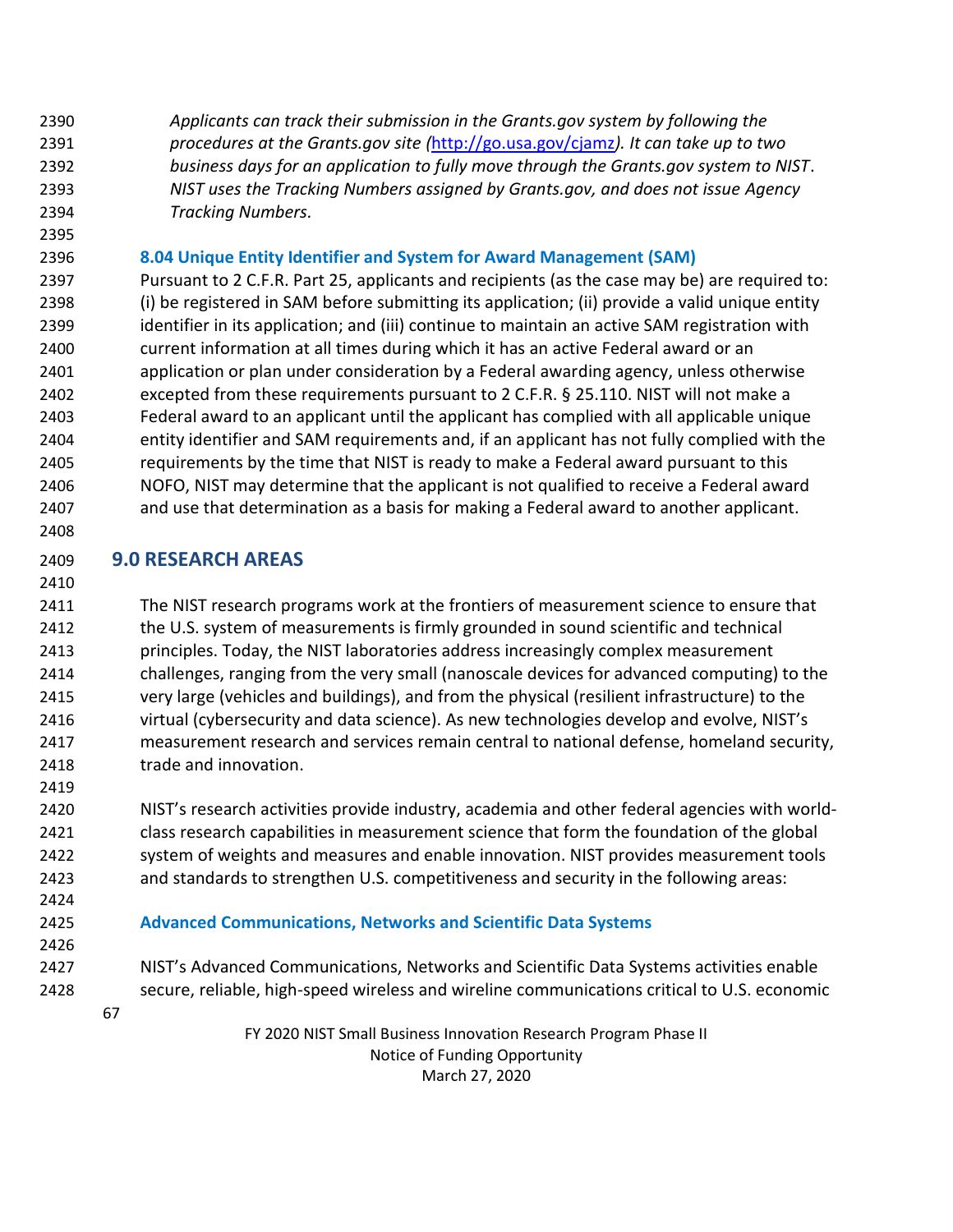competitiveness, safety and security. NIST measurement science research and support for the development of standards accelerates the deployment of next-generation communication technologies needed for commercial- scale use of connected vehicles, "internet of things" (IoT) applications, drones and future artificial intelligence/machine learning-based systems. NIST is committed to helping solve the measurement and validation challenges of these fast-moving fields to help the U.S. achieve and maintain global leadership in these areas.

# **Advanced Manufacturing and Material Measurements**

 NIST has partnered with the U.S. manufacturing sector for more than a century and has a proven track record of delivering useful tools and technical assistance existing manufacturers and aspiring start-ups need. NIST's Advanced Manufacturing and Material Measurements activities provide industry with precision measurement technologies, tests, protocols and world-class scientific and engineering knowledge through targeted research across a broad portfolio, including advanced materials development, advanced sensing, biomanufacturing and smart manufacturing systems. NIST's efforts in advanced manufacturing and material measurements rely on three major mechanisms: partnerships with manufacturers, development of physical and information standards, and development of new measurement capabilities.

## **Cybersecurity and Privacy**

 NIST's Cybersecurity and Privacy activities strengthen the security of the digital environment through a portfolio bridging foundational and applied cybersecurity research, and through the development of publicly available standards and technical guidance. NIST's sustained outreach efforts support the effective application of standards and best practices enabling the adoption of practical cybersecurity and privacy. Through internal research and collaboration with the private sector, academia, standards development organizations, other government agencies and national and international stakeholders, NIST addresses the nation's current and future measurement science needs and is responsive to Congressional mandates and Executive Orders.

 

#### **Fundamental Measurement, Quantum Science and Measurement Dissemination**

 At the heart of NIST's mission is the dissemination of the fundamental units of measurement (the International System of Units, or SI). NIST determines the definitive methods for nearly every kind of measurement employed in commerce and research, provides NIST-traceable calibrations, and disseminates standards and best practices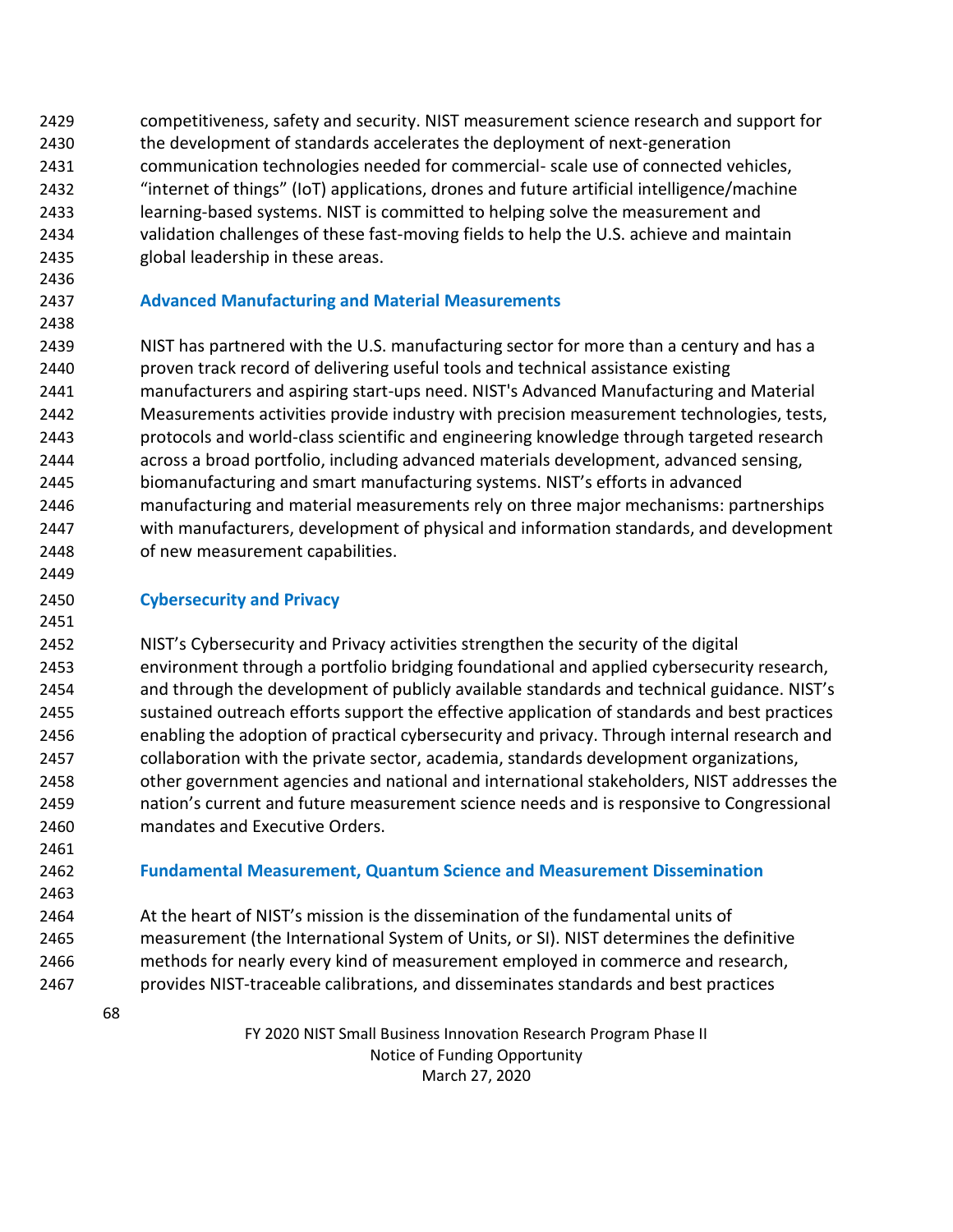2468 throughout the nation. Staying ahead of the increasingly challenging demands of U.S. industry requires that NIST push the frontiers of measurement science by devising new tools and techniques—especially at the quantum scale where the rules of classical physics do not apply. Through balanced and coordinated programs, NIST leads the world in disseminating the fundamental units of measurement. This leadership in metrology advancement directly impacts NIST's relevance and leadership in measurement services.

#### **Health and Biological Systems Measurements**

 NIST provides a solid foundation of measurement assurance enabling reproducibility of biomedical research results and confidence in clinical decision-making and ensuring the efficacy and safety of treatments. As a nonregulatory agency, NIST's research plays an essential role in health and bioscience innovations, including in precision medicine, engineering biology, medical imaging, regenerative medicine and our understanding of the microbiome and how it affects health. New and improved measurement capabilities advance our understanding of biology and provide the basis for industries to harness this information for future medical technologies.

#### **Physical Infrastructure and Resilience**

 NIST's Physical Infrastructure and Resilience activities support the safety, interoperability and resilience of the nation's infrastructure at the component, structure and system levels. NIST's research supports the development of building codes making the built environment healthier for occupants, more resilient against hazards, and safer for both residents and first responders. In collaboration with policymakers, building officials and planning groups, NIST produces guides to help communities integrate resilience into their economic development, zoning, mitigation and other local planning activities impacting buildings, public utilities and infrastructure systems.

**Exploratory Measurement Science**

 NIST's mission requires deep expertise in a broad range of disciplines. To best position NIST to support U.S. technological interests well into the future, it is essential that NIST maintain a portfolio of exploratory measurement science research programs. NIST invests in higher- risk and potentially transformative measurement science research to stay on the cutting edge of technology trends.

- 
- -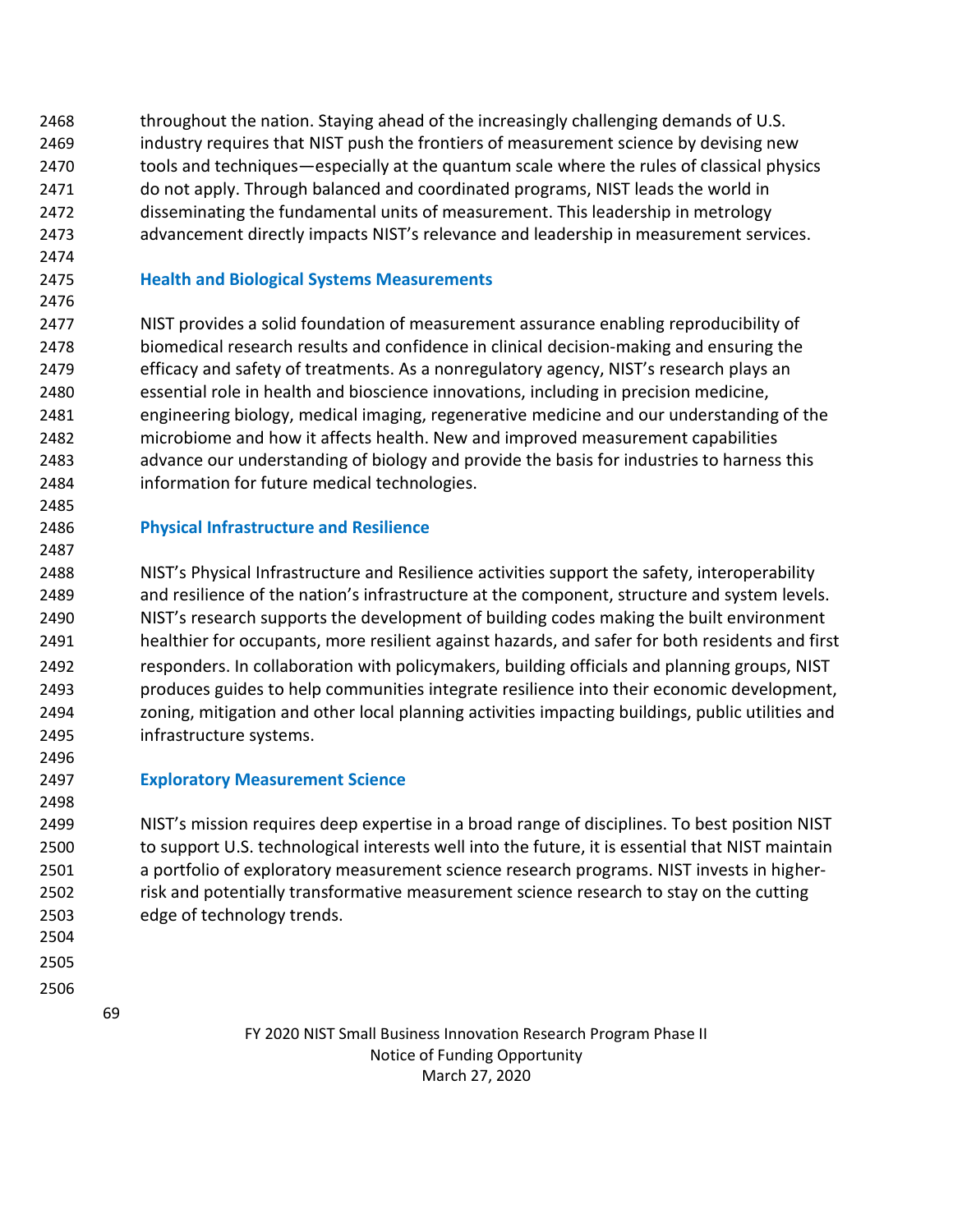## 2507 **Appendix A. COVER SHEET**

2508

#### 2509 **(A fillable version of the Cover Sheet is available at<http://www.nist.gov/sbir>)**

# **Application to National Institute of Standards and Technology (NIST) Small Business Innovation Research (SBIR) Program Phase II 2020-NIST-SBIR-02 (May 26, 2020)**

**Cover Sheet**

| טו טווככו                                                                                                                                                                              |                                                                                                                                              |                                                                                                                                                                                                 |           |                                                                                                                                                                                          |                           |                           |
|----------------------------------------------------------------------------------------------------------------------------------------------------------------------------------------|----------------------------------------------------------------------------------------------------------------------------------------------|-------------------------------------------------------------------------------------------------------------------------------------------------------------------------------------------------|-----------|------------------------------------------------------------------------------------------------------------------------------------------------------------------------------------------|---------------------------|---------------------------|
| Name & Address of                                                                                                                                                                      |                                                                                                                                              |                                                                                                                                                                                                 |           |                                                                                                                                                                                          |                           |                           |
| <b>Submitting Firm:</b>                                                                                                                                                                |                                                                                                                                              |                                                                                                                                                                                                 |           |                                                                                                                                                                                          |                           |                           |
| Project                                                                                                                                                                                |                                                                                                                                              |                                                                                                                                                                                                 |           |                                                                                                                                                                                          |                           |                           |
| <b>Title</b>                                                                                                                                                                           |                                                                                                                                              |                                                                                                                                                                                                 |           |                                                                                                                                                                                          |                           |                           |
| Principal                                                                                                                                                                              |                                                                                                                                              |                                                                                                                                                                                                 | PI Title  |                                                                                                                                                                                          |                           |                           |
| Investigator                                                                                                                                                                           |                                                                                                                                              |                                                                                                                                                                                                 |           |                                                                                                                                                                                          |                           |                           |
| (PI) Name                                                                                                                                                                              |                                                                                                                                              |                                                                                                                                                                                                 |           |                                                                                                                                                                                          |                           |                           |
| PI Phone #                                                                                                                                                                             |                                                                                                                                              |                                                                                                                                                                                                 | PI E-mail |                                                                                                                                                                                          |                           |                           |
|                                                                                                                                                                                        |                                                                                                                                              |                                                                                                                                                                                                 |           | NIST may verify the following responses with information provided elsewhere in your application or by independent sources.                                                               |                           |                           |
|                                                                                                                                                                                        |                                                                                                                                              | THE APPLICANT CERTIFIES THAT:                                                                                                                                                                   |           |                                                                                                                                                                                          |                           |                           |
| 1.                                                                                                                                                                                     | Opportunity (NOFO).                                                                                                                          |                                                                                                                                                                                                 |           | It is a small business concern (SBC) and meets the definition as stated in this Notice of Funding                                                                                        | $\Box$ Yes                | $\Box$ No                 |
| 2.                                                                                                                                                                                     | The primary employment of the PI will be with the SBC at the time of award and during the<br>$\Box$ Yes<br>$\Box$ No<br>conduct of research. |                                                                                                                                                                                                 |           |                                                                                                                                                                                          |                           |                           |
| 3.                                                                                                                                                                                     |                                                                                                                                              |                                                                                                                                                                                                 |           | A minimum of either two-thirds for Phase I or one-half for Phase II of the research will be                                                                                              | $\Box$ Yes                | $\Box$ No                 |
|                                                                                                                                                                                        |                                                                                                                                              | Section 1.03.01 for details on funding determination.                                                                                                                                           |           | performed by the SBC as determined by data provided in the Budget Narrative. See NOFO                                                                                                    |                           |                           |
| 4.                                                                                                                                                                                     |                                                                                                                                              |                                                                                                                                                                                                 |           | The applicant and/or PI $\Box$ has $\Box$ has not submitted applications for essentially equivalent work under other Federal program                                                     |                           |                           |
|                                                                                                                                                                                        |                                                                                                                                              |                                                                                                                                                                                                 |           | FFOs and $\Box$ has $/\Box$ has not received other Federal awards for essentially equivalent work.                                                                                       |                           |                           |
|                                                                                                                                                                                        |                                                                                                                                              | If "has", what agency? Click here to enter text.                                                                                                                                                |           |                                                                                                                                                                                          |                           |                           |
| 5.                                                                                                                                                                                     |                                                                                                                                              | See NOFO Section 3.02.02(14) for additional details that must be provided.<br>The applicant qualifies as a socially and economically disadvantaged SBC and meets the<br>$\Box$ Yes<br>$\Box$ No |           |                                                                                                                                                                                          |                           |                           |
|                                                                                                                                                                                        |                                                                                                                                              | definition as stated in this NOFO.                                                                                                                                                              |           |                                                                                                                                                                                          |                           |                           |
| 6.                                                                                                                                                                                     |                                                                                                                                              |                                                                                                                                                                                                 |           | The applicant qualifies as a woman-owned SBC and meets the definition as stated in this NOFO.                                                                                            | $\square$ Yes             | $\Box$ No                 |
| 7.                                                                                                                                                                                     |                                                                                                                                              | http://www.sba.gov/hubzone).                                                                                                                                                                    |           | The applicant qualifies as a HUBZone-owned SBC and meets the SBA's definition (see                                                                                                       | $\Box$ Yes                | $\Box$ No                 |
| 8.                                                                                                                                                                                     | Year SBC founded:                                                                                                                            |                                                                                                                                                                                                 |           |                                                                                                                                                                                          |                           | Click here to enter text. |
| 9.                                                                                                                                                                                     |                                                                                                                                              | Number of Employees:                                                                                                                                                                            |           |                                                                                                                                                                                          | Click here to enter text. |                           |
| <b>STATEMENTS:</b>                                                                                                                                                                     |                                                                                                                                              |                                                                                                                                                                                                 |           |                                                                                                                                                                                          |                           |                           |
|                                                                                                                                                                                        |                                                                                                                                              |                                                                                                                                                                                                 |           | 10. The applicant will permit the Federal Government to disclose name, address, and telephone                                                                                            | $\Box$ Yes                | $\Box$ No                 |
| number of the corporate official of your concern, if your application does not result in an<br>award, to appropriate local and State-level economic development organizations that may |                                                                                                                                              |                                                                                                                                                                                                 |           |                                                                                                                                                                                          |                           |                           |
|                                                                                                                                                                                        |                                                                                                                                              | be interested in contacting you for further information.                                                                                                                                        |           |                                                                                                                                                                                          |                           |                           |
|                                                                                                                                                                                        |                                                                                                                                              |                                                                                                                                                                                                 |           | 11. The applicant authorizes contact information and project title to be provided to the NIST                                                                                            | $\Box$ Yes                | $\Box$ No                 |
|                                                                                                                                                                                        |                                                                                                                                              |                                                                                                                                                                                                 |           | Manufacturing Extension Partnership (MEP) after awards have been announced. If 'Yes' your                                                                                                |                           |                           |
|                                                                                                                                                                                        |                                                                                                                                              |                                                                                                                                                                                                 |           | contact information will be provided to NIST MEP. If so, you will be contacted by your local<br>MEP to explore business-related support services that could benefit the potential of the |                           |                           |
|                                                                                                                                                                                        | project you proposed.                                                                                                                        |                                                                                                                                                                                                 |           |                                                                                                                                                                                          |                           |                           |
|                                                                                                                                                                                        |                                                                                                                                              |                                                                                                                                                                                                 |           |                                                                                                                                                                                          |                           |                           |

70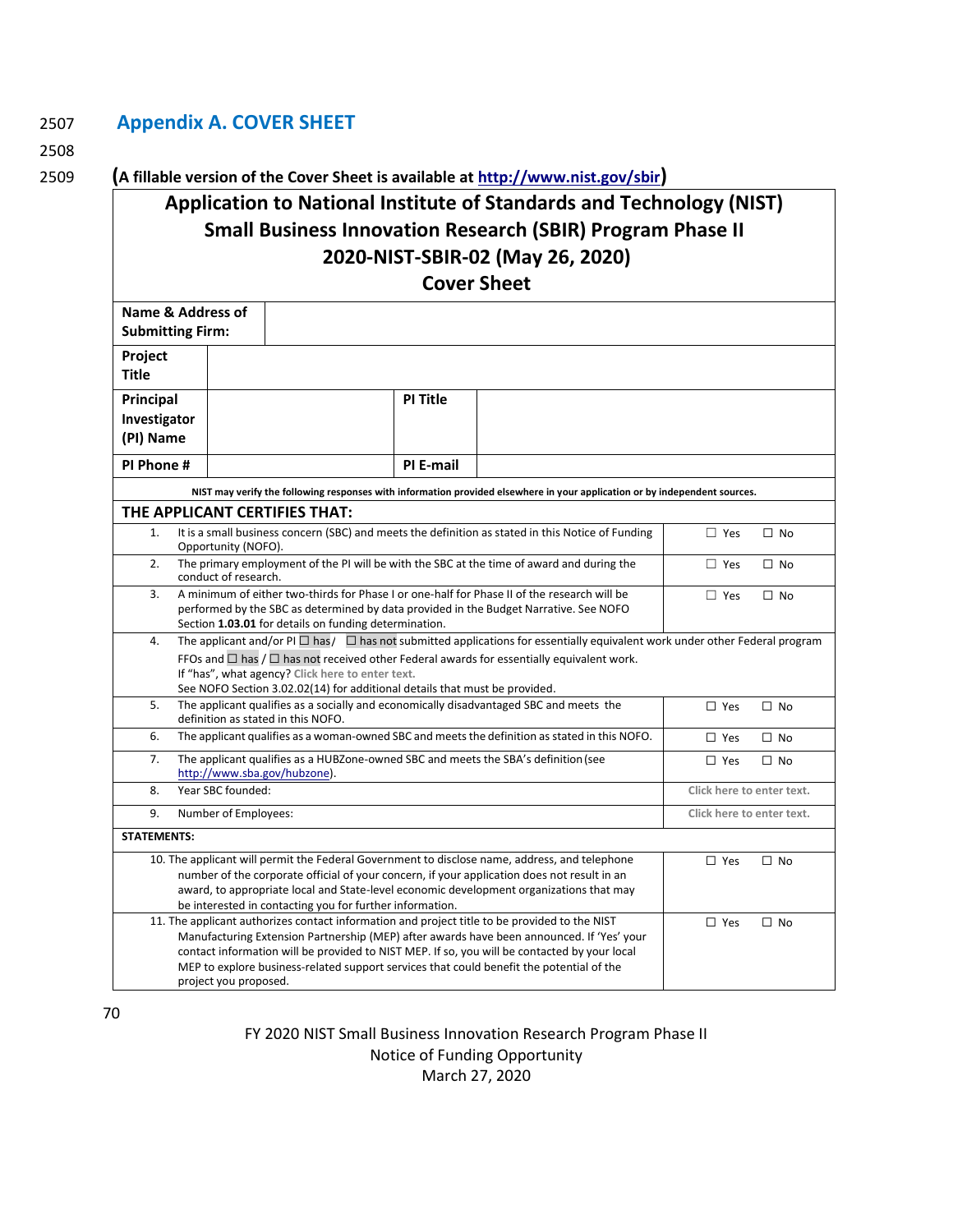| Signature of Company Official                                            |                                                                                                                                                                                                                                                                                                                                                                                                                                                                                                                                                                                                                                                                                                                                                                                                                                                                                                                                                                                                                                                                                                                                                                                                                                                                                                                                                                    |
|--------------------------------------------------------------------------|--------------------------------------------------------------------------------------------------------------------------------------------------------------------------------------------------------------------------------------------------------------------------------------------------------------------------------------------------------------------------------------------------------------------------------------------------------------------------------------------------------------------------------------------------------------------------------------------------------------------------------------------------------------------------------------------------------------------------------------------------------------------------------------------------------------------------------------------------------------------------------------------------------------------------------------------------------------------------------------------------------------------------------------------------------------------------------------------------------------------------------------------------------------------------------------------------------------------------------------------------------------------------------------------------------------------------------------------------------------------|
| and typed name, title, address,                                          |                                                                                                                                                                                                                                                                                                                                                                                                                                                                                                                                                                                                                                                                                                                                                                                                                                                                                                                                                                                                                                                                                                                                                                                                                                                                                                                                                                    |
| telephone number, and date                                               |                                                                                                                                                                                                                                                                                                                                                                                                                                                                                                                                                                                                                                                                                                                                                                                                                                                                                                                                                                                                                                                                                                                                                                                                                                                                                                                                                                    |
| Signature of Principal Investigator                                      |                                                                                                                                                                                                                                                                                                                                                                                                                                                                                                                                                                                                                                                                                                                                                                                                                                                                                                                                                                                                                                                                                                                                                                                                                                                                                                                                                                    |
| and typed name, title, address, telephone                                |                                                                                                                                                                                                                                                                                                                                                                                                                                                                                                                                                                                                                                                                                                                                                                                                                                                                                                                                                                                                                                                                                                                                                                                                                                                                                                                                                                    |
| number, and date                                                         |                                                                                                                                                                                                                                                                                                                                                                                                                                                                                                                                                                                                                                                                                                                                                                                                                                                                                                                                                                                                                                                                                                                                                                                                                                                                                                                                                                    |
| TECHNICAL ABSTRACT (limit to 200 words):                                 |                                                                                                                                                                                                                                                                                                                                                                                                                                                                                                                                                                                                                                                                                                                                                                                                                                                                                                                                                                                                                                                                                                                                                                                                                                                                                                                                                                    |
|                                                                          |                                                                                                                                                                                                                                                                                                                                                                                                                                                                                                                                                                                                                                                                                                                                                                                                                                                                                                                                                                                                                                                                                                                                                                                                                                                                                                                                                                    |
|                                                                          |                                                                                                                                                                                                                                                                                                                                                                                                                                                                                                                                                                                                                                                                                                                                                                                                                                                                                                                                                                                                                                                                                                                                                                                                                                                                                                                                                                    |
| POTENTIAL COMMERCIAL APPLICATION OF THE RESEARCH: (limit to 100 words)   |                                                                                                                                                                                                                                                                                                                                                                                                                                                                                                                                                                                                                                                                                                                                                                                                                                                                                                                                                                                                                                                                                                                                                                                                                                                                                                                                                                    |
|                                                                          |                                                                                                                                                                                                                                                                                                                                                                                                                                                                                                                                                                                                                                                                                                                                                                                                                                                                                                                                                                                                                                                                                                                                                                                                                                                                                                                                                                    |
| <b>OTHER INFORMATION:</b>                                                |                                                                                                                                                                                                                                                                                                                                                                                                                                                                                                                                                                                                                                                                                                                                                                                                                                                                                                                                                                                                                                                                                                                                                                                                                                                                                                                                                                    |
| (A) The following legend must appear on the title page of the proposal:  | copies of all applications. Public release of information in any application submitted will be subject to existing statutory and regulatory<br>requirements Applicants are discouraged from submitting proprietary information unless the information is deemed essential for proper<br>evaluation of the application. If proprietary information provided by an applicant in a proposal constitutes trade secret, proprietary<br>commercial or financial information, confidential personal information, or data affecting national security, it will be treated in confidence to<br>the extent permitted by law, provided that the proposal is clearly marked by the applicant as follows:<br>This proposal contains information that shall not be disclosed outside the Federal Government and shall not be duplicated, used, or<br>disclosed in whole or in part for any purpose other than evaluation of this proposal, unless authorized by law. The Government shall have<br>the right to duplicate, use, or disclose the data to the extent provided in the resulting award if award is made as a result of the<br>submission of this proposal. The information subject to these restrictions are contained on all pages of the proposal except for pages<br>[insert page number or other identification of pages that contain no restricted information.] |
|                                                                          | (End of Legend); and                                                                                                                                                                                                                                                                                                                                                                                                                                                                                                                                                                                                                                                                                                                                                                                                                                                                                                                                                                                                                                                                                                                                                                                                                                                                                                                                               |
|                                                                          | (B) The following legend must appear on each page of the proposal that contains information the applicant wishes to protect:                                                                                                                                                                                                                                                                                                                                                                                                                                                                                                                                                                                                                                                                                                                                                                                                                                                                                                                                                                                                                                                                                                                                                                                                                                       |
| consideration without assuming any liability for inadvertent disclosure. | Use or disclosure of information contained on this sheet is subject to the restriction on the title page of this proposal.<br>The use of any other legend is unacceptable to the Government and may constitute grounds for removing the application from further                                                                                                                                                                                                                                                                                                                                                                                                                                                                                                                                                                                                                                                                                                                                                                                                                                                                                                                                                                                                                                                                                                   |
|                                                                          | This collection of information contains Paperwork Reduction Act (PRA) requirements approved by the Office of Management and Budget<br>(OMB). Notwithstanding any other provisions of the law, no person is required to respond to, nor shall any person be subject to a penalty for<br>failure to comply with, a collection of information subject to the requirements of the PRA unless that collection of information displays a<br>currently valid OMB control number. Public reporting burden for this collection is estimated to be 30 minutes per response, including the time                                                                                                                                                                                                                                                                                                                                                                                                                                                                                                                                                                                                                                                                                                                                                                               |
|                                                                          | for reviewing instructions, searching existing data sources, gathering and maintaining the data needed and completing and reviewing the<br>collection of information. Send comments regarding this burden estimate or any aspect of this collection of information, including suggestions                                                                                                                                                                                                                                                                                                                                                                                                                                                                                                                                                                                                                                                                                                                                                                                                                                                                                                                                                                                                                                                                          |
| 20899.                                                                   | for reducing this burden, to the National Institute of Standards and Technology, Attn: Mary Clague, 100 Bureau Dr., MS 2200, Gaithersburg, MD                                                                                                                                                                                                                                                                                                                                                                                                                                                                                                                                                                                                                                                                                                                                                                                                                                                                                                                                                                                                                                                                                                                                                                                                                      |
| <b>OMB Control No. 0693-0072</b>                                         |                                                                                                                                                                                                                                                                                                                                                                                                                                                                                                                                                                                                                                                                                                                                                                                                                                                                                                                                                                                                                                                                                                                                                                                                                                                                                                                                                                    |
| Expiration Date: 12/31/2020                                              |                                                                                                                                                                                                                                                                                                                                                                                                                                                                                                                                                                                                                                                                                                                                                                                                                                                                                                                                                                                                                                                                                                                                                                                                                                                                                                                                                                    |

 $\frac{2516}{2517}$ 

2521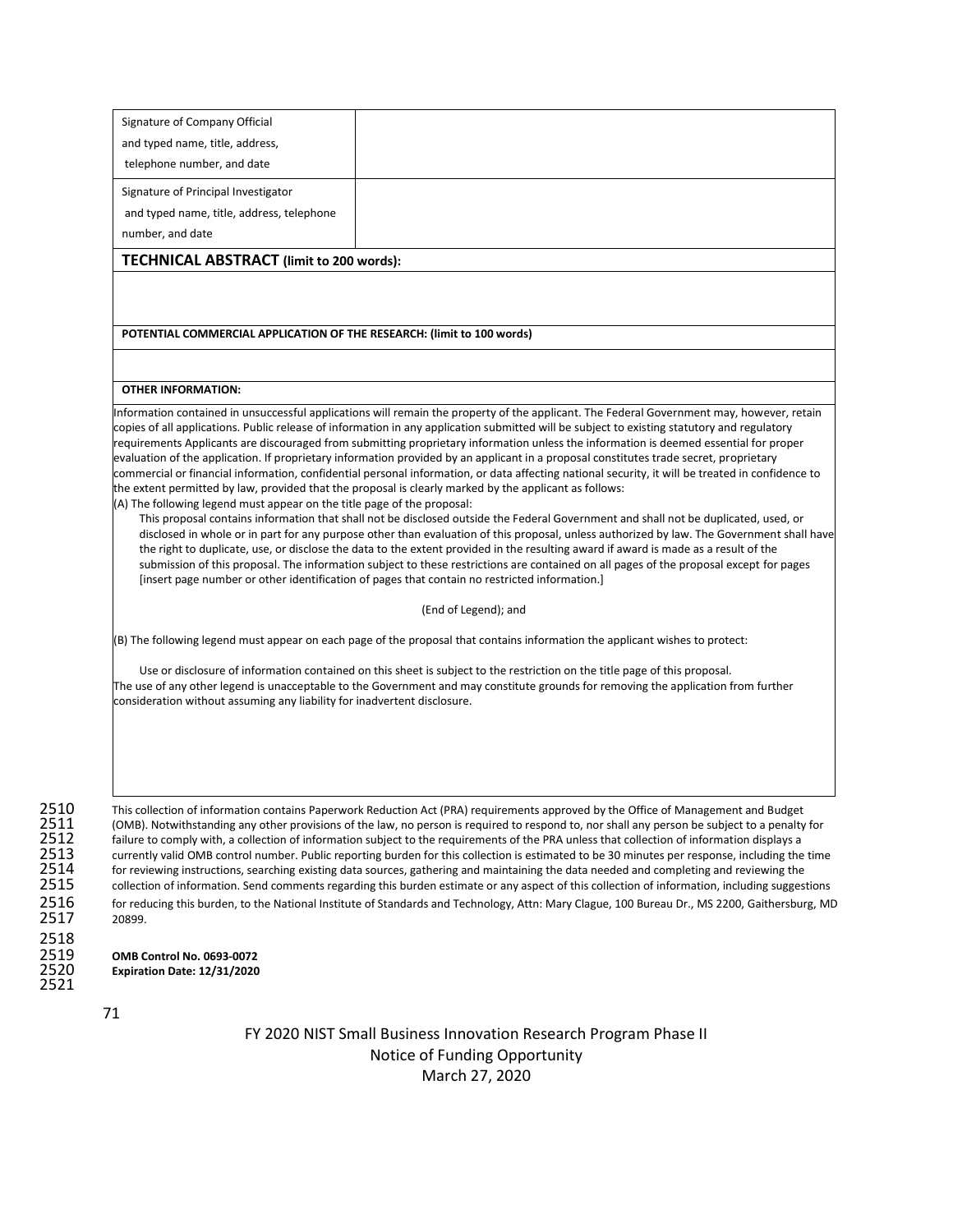| 2522 | <b>Appendix B. CERTIFICATIONS</b>                                                                   |
|------|-----------------------------------------------------------------------------------------------------|
| 2523 |                                                                                                     |
| 2524 | <b>SBIR Funding Agreement Certification (at time of award)</b>                                      |
| 2525 | All small businesses that are selected for award of an SBIR funding agreement must complete         |
| 2526 | this certification at the time of award and any other time set forth in the funding agreement       |
| 2527 | that is prior to performance of work under this award. This includes checking all of the boxes      |
| 2528 | and having an authorized officer of the awardee sign and date the certification each time it is     |
| 2529 | requested.                                                                                          |
| 2530 |                                                                                                     |
| 2531 | Please read carefully the following certification statements. The Federal government relies on      |
| 2532 | the information to determine whether the business is eligible for a Small Business Innovation       |
| 2533 | Research (SBIR) Program award. A similar certification will be used to ensure continued             |
| 2534 | compliance with specific program requirements during the life of the funding agreement. The         |
| 2535 | definitions for the terms used in this certification are set forth in the Small Business Act, SBA   |
| 2536 | regulations (13 C.F.R. Part 121), the SBIR/STTR Policy Directive and also any statutory and         |
| 2537 | regulatory provisions referenced in those authorities.                                              |
| 2538 |                                                                                                     |
| 2539 | If the funding agreement officer believes that the business may not meet certain eligibility        |
| 2540 | requirements at the time of award, they are required to file a size protest with the U.S. Small     |
| 2541 | Business Administration (SBA), who will determine eligibility. At that time, SBA will request       |
| 2542 | further clarification and supporting documentation in order to assist in the verification of any of |
| 2543 | the information provided as part of a protest. If the funding agreement officer believes, after     |
| 2544 | award, that the business is not meeting certain funding agreement requirements, the agency          |
| 2545 | may request further clarification and supporting documentation in order to assist in the            |
| 2546 | verification of any of the information provided.                                                    |
| 2547 |                                                                                                     |
| 2548 | Even if correct information has been included in other materials submitted to the Federal           |
| 2549 | government, any action taken with respect to this certification does not affect the                 |
| 2550 | Government's right to pursue criminal, civil or administrative remedies for incorrect or            |
| 2551 | incomplete information given in the certification. Each person signing this certification may be    |
| 2552 | prosecuted if they have provided false information.                                                 |
| 2553 |                                                                                                     |
| 2554 | The undersigned has reviewed, verified and certifies that (all questions must be responded to       |
| 2555 | by checking the appropriate box):                                                                   |
| 2556 |                                                                                                     |
| 2557 | The Awardee business concern meets the ownership and control requirements set forth in 13           |
| 2558 | C.F.R. § 121.702.                                                                                   |
| 2559 | $\Box$ Yes $\Box$ No                                                                                |
| 2560 |                                                                                                     |
|      | 72                                                                                                  |
|      | FY 2020 NIST Small Business Innovation Research Program Phase II                                    |

Notice of Funding Opportunity March 27, 2020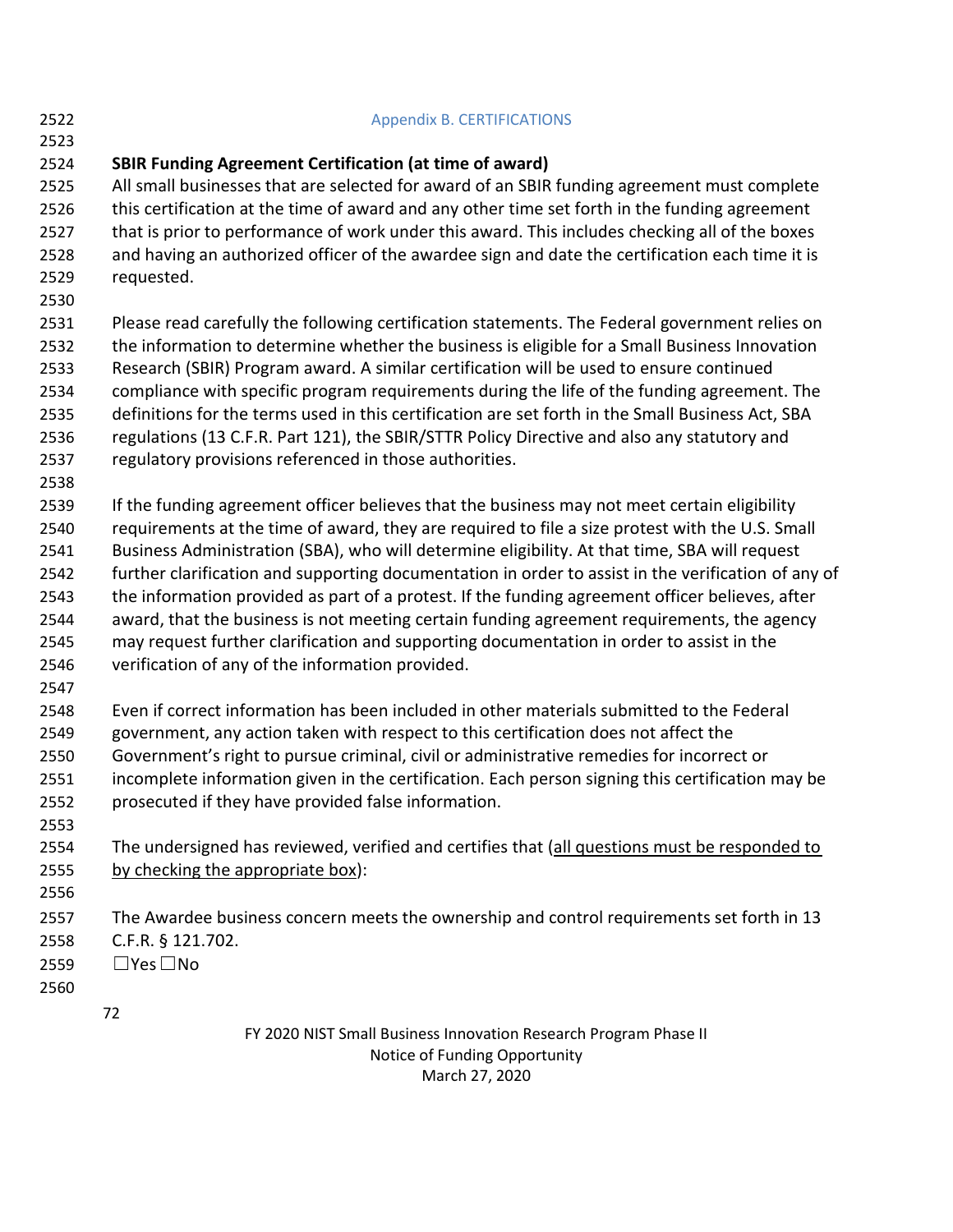| (2) If a corporation, all corporate documents (namely: articles of incorporation and any<br>amendments, articles of conversion, by-laws and amendments, shareholder meeting minutes<br>showing officer elections, organizational meeting minutes, all issued stock certificates, stock<br>ledger, buy-sell agreements, stock transfer agreements, voting agreements, and documents<br>relating to stock options, including the right to convert non-voting stock or debentures into<br>voting stock) must include evidence that the corporation meets the ownership and control<br>requirements set forth in 13 C.F.R. § 121.702.<br>$\Box$ Yes $\Box$ No $\Box$ N/A Explain why N/A: |                                                                                                                                                                                                                                                                                                    |  |  |  |  |  |  |  |  |  |
|---------------------------------------------------------------------------------------------------------------------------------------------------------------------------------------------------------------------------------------------------------------------------------------------------------------------------------------------------------------------------------------------------------------------------------------------------------------------------------------------------------------------------------------------------------------------------------------------------------------------------------------------------------------------------------------|----------------------------------------------------------------------------------------------------------------------------------------------------------------------------------------------------------------------------------------------------------------------------------------------------|--|--|--|--|--|--|--|--|--|
|                                                                                                                                                                                                                                                                                                                                                                                                                                                                                                                                                                                                                                                                                       | (3) If a partnership, the partnership agreement evidences that it meets the ownership and<br>control requirements set forth in 13 C.F.R. § 121.702.<br>$\Box N/A$ Explain why N/A:<br>$\Box$ Yes<br>$\square$ No                                                                                   |  |  |  |  |  |  |  |  |  |
|                                                                                                                                                                                                                                                                                                                                                                                                                                                                                                                                                                                                                                                                                       | (4) If a limited liability company, the articles of organization and any amendments, and<br>operating agreement and amendments, evidence that it meets the ownership and<br>control requirements set forth in 13 C.F.R. § 121.702.<br>$\Box N/A$ Explain why N/A:<br>$\Box$ Yes<br>$\square$ No    |  |  |  |  |  |  |  |  |  |
|                                                                                                                                                                                                                                                                                                                                                                                                                                                                                                                                                                                                                                                                                       | (5) The birth certificates, naturalization papers, or passports show that any individuals it relies<br>upon to meet the eligibility requirements are U.S. citizens or permanent resident aliens in the<br>United States.<br>Yes $\square$ No<br>$\Box N/A$ Explain why N/A:                        |  |  |  |  |  |  |  |  |  |
|                                                                                                                                                                                                                                                                                                                                                                                                                                                                                                                                                                                                                                                                                       | (6) The Awardee business concern has no more than 500 employees, including the employees of<br>its affiliates.<br>$\Box$ Yes<br>$\square$ No                                                                                                                                                       |  |  |  |  |  |  |  |  |  |
|                                                                                                                                                                                                                                                                                                                                                                                                                                                                                                                                                                                                                                                                                       | (7) SBA has not issued a size determination currently in effect finding that this business<br>concern exceeds the 500 employee size standard.<br>$\Box$ Yes<br>$\square$ No                                                                                                                        |  |  |  |  |  |  |  |  |  |
|                                                                                                                                                                                                                                                                                                                                                                                                                                                                                                                                                                                                                                                                                       | (8) During the performance of the award, the principal investigator will spend more than<br>one half of his/her time (based on a 40 hour workweek) as an employee of the awardee or<br>has requested and received a written deviation from this requirement from the funding<br>agreement officer. |  |  |  |  |  |  |  |  |  |
|                                                                                                                                                                                                                                                                                                                                                                                                                                                                                                                                                                                                                                                                                       | 73<br>FY 2020 NIST Small Business Innovation Research Program Phase II<br>Notice of Funding Opportunity<br>March 27, 2020                                                                                                                                                                          |  |  |  |  |  |  |  |  |  |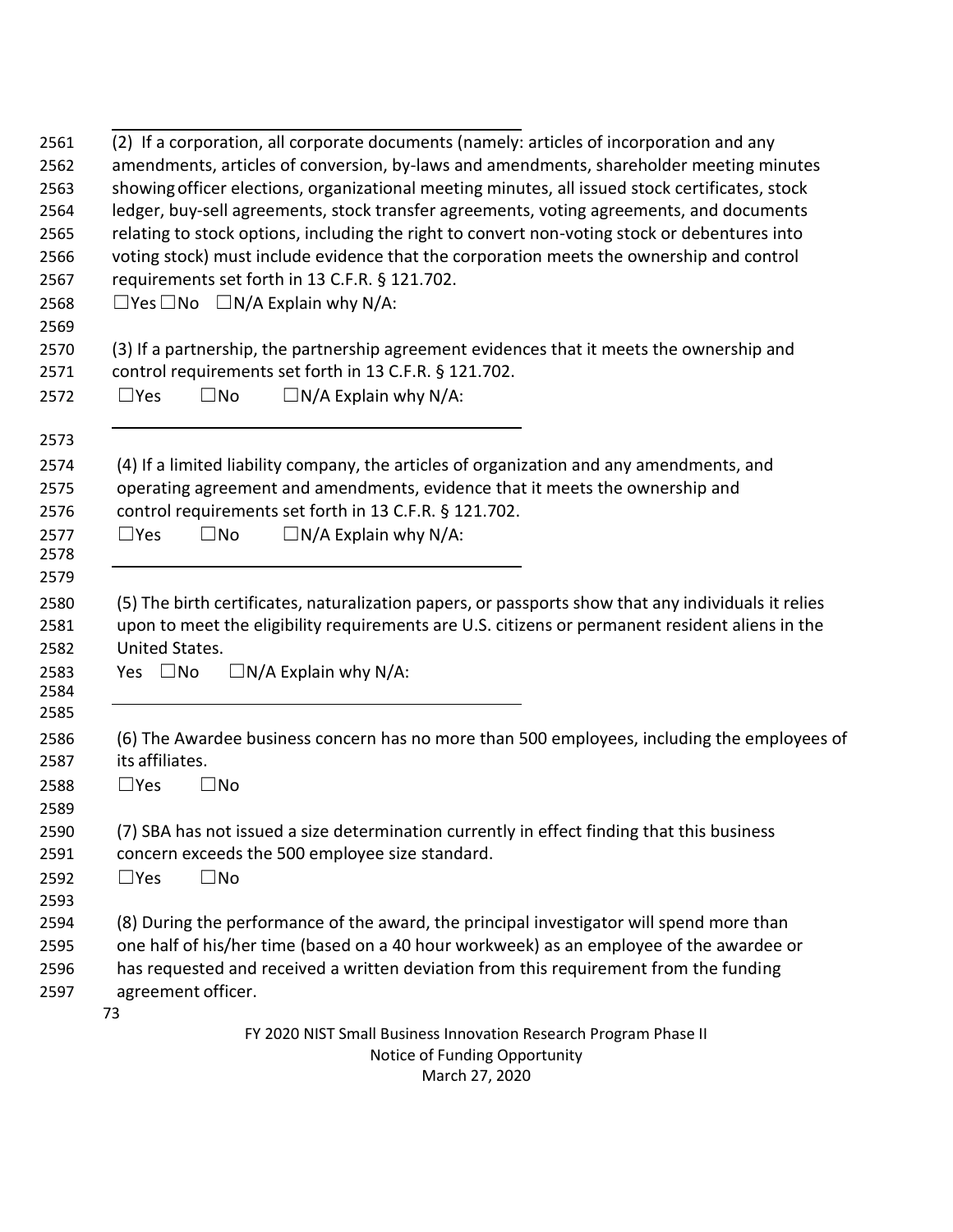| 2598<br>2599 | $\Box$ Yes                                                                                                                 | $\square$ No | $\Box$ Deviation approved in writing by funding agreement officer: $\Box$ %                                                                                                                                       |  |  |  |  |  |  |  |  |  |  |
|--------------|----------------------------------------------------------------------------------------------------------------------------|--------------|-------------------------------------------------------------------------------------------------------------------------------------------------------------------------------------------------------------------|--|--|--|--|--|--|--|--|--|--|
| 2600<br>2601 | (9) All, essentially equivalent work, or a portion of the work proposed under this project<br>(check the applicable line): |              |                                                                                                                                                                                                                   |  |  |  |  |  |  |  |  |  |  |
| 2602         | $\Box$ Has not been submitted for funding to this agency or another Federal agency.                                        |              |                                                                                                                                                                                                                   |  |  |  |  |  |  |  |  |  |  |
| 2603         | Has been submitted for funding to this agency or another Federal agency but has not been                                   |              |                                                                                                                                                                                                                   |  |  |  |  |  |  |  |  |  |  |
| 2604         | funded under                                                                                                               |              |                                                                                                                                                                                                                   |  |  |  |  |  |  |  |  |  |  |
| 2605         |                                                                                                                            |              | any other grant, contract, subcontract or other transaction.                                                                                                                                                      |  |  |  |  |  |  |  |  |  |  |
| 2606         | $\Box$ A portion has been funded by another grant, contract, or subcontract as described in detail                         |              |                                                                                                                                                                                                                   |  |  |  |  |  |  |  |  |  |  |
| 2607         |                                                                                                                            |              | in the application and approved in writing by the funding agreement officer.                                                                                                                                      |  |  |  |  |  |  |  |  |  |  |
| 2608         |                                                                                                                            |              |                                                                                                                                                                                                                   |  |  |  |  |  |  |  |  |  |  |
| 2609         |                                                                                                                            |              | (10) During the performance of award, the Awardee will perform the applicable percentage of                                                                                                                       |  |  |  |  |  |  |  |  |  |  |
| 2610         |                                                                                                                            |              | work unless a deviation from this requirement is approved in writing by the funding                                                                                                                               |  |  |  |  |  |  |  |  |  |  |
| 2611         |                                                                                                                            |              | agreement officer (check the applicable line and fill in if needed):                                                                                                                                              |  |  |  |  |  |  |  |  |  |  |
| 2612         |                                                                                                                            |              | $\square$ SBIR Phase I: at least two-thirds (66 2/3%) of the research.                                                                                                                                            |  |  |  |  |  |  |  |  |  |  |
| 2613         |                                                                                                                            |              | □SBIR Phase II: at least half (50%) of the research.                                                                                                                                                              |  |  |  |  |  |  |  |  |  |  |
| 2614         |                                                                                                                            |              | $\Box$ Deviation approved in writing by the funding agreement officer:<br>%                                                                                                                                       |  |  |  |  |  |  |  |  |  |  |
| 2615         |                                                                                                                            |              |                                                                                                                                                                                                                   |  |  |  |  |  |  |  |  |  |  |
| 2616         |                                                                                                                            |              | (11) During performance of award, the research/research and development will be performed                                                                                                                         |  |  |  |  |  |  |  |  |  |  |
| 2617         |                                                                                                                            |              | in the United States unless a deviation is approved in writing by the funding agreement                                                                                                                           |  |  |  |  |  |  |  |  |  |  |
| 2618         | officer.                                                                                                                   |              |                                                                                                                                                                                                                   |  |  |  |  |  |  |  |  |  |  |
| 2619         | $\Box$ Yes                                                                                                                 | $\square$ No | $\Box$ Waiver has been granted                                                                                                                                                                                    |  |  |  |  |  |  |  |  |  |  |
| 2620         |                                                                                                                            |              |                                                                                                                                                                                                                   |  |  |  |  |  |  |  |  |  |  |
| 2621<br>2622 |                                                                                                                            |              | (12) During performance of award, the research/research and development will be<br>performed at the Awardee's facilities with the Awardee's employees, except as otherwise                                        |  |  |  |  |  |  |  |  |  |  |
| 2623         |                                                                                                                            |              | indicated in the SBIR application and approved in the funding agreement.                                                                                                                                          |  |  |  |  |  |  |  |  |  |  |
| 2624         | $\Box$ Yes                                                                                                                 | $\square$ No |                                                                                                                                                                                                                   |  |  |  |  |  |  |  |  |  |  |
| 2625         |                                                                                                                            |              |                                                                                                                                                                                                                   |  |  |  |  |  |  |  |  |  |  |
| 2626         |                                                                                                                            |              | (13) The SBIR Awardee has registered itself on SBA's database as majority-owned by venture                                                                                                                        |  |  |  |  |  |  |  |  |  |  |
| 2627         |                                                                                                                            |              | capital operating companies, hedge funds or private equity firms.                                                                                                                                                 |  |  |  |  |  |  |  |  |  |  |
| 2628         | $\square$ Yes                                                                                                              | $\square$ No | $\Box N/A$ Explain why N/A:                                                                                                                                                                                       |  |  |  |  |  |  |  |  |  |  |
| 2629         |                                                                                                                            |              |                                                                                                                                                                                                                   |  |  |  |  |  |  |  |  |  |  |
| 2630         |                                                                                                                            |              |                                                                                                                                                                                                                   |  |  |  |  |  |  |  |  |  |  |
| 2631         |                                                                                                                            |              | (14) The SBIR Awardee is a Covered Small Business Concern (a small business concern that:(a)                                                                                                                      |  |  |  |  |  |  |  |  |  |  |
| 2632         |                                                                                                                            |              | was not majority-owned by multiple venture capital operating companies (VCOCs), hedge funds, or                                                                                                                   |  |  |  |  |  |  |  |  |  |  |
| 2633         |                                                                                                                            |              | private equity firms on the date on which it submitted an application in response to an SBIR solicitation;                                                                                                        |  |  |  |  |  |  |  |  |  |  |
| 2634<br>2635 |                                                                                                                            |              | and (b) on the date of the SBIR award, which is made more than 9 months after the closing date of the<br>solicitation, is majority-owned by multiple venture capital operating companies, hedge funds, or private |  |  |  |  |  |  |  |  |  |  |
|              |                                                                                                                            |              |                                                                                                                                                                                                                   |  |  |  |  |  |  |  |  |  |  |
|              | 74                                                                                                                         |              |                                                                                                                                                                                                                   |  |  |  |  |  |  |  |  |  |  |
|              |                                                                                                                            |              | FY 2020 NIST Small Business Innovation Research Program Phase II                                                                                                                                                  |  |  |  |  |  |  |  |  |  |  |

Notice of Funding Opportunity March 27, 2020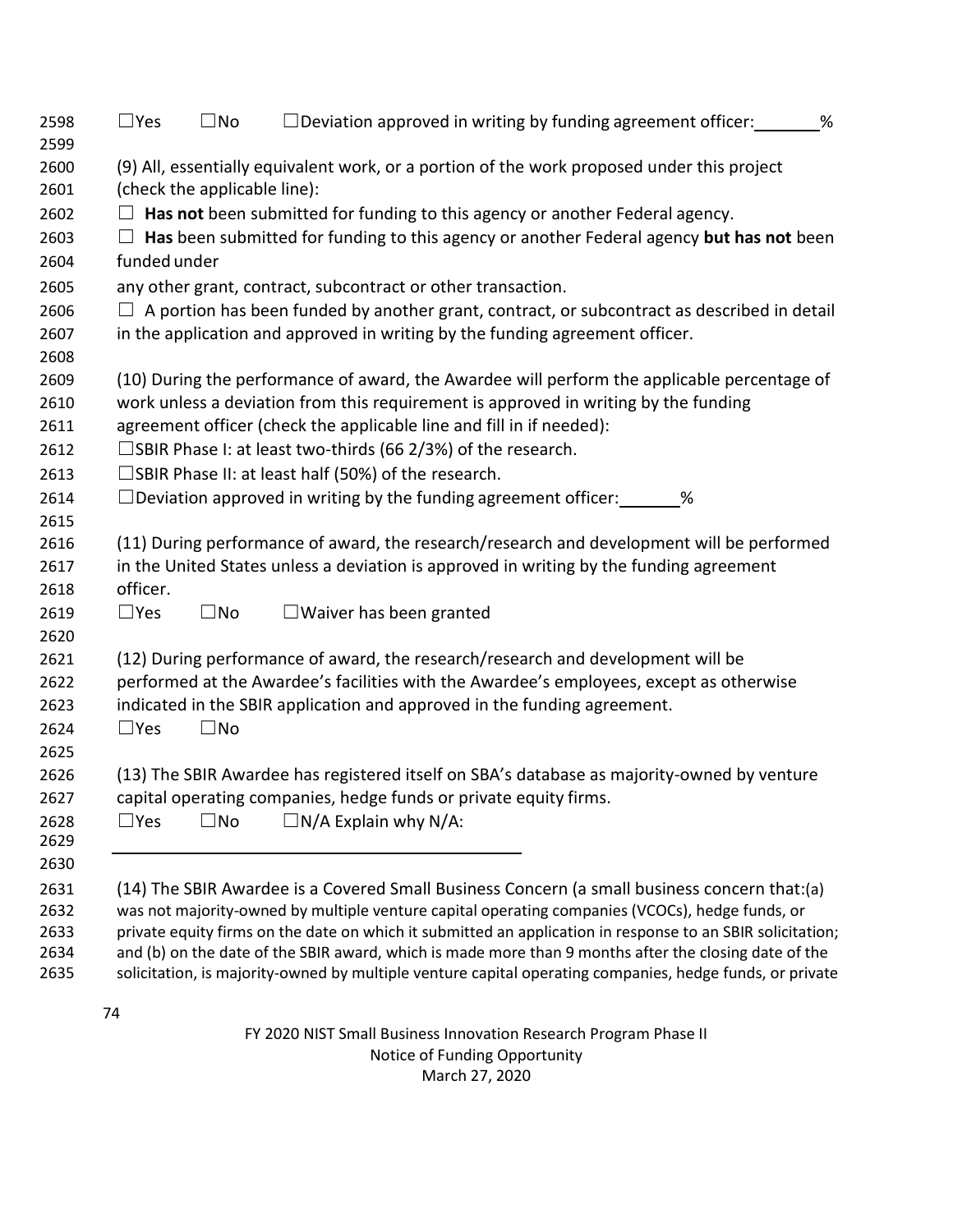| $\Box$ Yes<br>$\square$ No<br>(15) The SBIR Awardee will notify this agency immediately if all or a portion of the work<br>authorized and funded under this award is subsequently funded by another Federal agency.<br>$\square$ No<br>$\Box$ Yes<br>(16) I understand that the information submitted may be given to Federal, State and<br>local agencies for determining violations of law and other purposes.<br>$\square$ No<br>$\Box$ Yes<br>(17) I am an officer of the business concern authorized to represent it and sign this<br>certification on its behalf. By signing this certification, I am representing on my own behalf,<br>and on behalf of the business concern that the information provided in this certification, the<br>application, and all other information submitted in connection with this application, is true<br>and correct as of the date of submission. I acknowledge that any intentional or negligent<br>misrepresentation of the information contained in this certification may result in criminal, civil<br>or administrative sanctions, including but not limited to: (1) fines, restitution and/or<br>imprisonment under 18<br>U.S.C. § 1001; (2) treble damages and civil penalties under the False Claims Act (31 U.S.C.§<br>3729 et seq.); (3) double damages and civil penalties under the Program Fraud Civil Remedies<br>Act (31 U.S.C. § 3801 et seq.); (4) civil recovery of award funds, (5) suspension and/or<br>debarment from all Federal procurement and nonprocurement transactions (FAR Subpart 9.4<br>or 2 C.F.R. Part 180); and (6) other administrative penalties including termination of SBIR/STTR<br>awards.<br>Signature<br>Date<br>Print Name (First, Middle, Last)<br><b>Title</b><br><b>Business Name</b><br>75<br>FY 2020 NIST Small Business Innovation Research Program Phase II | equity firms). |  |  |  |
|--------------------------------------------------------------------------------------------------------------------------------------------------------------------------------------------------------------------------------------------------------------------------------------------------------------------------------------------------------------------------------------------------------------------------------------------------------------------------------------------------------------------------------------------------------------------------------------------------------------------------------------------------------------------------------------------------------------------------------------------------------------------------------------------------------------------------------------------------------------------------------------------------------------------------------------------------------------------------------------------------------------------------------------------------------------------------------------------------------------------------------------------------------------------------------------------------------------------------------------------------------------------------------------------------------------------------------------------------------------------------------------------------------------------------------------------------------------------------------------------------------------------------------------------------------------------------------------------------------------------------------------------------------------------------------------------------------------------------------------------------------------------------------------------------------------------------------------------------------|----------------|--|--|--|
|                                                                                                                                                                                                                                                                                                                                                                                                                                                                                                                                                                                                                                                                                                                                                                                                                                                                                                                                                                                                                                                                                                                                                                                                                                                                                                                                                                                                                                                                                                                                                                                                                                                                                                                                                                                                                                                        |                |  |  |  |
|                                                                                                                                                                                                                                                                                                                                                                                                                                                                                                                                                                                                                                                                                                                                                                                                                                                                                                                                                                                                                                                                                                                                                                                                                                                                                                                                                                                                                                                                                                                                                                                                                                                                                                                                                                                                                                                        |                |  |  |  |
|                                                                                                                                                                                                                                                                                                                                                                                                                                                                                                                                                                                                                                                                                                                                                                                                                                                                                                                                                                                                                                                                                                                                                                                                                                                                                                                                                                                                                                                                                                                                                                                                                                                                                                                                                                                                                                                        |                |  |  |  |
|                                                                                                                                                                                                                                                                                                                                                                                                                                                                                                                                                                                                                                                                                                                                                                                                                                                                                                                                                                                                                                                                                                                                                                                                                                                                                                                                                                                                                                                                                                                                                                                                                                                                                                                                                                                                                                                        |                |  |  |  |
|                                                                                                                                                                                                                                                                                                                                                                                                                                                                                                                                                                                                                                                                                                                                                                                                                                                                                                                                                                                                                                                                                                                                                                                                                                                                                                                                                                                                                                                                                                                                                                                                                                                                                                                                                                                                                                                        |                |  |  |  |
|                                                                                                                                                                                                                                                                                                                                                                                                                                                                                                                                                                                                                                                                                                                                                                                                                                                                                                                                                                                                                                                                                                                                                                                                                                                                                                                                                                                                                                                                                                                                                                                                                                                                                                                                                                                                                                                        |                |  |  |  |
|                                                                                                                                                                                                                                                                                                                                                                                                                                                                                                                                                                                                                                                                                                                                                                                                                                                                                                                                                                                                                                                                                                                                                                                                                                                                                                                                                                                                                                                                                                                                                                                                                                                                                                                                                                                                                                                        |                |  |  |  |
|                                                                                                                                                                                                                                                                                                                                                                                                                                                                                                                                                                                                                                                                                                                                                                                                                                                                                                                                                                                                                                                                                                                                                                                                                                                                                                                                                                                                                                                                                                                                                                                                                                                                                                                                                                                                                                                        |                |  |  |  |
|                                                                                                                                                                                                                                                                                                                                                                                                                                                                                                                                                                                                                                                                                                                                                                                                                                                                                                                                                                                                                                                                                                                                                                                                                                                                                                                                                                                                                                                                                                                                                                                                                                                                                                                                                                                                                                                        |                |  |  |  |
|                                                                                                                                                                                                                                                                                                                                                                                                                                                                                                                                                                                                                                                                                                                                                                                                                                                                                                                                                                                                                                                                                                                                                                                                                                                                                                                                                                                                                                                                                                                                                                                                                                                                                                                                                                                                                                                        |                |  |  |  |
|                                                                                                                                                                                                                                                                                                                                                                                                                                                                                                                                                                                                                                                                                                                                                                                                                                                                                                                                                                                                                                                                                                                                                                                                                                                                                                                                                                                                                                                                                                                                                                                                                                                                                                                                                                                                                                                        |                |  |  |  |
|                                                                                                                                                                                                                                                                                                                                                                                                                                                                                                                                                                                                                                                                                                                                                                                                                                                                                                                                                                                                                                                                                                                                                                                                                                                                                                                                                                                                                                                                                                                                                                                                                                                                                                                                                                                                                                                        |                |  |  |  |
|                                                                                                                                                                                                                                                                                                                                                                                                                                                                                                                                                                                                                                                                                                                                                                                                                                                                                                                                                                                                                                                                                                                                                                                                                                                                                                                                                                                                                                                                                                                                                                                                                                                                                                                                                                                                                                                        |                |  |  |  |
|                                                                                                                                                                                                                                                                                                                                                                                                                                                                                                                                                                                                                                                                                                                                                                                                                                                                                                                                                                                                                                                                                                                                                                                                                                                                                                                                                                                                                                                                                                                                                                                                                                                                                                                                                                                                                                                        |                |  |  |  |
|                                                                                                                                                                                                                                                                                                                                                                                                                                                                                                                                                                                                                                                                                                                                                                                                                                                                                                                                                                                                                                                                                                                                                                                                                                                                                                                                                                                                                                                                                                                                                                                                                                                                                                                                                                                                                                                        |                |  |  |  |
|                                                                                                                                                                                                                                                                                                                                                                                                                                                                                                                                                                                                                                                                                                                                                                                                                                                                                                                                                                                                                                                                                                                                                                                                                                                                                                                                                                                                                                                                                                                                                                                                                                                                                                                                                                                                                                                        |                |  |  |  |
|                                                                                                                                                                                                                                                                                                                                                                                                                                                                                                                                                                                                                                                                                                                                                                                                                                                                                                                                                                                                                                                                                                                                                                                                                                                                                                                                                                                                                                                                                                                                                                                                                                                                                                                                                                                                                                                        |                |  |  |  |
|                                                                                                                                                                                                                                                                                                                                                                                                                                                                                                                                                                                                                                                                                                                                                                                                                                                                                                                                                                                                                                                                                                                                                                                                                                                                                                                                                                                                                                                                                                                                                                                                                                                                                                                                                                                                                                                        |                |  |  |  |
|                                                                                                                                                                                                                                                                                                                                                                                                                                                                                                                                                                                                                                                                                                                                                                                                                                                                                                                                                                                                                                                                                                                                                                                                                                                                                                                                                                                                                                                                                                                                                                                                                                                                                                                                                                                                                                                        |                |  |  |  |
|                                                                                                                                                                                                                                                                                                                                                                                                                                                                                                                                                                                                                                                                                                                                                                                                                                                                                                                                                                                                                                                                                                                                                                                                                                                                                                                                                                                                                                                                                                                                                                                                                                                                                                                                                                                                                                                        |                |  |  |  |
|                                                                                                                                                                                                                                                                                                                                                                                                                                                                                                                                                                                                                                                                                                                                                                                                                                                                                                                                                                                                                                                                                                                                                                                                                                                                                                                                                                                                                                                                                                                                                                                                                                                                                                                                                                                                                                                        |                |  |  |  |
|                                                                                                                                                                                                                                                                                                                                                                                                                                                                                                                                                                                                                                                                                                                                                                                                                                                                                                                                                                                                                                                                                                                                                                                                                                                                                                                                                                                                                                                                                                                                                                                                                                                                                                                                                                                                                                                        |                |  |  |  |
|                                                                                                                                                                                                                                                                                                                                                                                                                                                                                                                                                                                                                                                                                                                                                                                                                                                                                                                                                                                                                                                                                                                                                                                                                                                                                                                                                                                                                                                                                                                                                                                                                                                                                                                                                                                                                                                        |                |  |  |  |
|                                                                                                                                                                                                                                                                                                                                                                                                                                                                                                                                                                                                                                                                                                                                                                                                                                                                                                                                                                                                                                                                                                                                                                                                                                                                                                                                                                                                                                                                                                                                                                                                                                                                                                                                                                                                                                                        |                |  |  |  |
|                                                                                                                                                                                                                                                                                                                                                                                                                                                                                                                                                                                                                                                                                                                                                                                                                                                                                                                                                                                                                                                                                                                                                                                                                                                                                                                                                                                                                                                                                                                                                                                                                                                                                                                                                                                                                                                        |                |  |  |  |
|                                                                                                                                                                                                                                                                                                                                                                                                                                                                                                                                                                                                                                                                                                                                                                                                                                                                                                                                                                                                                                                                                                                                                                                                                                                                                                                                                                                                                                                                                                                                                                                                                                                                                                                                                                                                                                                        |                |  |  |  |
|                                                                                                                                                                                                                                                                                                                                                                                                                                                                                                                                                                                                                                                                                                                                                                                                                                                                                                                                                                                                                                                                                                                                                                                                                                                                                                                                                                                                                                                                                                                                                                                                                                                                                                                                                                                                                                                        |                |  |  |  |
|                                                                                                                                                                                                                                                                                                                                                                                                                                                                                                                                                                                                                                                                                                                                                                                                                                                                                                                                                                                                                                                                                                                                                                                                                                                                                                                                                                                                                                                                                                                                                                                                                                                                                                                                                                                                                                                        |                |  |  |  |
|                                                                                                                                                                                                                                                                                                                                                                                                                                                                                                                                                                                                                                                                                                                                                                                                                                                                                                                                                                                                                                                                                                                                                                                                                                                                                                                                                                                                                                                                                                                                                                                                                                                                                                                                                                                                                                                        |                |  |  |  |
|                                                                                                                                                                                                                                                                                                                                                                                                                                                                                                                                                                                                                                                                                                                                                                                                                                                                                                                                                                                                                                                                                                                                                                                                                                                                                                                                                                                                                                                                                                                                                                                                                                                                                                                                                                                                                                                        |                |  |  |  |
|                                                                                                                                                                                                                                                                                                                                                                                                                                                                                                                                                                                                                                                                                                                                                                                                                                                                                                                                                                                                                                                                                                                                                                                                                                                                                                                                                                                                                                                                                                                                                                                                                                                                                                                                                                                                                                                        |                |  |  |  |
|                                                                                                                                                                                                                                                                                                                                                                                                                                                                                                                                                                                                                                                                                                                                                                                                                                                                                                                                                                                                                                                                                                                                                                                                                                                                                                                                                                                                                                                                                                                                                                                                                                                                                                                                                                                                                                                        |                |  |  |  |
|                                                                                                                                                                                                                                                                                                                                                                                                                                                                                                                                                                                                                                                                                                                                                                                                                                                                                                                                                                                                                                                                                                                                                                                                                                                                                                                                                                                                                                                                                                                                                                                                                                                                                                                                                                                                                                                        |                |  |  |  |
|                                                                                                                                                                                                                                                                                                                                                                                                                                                                                                                                                                                                                                                                                                                                                                                                                                                                                                                                                                                                                                                                                                                                                                                                                                                                                                                                                                                                                                                                                                                                                                                                                                                                                                                                                                                                                                                        |                |  |  |  |
|                                                                                                                                                                                                                                                                                                                                                                                                                                                                                                                                                                                                                                                                                                                                                                                                                                                                                                                                                                                                                                                                                                                                                                                                                                                                                                                                                                                                                                                                                                                                                                                                                                                                                                                                                                                                                                                        |                |  |  |  |

Notice of Funding Opportunity March 27, 2020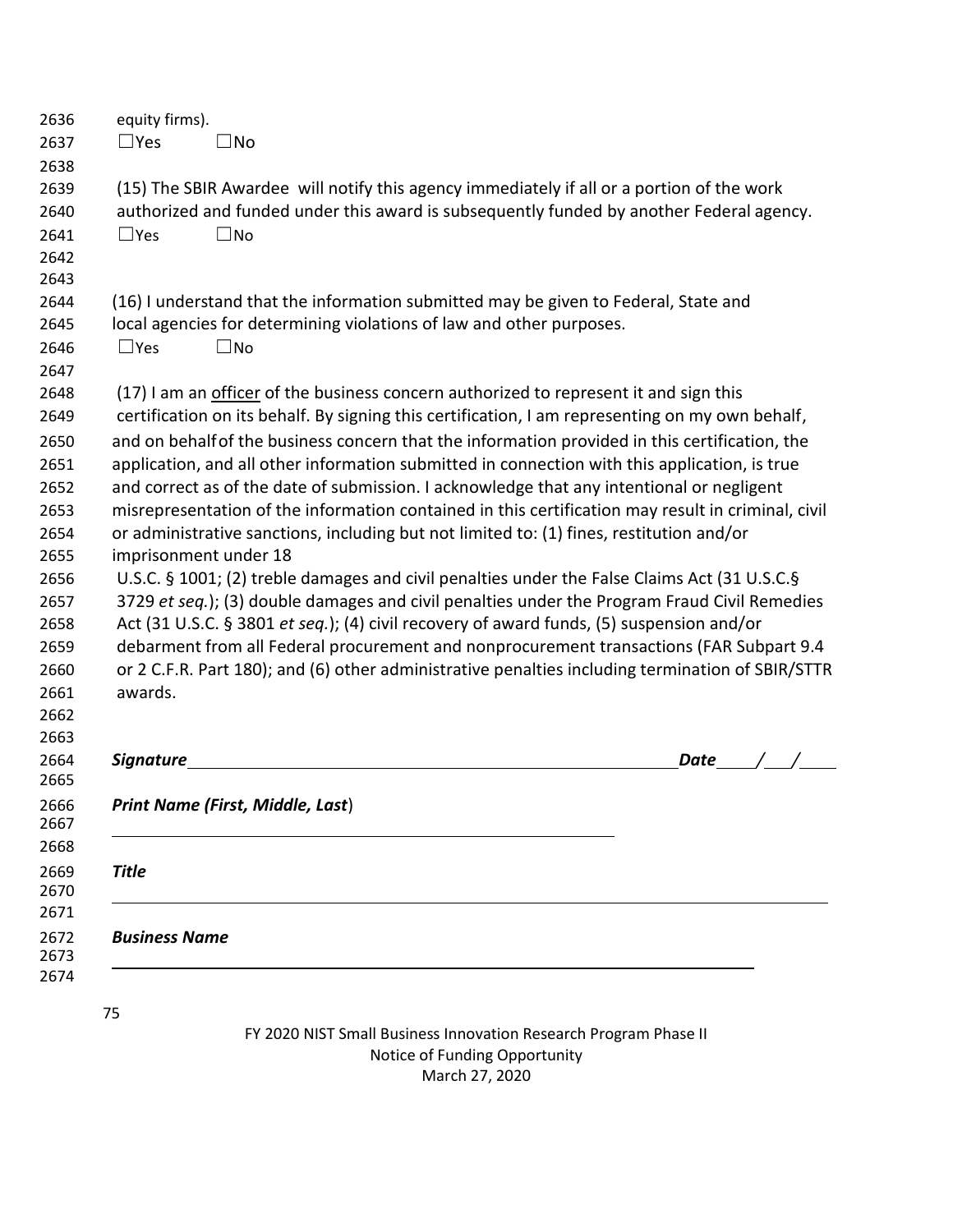**SBIR Funding Agreement Certification (Life-Cycle Certification)** All SBIR Phase I and Phase II awardees must complete this certification at all times set forth in the funding agreement (see §8(j) of the SBIR/STTR Policy Directive). This includes checking all of the boxes (unless otherwise directed) and having an authorized officer of the awardee sign and date the certification each time it is requested. Please read carefully the following certification statements. The Federal government relies on the information to ensure compliance with specific program requirements during the life of the funding agreement. The definitions for the terms used in this certification are set forth in the Small Business Act, the SBIR/STTR Policy Directive, and also any statutory and regulatory provisions referenced in those authorities. If the funding agreement officer believes that the business is not meeting certain funding agreement requirements, the agency may request further clarification and supporting documentation in order to assist in the verification of any of the information provided. Even if correct information has been included in other materials submitted to the Federal government, any action taken with respect to this certification does not affect the Government's right to pursue criminal, civil, or administrative remedies for incorrect or incomplete information given in the certification. Each person signing this certification may be prosecuted if they have provided false information. 2698 The undersigned has reviewed, verified and certifies that (all questions must be responded to by checking the appropriate box): (1) The principal investigator spent more than one half of his/her time (based on a 40 hour workweek) as an employee of the awardee or the awardee has requested and received a written deviation from this requirement from the funding officer.  $\Box$  Yes  $\Box$  No  $\Box$  Deviation approved in writing by funding agreement officer:  $\Box$  % (2) All, essentially equivalent work, or a portion of the work performed under this project (check applicable line): ☐**Has not** been submitted for funding to this agency or another Federal agency. ☐**Has** been submitted for funding to this agency or another Federal agency but **has not** been funded under any other grant, contract, subcontract or other transaction.  $\Box$  A portion has been funded by another grant, contract, or subcontract as described in detail in 2712 the proposal and approved in writing by the funding agreement officer. 

> FY 2020 NIST Small Business Innovation Research Program Phase II Notice of Funding Opportunity March 27, 2020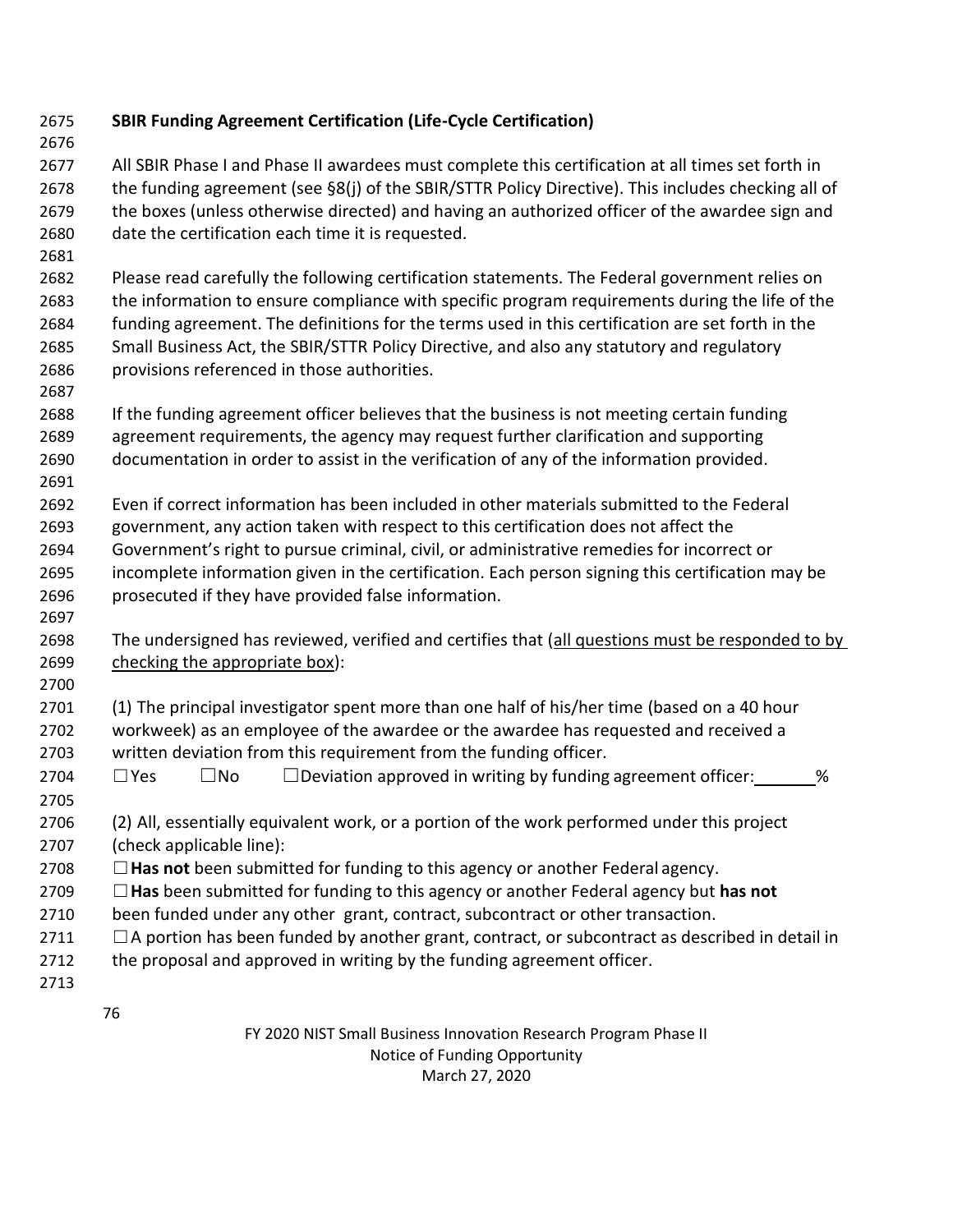| 2714 | (3) Upon completion of the award the awardee will have performed the applicable                    |
|------|----------------------------------------------------------------------------------------------------|
| 2715 | percentage or work, unless a deviation from this requirement is approved in writing by the         |
| 2716 | funding agreement officer (check the applicable line and fill in if needed):                       |
| 2717 | $\Box$ SBIR Phase I: at least two-thirds (66 2/3%) of the research.                                |
| 2718 | $\square$ SBIR Phase II: at least half (50%) of the research.                                      |
| 2719 | $\Box$ Deviation approved in writing by the funding agreement officer: $\Box$ %                    |
| 2720 |                                                                                                    |
| 2721 | (4) The work is completed and the small business awardee has performed the applicable              |
| 2722 | percentage of work, unless a deviation from this requirement is approved in writing by the         |
| 2723 | funding agreement officer (check the applicable line and fill in if needed):                       |
| 2724 | $\Box$ SBIR Phase I: at least two-thirds (66 2/3%) of the research.                                |
| 2725 | $\Box$ SBIR Phase II: at least half (50%) of the research.                                         |
| 2726 | $\Box$ Deviation approved in writing by the funding agreement officer: _______%                    |
| 2727 | $\Box$ N/A because work is not completed.                                                          |
| 2728 |                                                                                                    |
| 2729 | (5) The research/research and development is performed in the United States unless a               |
| 2730 | deviation is approved in writing by the funding agreement officer.                                 |
| 2731 | $\Box$ Waiver has been granted<br>$\square$ No<br>$\Box$ Yes                                       |
| 2732 | (6) The research/research and development is performed at the awardee's facilities by the          |
| 2733 | awardee's employees, except as otherwise indicated in the SBIR application and approved in         |
| 2734 | the funding agreement.                                                                             |
| 2735 | $\Box$ Yes<br>$\square$ No                                                                         |
| 2736 |                                                                                                    |
| 2737 | (7) I will notify the Federal agency immediately if all or a portion of the work authorized and    |
| 2738 | funded under this award is subsequently funded by another Federal agency.                          |
| 2739 | $\square$ No<br>$\square$ Yes                                                                      |
| 2740 |                                                                                                    |
| 2741 | (8) I understand that the information submitted may be given to Federal, State and local           |
| 2742 | agencies for determining violations of law and other purposes.                                     |
| 2743 | $\square$ No<br>$\Box$ Yes                                                                         |
| 2744 |                                                                                                    |
| 2745 | (9) I am an officer of the awardee business concern authorized to represent it and sign this       |
| 2746 | certification on its behalf. By signing this certification, I am representing on my own behalf,    |
| 2747 | and on behalf of the business concern, that the information provided in this certification, the    |
| 2748 | application, and all other information submitted in connection with the award, is true and         |
| 2749 | correct as the date of submission. I acknowledge that any intentional or negligent                 |
| 2750 | misrepresentation of the information contained in this certification may result in criminal, civil |
| 2751 | or administrative sanctions, including but not limited to: (1) fines, restitution and/or           |
|      |                                                                                                    |
|      | 77                                                                                                 |

FY 2020 NIST Small Business Innovation Research Program Phase II Notice of Funding Opportunity March 27, 2020